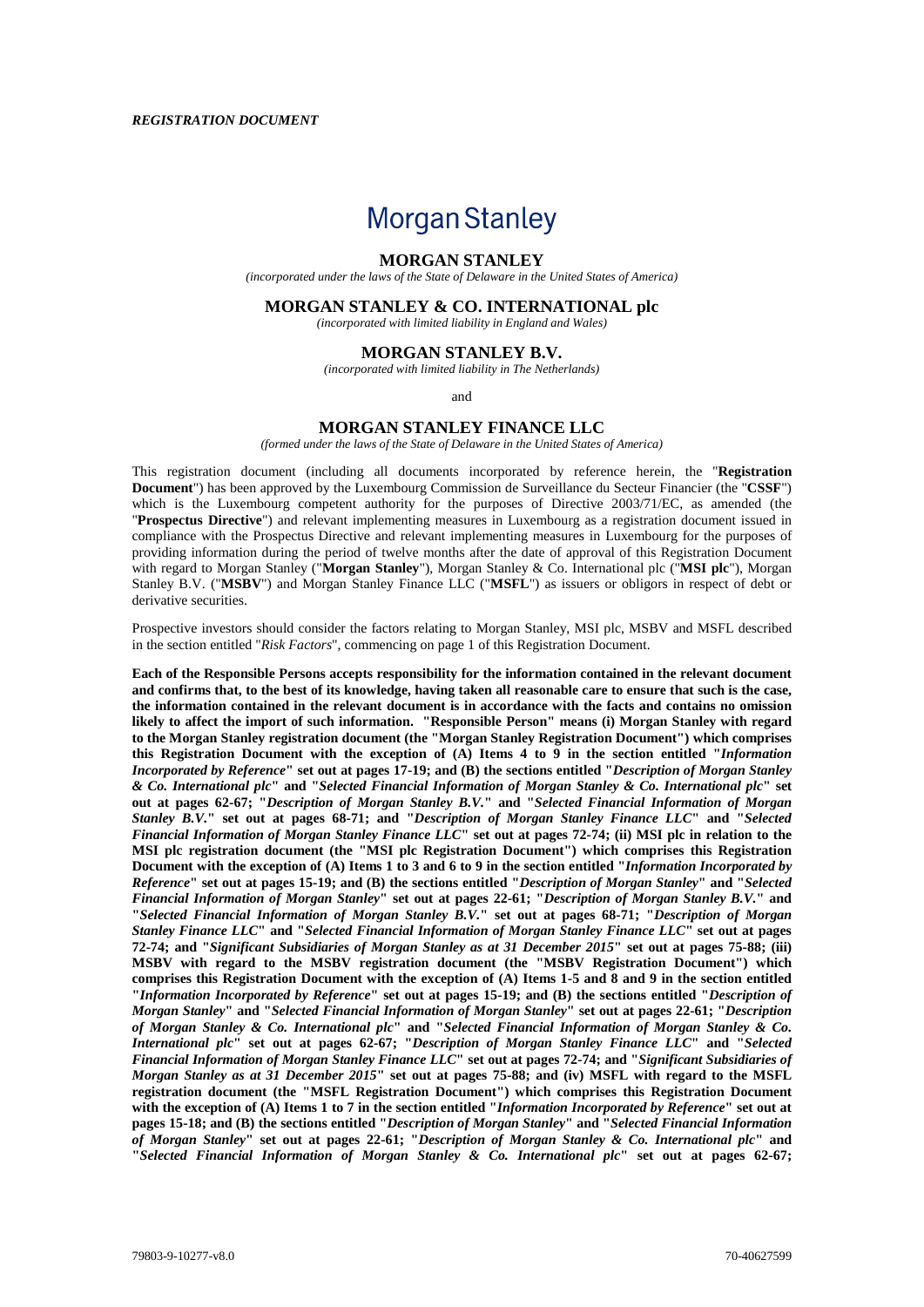**"***Description of Morgan Stanley B.V.***" and "***Selected Financial Information of Morgan Stanley B.V.***" set out at pages 68-71; and "***Significant Subsidiaries of Morgan Stanley as at 31 December 2015***" set out at pages 75-88.**

# *MORGAN STANLEY*

10 June 2016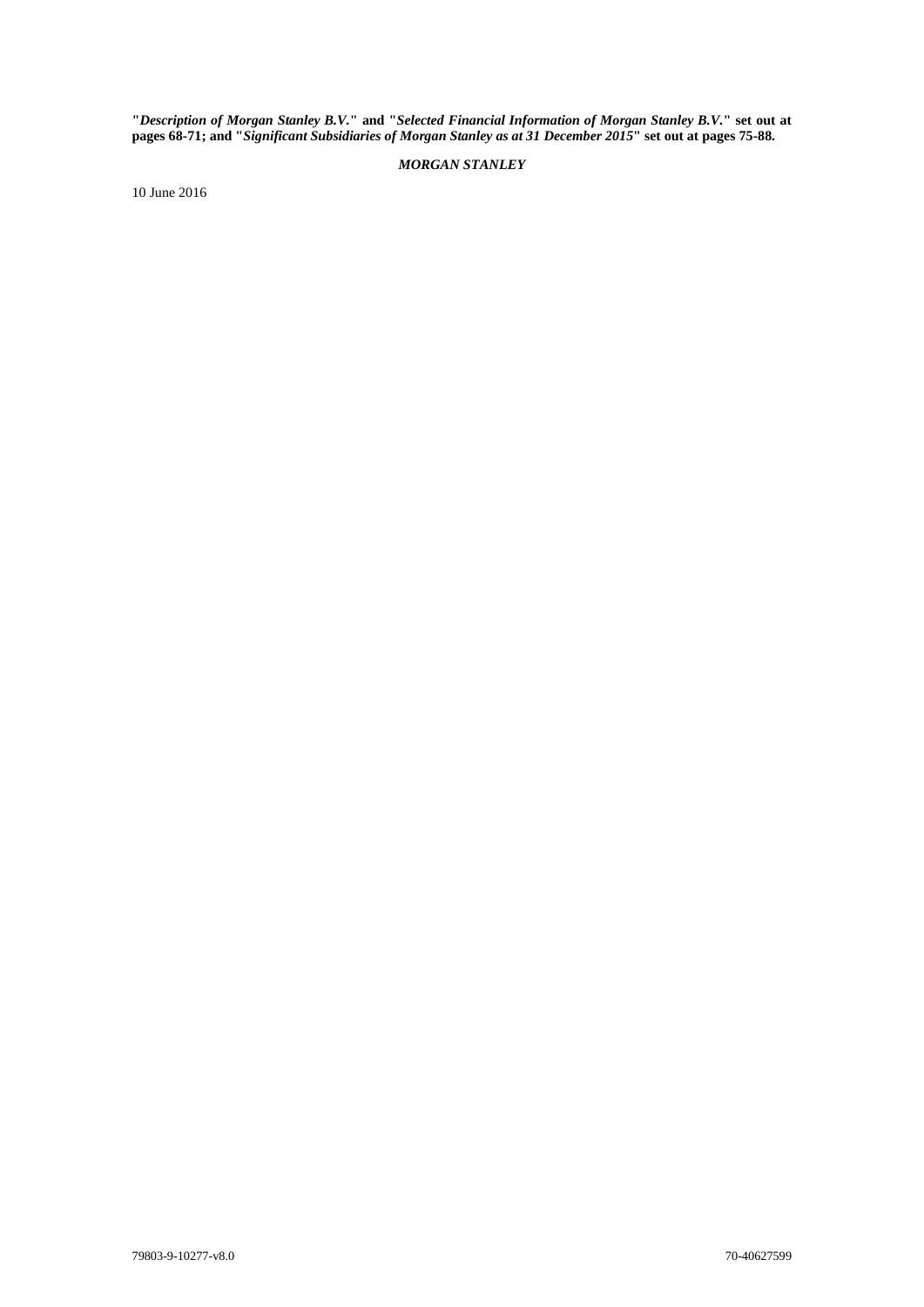#### **Important Notices**

**The distribution of this Registration Document and the offering, sale and delivery of debt or derivative securities in certain jurisdictions may be restricted by law. Persons into whose possession this Registration Document comes are required by Morgan Stanley, MSI plc, MSBV and MSFL to inform themselves about and to observe any such restrictions.**

**This Registration Document is intended to form part of a prospectus prepared in compliance with the Prospectus Directive and relevant implementing measures and should be read and construed with any supplement hereto together with all documents incorporated by reference into it, the other parts of such relevant prospectus or, as the case may be, securities note containing disclosure in relation to any issue of debt or derivative securities by any of Morgan Stanley, MSI plc, MSBV or MSFL (or for which any of Morgan Stanley, MSI plc, MSBV or MSFL is an obligor) and, where appropriate, the final terms containing information with respect to such debt or derivative securities (the "Final Terms").**

**No person has been authorised to give any information or to make any representation not contained in or not consistent with this Registration Document and, if given or made, such information or representation must not be relied upon as having been authorised by any of Morgan Stanley, MSI plc, MSBV or MSFL, any trustee or any dealer appointed in relation to any issue of debt or derivative securities by Morgan Stanley, MSI plc, MSBV or MSFL or for which any of Morgan Stanley, MSI plc, MSBV or MSFL is an obligor.**

**This Registration Document does not constitute an offer of or an invitation to subscribe for or purchase any debt or derivative securities and should not be considered as a recommendation by any of Morgan Stanley, MSI plc, MSBV or MSFL that any recipient of this Registration Document should subscribe for or purchase any debt or derivative securities. Each recipient of this Registration Document will be taken to have made its own investigation and appraisal of Morgan Stanley, MSI plc, MSBV and MSFL and of the particular terms of any offered debt or derivative securities.**

**The distribution of this Registration Document and the offer or sale of securities issued by any of Morgan Stanley, MSI plc, MSBV or MSFL (or in relation to which Morgan Stanley, MSI plc, MSBV or MSFL is an obligor) may be restricted by law in certain jurisdictions. Persons into whose possession this Registration Document or any document incorporated by reference herein or any securities issued by Morgan Stanley, MSI plc, MSBV or MSFL (or for which Morgan Stanley, MSI plc, MSBV or MSFL is an obligor) come must inform themselves about, and observe, any such restrictions. For a description of certain restrictions on offers, sales and deliveries of securities issued by any of Morgan Stanley, MSI plc, MSBV or MSFL (or for which Morgan Stanley, MSI plc, MSBV or MSFL is an obligor) and on the distribution of this Registration Document, including any document incorporated herein by reference, see the applicable description of arrangements relating to subscription and sale of the relevant debt or derivative securities in the relevant prospectus or securities note.**

**All references in this Registration Document to "Sterling" and "£" are to the lawful currency of the United Kingdom, all references to "U.S. dollars," "U.S.\$" and "\$" are to the lawful currency of the United States of America (the "U.S.") and all references to "euro", "€" and "EUR" are to the single currency introduced at the start of the third stage of the European Economic and Monetary Union pursuant to the Treaty establishing the European Community, as amended.**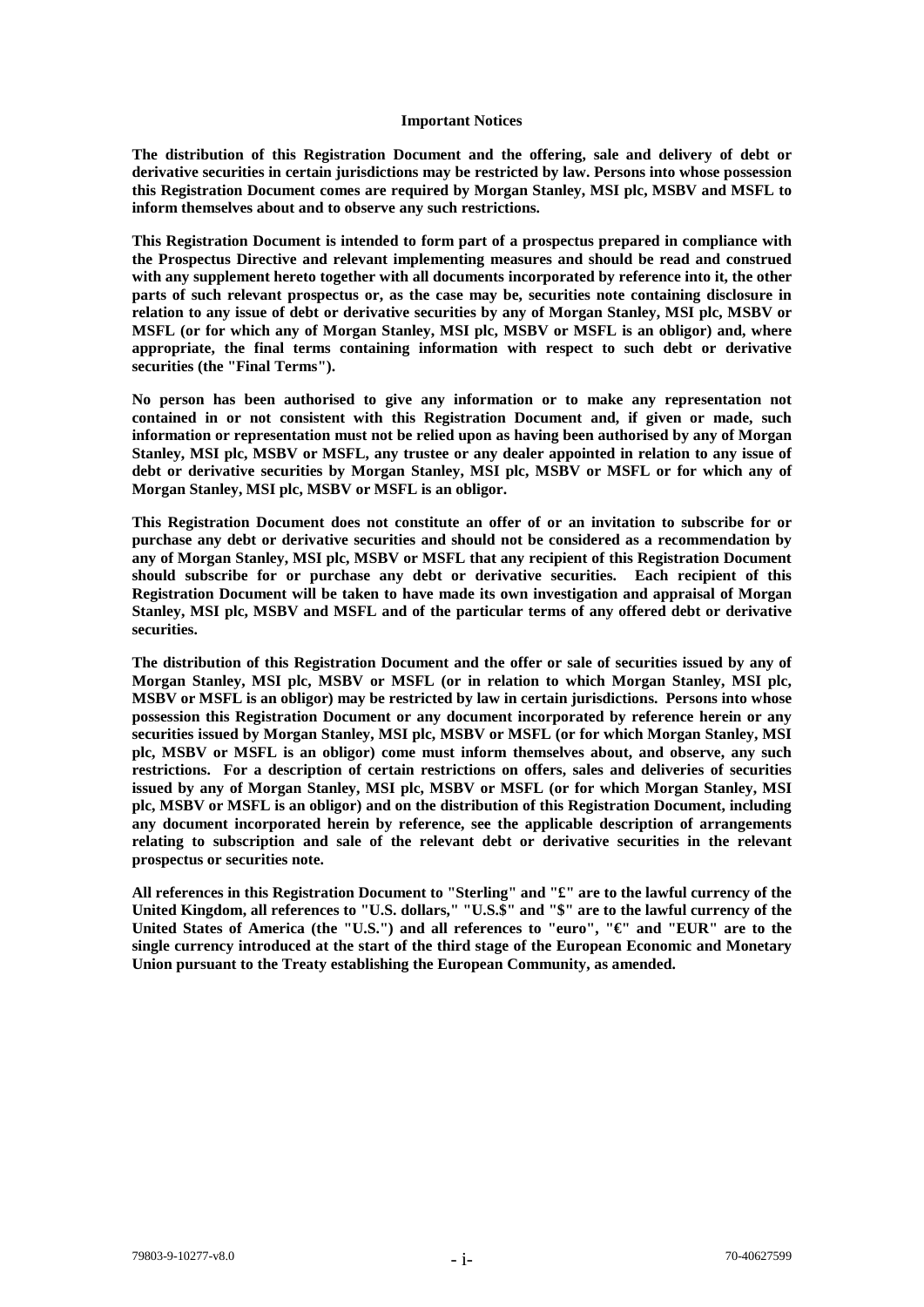# **CONTENTS**

# **Page**

| SELECTED FINANCIAL INFORMATION OF MORGAN STANLEY & CO. INTERNATIONAL PLC |  |
|--------------------------------------------------------------------------|--|
| $67$                                                                     |  |
|                                                                          |  |
|                                                                          |  |
|                                                                          |  |
| SELECTED FINANCIAL INFORMATION OF MORGAN STANLEY FINANCE LLC  74         |  |
| SIGNIFICANT SUBSIDIARIES OF MORGAN STANLEY AS AT 31 DECEMBER 2015  75    |  |
|                                                                          |  |
|                                                                          |  |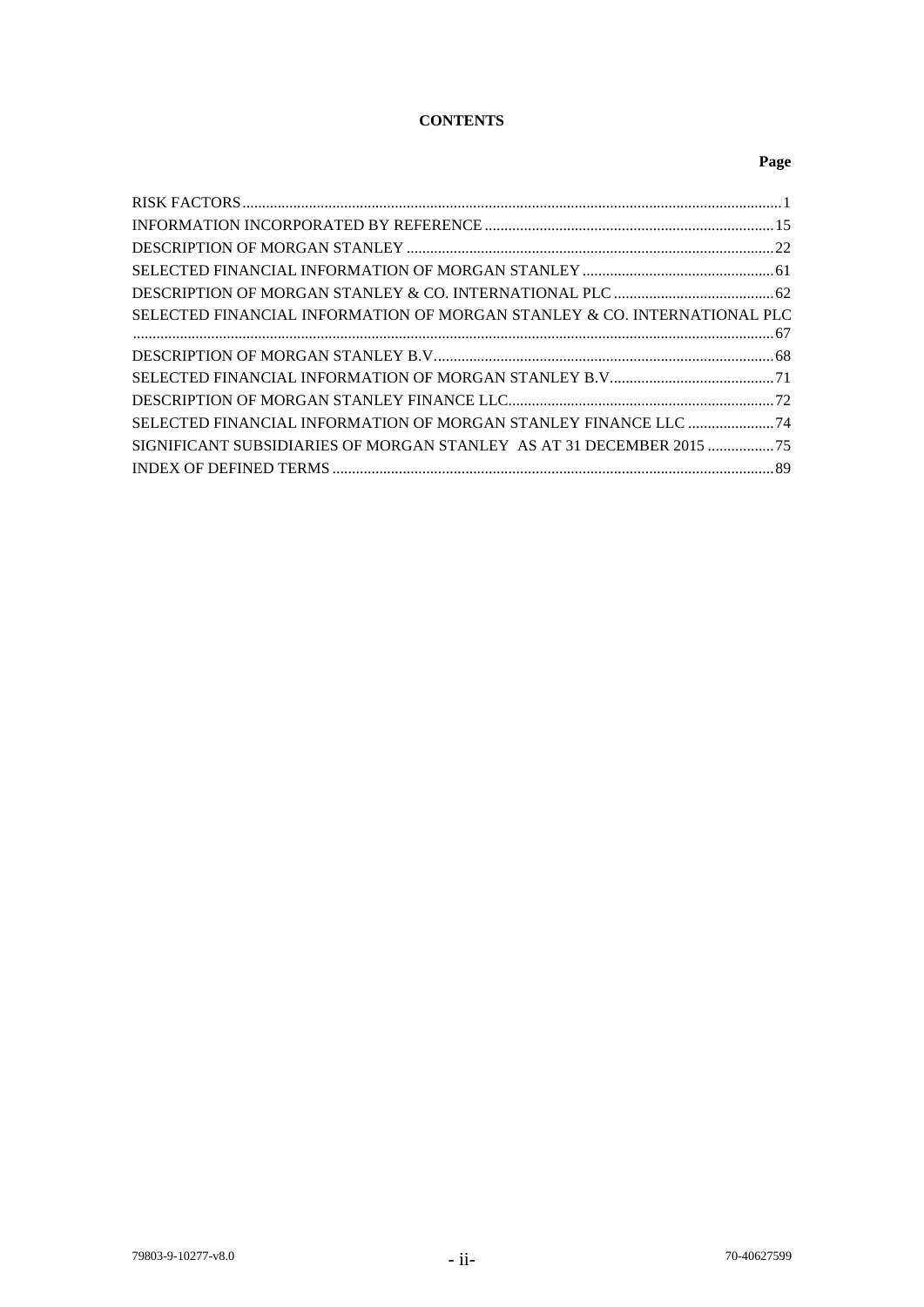#### **RISK FACTORS**

*Prospective investors should read the entire Registration Document and any relevant securities note (and where appropriate, any relevant final terms and summary). Words and expressions defined elsewhere in this Registration Document have the same meanings in this section.*

*Prospective investors should consider the factors described below and consult with their own professional advisers if they consider it necessary. Each of Morgan Stanley, MSI plc, MSBV and MSFL believes that the factors described below represent the principal risks with respect to each of Morgan Stanley, MSI plc, MSBV and MSFL.*

#### **Risks Relating to Morgan Stanley, MSI plc, MSBV and MSFL**

Morgan Stanley is the ultimate parent company of the Morgan Stanley group of companies (Morgan Stanley and its consolidated subsidiaries, the "**Morgan Stanley Group**"). Each of MSBV, MSI plc and MSFL belongs to the Morgan Stanley Group.

All material assets of MSBV are obligations of one or more of the Morgan Stanley Group companies and securities issued by MSBV and MSFL are guaranteed by Morgan Stanley.

There are substantial inter-relationships between MSI plc and Morgan Stanley as well as other Morgan Stanley Group companies, including the provision of funding, capital services and logistical support to or by MSI plc, as well as common or shared business or operational platforms or systems, including employees.

The principal risks with respect to Morgan Stanley described below will also represent (together with the risk factors specific to such entities as described below) the principal risks with respect to MSI plc, MSBV and MSFL, either as individual entities or as part of the Morgan Stanley Group.

#### **Market Risk**

Market risk refers to the risk that a change in the level of one or more market prices, rates, indices, implied volatilities (the price volatility of the underlying instrument imputed from option prices), correlations or other market factors, such as market liquidity, will result in losses for a position or portfolio owned by Morgan Stanley.

#### *Morgan Stanley's results of operations may be materially affected by market fluctuations and by global and economic conditions and other factors.*

Morgan Stanley's results of operations have been in the past and may be materially affected by market fluctuations due to global and economic conditions and other factors, including the level and volatility of equity, fixed income and commodity prices (including oil prices), interest rates, currency values and other market indices. The results of Morgan Stanley's Institutional Securities business segment, particularly results relating to Morgan Stanley's involvement in primary and secondary markets for all types of financial products, are subject to substantial market fluctuations due to a variety of factors that Morgan Stanley cannot control or predict with great certainty. These fluctuations impact results by causing variations in new business flows and in the fair value of securities and other financial products. Fluctuations also occur due to the level of global market activity, which, among other things, affects the size, number and timing of investment banking client assignments and transactions and the realisation of returns from Morgan Stanley's principal investments. During periods of unfavourable market or economic conditions, the level of individual investor participation in the global markets, as well as the level of client assets, may also decrease, which would negatively impact the results of Morgan Stanley's Wealth Management business segment. In addition, fluctuations in global market activity could impact the flow of investment capital into or from assets under management or supervision and the way customers allocate capital among money market, equity, fixed income or other investment alternatives, which could negatively impact Morgan Stanley's Investment Management business segment.

The value of Morgan Stanley's financial instruments may be materially affected by market fluctuations. Market volatility, illiquid market conditions and disruptions in the credit markets make it extremely difficult to value certain of Morgan Stanley's financial instruments, particularly during periods of market displacement. Subsequent valuations in future periods, in light of factors then prevailing, may result in significant changes in the values of these instruments and may adversely impact historical or prospective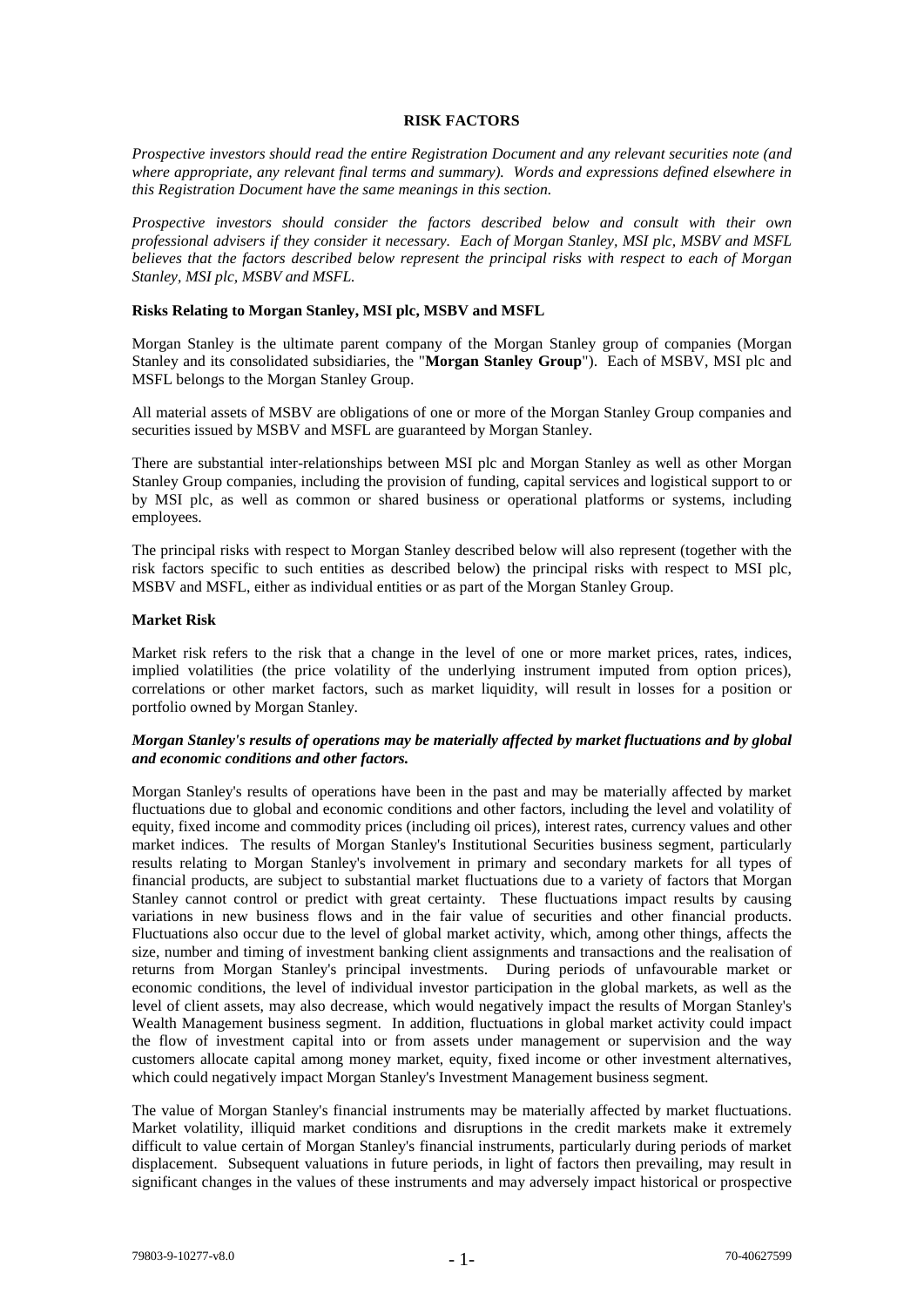performance-based fees (also known as incentive fees or carried interest) in respect of certain business. In addition, at the time of any sales and settlements of these financial instruments, the price Morgan Stanley ultimately realises will depend on the demand and liquidity in the market at that time and may be materially lower than their current fair value. Any of these factors could cause a decline in the value of Morgan Stanley's financial instruments, which may have an adverse effect on its results of operations in future periods.

In addition, financial markets are susceptible to severe events evidenced by rapid depreciation in asset values accompanied by a reduction in asset liquidity. Under these extreme conditions, hedging and other risk management strategies may not be as effective at mitigating trading losses as they would be under more normal market conditions. Moreover, under these conditions market participants are particularly exposed to trading strategies employed by many market participants simultaneously and on a large scale. Morgan Stanley's risk management and monitoring processes seek to quantify and mitigate risk to more extreme market moves. However, severe market events have historically been difficult to predict and Morgan Stanley could realise significant losses if extreme market events were to occur.

#### *Holding large and concentrated positions may expose Morgan Stanley to losses.*

Concentration of risk may reduce revenues or result in losses in Morgan Stanley's market-making, investing, block trading, underwriting and lending businesses in the event of unfavourable market movements. Morgan Stanley commits substantial amounts of capital to these businesses, which often results in its taking large positions in the securities of, or making large loans to, a particular issuer or issuers in a particular industry, country or region.

#### **Credit Risk**

Credit risk refers to the risk of loss arising when a borrower, counterparty or issuer does not meet its financial obligations to Morgan Stanley.

# *Morgan Stanley is exposed to the risk that third parties that are indebted to it will not perform their obligations.*

Morgan Stanley incurs significant credit risk exposure through its Institutional Securities business segment. This risk may arise from a variety of business activities, including but not limited to extending credit to clients through various loans and lending commitments; providing short or long-term funding that is secured by physical or financial collateral whose value may at times be insufficient to fully cover the loan repayment amount; entering into swap or other derivative contracts under which counterparties have obligations to make payments to Morgan Stanley; posting margin and/or collateral and other commitments to clearing houses, clearing agencies, exchanges, banks, securities firms and other financial counterparties; and investing and trading in securities and loan pools whereby the value of these assets may fluctuate based on realised or expected defaults on the underlying obligations or loans.

Morgan Stanley also incurs credit risk in its Wealth Management business segment lending to mainly individual investors, including, but not limited to, margin and securities-based loans collateralised by securities, residential mortgage loans and home equity lines of credit.

While Morgan Stanley believes current valuations and reserves adequately address its perceived levels of risk, adverse economic conditions may negatively impact its clients and its current credit exposures. In addition, as a clearing member of several central counterparties, Morgan Stanley finances its customer positions and it could be held responsible for the defaults or misconduct of its customers. Although Morgan Stanley regularly reviews its credit exposures, default risk may arise from events or circumstances that are difficult to detect or foresee.

# *A default by a large financial institution could adversely affect financial markets.*

The commercial soundness of many financial institutions may be closely interrelated as a result of credit, trading, clearing or other relationships between the institutions. For example, increased centralisation of trading activities through particular clearing houses, central agents or exchanges as required by provisions of the Dodd-Frank Wall Street Reform and Consumer Protection Act (the "**Dodd-Frank Act**") may increase Morgan Stanley's concentration of risk with respect to these entities. As a result, concerns about, or a default or threatened default by, one institution could lead to significant market-wide liquidity and credit problems, losses or defaults by other institutions. This is sometimes referred to as "systemic risk"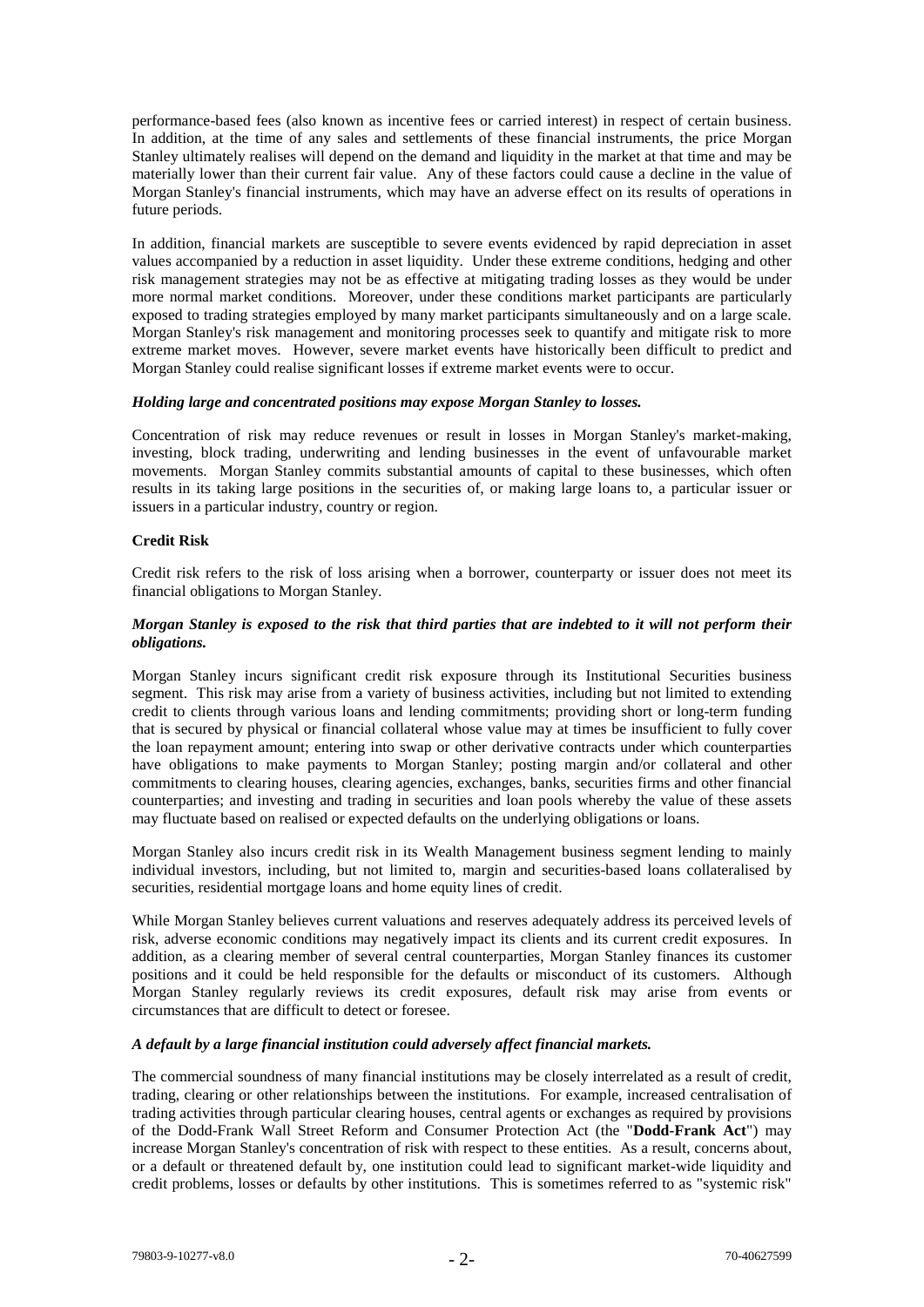and may adversely affect financial intermediaries, such as clearing agencies, clearing houses, banks, securities firms and exchanges, with which Morgan Stanley interacts with on a daily basis, and therefore could adversely affect Morgan Stanley.

# **Operational Risk.**

Operational risk refers to the risk of loss, or of damage to Morgan Stanley's reputation, resulting from inadequate or failed processes, people and systems or from external events (e.g., fraud, theft, legal and compliance risks, cyber attacks or damage to physical assets). Morgan Stanley may incur operational risk across the full scope of its business activities, including revenue-generating activities (e.g., sales and trading) and support and control groups (e.g., information technology and trade processing). Legal, regulatory and compliance risk is included in the scope of operational risk and is discussed below under "*Legal, Regulatory and Compliance Risk*".

# *Morgan Stanley is subject to operational risks, including a failure, breach or other disruption of its operational or security systems, that could adversely affect its businesses or reputation.*

Morgan Stanley's businesses are highly dependent on its ability to process, on a daily basis, a large number of transactions across numerous and diverse markets in many currencies. In some of its businesses, the transactions Morgan Stanley processes are complex. In addition, Morgan Stanley may introduce new products or services or change processes, resulting in new operational risk that Morgan Stanley may not fully appreciate or identify. The trend toward direct access to automated, electronic markets and the move to more automated trading platforms has resulted in using increasingly complex technology that relies on the continued effectiveness of the programming code and integrity of the data to process the trades. Morgan Stanley performs the functions required to operate its different businesses either by itself or through agreements with third parties. Morgan Stanley relies on the ability of its employees, its internal systems and systems at technology centres operated by unaffiliated third parties to process a high volume of transactions.

As a major participant in the global capital markets, Morgan Stanley maintains extensive controls to reduce the risk of incorrect valuation or risk management of its trading positions due to flaws in data, models, electronic trading systems or processes or due to fraud. Nevertheless, such risk cannot be completely eliminated.

Morgan Stanley also faces the risk of operational failure or termination of any of the clearing agents, exchanges, clearing houses or other financial intermediaries it uses to facilitate its securities transactions. In the event of a breakdown or improper operation of Morgan Stanley's or a third party's systems or improper or unauthorised action by third parties or Morgan Stanley's employees, Morgan Stanley could suffer financial loss, an impairment to its liquidity, a disruption of its businesses, regulatory sanctions or damage to its reputation. In addition, the interconnectivity of multiple financial institutions with central agents, exchanges and clearing houses, and the increased importance of these entities, increases the risk that an operational failure at one institution or entity may cause an industry-wide operational failure that could materially impact Morgan Stanley's ability to conduct business.

Despite the business contingency plans Morgan Stanley has in place, there can be no assurance that such plans will fully mitigate all potential business continuity risks to Morgan Stanley. Morgan Stanley's ability to conduct business may be adversely affected by a disruption in the infrastructure that supports its business and the communities where Morgan Stanley is located, which are concentrated in the New York metropolitan area, London, Hong Kong and Tokyo as well as Mumbai, Budapest, Glasgow and Baltimore. This may include a disruption involving physical site access, cyber incidents, terrorist activities, disease pandemics, catastrophic events, natural disasters, extreme weather events, electrical, environmental, computer servers, communications or other services Morgan Stanley uses, its employees or third parties with whom Morgan Stanley conducts business.

Although Morgan Stanley devotes significant resources to maintaining and upgrading its systems and networks with measures such as intrusion and detection prevention systems, monitoring firewalls to safeguard critical business applications, and supervising third party providers that have access to Morgan Stanley's systems, there is no guarantee that these measures or any other measures can provide absolute security. Like other financial services firms, Morgan Stanley and its third party providers continue to be the subject of attempted unauthorised access, mishandling or misuse of information, computer viruses or malware, cyber attacks designed to obtain confidential information, destroy data, disrupt or degrade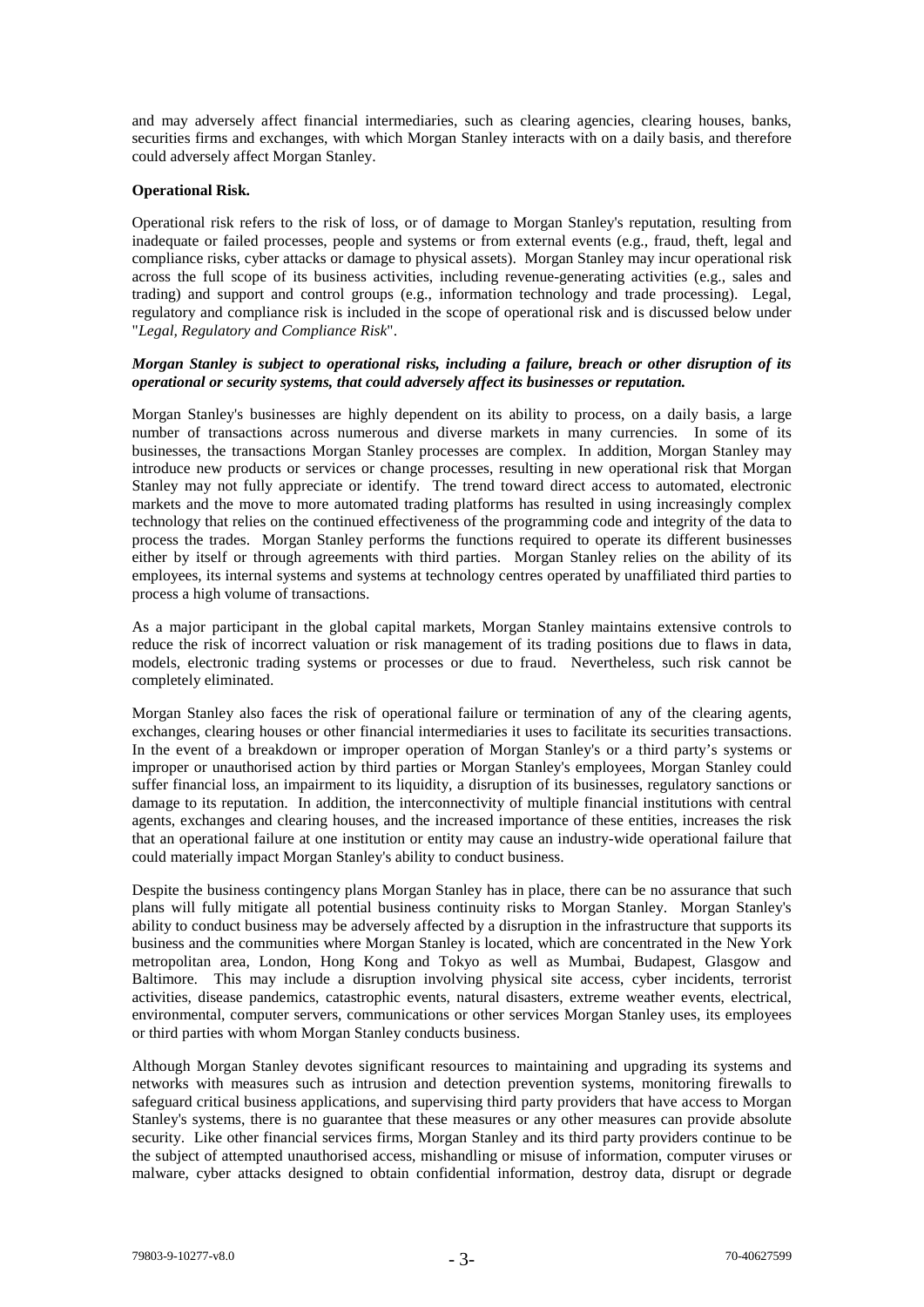service, sabotage systems or cause other damage, denial of service attacks and other events. These threats may derive from human error, fraud or malice on the part of Morgan Stanley's employees or third parties, including third party providers, or may result from accidental technological failure. Additional challenges are posed by external extremist parties, including foreign state actors, in some circumstances as a means to promote political ends. Any of these parties may also attempt to fraudulently induce employees, customers, clients, third parties or other users of Morgan Stanley's systems to disclose sensitive information in order to gain access to Morgan Stanley's data or that of its customers or clients. There can be no assurance that such unauthorised access or cyber incidents will not occur in the future, and they could occur more frequently and on a more significant scale.

If one or more of these events occur, it could result in a security impact on Morgan Stanley's systems and jeopardise its or its clients', partners' or counterparties' personal, confidential, proprietary or other information processed and stored in, and transmitted through, its and its third party providers' computer systems. Furthermore, such events could cause interruptions or malfunctions in Morgan Stanley's, its clients', partners', counterparties' or third parties' operations, which could result in reputational damage with Morgan Stanley's clients and the market, client dissatisfaction, additional costs to Morgan Stanley (such as repairing systems or adding new personnel or protection technologies), regulatory investigations, litigation or enforcement, or regulatory fines or penalties, all or any of which could adversely affect Morgan Stanley's business, financial condition or results of operations.

Given Morgan Stanley's global footprint and the high volume of transactions Morgan Stanley processes, the large number of clients, partners and counterparties with which Morgan Stanley does business and the increasing sophistication of cyber attacks, a cyber attack could occur and persist for an extended period of time without detection. Morgan Stanley expects that any investigation of a cyber attack would be inherently unpredictable and that it would take time before the completion of any investigation and before there is availability of full and reliable information. During such time Morgan Stanley would not necessarily know the extent of the harm or how best to remediate it, and certain errors or actions could be repeated or compounded before they are discovered and remediated, all or any of which would further increase the costs and consequences of a cyber attack.

While many of Morgan Stanley's agreements with partners and third party vendors include indemnification provisions, Morgan Stanley may not be able to recover sufficiently, or at all, under such provisions to adequately offset any losses. In addition, although Morgan Stanley maintains insurance coverage that may, subject to policy terms and conditions, cover certain aspects of cyber risks, such insurance coverage may be insufficient to cover all losses.

# **Liquidity and Funding Risk**

Liquidity and funding risk refers to the risk that Morgan Stanley will be unable to finance its operations due to a loss of access to the capital markets or difficulty in liquidating its assets. Liquidity and funding risk also encompasses its ability to meet its financial obligations without experiencing significant business disruption or reputational damage that may threaten its viability as a going concern.

# *Liquidity is essential to Morgan Stanley's businesses and Morgan Stanley relies on external sources to finance a significant portion of its operations.*

Liquidity is essential to Morgan Stanley's businesses. Morgan Stanley's liquidity could be negatively affected by its inability to raise funding in the long-term or short-term debt capital markets or its inability to access the secured lending markets. Factors that Morgan Stanley cannot control, such as disruption of the financial markets or negative views about the financial services industry generally, including concerns regarding fiscal matters in the U.S. and other geographic areas, could impair Morgan Stanley's ability to raise funding. In addition, Morgan Stanley's ability to raise funding could be impaired if investors or lenders develop a negative perception of Morgan Stanley's long-term or short-term financial prospects due to factors such as an incurrence of large trading losses, a downgrade by the rating agencies, a decline in the level of its business activity, or if regulatory authorities take significant action against Morgan Stanley or its industry, or Morgan Stanley discovers significant employee misconduct or illegal activity. If Morgan Stanley is unable to raise funding using the methods described above, it would likely need to finance or liquidate unencumbered assets, such as its investment and trading portfolios, to meet maturing liabilities. Morgan Stanley may be unable to sell some of its assets, or it may have to sell assets at a discount to market value, either of which could adversely affect Morgan Stanley's results of operations, cash flows and financial condition.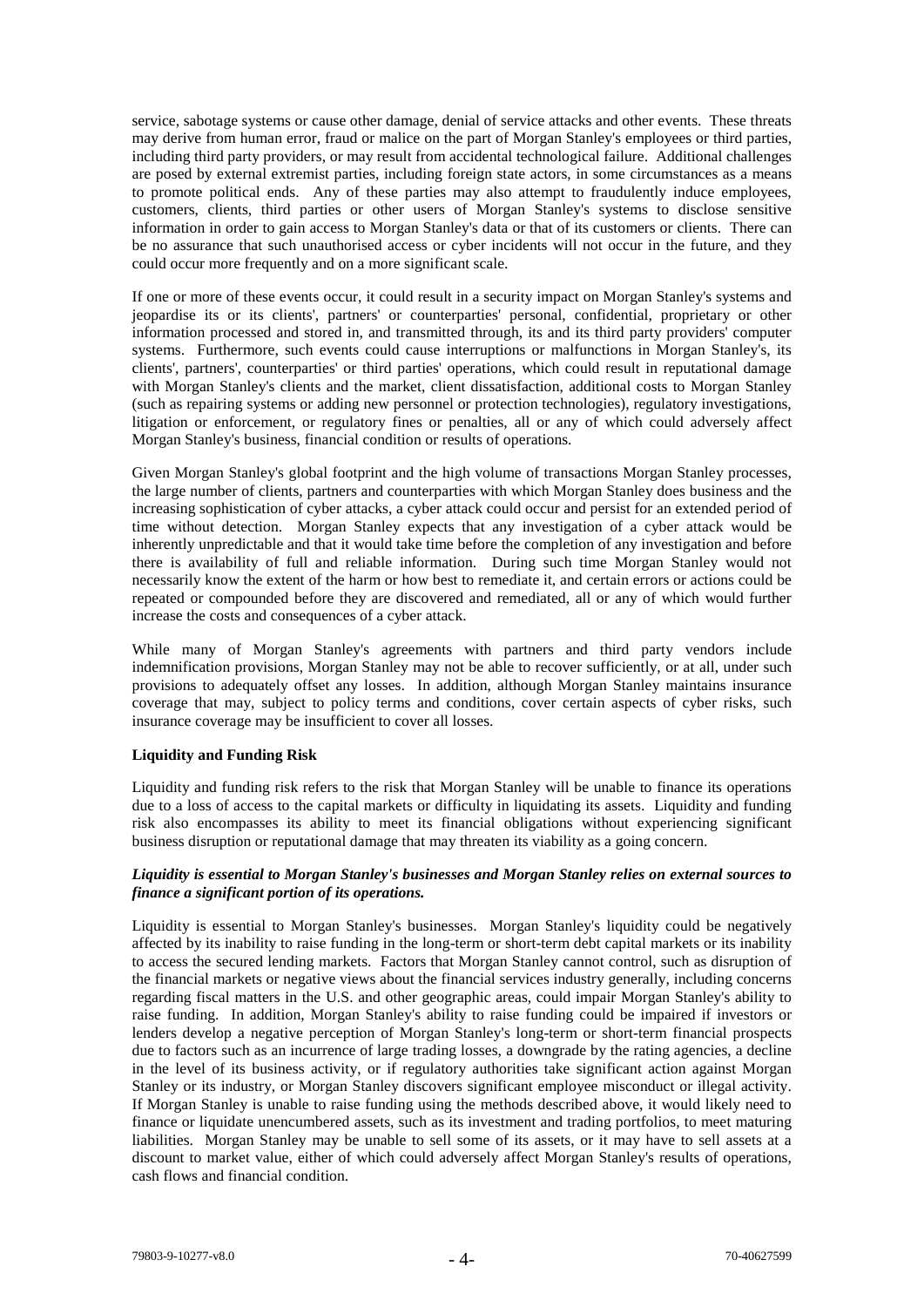# *Morgan Stanley's borrowing costs and access to the debt capital markets depend significantly on its credit ratings.*

The cost and availability of unsecured financing generally are impacted by Morgan Stanley's short-term and long-term credit ratings. The rating agencies are continuing to monitor certain issuer specific factors that are important to the determination of Morgan Stanley's credit ratings, including governance, the level and quality of earnings, capital adequacy, funding and liquidity, risk appetite and management, asset quality, strategic direction and business mix. Additionally, the rating agencies will look at other industrywide factors such as regulatory or legislative changes, including, for example, regulatory changes relating to total loss absorbing capacity requirements, macro-economic environment, and perceived levels of third party support, and it is possible that they could downgrade Morgan Stanley's ratings and those of similar institutions.

Morgan Stanley's credit ratings also can have a significant impact on certain trading revenues, particularly in those businesses where longer term counterparty performance is a key consideration, such as over-the counter ("**OTC**") derivative transactions, including credit derivatives and interest rate swaps. In connection with certain OTC trading agreements and certain other agreements associated with Morgan Stanley's Institutional Securities business segment, Morgan Stanley may be required to provide additional collateral to, or immediately settle any outstanding liability balance with, certain counterparties in the event of a credit ratings downgrade. Termination of Morgan Stanley's trading and other agreements could cause Morgan Stanley to sustain losses and impair its liquidity by requiring it to find other sources of financing or to make significant cash payments or securities movements. The additional collateral or termination payments which may occur in the event of a future credit rating downgrade vary by contract and can be based on ratings by either or both of Moody's Investor Services ("**Moody's**") and Standard & Poor's Rating Services ("**S&P**").

#### *Morgan Stanley is a holding company and depends on payments from its subsidiaries.*

Morgan Stanley is a holding company and depends on dividends, distributions and other payments from its subsidiaries to fund dividend payments and to fund all payments on its obligations, including debt obligations. Regulatory, tax restrictions or elections and other legal restrictions may limit Morgan Stanley's ability to transfer funds freely, either to or from its subsidiaries. In particular, many of Morgan Stanley's subsidiaries, including its broker-dealer subsidiaries, are subject to laws, regulations and selfregulatory organisation rules that authorise regulatory bodies to block or reduce the flow of funds to the parent holding company, or that prohibit such transfers altogether in certain circumstances, including steps to "ring fence" entities by regulators outside of the U.S. to protect clients and creditors of such entities in the event of financial difficulties involving such entities. These laws, regulations and rules may hinder Morgan Stanley's ability to access funds that it may need to make payments on its obligations. Furthermore, as a bank holding company, Morgan Stanley may become subject to a prohibition or to limitations on its ability to pay dividends or repurchase its common stock. The Office of the Comptroller of the Currency (the "**OCC**"), the Board of Governors of the Federal Reserve System (the "**Federal Reserve**") and the Federal Deposit Insurance Corporation ("**FDIC**") have the authority, and under certain circumstances the duty, to prohibit or to limit the payment of dividends by the banking organisations they supervise, including Morgan Stanley and its U.S. bank subsidiaries, Morgan Stanley Bank, N.A. ("**MSBNA**") and Morgan Stanley Private Bank, National Association ("**MSPBNA**") (collectively, "**U.S. Bank Subsidiaries**").

# *Morgan Stanley's liquidity and financial condition have in the past been, and in the future could be, adversely affected by U.S. and international markets and economic conditions.*

Morgan Stanley's ability to raise funding in the long-term or short-term debt capital markets or the equity markets, or to access secured lending markets, has in the past been, and could in the future be, adversely affected by conditions in the U.S. and international markets and economies. Global market and economic conditions have been particularly disrupted and volatile in the last several years and may be in the future. In particular, Morgan Stanley's cost and availability of funding in the past have been, and may in the future be, adversely affected by illiquid credit markets and wider credit spreads. Significant turbulence in the U.S., the European Union ("**E.U.**") and other international markets and economies could adversely affect Morgan Stanley's liquidity and financial condition and the willingness of certain counterparties and customers to do business with Morgan Stanley.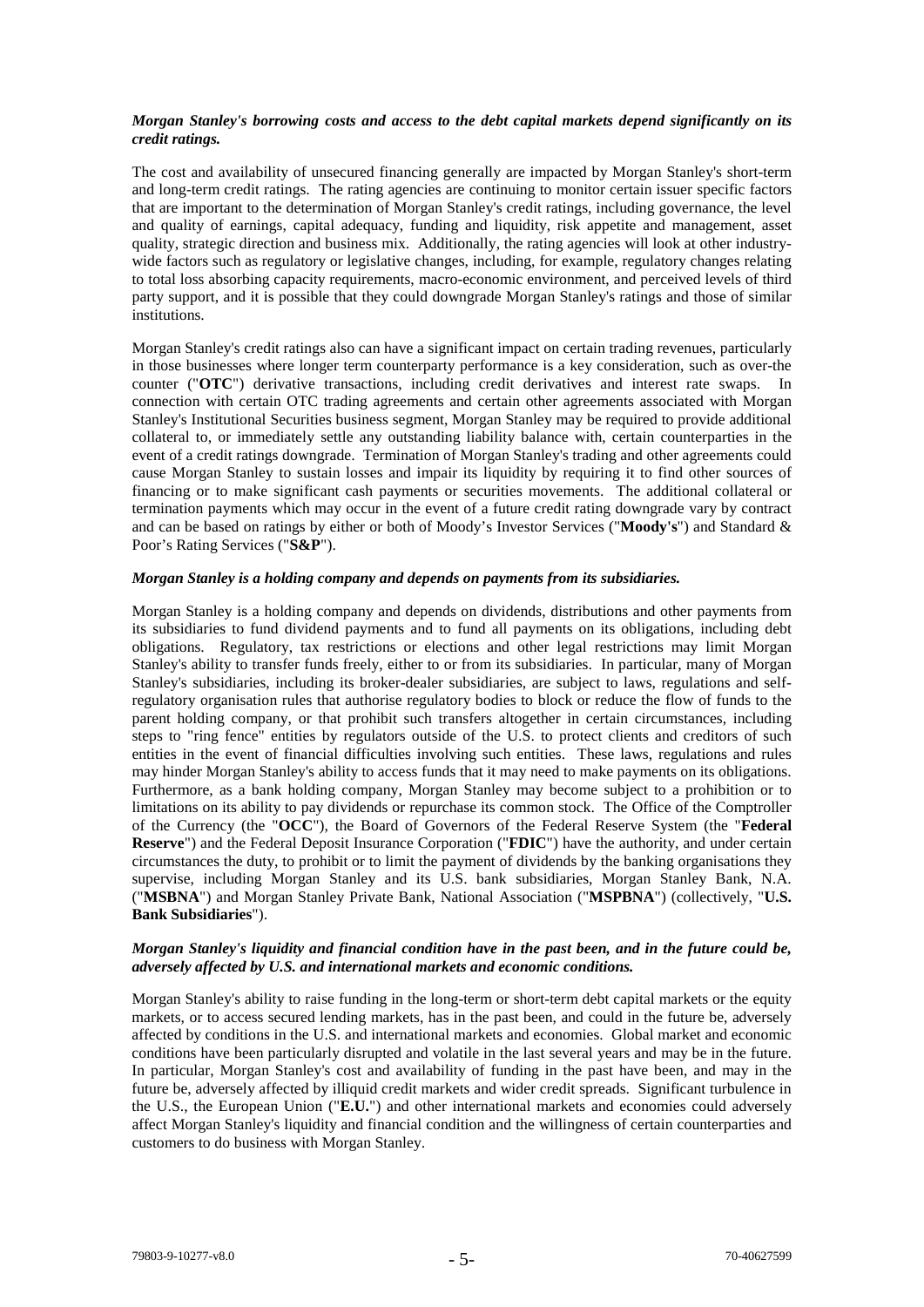# **Legal, Regulatory and Compliance Risk**

Legal, regulatory and compliance risk includes the risk of legal or regulatory sanctions, material financial loss including fines, penalties, judgments, damages and/or settlements, or loss to reputation Morgan Stanley may suffer as a result of its failure to comply with laws, regulations, rules, related self-regulatory organisation standards and codes of conduct applicable to its business activities. This risk also includes contractual and commercial risk, such as the risk that a counterparty's performance obligations will be unenforceable. It also includes compliance with Morgan Stanley's Anti-Money Laundering ("**AML**") and terrorist financing rules and regulations. In today's environment of rapid and possibly transformational regulatory change, Morgan Stanley also views regulatory change as a component of legal, regulatory and compliance risk.

# *The financial services industry is subject to extensive regulation, which is undergoing major changes that will impact Morgan Stanley's business.*

Like other major financial services firms, Morgan Stanley is subject to extensive regulation by U.S. federal and state regulatory agencies and securities exchanges and by regulators and exchanges in each of the major markets where Morgan Stanley conducts its business. These laws and regulations significantly affect the way Morgan Stanley does business and can restrict the scope of its existing businesses and limit its ability to expand its product offerings and pursue certain investments.

In response to the financial crisis, legislators and regulators, both in the U.S. and worldwide, have adopted, continue to propose and are in the process of adopting, finalising and implementing a wide range of financial market reforms that are resulting in major changes to the way Morgan Stanley's global operations are regulated and conducted. In particular, as a result of these reforms, Morgan Stanley is, or will become, subject to (among other things) significantly revised and expanded regulation and supervision, more intensive scrutiny of its businesses and any plans for expansion of those businesses, new activities limitations, a systemic risk regime that imposes heightened capital and liquidity requirements and other enhanced prudential standards, new resolution regimes and resolution planning requirements, new requirements for maintaining minimum amounts of external total loss-absorbing capacity and external long-term debt, new restrictions on activities and investments imposed by a section of the Banking Holding Company Act of 1956, as amended (the "**BHC Act**") added by the Dodd-Frank Act referred to as the "**Volcker Rule**", and comprehensive new derivatives regulation. While certain portions of these reforms are effective, others are still subject to final rulemaking or transition periods. Many of the changes required by these reforms could materially impact the profitability of Morgan Stanley's businesses and the value of assets it holds, expose it to additional costs, require changes to business practices or force it to discontinue businesses, adversely affect its ability to pay dividends and repurchase its stock, or require it to raise capital, including in ways that may adversely impact its shareholders or creditors. In addition, regulatory requirements that are being proposed by foreign policymakers and regulators may be inconsistent or conflict with regulations that Morgan Stanley is subject to in the U.S. and, if adopted, may adversely affect it. While there continues to be uncertainty about the full impact of these changes, Morgan Stanley does know that it is and will continue to be subject to a more complex regulatory framework, and will incur costs to comply with new requirements as well as to monitor for compliance in the future.

# *The application of regulatory requirements and strategies in the United States to facilitate the orderly resolution of large financial institutions may pose a greater risk of loss for the security holders of Morgan Stanley.*

Pursuant to the Dodd-Frank Act, Morgan Stanley is required to submit to the Federal Reserve and the FDIC an annual resolution plan that describes its strategy for a rapid and orderly resolution under the U.S. Bankruptcy Code in the event of material financial distress or failure of Morgan Stanley. In addition, provided that certain procedures are met, Morgan Stanley can be subject to a resolution proceeding under the orderly liquidation authority under Title II of the Dodd-Frank Act with the FDIC being appointed as receiver. The FDIC's power under the orderly liquidation authority to disregard the priority of creditor claims and treat similarly situated creditors differently in certain circumstances, subject to certain limitations, could adversely impact holders of Morgan Stanley's unsecured debt.

Further, because both Morgan Stanley's resolution plan contemplates a single-point-of-entry ("**SPOE**") strategy under the U.S. Bankruptcy Code and the FDIC has proposed an SPOE strategy through which it may apply its orderly liquidation authority powers, Morgan Stanley believes that the application of an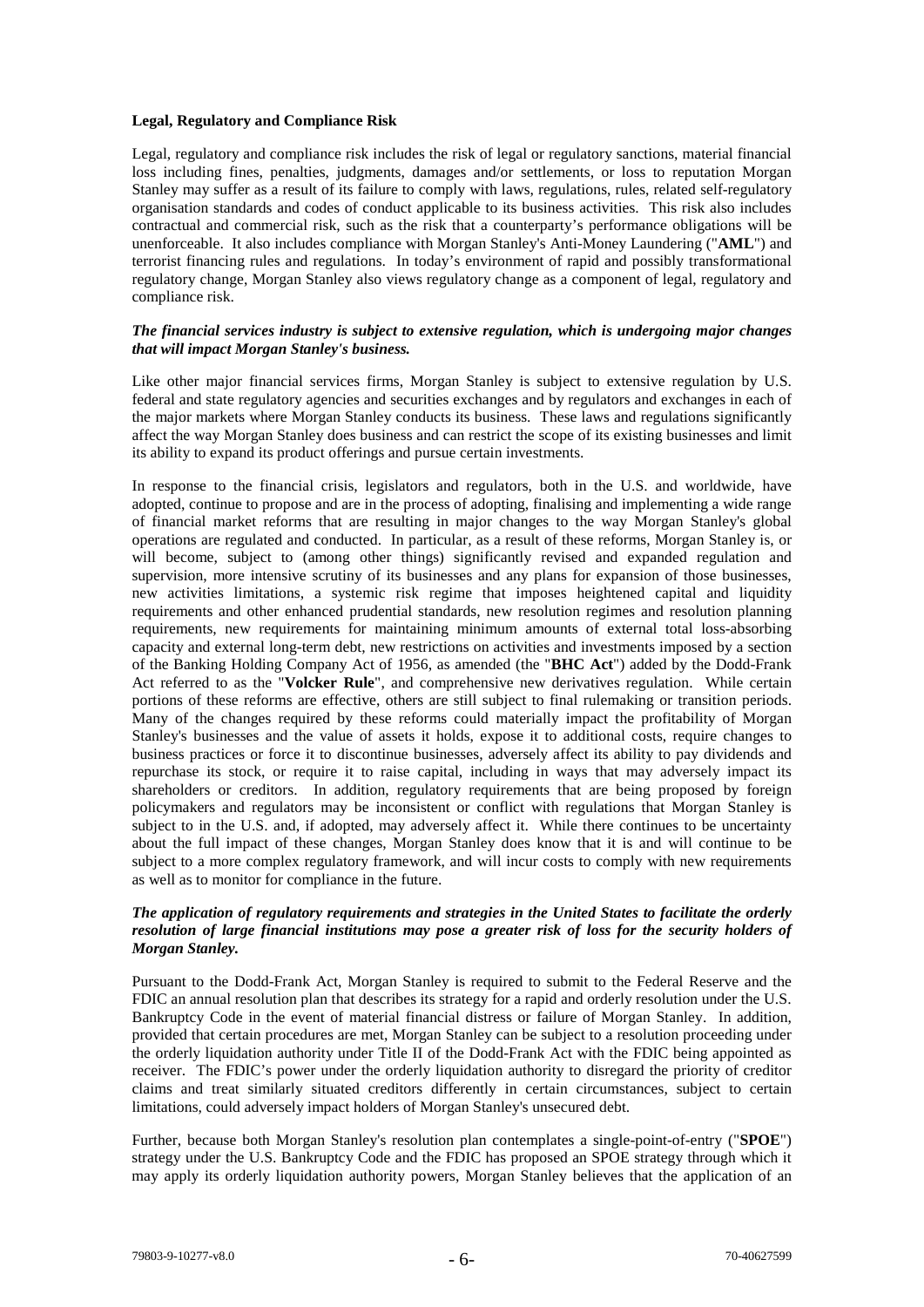SPOE strategy is the reasonably likely outcome if either its resolution plan were implemented or a resolution proceeding were commenced under the orderly liquidation authority. An SPOE strategy generally contemplates the provision of additional capital and liquidity by Morgan Stanley to certain subsidiaries in an effort to ensure that such subsidiaries have the resources necessary to implement the resolution strategy. Although this strategy, whether applied pursuant to Morgan Stanley's resolution plan or in a resolution proceeding under the orderly liquidation authority, is intended to result in better outcomes for creditors overall, there is no guarantee that the application of an SPOE strategy will not result in greater losses for holders of Morgan Stanley's securities compared to a different resolution strategy for the firm.

Regulators have taken and proposed various actions to facilitate an SPOE strategy under the U.S. Bankruptcy Code, the orderly liquidation authority or other resolution regimes. For example, the Federal Reserve has issued a proposed rule that would require top-tier bank holding companies of U.S. global systemically important banks ("**G-SIBs**"), including Morgan Stanley, to maintain minimum amounts of equity and eligible long-term debt ("**total loss-absorbing capacity**" or "**TLAC**") in order to ensure that such institutions have enough loss-absorbing resources at the point of failure to be recapitalised through the conversion of debt to equity or otherwise by imposing losses on eligible TLAC where the SPOE strategy is used.

#### *The financial services industry faces substantial litigation and is subject to extensive regulatory investigations, and Morgan Stanley may face damage to its reputation and legal liability.*

As a global financial services firm, Morgan Stanley faces the risk of investigations and proceedings by governmental and self-regulatory organisations in all countries in which it conducts its business. Interventions by authorities may result in adverse judgments, settlements, fines, penalties, injunctions or other relief. In addition to the monetary consequences, these measures could, for example, impact Morgan Stanley's ability to engage in, or impose limitations on, certain of its businesses. The number of these investigations and proceedings, as well as the amount of penalties and fines sought, has increased substantially in recent years with regard to many firms in the financial services industry, including Morgan Stanley. Significant regulatory action against Morgan Stanley could materially adversely affect its business, financial condition or results of operations or cause it significant reputational harm, which could seriously harm it business. The Dodd-Frank Act also provides compensation to whistleblowers who present the United States Securities and Exchange Commission (the "**SEC**") or the United States Commodity Futures Trading Commission (the "**CFTC**") with information related to securities or commodities law violations that leads to a successful enforcement action. As a result of this compensation, it is possible Morgan Stanley could face an increased number of investigations by the SEC or CFTC.

Morgan Stanley has been named, from time to time, as a defendant in various legal actions, including arbitrations, class actions, and other litigation, as well as investigations or proceedings brought by regulatory agencies, arising in connection with its activities as a global diversified financial services institution. Certain of the actual or threatened legal or regulatory actions include claims for substantial compensatory and/or punitive damages, claims for indeterminate amounts of damages, or may result in penalties, fines, or other results adverse to Morgan Stanley. In some cases, the issuers that would otherwise be the primary defendants in such cases are bankrupt or in financial distress. Like any large corporation, Morgan Stanley is also subject to risk from potential employee misconduct, including noncompliance with policies and improper use or disclosure of confidential information.

#### *Morgan Stanley may be responsible for representations and warranties associated with residential and commercial real estate loans and may incur losses in excess of its reserves.*

Morgan Stanley originates loans secured by commercial and residential properties. Further, Morgan Stanley securitises and trades in a wide range of commercial and residential real estate and real estaterelated whole loans, mortgages and other real estate and commercial assets and products, including residential and commercial mortgage-backed securities. In connection with these activities, Morgan Stanley has provided, or otherwise agreed to be responsible for, certain representations and warranties. Under certain circumstances, Morgan Stanley may be required to repurchase such assets or make other payments related to such assets if such representations and warranties were breached. Morgan Stanley has also made representations and warranties in connection with its role as an originator of certain commercial mortgage loans that it securitised in commercial mortgage-backed securities.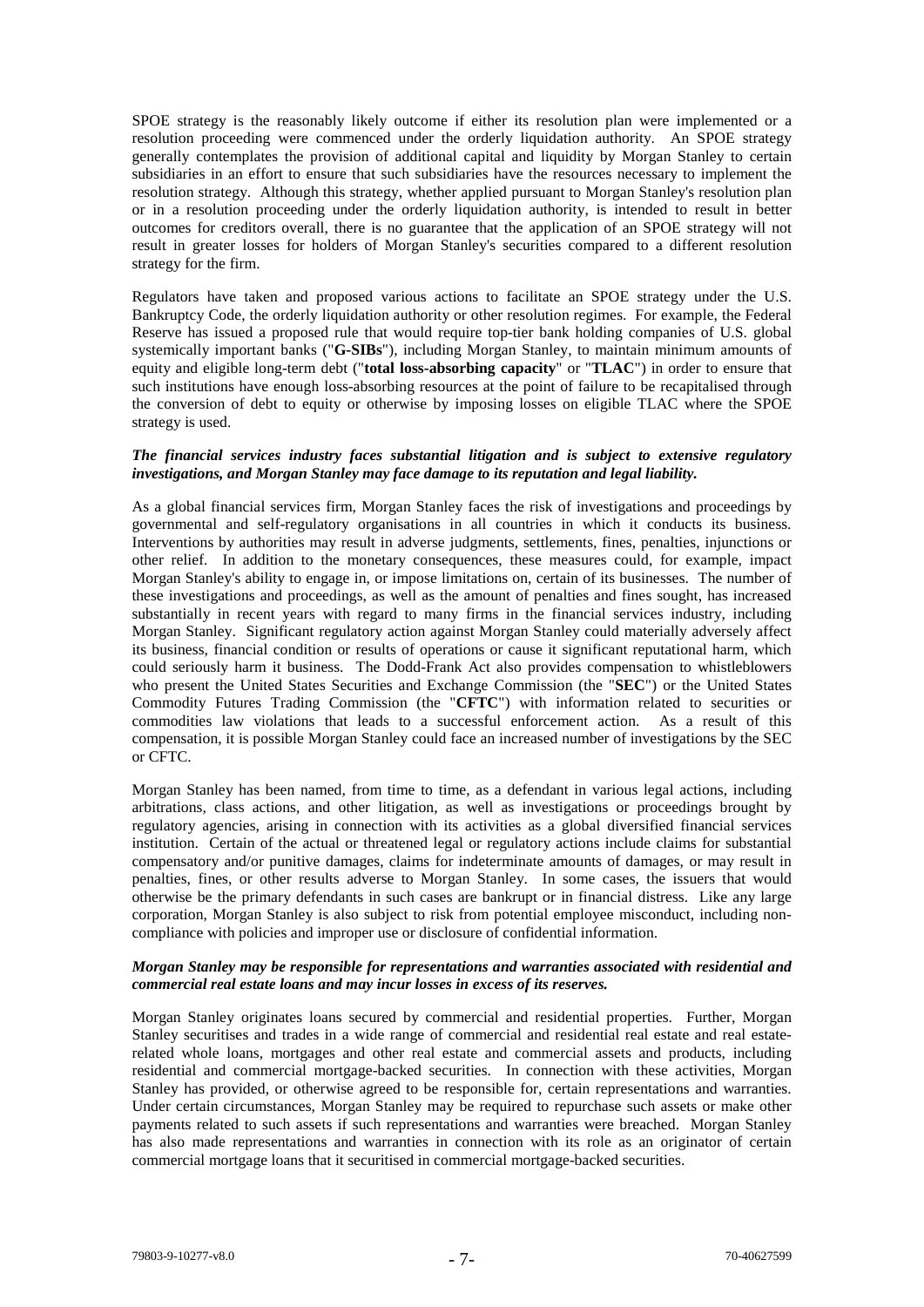Morgan Stanley currently has several legal proceedings related to claims for alleged breaches of representations and warranties. If there are decisions adverse to Morgan Stanley in those legal proceedings, it may incur losses substantially in excess of its reserves. In addition, Morgan Stanley's reserves are based, in part, on certain factual and legal assumptions. If those assumptions are incorrect and need to be revised, Morgan Stanley may need to adjust its reserves substantially.

# *Morgan Stanley's commodities activities subject it to extensive regulation, potential catastrophic events and environmental risks and regulation that may expose it to significant costs and liabilities.*

In connection with the commodities activities in its Institutional Securities business segment, Morgan Stanley engages in the production, storage, transportation, marketing and execution of transactions in several commodities, including metals, natural gas, electric power, emission credits, and other commodity products. In addition, Morgan Stanley is an electricity power marketer in the U.S. and owns electricity generating facilities in the U.S. and owns a minority interest in Heidmar Holdings LLC, which owns a group of companies that provide international marine transportation and U.S. marine logistics services. As a result of these activities, Morgan Stanley is subject to extensive and evolving energy, commodities, environmental, health and safety and other governmental laws and regulations. In addition, liability may be incurred without regard to fault under certain environmental laws and regulations for the remediation of contaminated areas. Further, through these activities Morgan Stanley is exposed to regulatory, physical and certain indirect risks associated with climate change.

Although Morgan Stanley has attempted to mitigate its environmental risks by, among other measures, selling or ceasing much of its prior petroleum storage and transportation activities and adopting appropriate policies and procedures for power plant operations and implementing emergency response programs, these actions may not prove adequate to address every contingency. In addition, insurance covering some of these risks may not be available, and the proceeds, if any, from insurance recovery may not be adequate to cover liabilities with respect to particular incidents. As a result, Morgan Stanley's financial condition, results of operations and cash flows may be adversely affected by these events.

The BHC Act provides a grandfather exemption for "activities related to the trading, sale or investment in commodities and underlying physical properties", provided that Morgan Stanley was engaged in "any of such activities as of September 30, 1997 in the United States" and provided that certain other conditions that are within Morgan Stanley's reasonable control are satisfied. If the Federal Reserve were to determine that any of Morgan Stanley's commodities activities did not qualify for the BHC Act grandfather exemption, then Morgan Stanley would likely be required to divest any such activities that did not otherwise conform to the BHC Act.

Morgan Stanley also expects the other laws and regulations affecting its commodities business to increase in both scope and complexity. During the past several years, intensified scrutiny of certain energy markets by federal, state and local authorities in the U.S. and abroad and the public has resulted in increased regulatory and legal enforcement, litigation and remedial proceedings involving companies conducting the activities in which Morgan Stanley is engaged. In addition, new regulation of OTC derivatives markets in the U.S. and similar legislation proposed or adopted abroad will impose significant new costs and impose new requirements on Morgan Stanley's commodities derivatives activities. Morgan Stanley may incur substantial costs or loss of revenue in complying with current or future laws and regulations and its overall businesses and reputation may be adversely affected by the current legal environment. In addition, failure to comply with these laws and regulations may result in substantial civil and criminal fines and penalties.

# *A failure to address conflicts of interest appropriately could adversely affect Morgan Stanley's businesses and reputation.*

As a global financial services firm that provides products and services to a large and diversified group of clients, including corporations, governments, financial institutions and individuals, Morgan Stanley faces potential conflicts of interest in the normal course of business. For example, potential conflicts can occur when there is a divergence of interests between Morgan Stanley and a client, among clients, or between an employee on the one hand and Morgan Stanley or a client on the other. Morgan Stanley has policies, procedures and controls that are designed to identify and address potential conflicts of interest. However, identifying and mitigating potential conflicts of interest can be complex and challenging, and can become the focus of media and regulatory scrutiny. Indeed, actions that merely appear to create a conflict can put Morgan Stanley's reputation at risk even if the likelihood of an actual conflict has been mitigated. It is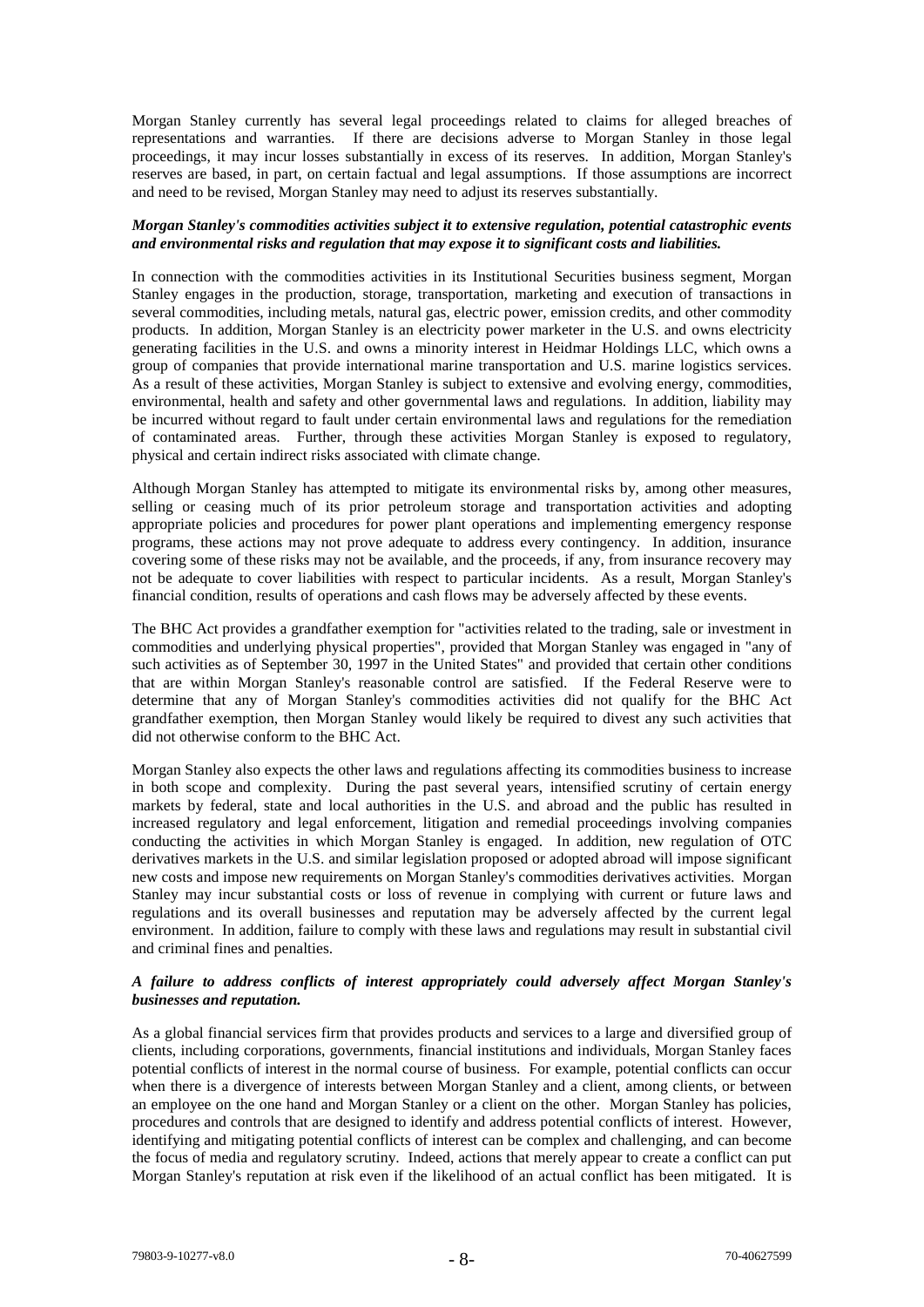possible that potential conflicts could give rise to litigation or enforcement actions, which may lead to Morgan Stanley's clients being less willing to enter into transactions in which a conflict may occur and could adversely affect Morgan Stanley's businesses and reputation.

Morgan Stanley's regulators have the ability to scrutinise its activities for potential conflicts of interest, including through detailed examinations of specific transactions. Morgan Stanley's status as a bank holding company supervised by the Federal Reserve subjects it to direct Federal Reserve scrutiny with respect to transactions between Morgan Stanley's U.S. Bank Subsidiaries and their affiliates.

#### **Risk Management**

# *Morgan Stanley's risk management strategies, models and processes may not be fully effective in mitigating its risk exposures in all market environments or against all types of risk.*

Morgan Stanley has devoted significant resources to develop its risk management policies and procedures and expects to continue to do so in the future. Nonetheless, Morgan Stanley's risk management strategies, models and processes, including its use of various risk models for assessing market exposures and hedging strategies, stress testing and other analysis, may not be fully effective in mitigating Morgan Stanley's risk exposure in all market environments or against all types of risk, including risks that are unidentified or unanticipated. As Morgan Stanley's businesses change and grow, and the markets in which Morgan Stanley operates evolve, its risk management strategies, models and processes may not always adapt with those changes. Some of Morgan Stanley's methods of managing risk are based upon its use of observed historical market behaviour and management's judgment. As a result, these methods may not predict future risk exposures, which could be significantly greater than the historical measures indicate. In addition, many models Morgan Stanley uses are based on assumptions or inputs regarding correlations among prices of various asset classes or other market indicators and therefore cannot anticipate sudden, unanticipated or unidentified market or economic movements, which could cause Morgan Stanley to incur losses.

Management of market, credit, liquidity, operational, legal, regulatory and compliance risks requires, among other things, policies and procedures to record properly and verify a large number of transactions and events, and these policies and procedures may not be fully effective. Morgan Stanley's trading risk management strategies and techniques also seek to balance its ability to profit from trading positions with its exposure to potential losses. While Morgan Stanley employs a broad and diversified set of risk monitoring and risk mitigation techniques, those techniques and the judgments that accompany their application cannot anticipate every economic and financial outcome or the timing of such outcomes. For example, to the extent that Morgan Stanley's trading or investing activities involve less liquid trading markets or are otherwise subject to restrictions on sale or hedging, Morgan Stanley may not be able to reduce its positions and therefore reduce its risk associated with such positions. Morgan Stanley may, therefore, incur losses in the course of its trading or investing activities.

# **Competitive Environment**

# *Morgan Stanley faces strong competition from other financial services firms which could lead to pricing pressures that could materially adversely affect its revenue and profitability.*

The financial services industry and all aspects of Morgan Stanley's businesses are intensely competitive, and Morgan Stanley expects them to remain so. Morgan Stanley competes with commercial banks, brokerage firms, insurance companies, electronic trading and clearing platforms, financial data repositories, sponsors of mutual funds, hedge funds, energy companies and other companies offering financial or ancillary services in the U.S., globally and through the internet. Morgan Stanley competes on the basis of several factors, including transaction execution, capital or access to capital, products and services, innovation, technology, reputation, risk appetite and price. Over time, certain sectors of the financial services industry have become more concentrated, as institutions involved in a broad range of financial services have left businesses, been acquired by or merged into other firms or have declared bankruptcy. Such changes could result in Morgan Stanley's remaining competitors gaining greater capital and other resources, such as the ability to offer a broader range of products and services and geographic diversity, or new competitors may emerge. Morgan Stanley has experienced and may continue to experience pricing pressures as a result of these factors and as some of its competitors seek to obtain market share by reducing prices. In addition, certain of Morgan Stanley's competitors may be subject to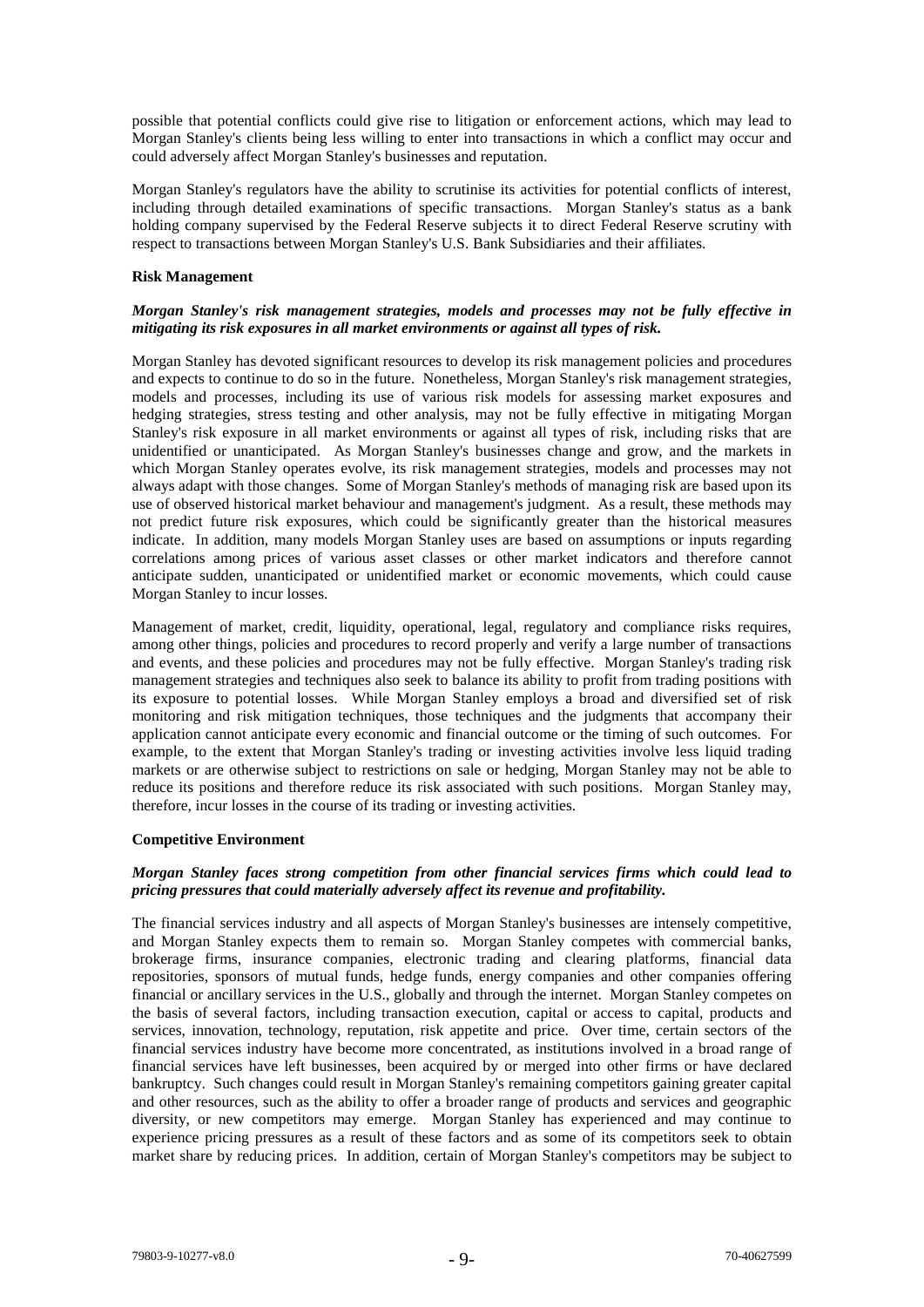different, and in some cases, less stringent, legal and regulatory regimes, than Morgan Stanley is, thereby putting it at a competitive disadvantage.

# *Automated trading markets may adversely affect Morgan Stanley's business and may increase competition.*

Morgan Stanley has experienced intense price competition in some of its businesses in recent years. In particular, the ability to execute securities, derivatives and other financial instrument trades electronically on exchanges, swap execution facilities, and other automated trading platforms has increased the pressure on bid-offer spreads, commissions, mark-ups or comparable fees. The trend toward direct access to automated, electronic markets will likely continue and will likely increase as additional markets move to more automated trading platforms. Morgan Stanley has experienced and it is likely that it will continue to experience competitive pressures in these and other areas in the future as some of its competitors may seek to obtain market share by reducing bid-offer spreads, commissions, mark-ups or comparable fees.

# *Morgan Stanley's ability to retain and attract qualified employees is critical to the success of its business and the failure to do so may materially adversely affect its performance.*

Morgan Stanley's people are its most important resource and competition for qualified employees is intense. If Morgan Stanley is unable to continue to attract and retain highly qualified employees, or do so at rates or in forms necessary to maintain its competitive position, or if compensation costs required to attract and retain employees become more expensive, Morgan Stanley's performance, including its competitive position, could be materially adversely affected. The financial industry has experienced and may continue to experience more stringent regulation of employee compensation, including limitations relating to incentive-based compensation, clawback requirements and special taxation, which could have an adverse effect on Morgan Stanley's ability to hire or retain the most qualified employees.

#### **International Risk**

# *Morgan Stanley is subject to numerous political, economic, legal, operational, franchise and other risks as a result of its international operations which could adversely impact its businesses in many ways.*

Morgan Stanley is subject to political, economic, legal, tax, operational, franchise and other risks that are inherent in operating in many countries, including risks of possible nationalisation, expropriation, price controls, capital controls, exchange controls, increased taxes and levies and other restrictive governmental actions, as well as the outbreak of hostilities or political and governmental instability. In many countries, the laws and regulations applicable to the securities and financial services industries are uncertain and evolving, and it may be difficult for Morgan Stanley to determine the exact requirements of local laws in every market. Morgan Stanley's inability to remain in compliance with local laws in a particular market could have a significant and negative effect not only on its business in that market but also on its reputation generally. Morgan Stanley is also subject to the enhanced risk that transactions it structures might not be legally enforceable in all cases.

Various emerging market countries have experienced severe political, economic and financial disruptions, including significant devaluations of their currencies, defaults or potential defaults on sovereign debt, capital and currency exchange controls, high rates of inflation and low or negative growth rates in their economies. Crime and corruption, as well as issues of security and personal safety, also exist in certain of these countries. These conditions could adversely impact Morgan Stanley's businesses and increase volatility in financial markets generally.

The emergence of a disease pandemic or other widespread health emergency, or concerns over the possibility of such an emergency as well as natural disasters, terrorist activities or military actions, could create economic and financial disruptions in emerging markets and other areas throughout the world, and could lead to operational difficulties (including travel limitations) that could impair Morgan Stanley's ability to manage its businesses around the world.

As a U.S. company, Morgan Stanley is required to comply with the economic sanctions and embargo programs administered by the U.S. Treasury's Office of Foreign Assets Control ("**OFAC**") and similar multi-national bodies and governmental agencies worldwide, as well as applicable anti-corruption laws in the jurisdictions in which Morgan Stanley operates, such as the U.S. Foreign Corrupt Practices Act and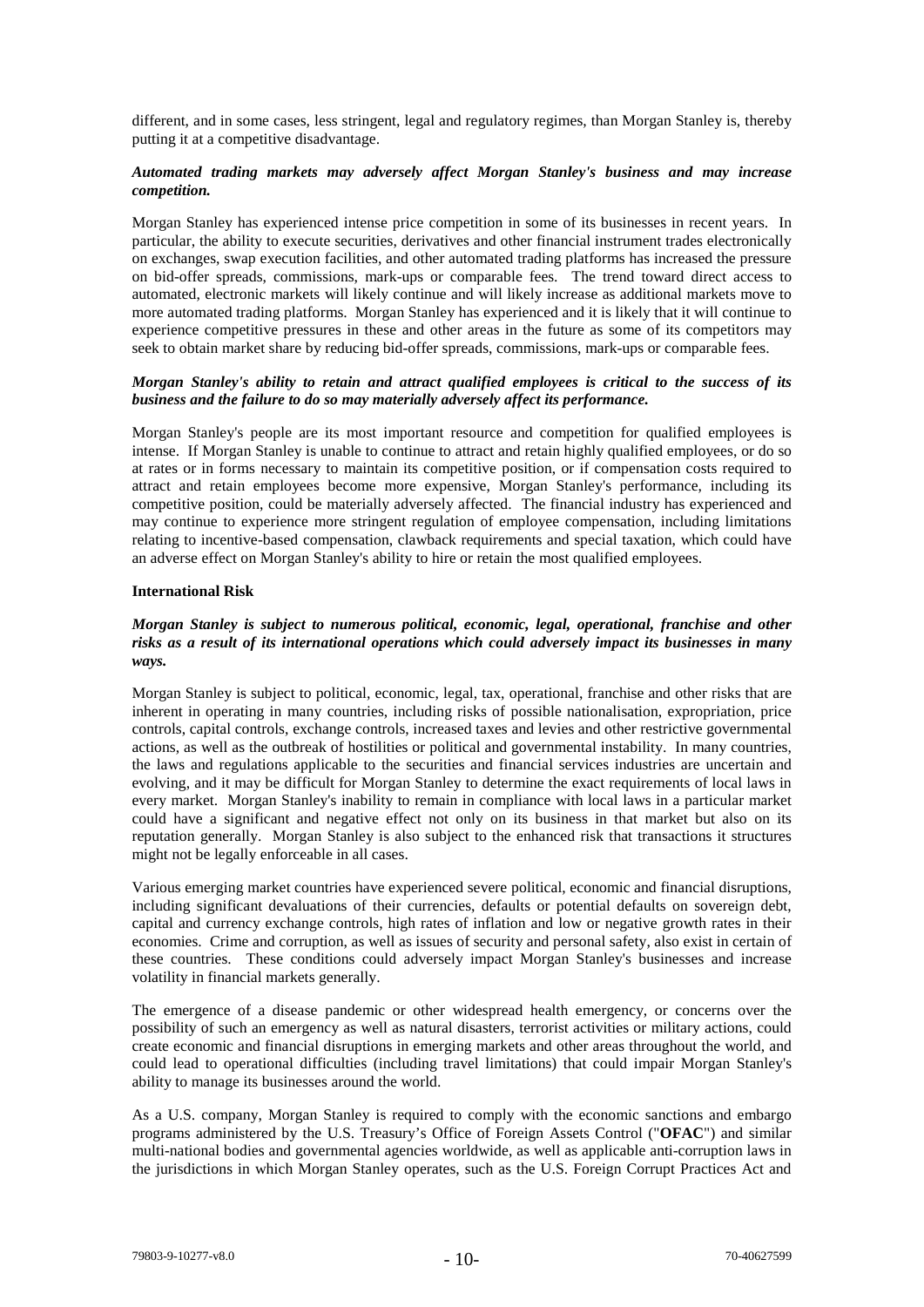the United Kingdom ("**U.K.**") Bribery Act. A violation of a sanction, embargo program, or anticorruption law could subject Morgan Stanley, and individual employees, to a regulatory enforcement action as well as significant civil and criminal penalties.

#### **Acquisition, Divestiture and Joint Venture Risk**

# *Morgan Stanley may be unable to fully capture the expected value from acquisitions, divestitures, joint ventures, minority stakes and strategic alliances.*

In connection with past or future acquisitions, divestitures, joint ventures or strategic alliances (including with Mitsubishi UFJ Financial Group, Inc. ("**MUFG**")), Morgan Stanley faces numerous risks and uncertainties combining, transferring, separating or integrating the relevant businesses and systems, including the need to combine or separate accounting and data processing systems and management controls and to integrate relationships with clients, trading counterparties and business partners. In the case of joint ventures and minority stakes, Morgan Stanley is subject to additional risks and uncertainties because it may be dependent upon, and subject to liability, losses or reputational damage relating to, systems, controls and personnel that are not under its control.

In addition, conflicts or disagreements between Morgan Stanley and any of its joint venture partners may negatively impact the benefits to be achieved by the relevant joint venture.

There is no assurance that any of Morgan Stanley's acquisitions or divestitures will be successfully integrated or disaggregated or yield all of the positive benefits anticipated. If Morgan Stanley is not able to integrate or disaggregate successfully its past and future acquisitions or dispositions, there is a risk that its results of operations, financial condition and cash flows may be materially and adversely affected.

Certain of Morgan Stanley's business initiatives, including expansions of existing businesses, may bring Morgan Stanley into contact, directly or indirectly, with individuals and entities that are not within its traditional client and counterparty base and may expose it to new asset classes and new markets. These business activities expose Morgan Stanley to new and enhanced risks, greater regulatory scrutiny of these activities, increased credit-related, sovereign and operational risks, and reputational concerns regarding the manner in which these assets are being operated or held.

For more information regarding the regulatory environment in which Morgan Stanley operates, see also "*Supervision and Regulation*" in Part I, Item 1, page 2 of Morgan Stanley's Annual Report on Form 10-K for the year ended 31 December 2015, which has been incorporated by reference on pages 16 and 17 of this Registration Document.

# **Risk factors specific to MSBV, MSFL and MSI plc**

# *All material assets of MSBV are obligations of one or more companies in the Morgan Stanley Group and MSBV's ability to perform its obligations is dependent upon such companies fulfilling their obligations to MSBV.*

All material assets of MSBV are obligations of (or securities issued by) one or more Morgan Stanley Group companies. If any of these Morgan Stanley Group companies incurs losses with respect to any of its activities (irrespective of whether those activities relate to MSBV or not) the ability of such company to fulfil its obligations to MSBV could be impaired, thereby exposing holders of securities issued by MSBV to a risk of loss. Should this circumstance materialise, the payment obligations of MSBV under the terms of the securities would be guaranteed by Morgan Stanley.

# *Risks relating to insolvency proceedings in the Netherlands.*

The validity or enforceability of any documents or any legal act (*rechtshandeling*) forming part thereof or contemplated thereby in relation to any securities issued by MSBV are subject to and limited by the protection afforded by Netherlands law to creditors whose interests have been adversely affected pursuant to the rules of Netherlands law relating to (x) unlawful acts (*onrechtmatige daden*) based on Section 6:162 et seq. of the Netherlands Civil Code (*Burgerlijk Wetboek*) and (y) fraudulent conveyance or preference (*actio pauliana*) within the meaning of Section 3:45 of the Netherlands Civil Code (*Burgerlijk Wetboek*). Furthermore, in the event of any insolvency proceedings being opened in the Netherlands in relation to MSBV, Dutch laws in relation to bankruptcy proceedings, in particular Section 42 et seq.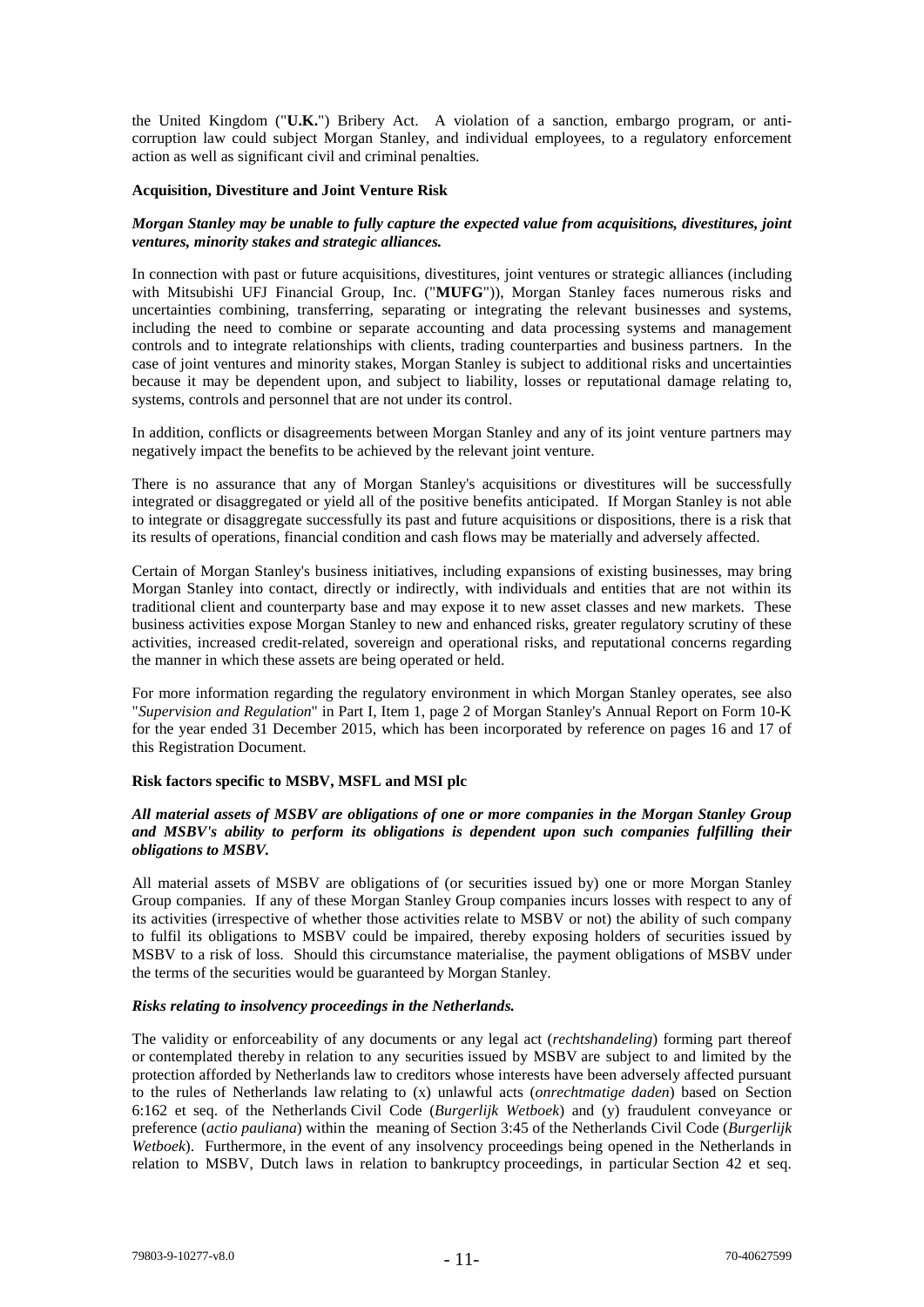of the Netherlands Bankruptcy Act (*Faillissementswet*) in relation to fraudulent conveyance or preference (*actio pauliana*) would apply.

# *As a finance subsidiary, MSFL has no independent operations and is expected to have no independent assets.*

The principal risks with respect to Morgan Stanley will also represent the principal risks with respect to MSFL, either as an individual entity or as part of the Morgan Stanley Group.

MSFL has no independent operations beyond the issuance and administration of its securities and is expected to have no independent assets available for distributions to holders of MSFL securities if they make claims in respect of the securities in a bankruptcy, resolution or similar proceeding. Accordingly, any recoveries by such holders will be limited to those available under the related guarantee by Morgan Stanley and that guarantee will rank pari passu with all other outstanding unsecured and unsubordinated obligations of Morgan Stanley present and future, but, in the event of insolvency, only to the extent permitted by laws affecting creditors' rights. Holders will have recourse only to a single claim against Morgan Stanley and its assets under the guarantee. Holders of securities issued by MSFL should accordingly assume that in any such proceedings they would not have any priority over and should be treated pari passu with the claims of other unsecured, unsubordinated creditors of Morgan Stanley, including holders of Morgan Stanley-issued securities.

#### *There are substantial inter-relationships between MSI plc and other Morgan Stanley Group companies.*

Morgan Stanley is the holding company of a global financial services group. MSI plc is one of the principal operating companies in the Morgan Stanley Group. MSI plc itself provides a wide range of financial and securities services. There are substantial inter-relationships between MSI plc and Morgan Stanley as well as other companies in the Morgan Stanley Group, including the provision of funding, capital, services and logistical support to or by MSI plc, as well as common or shared business or operational platforms or systems, including employees. As a consequence of such inter-relationships, and of the participation of both MSI plc and other Morgan Stanley Group companies in the global financial services sector, factors which could affect the business and condition of Morgan Stanley or other companies in the Morgan Stanley Group may also affect the business and condition of MSI plc. Any such effect could be direct, for example, where economic or market factors directly affect the markets in which MSI plc and other companies in the Morgan Stanley Group operate, or indirect, for example where any factor affects the ability of other companies in the Morgan Stanley Group to provide services or funding or capital to MSI plc or, directly or indirectly, to place business with MSI plc. Similarly, any development affecting the reputation or standing of Morgan Stanley or other companies in the Morgan Stanley Group may have an indirect effect on MSI plc. Such inter-relationships should therefore be taken into account in any assessment of MSI plc.

#### *No guarantee.*

Securities issued by MSI plc will not be guaranteed by Morgan Stanley. Although Morgan Stanley has in the past provided financial support to MSI plc through capital injection and debt financing, there is no assurance that it will do so in the future.

Risk is an inherent part of both Morgan Stanley's and the MSI plc Group's (as defined below) business activity and is managed by the MSI plc Group within the context of the broader Morgan Stanley Group. The Morgan Stanley Group seeks to identify, assess, monitor and manage each of the various types of risk involved in its activities on a global basis, in accordance with defined policies and procedures and in consideration of the individual legal entities. The MSI plc Group's own risk management policies and procedures are consistent with those of the Morgan Stanley Group.

#### **Applicable Resolution Powers**

#### *Powers under the Banking Act 2009.*

MSI plc, as an investment firm for the purposes of the Banking Act 2009 (the "**Banking Act**"), is subject to provisions of that Act which give wide powers in respect of U.K. banks and investment firms (such as MSI plc) to HM Treasury, the Bank of England, the Prudential Regulation Authority and the United Kingdom Financial Conduct Authority ("**FCA**") (each a "**relevant U.K. Regulatory Authority**") in circumstances where the relevant U.K. bank or investment firm (a "**relevant financial institution**") is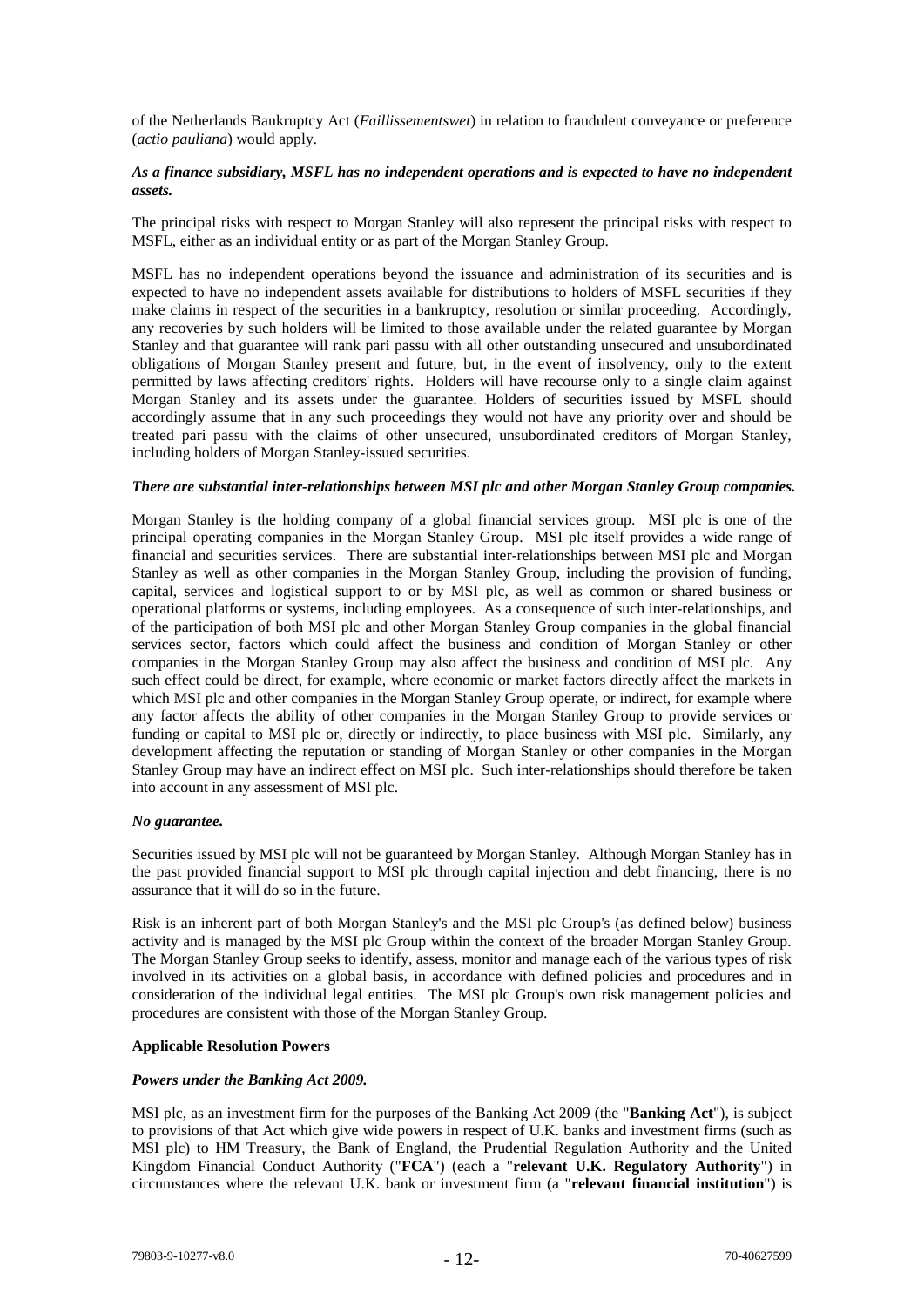failing or is likely to fail. The Banking Act implements the provisions of Directive 2014/59/EU (the "**Bank Recovery and Resolution Directive**" or "**BRRD**").

These powers include powers to: (a) transfer all or some of the liability in respect of the securities issued by a relevant financial institution, or all or some of the property, rights and liabilities of a relevant financial institution (which could include instruments issued by MSI plc and guarantee liabilities of MSI plc), to a commercial purchaser or, in the case of securities, to HM Treasury or an HM Treasury nominee, or, in the case of property, rights or liabilities, to an entity owned by the Bank of England; (b) override any default provisions in contracts or other agreements, including provisions that would otherwise allow a party to terminate a contract or accelerate the payment of an obligation; (c) commence certain insolvency procedures in relation to a relevant financial institution; and (d) override, vary or impose contractual obligations, for reasonable consideration, between a relevant financial institution and its parent, in order to enable any transferee or successor of the relevant financial institution to operate effectively. The Banking Act also gives power to HM Treasury to make further amendments to the law for the purpose of enabling it to use the special resolution regime powers effectively, potentially with retrospective effect.

By reason of its group relationship with certain other Morgan Stanley Group companies (including companies incorporated outside the U.K.) which are banks, investment firms, EU institutions or third– country institutions for the purposes of the Banking Act, MSI plc is a banking group company within the meaning of the Banking Act. Accordingly, the relevant U.K. Regulatory Authority can exercise substantially similar special resolution powers in respect of MSI plc in its capacity as a banking group company where the Prudential Regulation Authority, an EU resolution authority or third country authority having jurisdiction over the relevant Morgan Stanley Group company is satisfied that such Morgan Stanley Group company meets the relevant conditions for resolution action (including that it is failing or likely to fail, that it is not reasonably likely that other measures would prevent its failure, and that it is in the public interest to exercise those powers) or that it satisfies an equivalent test in the relevant jurisdiction (irrespective of whether at that time MSI plc is failing or likely to fail). Additionally, where a relevant third country Morgan Stanley Group company becomes subject to resolution or similar measures, the relevant U.K. Regulatory Authority may recognise the application of some of those measures to MSI plc (irrespective of whether at that time MSI plc is failing or likely to fail).

# *Bail-in Power.*

The powers granted to the relevant U.K. Regulatory Authority include (but are not limited to) a "bail-in" power.

The "bail-in" power gives the relevant U.K. Regulatory Authority the power, in relation to a failing relevant financial institution or a banking group company in respect of a bank, investment firm, EU institution or third-country institution (whether or not incorporated in the U.K.) which is failing or likely to fail, to cancel all or a portion of certain of its unsecured liabilities and/or to convert certain of its liabilities into another security, including ordinary shares of the surviving entity, if any. Under the Banking Act, such power could be utilised in relation to MSI plc were it to be failing or likely to fail, or were a bank, investment firm, EU institution or third-country institution (whether or not incorporated in the U.K.) in respect of which MSI plc is a banking group company to be failing or likely to fail. Were such power to be utilised in relation to MSI plc, it could be utilised in relation to securities issued by MSI plc or guarantee liabilities of MSI plc.

The Banking Act requires the relevant U.K. Regulatory Authority to apply the "bail-in" power in accordance with a specified preference order which differs from the ordinary insolvency order. In particular, the relevant U.K. Regulatory Authority must write-down or convert debts in the following order: (i) additional tier 1, (ii) tier 2, (iii) other subordinated claims and (iv) eligible senior claims.

Although the exercise of the bail-in power under the Banking Act is subject to certain pre-conditions, there remains uncertainty regarding the specific factors (including, but not limited to, factors outside the control of MSI plc or not directly related to MSI plc) which the relevant U.K. Regulatory Authority would consider in deciding whether to exercise such power with respect to MSI plc and its securities or other liabilities. Moreover, as the relevant U.K. Regulatory Authority may have considerable discretion in relation to how and when it may exercise such power, holders of securities issued or guaranteed by MSI plc may not be able to refer to publicly available criteria in order to anticipate a potential exercise of such power and consequently its potential effect on MSI plc and securities issued or guaranteed by MSI plc.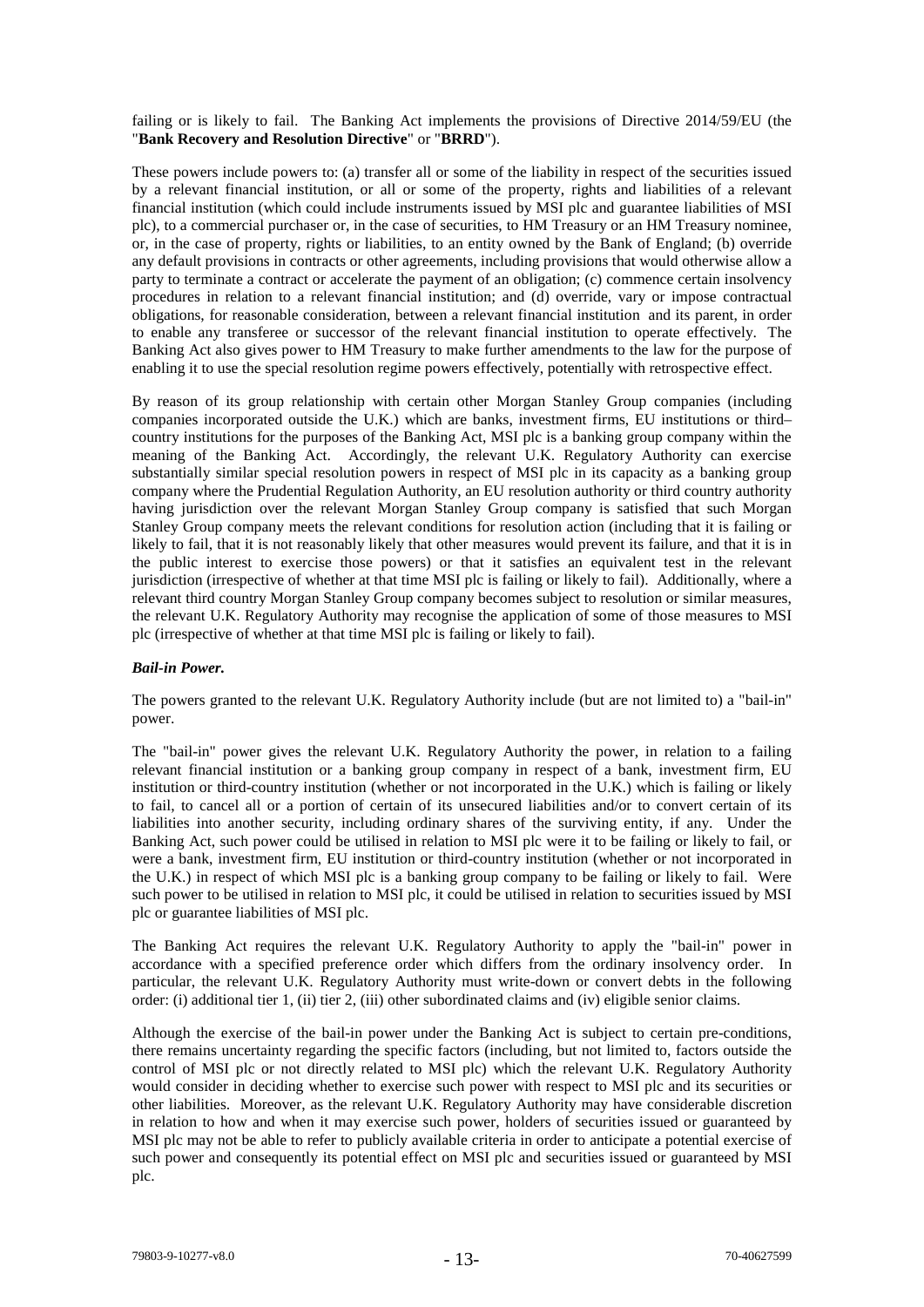#### *Other powers.*

As well as a "bail-in" power, the powers of the relevant U.K. Regulatory Authority under the Banking Act include broad powers to (i) direct the sale of the relevant financial institution or the whole or part of its business on commercial terms without requiring the consent of the shareholders or complying with the procedural requirements that would otherwise apply, (ii) transfer all or part of the business of the relevant financial institution to a "bridge institution" (an entity created for such purpose that is wholly or partially in public control) and (iii) separate assets by transferring impaired or problem assets to one or more publicly owned asset management vehicles to allow them to be managed with a view to maximising their value through eventual sale or orderly wind-down (this can be used together with another resolution tool only). The Bank of England has broad powers to make one or more share transfer instruments (in the case of a transfer to a private sector purchaser described in (i) or a transfer to a "bridge institution" in the case of (ii)) or one or more property transfer instruments (in all three cases). A transfer pursuant to a share transfer instrument or a property transfer instrument will take effect despite any restriction arising by virtue of contract or legislation or in any other way.

In addition, the Banking Act gives the relevant U.K. Regulatory Authority power to amend the maturity date and/or any interest payment date of debt instruments or other eligible liabilities of the relevant financial institution and/or impose a temporary suspension of payments and/or discontinue the listing and admission to trading of debt instruments.

The Banking Act provides that HM Treasury must, in making regulations about compensation arrangements in the case of the exercise of a bail-in power, have regard to the "no creditor worse off" principle, and HM Treasury has made regulations governing compensation arrangements upon the exercise of a bail-in power. Notwithstanding the foregoing, the exercise by the relevant U.K. Regulatory Authority of any of the above powers under the Banking Act (including especially the bail-in power) could lead to the holders of securities issued or guaranteed by MSI plc losing some or all of their investment. Moreover, trading behaviour in relation to the securities issued or guaranteed by MSI plc, including market prices and volatility, may be affected by the use or any suggestion of the use of these powers and accordingly, in such circumstances, such securities are not necessarily expected to follow the trading behaviour associated with other types of securities. There can be no assurance that the taking of any actions under the Banking Act by the relevant U.K. Regulatory Authority or the manner in which its powers under the Banking Act are exercised will not materially adversely affect the rights of holders of securities issued or guaranteed by MSI plc, the market value of an investment in such securities and/or MSI plc's ability to satisfy its obligations under, or under its guarantee of, such securities.

#### *Extraordinary public financial support to be used only as a last resort.*

Subject to certain conditions being met, the BRRD also makes provision for extraordinary public financial support to be provided to an institution subject to resolution in the form of provision of capital to such institution in exchange for common equity tier 1 instruments, additional tier 1 instruments or tier 2 instruments or in the form of taking such institution into temporary public ownership. However, such extraordinary public financial support should only be used as a last resort. Therefore, if MSI plc is subject to resolution, the relevant UK Regulatory Authority is only likely (if at all) to provide extraordinary public financial support only after it has assessed and exploited, to the maximum extent practicable, all other applicable resolution tools described above.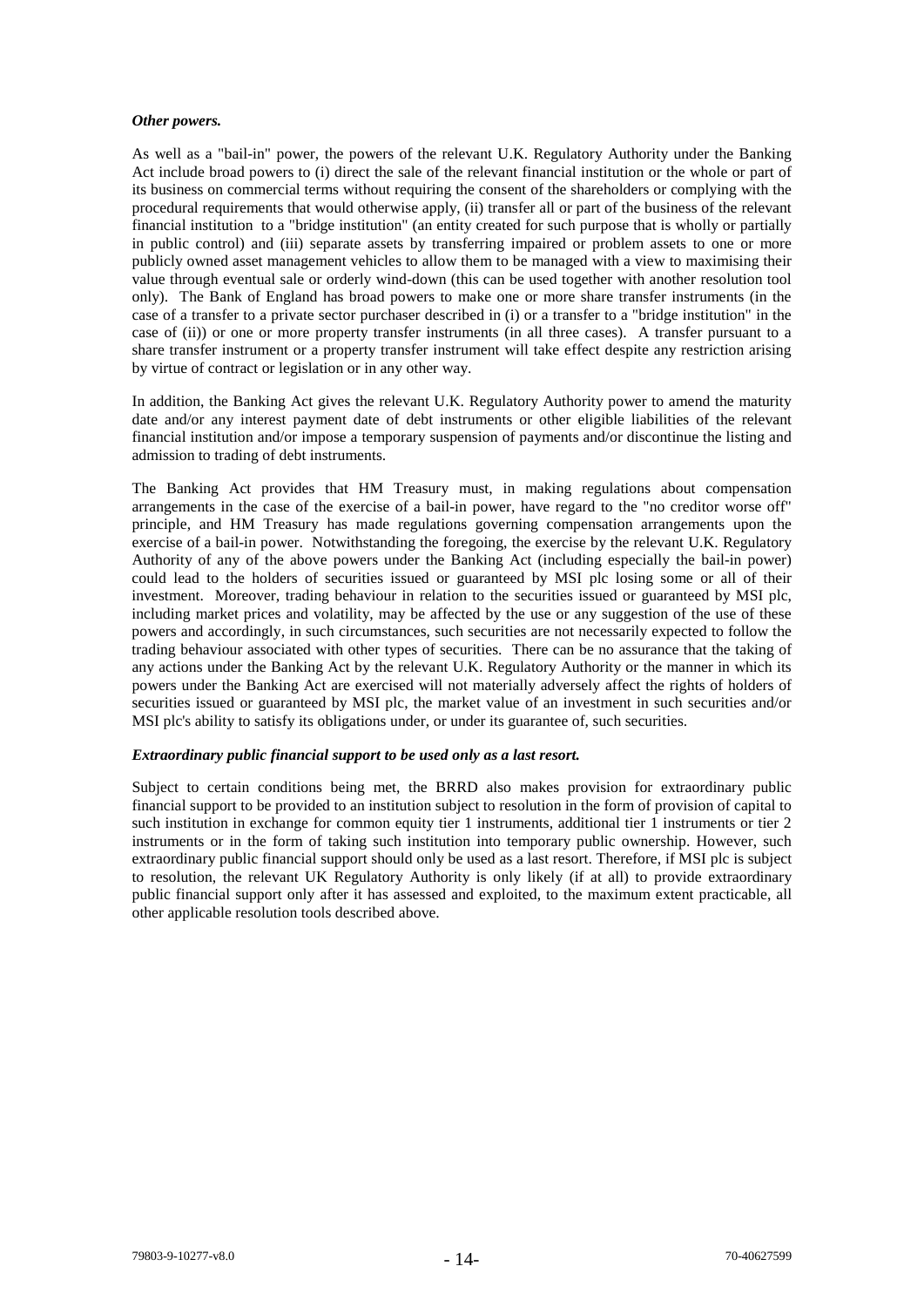# **INFORMATION INCORPORATED BY REFERENCE**

The following information shall be deemed to be incorporated in, and to form part of, this Registration Document:

|    | <b>Document filed</b>                                                    |      | Information incorporated by reference                                                       | Page(s) |
|----|--------------------------------------------------------------------------|------|---------------------------------------------------------------------------------------------|---------|
|    | <b>Morgan Stanley</b>                                                    |      |                                                                                             |         |
| 1. | Proxy Statement dated 1 April<br>2016                                    | (1)  | Overview of Voting Items                                                                    | $5-10$  |
|    |                                                                          | (2)  | Corporate Governance                                                                        | 11-34   |
|    |                                                                          | (3)  | <b>Audit Matters</b>                                                                        | 35-37   |
|    |                                                                          | (4)  | <b>Executive Compensation</b>                                                               | 38-67   |
|    |                                                                          | (5)  | Ownership of Our Stock                                                                      | 68-70   |
|    |                                                                          | (6)  | <b>Equity Compensation Plan</b>                                                             | 71-78   |
|    |                                                                          | (7)  | <b>Shareholder Proposals</b>                                                                | 79-83   |
|    |                                                                          | (8)  | Information About the Annual Meeting                                                        | 84-88   |
|    |                                                                          | (9)  | Annex A: 2007 Equity Incentive Plan<br>(As proposed to Be Amended)                          | $A1-A9$ |
| 2. | Quarterly Report on Form 10-<br>Q for the quarter ended 31<br>March 2016 | (1)  | <b>Condensed Consolidated Statements of</b><br>Income (unaudited)                           | 1       |
|    |                                                                          | (2)  | <b>Condensed Consolidated Statements of</b><br>Comprehensive Income (unaudited)             | 2       |
|    |                                                                          | (3)  | <b>Condensed Consolidated Balance Sheet</b><br>(unaudited)                                  | 3       |
|    |                                                                          | (4)  | <b>Condensed Consolidated Statements of</b><br>Changes in Total Equity (unaudited)          | 4       |
|    |                                                                          | (5)  | <b>Condensed Consolidated Statements of</b><br>Cash Flows (unaudited)                       | 5       |
|    |                                                                          | (6)  | Notes to Condensed Consolidated<br>Financial Statements (unaudited)                         | 6-66    |
|    |                                                                          | (7)  | Report of Independent Registered<br>Public Accounting Firm                                  | 67      |
|    |                                                                          | (8)  | Management's Discussion and Analysis<br>of Financial Condition and Results of<br>Operations | 68-106  |
|    |                                                                          | (9)  | Quantitative and Qualitative<br>Disclosures about Market Risk                               | 107-121 |
|    |                                                                          | (10) | <b>Controls and Procedures</b>                                                              | 122     |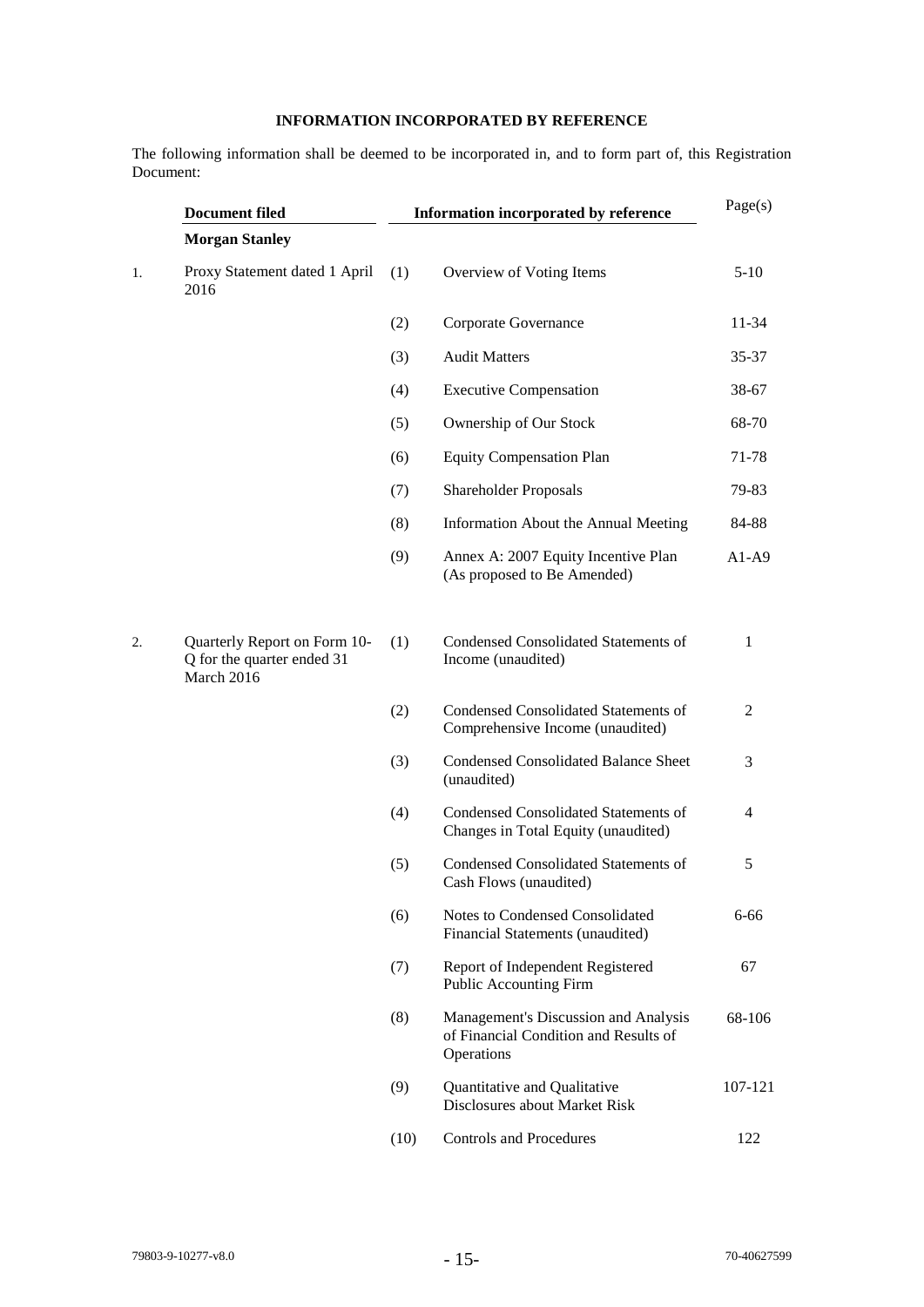| <b>Document filed</b>                  | Information incorporated by reference |                                                       |                                                                                                                           |          |  |  |  |
|----------------------------------------|---------------------------------------|-------------------------------------------------------|---------------------------------------------------------------------------------------------------------------------------|----------|--|--|--|
|                                        | (11)                                  |                                                       | Financial Data Supplement (unaudited)                                                                                     | 123-125  |  |  |  |
|                                        | (12)                                  |                                                       | <b>Legal Proceedings</b>                                                                                                  | 126      |  |  |  |
|                                        | (13)                                  |                                                       | <b>Unregistered Sales of Equity Securities</b><br>and Use of Proceeds                                                     | 127      |  |  |  |
|                                        | (14)                                  | Signature                                             |                                                                                                                           | 128      |  |  |  |
| Annual Report on Form 10-K             | (1)                                   | <b>Business</b>                                       |                                                                                                                           | $1 - 12$ |  |  |  |
| for the year ended 31<br>December 2015 | (2)                                   | <b>Risk Factors</b>                                   |                                                                                                                           | 13-23    |  |  |  |
|                                        | (3)                                   |                                                       | <b>Unresolved Staff Comments</b>                                                                                          | 23       |  |  |  |
|                                        | (4)                                   | Properties                                            | 23                                                                                                                        |          |  |  |  |
|                                        | (5)                                   |                                                       | <b>Legal Proceedings</b>                                                                                                  |          |  |  |  |
|                                        | (6)                                   |                                                       | Mine Safety Disclosures                                                                                                   |          |  |  |  |
|                                        | (7)                                   |                                                       | Market for Registrant's Common Equity,<br>Related Stockholder Matters and Issuer<br><b>Purchases of Equity Securities</b> | 33-35    |  |  |  |
|                                        | (8)                                   |                                                       | Selected Financial Data                                                                                                   |          |  |  |  |
|                                        | (9)                                   |                                                       | Management's Discussion and Analysis<br>of Financial Condition and Results of<br>Operations                               |          |  |  |  |
|                                        | (10)                                  |                                                       | Quantitative and Qualitative Disclosures<br>about Market Risk                                                             |          |  |  |  |
|                                        | (11)                                  | <b>Financial Statements and Supplementary</b><br>Data | 121                                                                                                                       |          |  |  |  |
|                                        |                                       | (i)                                                   | Report of Independent<br>Registered Public Accounting<br>Firm                                                             | 121      |  |  |  |
|                                        |                                       | (ii)                                                  | <b>Consolidated Statements of</b><br>Income                                                                               | 122      |  |  |  |
|                                        |                                       | (iii)                                                 | <b>Consolidated Statements of</b><br>Comprehensive Income                                                                 | 123      |  |  |  |
|                                        |                                       | (iv)                                                  | <b>Consolidated Statements of</b><br><b>Financial Condition</b>                                                           | 124      |  |  |  |
|                                        |                                       | (v)                                                   | <b>Consolidated Statements of</b><br>Changes in Total Equity                                                              | 125      |  |  |  |
|                                        |                                       | (vi)                                                  | <b>Consolidated Statements of</b><br><b>Cash Flows</b>                                                                    | 126      |  |  |  |
|                                        |                                       | (vii)                                                 | Notes to Consolidated Financial<br><b>Statements</b>                                                                      | 127-250  |  |  |  |
|                                        |                                       | (viii)                                                | <b>Financial Data Supplement</b>                                                                                          | 251-258  |  |  |  |
|                                        |                                       |                                                       |                                                                                                                           |          |  |  |  |

3. Annual Report on Form 10-K for the year ended 31 December 2015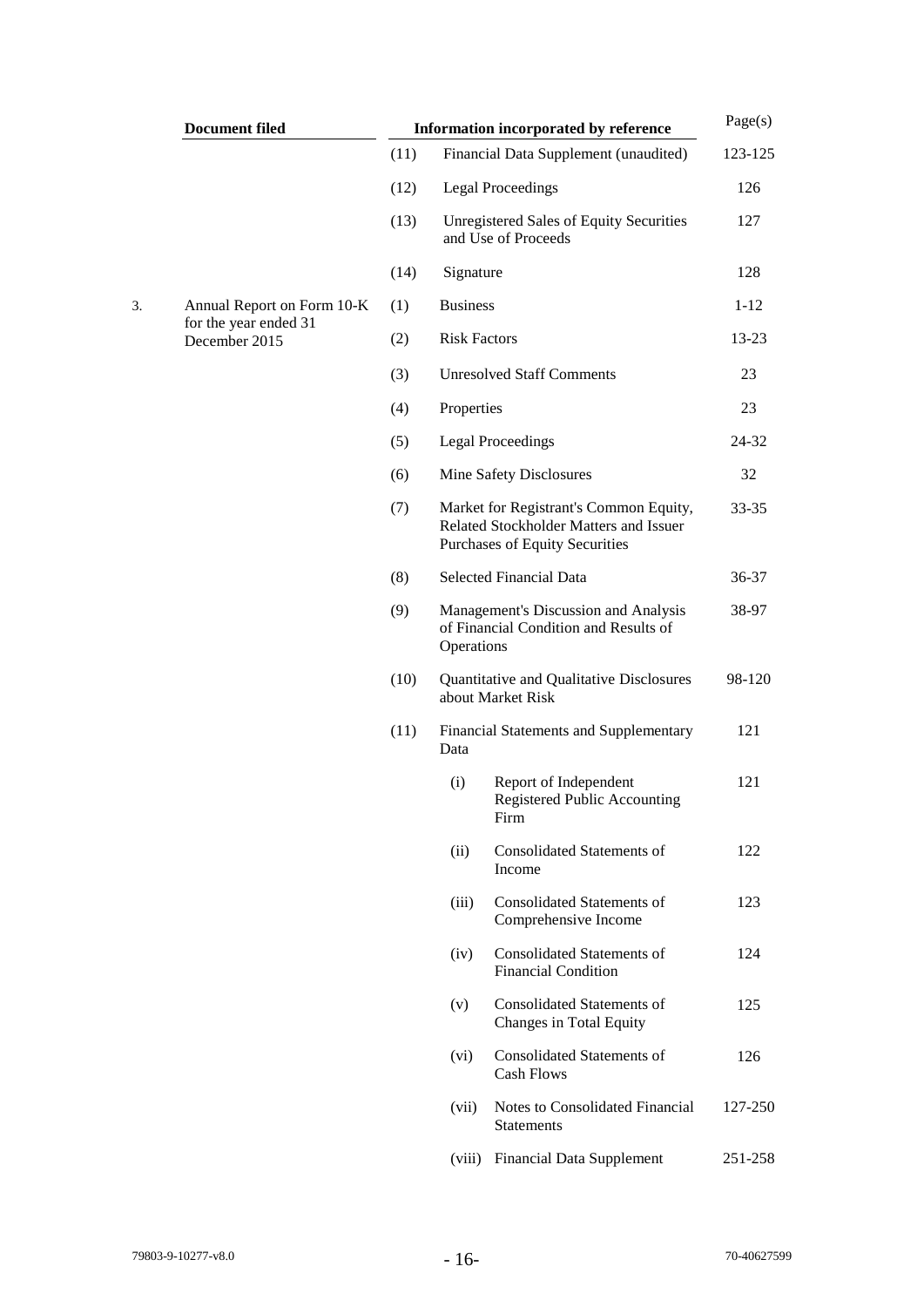| <b>Document filed</b>                             | Information incorporated by reference | Page(s)                                                                                                     |           |
|---------------------------------------------------|---------------------------------------|-------------------------------------------------------------------------------------------------------------|-----------|
|                                                   |                                       | (Unaudited)                                                                                                 |           |
|                                                   | (12)                                  | Changes in and Disagreements with<br>Accountants on Accounting and<br><b>Financial Disclosure</b>           | 259       |
|                                                   | (13)                                  | <b>Controls and Procedures</b>                                                                              | 259-261   |
|                                                   | (14)                                  | Other Information                                                                                           | 261       |
|                                                   | (15)                                  | Directors, Executive Officers and<br>Corporate Governance                                                   | 262       |
|                                                   | (16)                                  | <b>Executive Compensation</b>                                                                               | 262       |
|                                                   | (17)                                  | Security Ownership of Certain<br>Beneficial Owners and Management and<br><b>Related Stockholder Matters</b> | 262       |
|                                                   | (18)                                  | Certain Relationships and Related<br>Transactions, and Director Independence                                | 262       |
|                                                   | (19)                                  | Principal Accounting Fees and Services                                                                      | 262       |
|                                                   | (20)                                  | Signatures                                                                                                  | $S-1-S-2$ |
| Morgan Stanley & Co. International plc            |                                       |                                                                                                             |           |
| Report and Financial                              | (1)                                   | <b>Independent Auditor's Report</b>                                                                         | 19-20     |
| Statements for the year ended<br>31 December 2015 | (2)                                   | <b>Consolidated Income Statement</b>                                                                        | 21        |
|                                                   | (3)                                   | <b>Consolidated Statement of</b><br>Comprehensive Income                                                    | 22        |
|                                                   | (4)                                   | Consolidated Statement of Changes in<br>Equity                                                              | 23        |
|                                                   | (5)                                   | <b>Consolidated Statement of Financial</b><br>Position                                                      | 24        |
|                                                   | (6)                                   | <b>Consolidated Statement of Cash Flows</b>                                                                 | 25        |
|                                                   | (7)                                   | Notes to the Consolidated Financial<br><b>Statements</b>                                                    | 26-117    |
|                                                   | (8)                                   | MSI plc Statement of Comprehensive<br>Income                                                                | 118-120   |
|                                                   | (9)                                   | MSI plc Statement of Changes to Equity                                                                      | 119       |
|                                                   | (10)                                  | MSI plc Statement of Financial Position                                                                     | 120       |
|                                                   | (11)                                  | Notes to MSI plc Financial Statements                                                                       | 121-158   |
| Report and Financial                              | (1)                                   | <b>Independent Auditor's Report</b>                                                                         | $15-16$   |
| Statements for the year ended<br>31 December 2014 | (2)                                   | <b>Consolidated Income Statement</b>                                                                        | 17        |
|                                                   | (3)                                   | Consolidated Statement of                                                                                   | 18        |
|                                                   |                                       |                                                                                                             |           |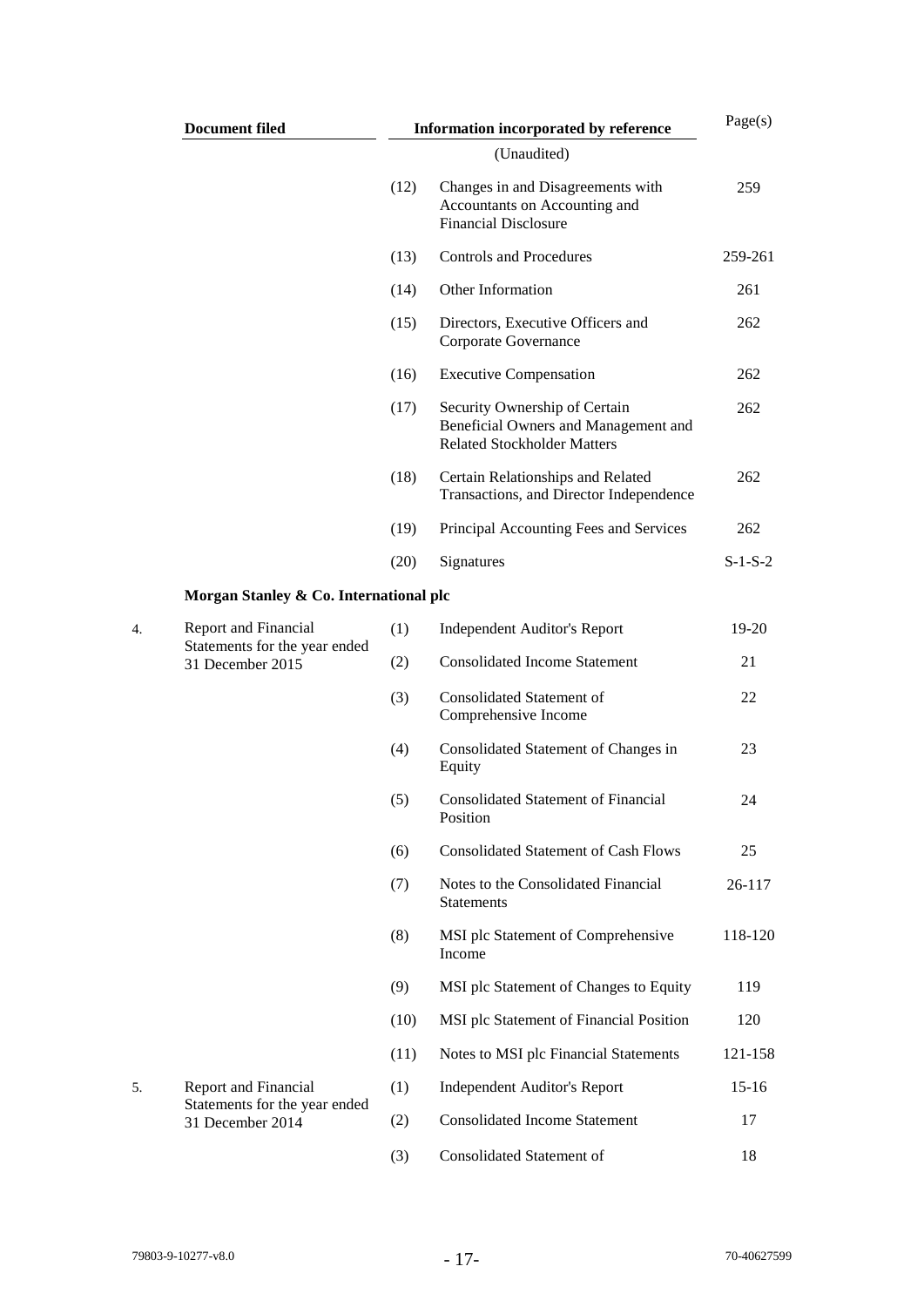|    | <b>Document filed</b>                                                     |     | Information incorporated by reference                    |           |
|----|---------------------------------------------------------------------------|-----|----------------------------------------------------------|-----------|
|    |                                                                           |     | Comprehensive Income                                     |           |
|    |                                                                           | (4) | Consolidated Statement of Changes in<br>Equity           | 19        |
|    |                                                                           | (5) | <b>Consolidated Statement of Financial</b><br>Position   | 20        |
|    |                                                                           | (6) | <b>Consolidated Statement of Cash Flows</b>              | 21        |
|    |                                                                           | (7) | Notes to the Consolidated Financial<br><b>Statements</b> | 22-124    |
|    |                                                                           | (8) | MSI plc Balance Sheet                                    | 125       |
|    |                                                                           | (9) | Notes to MSI plc Financial Statements                    | 126-153   |
|    | <b>Morgan Stanley B.V.</b>                                                |     |                                                          |           |
| б. | Report and Financial                                                      | (1) | Statement of Comprehensive Income                        | 9         |
|    | Statements for the year ended<br>31 December 2015                         | (2) | Statement of Changes in Equity                           | 10        |
|    |                                                                           | (3) | <b>Statement of Financial Position</b>                   | 11        |
|    |                                                                           | (4) | <b>Statement of Cash Flows</b>                           | 12        |
|    |                                                                           | (5) | Notes to the Financial Statements                        | 13-56     |
|    |                                                                           | (6) | Additional Information                                   | 57        |
|    |                                                                           | (7) | <b>Independent Auditors' Report</b>                      | 58-62     |
| 7. | Report and financial<br>statements for the year ended<br>31 December 2014 | (1) | <b>Statement of Comprehensive Income</b>                 | 8         |
|    |                                                                           | (2) | <b>Statement of Changes in Equity</b>                    | 9         |
|    |                                                                           | (3) | <b>Statement of Financial Position</b>                   | 10        |
|    |                                                                           | (4) | <b>Statement of Cash Flows</b>                           | 11        |
|    |                                                                           | (5) | Notes to the Financial Statements                        | $12 - 52$ |
|    |                                                                           | (6) | <b>Additional Information</b>                            | 53        |
|    |                                                                           | (7) | <b>Independent Auditor's Report</b>                      | 54-58     |
|    | <b>Morgan Stanley Finance LLC</b>                                         |     |                                                          |           |
| 8. | <b>Report and Financial</b><br>Statements for the year ended              | (1) | <b>Independent Auditors' Report</b>                      | $1-2$     |
|    | 31 December 2015                                                          | (2) | <b>Statement of Financial Condition</b>                  | 3         |
|    |                                                                           | (3) | Statement of Income                                      | 4         |
|    |                                                                           | (4) | <b>Statement of Cash Flows</b>                           | 5         |
|    |                                                                           | (5) | Statement of Changes in Member's<br>Equity               | 6         |
|    |                                                                           |     |                                                          |           |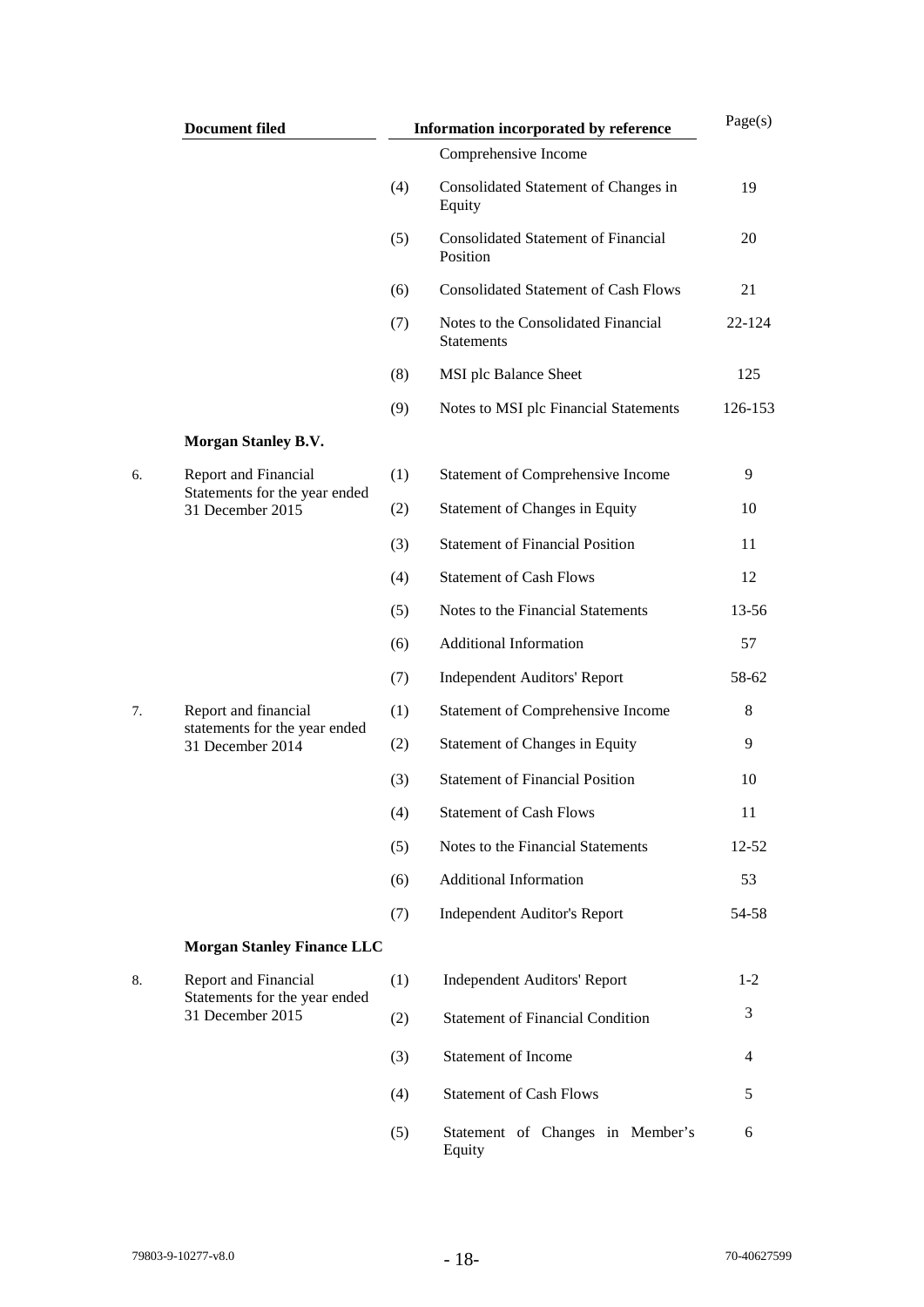|    | Document filed                                                            | Information incorporated by reference | Page(s)                                         |       |
|----|---------------------------------------------------------------------------|---------------------------------------|-------------------------------------------------|-------|
|    |                                                                           | (6)                                   | Notes to Financial Statements                   | $7-9$ |
| 9. | Report and Financial<br>statements for the year ended<br>31 December 2014 | (1)                                   | <b>Independent Auditors' Report</b>             | $1-2$ |
|    |                                                                           | (2)                                   | <b>Statement of Financial Condition</b>         | 3     |
|    |                                                                           | (3)                                   | <b>Statement of Income</b>                      | 4     |
|    |                                                                           | (4)                                   | <b>Statement of Cash Flows</b>                  | 5     |
|    |                                                                           | (5)                                   | Statement of Changes in Shareholder's<br>Equity | 6     |
|    |                                                                           | (6)                                   | <b>Notes to Financial Statements</b>            | 7-9   |

Any statement contained in this Registration Document or any documents incorporated by reference herein, shall be deemed to be modified or superseded for the purpose of this Registration Document to the extent that a statement contained in any document subsequently incorporated by reference modifies or supersedes such statement.

For the purposes of Article 28.4 of the Commission Regulation (EU) No 809/2004, any non-incorporated parts of a document referred to herein are either deemed not relevant for an investor or are otherwise covered elsewhere in this Registration Document.

The non-incorporated parts of the documents listed above are as follows:

|    | <b>Document filed</b>                                                           |     | Page(s)                                        |           |  |
|----|---------------------------------------------------------------------------------|-----|------------------------------------------------|-----------|--|
|    | <b>Morgan Stanley</b>                                                           |     |                                                |           |  |
| 1. | Quarterly Report on Form 10-                                                    | (a) | Exhibits                                       | 127       |  |
|    | Q for the quarter ended 31<br>March 2016                                        | (b) | Exhibit Index                                  | $E-1$     |  |
| 2. | Annual Report on Form 10-K                                                      | (a) | <b>Exhibits, Financial Statement Schedules</b> | 263       |  |
|    | the<br>ended<br>31<br>for<br>year<br>December 2015                              | (b) | Exhibit Index                                  | $E-1-E-6$ |  |
|    | <b>Stanley</b><br>Co.<br><b>Morgan</b><br>&<br><b>International plc</b>         |     |                                                |           |  |
| 3. | Financial<br>Report<br>and                                                      | (a) | Strategic Report                               | $1 - 14$  |  |
|    | Statements for the year ended<br>31 December 2015                               | (b) | Directors' Report                              | $15-18$   |  |
| 4. | and<br>Financial<br>Report                                                      | (a) | Strategic Report                               | $1-10$    |  |
|    | Statements for the year ended<br>31 December 2014                               | (b) | Directors' Report                              | $11 - 14$ |  |
|    | <b>Morgan Stanley B.V.</b>                                                      |     |                                                |           |  |
| 5. | Financial<br>Report<br>and<br>Statements for the year ended<br>31 December 2015 |     | Annual Report                                  |           |  |
| б. | Report<br>Financial<br>and<br>Statements for the year ended                     |     | <b>Annual Report</b>                           | $1 - 7$   |  |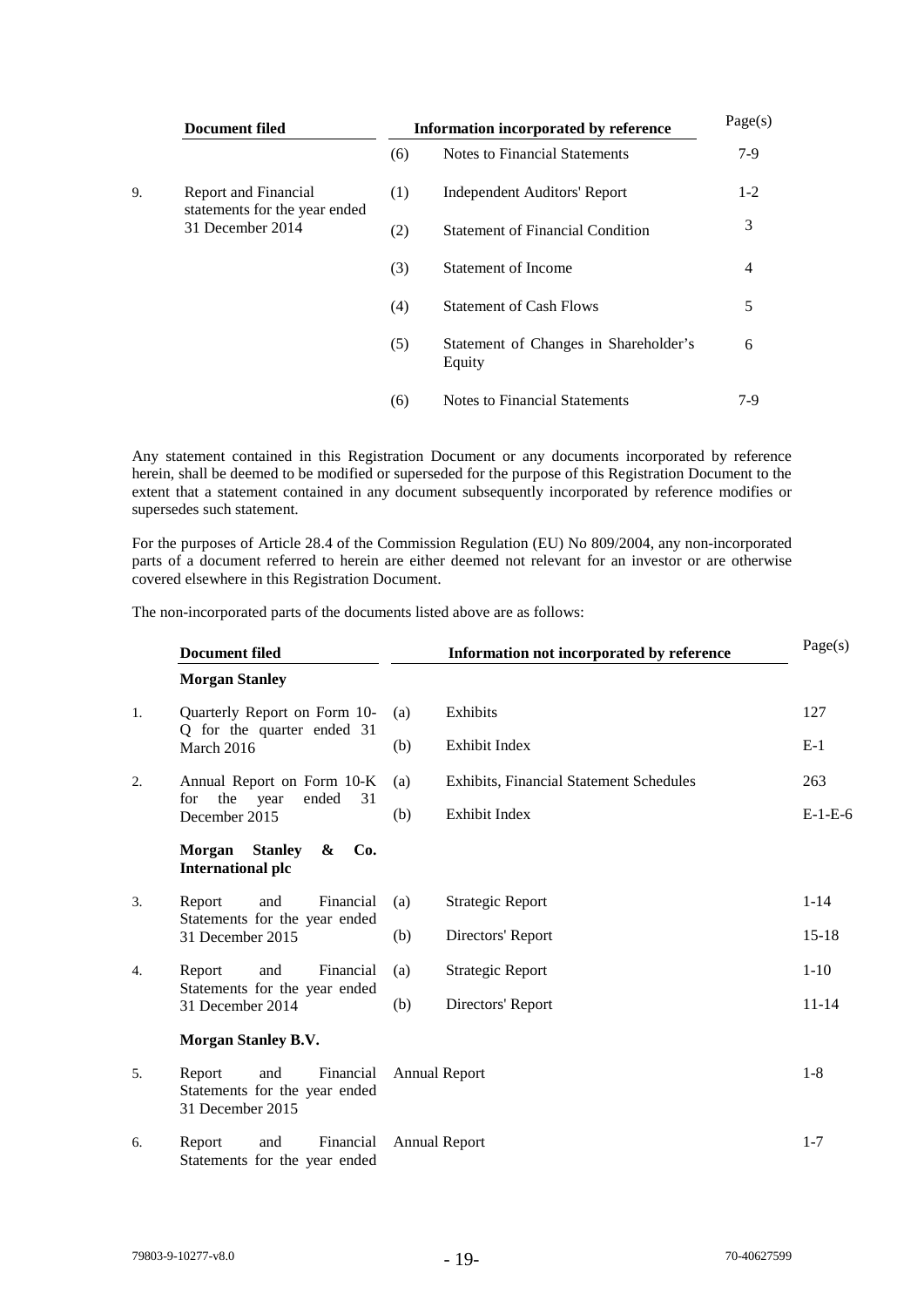31 December 2014

Morgan Stanley's Annual Report on Form 10-K for the year ended 31 December 2015 (at pages 82 to 83), incorporated by reference, includes details of the long-term and short-term credit ratings assigned to Morgan Stanley by DBRS, Inc. ("**DBRS**"), Fitch Ratings, Inc. ("**Fitch**"), Moody's, Rating and Investment Information, Inc. ("**R&I**") and Standard & Poor's Ratings Services through its business unit S&P.

DBRS is not established in the European Economic Area ("**EEA**") but the ratings it has assigned to Morgan Stanley may be endorsed by DBRS Ratings Limited, which is established in the EEA and registered under Regulation 1060/2009 of the European Parliament and of the Council of 16 September 2009 on credit rating agencies as amended from time to time (the "**CRA Regulation**") by the relevant competent authority.

Fitch is not established in the EEA but the rating it has assigned to Morgan Stanley is endorsed by Fitch Ratings Limited, a rating agency established in the EEA and registered under the CRA Regulation by the relevant competent authority.

Moody's is not established in the EEA but the rating it has assigned to Morgan Stanley is endorsed by Moody's Investors Service Limited, which is established in the EEA and registered under the CRA Regulation by the relevant competent authority.

R&I is not incorporated in the EEA and is not registered under the CRA Regulation in the EU.

S&P is not established in the EEA but the rating it has assigned to Morgan Stanley is, with effect from 9 April 2012, endorsed by Standard and Poor's Credit Market Services Europe Limited, a rating agency established in the EEA and registered under the CRA Regulation by the relevant competent authority.

This Registration Document and any supplement thereto will be published on the websites of (a) the Luxembourg Stock Exchange [\(www.bourse.lu\)](http://www.bourse.lu/) and (b) Morgan Stanley, MSI plc, MSBV and MSFL (www.morganstanleyiq.eu).

Each of Morgan Stanley, MSI plc, MSBV and MSFL will, at its principal executive offices (in the case of Morgan Stanley) or at its registered office (in the case of MSI plc, MSBV or MSFL) and during the period of twelve months after the date of publication of this Registration Document, make available for inspection during normal business hours and free of charge, upon oral or written request:

- (a) a copy of this Registration Document and any document containing the sections relating to such company incorporated by reference in this Registration Document;
- (b) the Certificate of Incorporation and Amended and Restated By-laws of Morgan Stanley (these shall not be available at the registered office of MSI plc, MSBV or MSFL);
- (c) the Certificate of Incorporation and the Articles of Association of MSI plc (these shall not be available at the principal office of Morgan Stanley or the registered office of MSBV or MSFL);
- (d) the Deed of Incorporation of MSBV (this shall not be available at the principal office of Morgan Stanley or the registered office of MSI plc or MSFL);
- (e) the Limited Liability Company Agreement of MSFL (this shall not be available at the principal office of Morgan Stanley or the registered office of MSI plc or MSBV)
- (f) all reports, letters, and other documents, historical financial information, valuations and statements (if any) prepared by any expert at the request of such company which is included or referred to in this Registration Document; and
- (g) the historical financial information of such company (or such company and its subsidiary undertakings) for each of the two financial years preceding the publication of this Registration Document.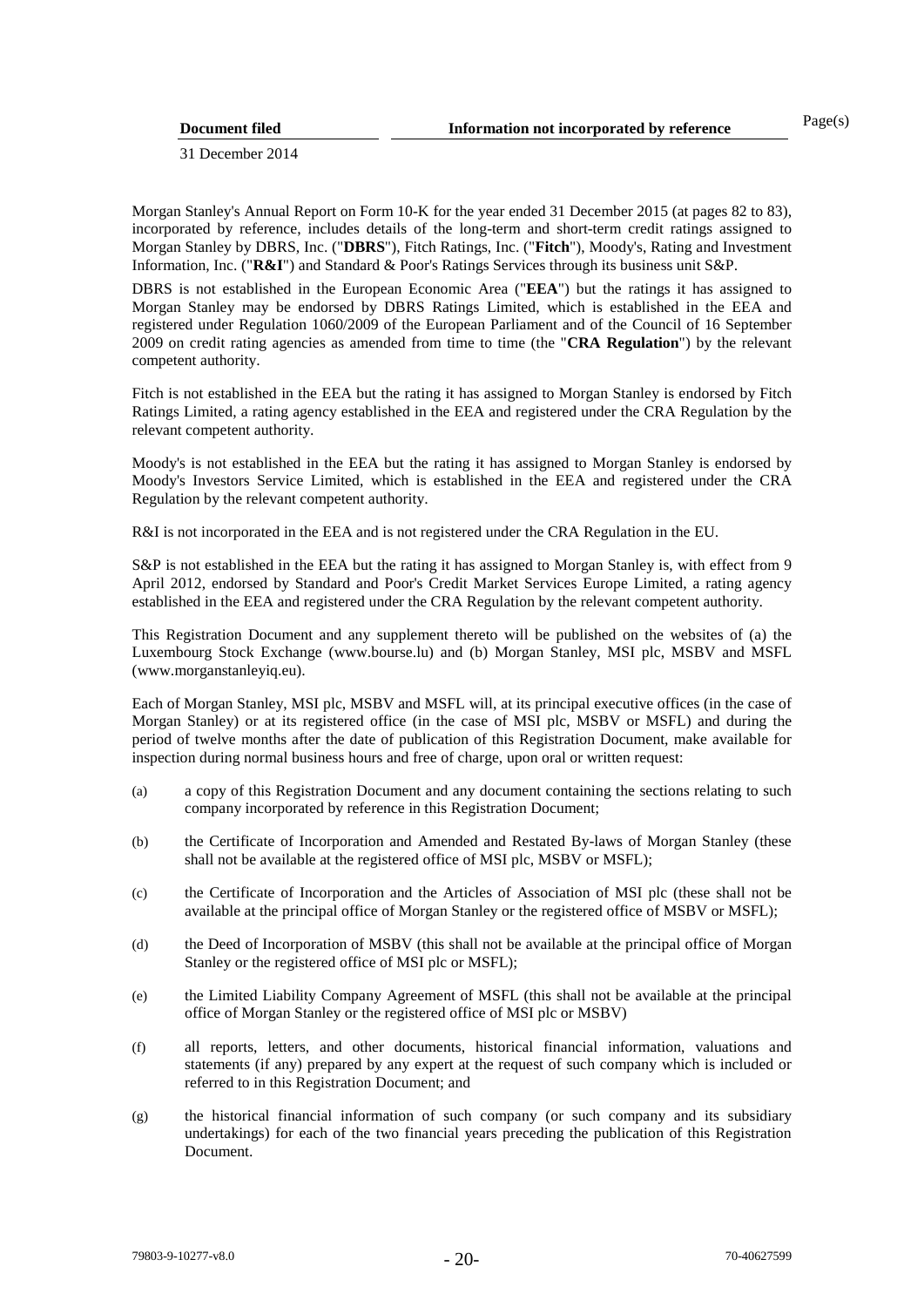In addition to the documents incorporated by reference in this Registration Document, Morgan Stanley files annual, quarterly and current reports, proxy statements and other information with the SEC. Investors may read and copy any document that Morgan Stanley files with the SEC at the SEC's public reference room at 100 F Street, N.E., Washington, D.C. 20549. Please call the SEC at +1–800–SEC– 0330 for information on the public reference room. The SEC maintains an internet site that contains 0330 for information on the public reference room. The SEC maintains an internet site that contains annual, quarterly and current reports, proxy and information statements and other information that issuers (including Morgan Stanley) file electronically with the SEC. Morgan Stanley's electronic SEC filings are available to the public at the SEC's internet site [www.sec.gov.](http://www.sec.gov/) Morgan Stanley also makes available, through its Investor Relations webpage, a link to the SEC's internet site. You can access Morgan Stanley's Investor Relations webpage at [www.morganstanley.com/about/ir.](http://www.morganstanley.com/about/ir) The information contained on Morgan Stanley's website shall not form part of this Registration Document, unless such information has been expressly incorporated herein.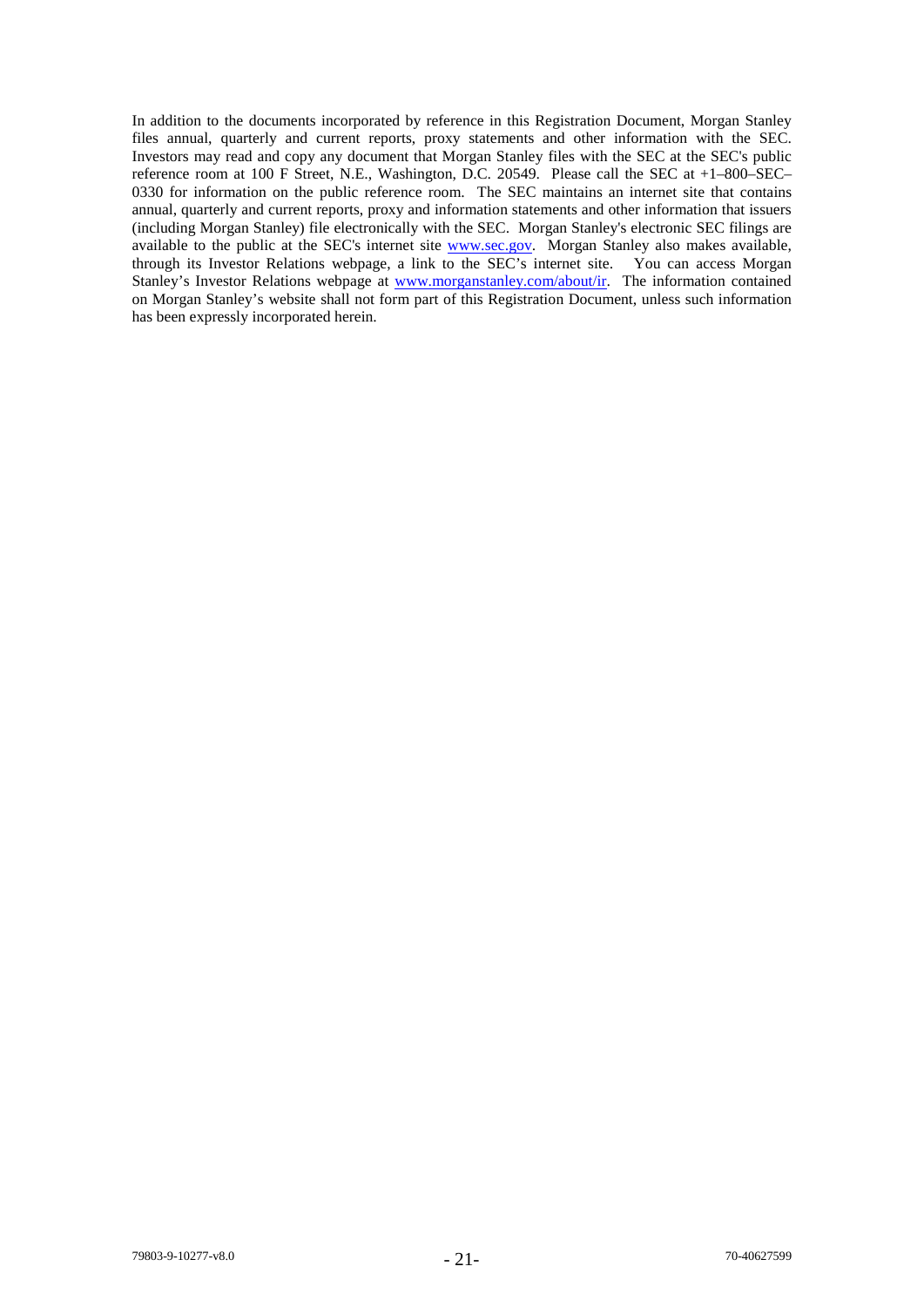# **DESCRIPTION OF MORGAN STANLEY**

# 1. **INFORMATION ABOUT MORGAN STANLEY**

#### **History and development of Morgan Stanley**

#### *Legal name, place of registration and registration number, date of incorporation*

Morgan Stanley was originally incorporated for an unlimited term under the laws of the State of Delaware on 1 October 1981 under registered number 0923632, and its predecessor companies date back to 1924. On 31 May 1997, Morgan Stanley Group, Inc. was merged with and into Dean Witter Discover & Co. ("**Dean Witter Discover**") in a merger of equals. At that time, Dean Witter Discover changed its corporate name to Morgan Stanley, Dean Witter, Discover & Co. ("**MSDWD**"). On 24 March 1998, MSDWD changed its corporate name to Morgan Stanley Dean Witter & Co, and to Morgan Stanley on 20 June 2002. Morgan Stanley is a financial holding company regulated by the Federal Reserve under the BHC Act.

#### *Registered office*

Morgan Stanley has its registered office at The Corporation Trust Center, 1209 Orange Street, Wilmington, Delaware 19801, U.S., and its principal executive offices at 1585 Broadway, New York, NY 10036, U.S., telephone number +1 (212) 761 4000.

#### *Legal and commercial name*

As at the date of this Registration Document, Morgan Stanley's legal and commercial name is "Morgan Stanley".

The following is an extract from the sections entitled "*Business Segments*", "*Competition*" and "*Supervision and Regulation*" in Part I, Item 1 of Morgan Stanley's Annual Report on Form 10-K for the year ended 31 December 2015.

#### **Business Segments**

Morgan Stanley is a global financial services firm that maintains significant market positions in each of its business segments – Institutional Securities, Wealth Management and Investment Management. Through its subsidiaries and affiliates, Morgan Stanley provides a wide variety of products and services to a large and diversified group of clients and customers, including corporations, governments, financial institutions and individuals.

#### **Competition**

All aspects of Morgan Stanley's businesses are highly competitive and Morgan Stanley expects them to remain so. Morgan Stanley competes in the U.S. and globally for clients, market share and human talent. Operating within the financial services industry on a global basis presents, among other things, technological, risk management, regulatory and other infrastructure challenges that require effective resource allocation in order for Morgan Stanley to remain competitive. Its competitive position depends on its reputation and the quality and consistency of its long-term investment performance. Morgan Stanley's ability to sustain or improve its competitive position also depends substantially on its ability to continue to attract and retain highly qualified employees while managing compensation and other costs. Morgan Stanley competes with commercial banks, brokerage firms, insurance companies, electronic trading and clearing platforms, financial data repositories, sponsors of mutual funds, hedge funds and private equity funds, energy companies and other companies offering financial or ancillary services in the U.S., globally and through the internet. In addition, restrictive laws and regulations applicable to certain U.S. financial services institutions, such as Morgan Stanley, which may prohibit it from engaging in certain transactions and impose more stringent capital and liquidity requirements, can put Morgan Stanley at a competitive disadvantage to competitors in certain businesses not subject to these same requirements. See also "*Supervision and Regulation*" below and "*Risk Factors*" above.

*Institutional Securities and Wealth Management.* Morgan Stanley's competitive position for its Institutional Securities and Wealth Management business segments depends on innovation, execution capability and relative pricing. Morgan Stanley competes directly in the U.S. and globally with other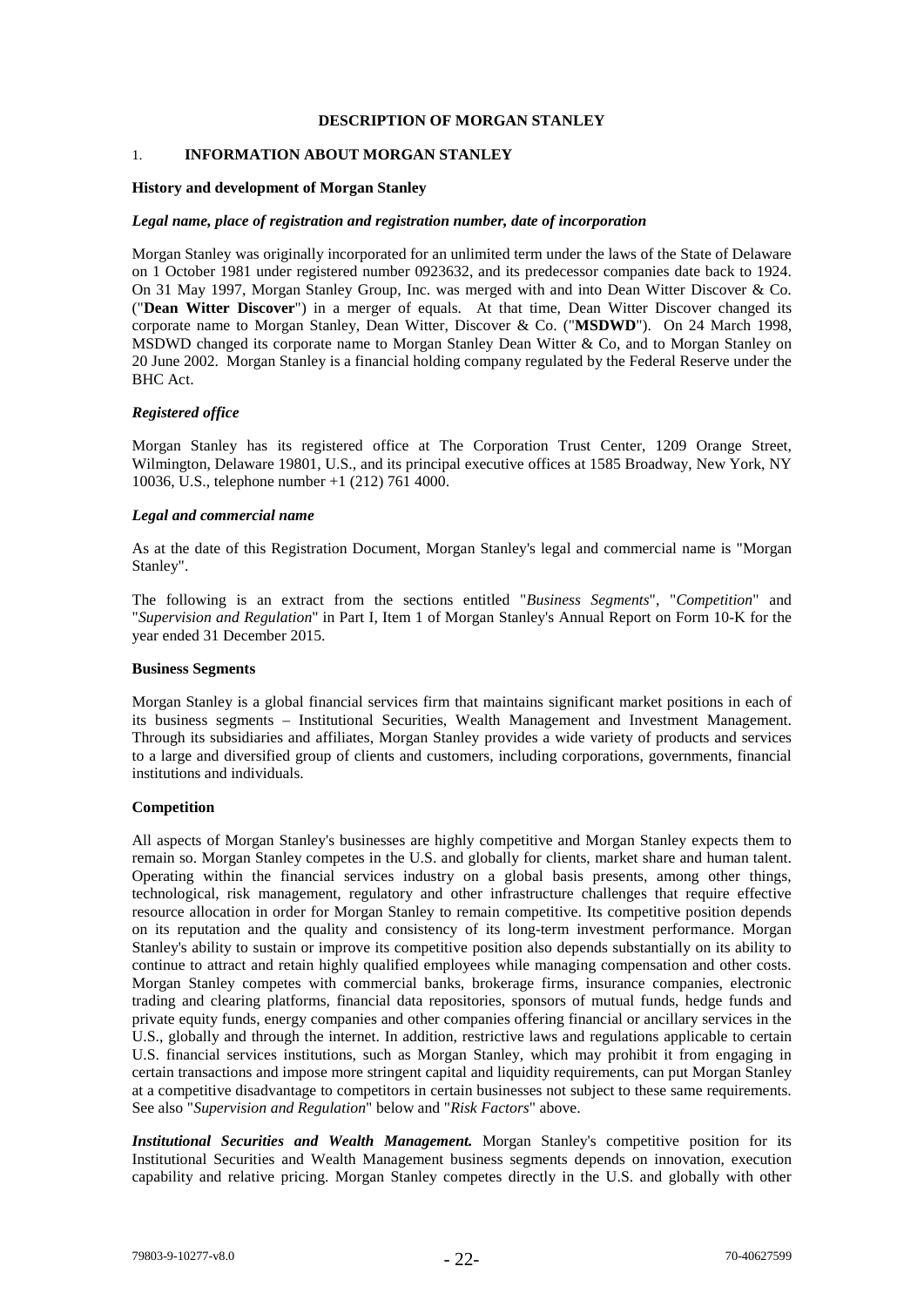securities and financial services firms and broker-dealers and with others on a regional or product basis. Additionally, there is increased competition driven by established firms as well as the emergence of new firms and business models competing for the same clients and assets or offering similar products and services.

Morgan Stanley's ability to access capital at competitive rates (which is generally impacted by its credit ratings) and to commit capital efficiently, particularly in its capital-intensive underwriting and sales, trading, financing and marketmaking activities, also affects its competitive position. Corporate clients may request that Morgan Stanley provide loans or lending commitments in connection with certain investment banking activities and such requests are expected to increase in the future.

It is possible that competition may become even more intense as Morgan Stanley continues to compete with financial institutions that may be larger, or better capitalised, or may have a stronger local presence and longer operating history in certain areas. Many of these firms have the ability to offer a wide range of products and services that may enhance their competitive position and could result in pricing pressure on Morgan Stanley's businesses. In addition, its business is subject to increased regulation in the U.S. and abroad, while certain of its competitors may be subject to less stringent legal and regulatory regimes than Morgan Stanley, thereby putting it at a competitive disadvantage.

Morgan Stanley continues to experience intense price competition in some of its businesses. In particular, the ability to execute securities trades electronically on exchanges and through other automated trading markets has increased the pressure on trading commissions and comparable fees. The trend toward direct access to automated, electronic markets will likely increase as additional trading moves to more automated platforms. It is also possible that Morgan Stanley will experience competitive pressures in these and other areas in the future as some of its competitors seek to obtain market share by reducing prices (in the form of commissions or pricing).

*Investment Management.* Competition in the asset management industry is affected by several factors, including Morgan Stanley's reputation, investment objectives, quality of investment professionals, performance of investment strategies or product offerings relative to peers and an appropriate benchmark index, advertising and sales promotion efforts, fee levels, the effectiveness of and access to distribution channels and investment pipelines, and the types and quality of products offered. Morgan Stanley's investment products, including alternative investment products, may compete with investments offered by other investment managers who may be subject to less stringent legal and regulatory regimes than Morgan Stanley.

# **Supervision and Regulation**

As a major financial services firm, Morgan Stanley is subject to extensive regulation by U.S. federal and state regulatory agencies and securities exchanges and by regulators and exchanges in each of the major markets where it conducts its business. Moreover, in response to the 2007–2008 financial crisis, legislators and regulators, both in the U.S. and worldwide, have adopted, continue to propose or are in the process of implementing a wide range of reforms that have resulted or that will result in major changes to the way Morgan Stanley is regulated and conducts its business. These reforms include the Dodd-Frank Act; risk-based capital, leverage and liquidity standards adopted by the Basel Committee on Banking Supervision (the "**Basel Committee**"), including Basel III, and the national implementation of those standards; capital planning and stress testing requirements; proposed requirements for total loss-absorbing capacity, including long-term debt; and new resolution regimes that are being developed in the U.S. and other jurisdictions. While certain portions of these reforms are effective, others are still subject to final rulemaking or transition periods.

It is likely that there will be further material changes in the way major financial institutions are regulated in both the U.S. and other markets in which Morgan Stanley operates, although it remains difficult to predict the exact impact these changes will have on Morgan Stanley's business, financial condition, results of operations and cash flows for a particular future period.

# **Financial Holding Company**

*Consolidated Supervision*. Morgan Stanley has operated as a bank holding company and financial holding company under the BHC Act since September 2008. As a bank holding company, Morgan Stanley is subject to comprehensive consolidated supervision, regulation and examination by the Federal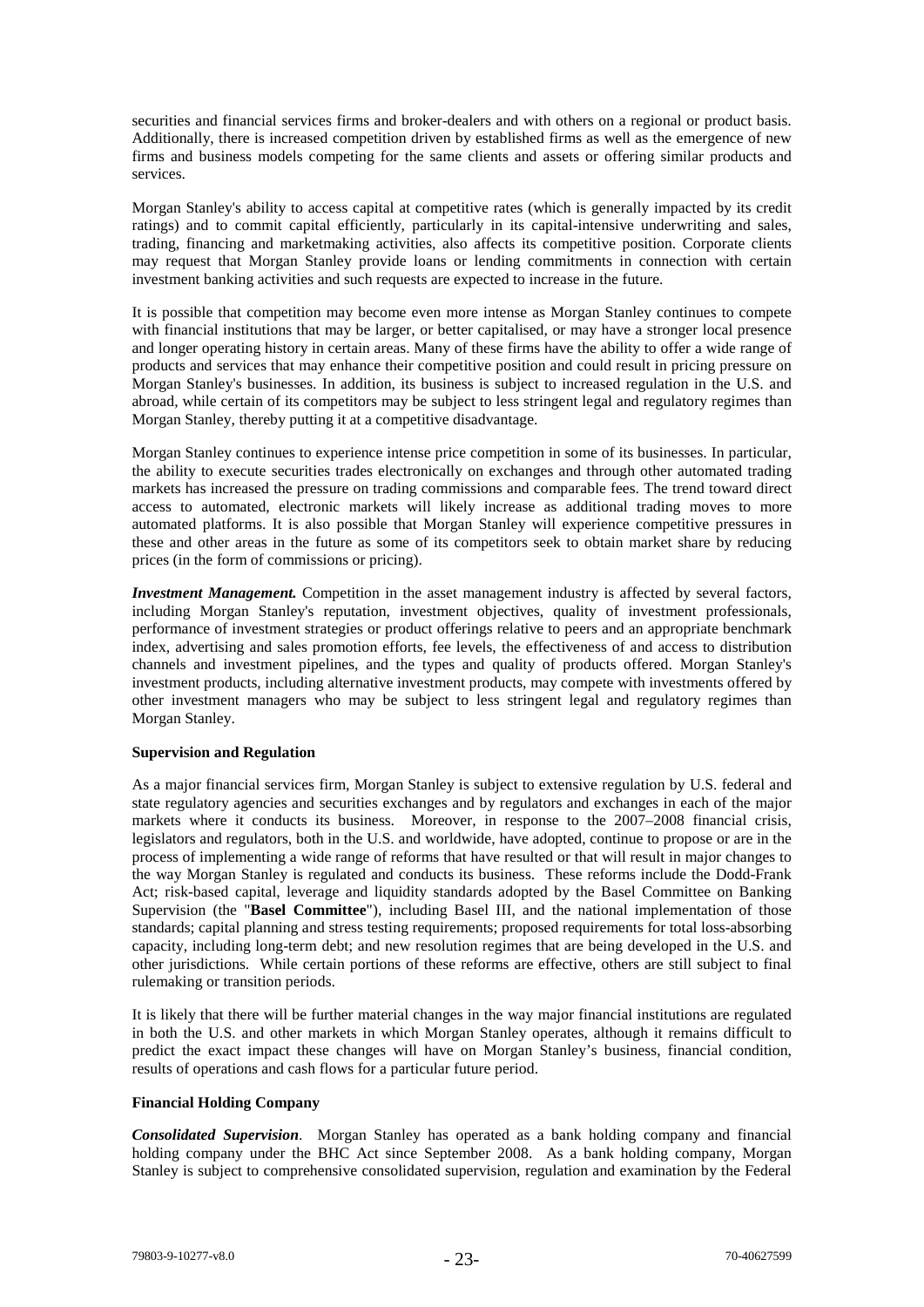Reserve. As a result of the Dodd-Frank Act, the Federal Reserve has heightened authority to examine, prescribe regulations and take action with respect to all of Morgan Stanley's subsidiaries. In particular, as a result of the Dodd-Frank Act, Morgan Stanley is, or will become, subject to (among other things): significantly revised and expanded regulation and supervision; more intensive scrutiny of its businesses and plans for expansion of those businesses; new activities limitations; a systemic risk regime that imposes heightened capital and liquidity requirements; new restrictions on activities and investments imposed by the Volcker Rule; and comprehensive derivatives regulation. In addition, the Consumer Financial Protection Bureau has primary rulemaking, enforcement and examination authority over Morgan Stanley and its subsidiaries with respect to federal consumer protection laws, to the extent applicable.

*Scope of Permitted Activities*. The BHC Act limits the activities of bank holding companies and financial holding companies and grants the Federal Reserve authority to limit Morgan Stanley's ability to conduct activities. Morgan Stanley must obtain the Federal Reserve's approval before engaging in certain banking and other financial activities both in the U.S. and internationally. Since becoming a bank holding company, Morgan Stanley has disposed of certain nonconforming assets and conformed certain activities to the requirements of the BHC Act.

The BHC Act grandfathers "activities related to the trading, sale or investment in commodities and underlying physical properties", provided that Morgan Stanley was engaged in "any of such activities as of September 30, 1997 in the United States" and provided that certain other conditions that are within Morgan Stanley's reasonable control are satisfied. If the Federal Reserve were to determine that any of Morgan Stanley's commodities activities did not qualify for the BHC Act grandfather exemption, then Morgan Stanley would likely be required to divest any such activities that did not otherwise conform to the BHC Act. At this time, Morgan Stanley believes, based on its interpretation of applicable law, that (i) such commodities activities qualify for the BHC Act grandfather exemption or otherwise conform to the BHC Act and (ii) if the Federal Reserve were to determine otherwise, any required divestment would not have a material adverse impact on its financial condition. Additionally, the Federal Reserve has stated that it is considering the issuance of a formal notice of proposed rulemaking to address the risks associated with financial holding companies' physical commodities activities and merchant banking investments in nonfinancial companies, including rules that may impose additional capital, risk management and reporting requirements.

*Activities Restrictions under the Volcker Rule*. The Volcker Rule prohibits "banking entities", including Morgan Stanley and its affiliates, from engaging in certain "proprietary trading" activities, as defined in the Volcker Rule, subject to exemptions for underwriting, market-making-related activities, riskmitigating hedging and certain other activities. The Volcker Rule also prohibits certain investments and relationships by banking entities with "covered funds", as defined in the Volcker Rule, subject to certain exemptions and exclusions. Banking entities were required to bring all of their activities and investments into conformance with the Volcker Rule by 21 July 2015, subject to certain extensions. In addition, the Volcker Rule requires banking entities to have comprehensive compliance programmes reasonably designed to ensure and monitor compliance with the Volcker Rule.

The Volcker Rule also requires that deductions be made from a bank holding company's Tier 1 capital for certain permissible investments in covered funds. Beginning with the three months ended 30 September 2015, the required deductions are reflected in Morgan Stanley's relevant regulatory capital tiers and ratios. Given its complexity, the full impact of the Volcker Rule is still uncertain and will ultimately depend on the interpretation and implementation by the five regulatory agencies responsible for its oversight.

*Capital Standards*. The Federal Reserve establishes capital requirements for Morgan Stanley and evaluates its compliance with such requirements. The OCC establishes similar capital requirements and standards for Morgan Stanley's U.S. Bank Subsidiaries.

*Basel III*. The current risk-based and leverage capital framework governing Morgan Stanley and its U.S. Bank Subsidiaries is based on the Basel III capital standards established by the Basel Committee, as modified in certain respects by the U.S. banking agencies, and is referred to herein as "**U.S. Basel III**". Under U.S. Basel III, on a fully phased-in basis, Morgan Stanley will be subject to the following requirements: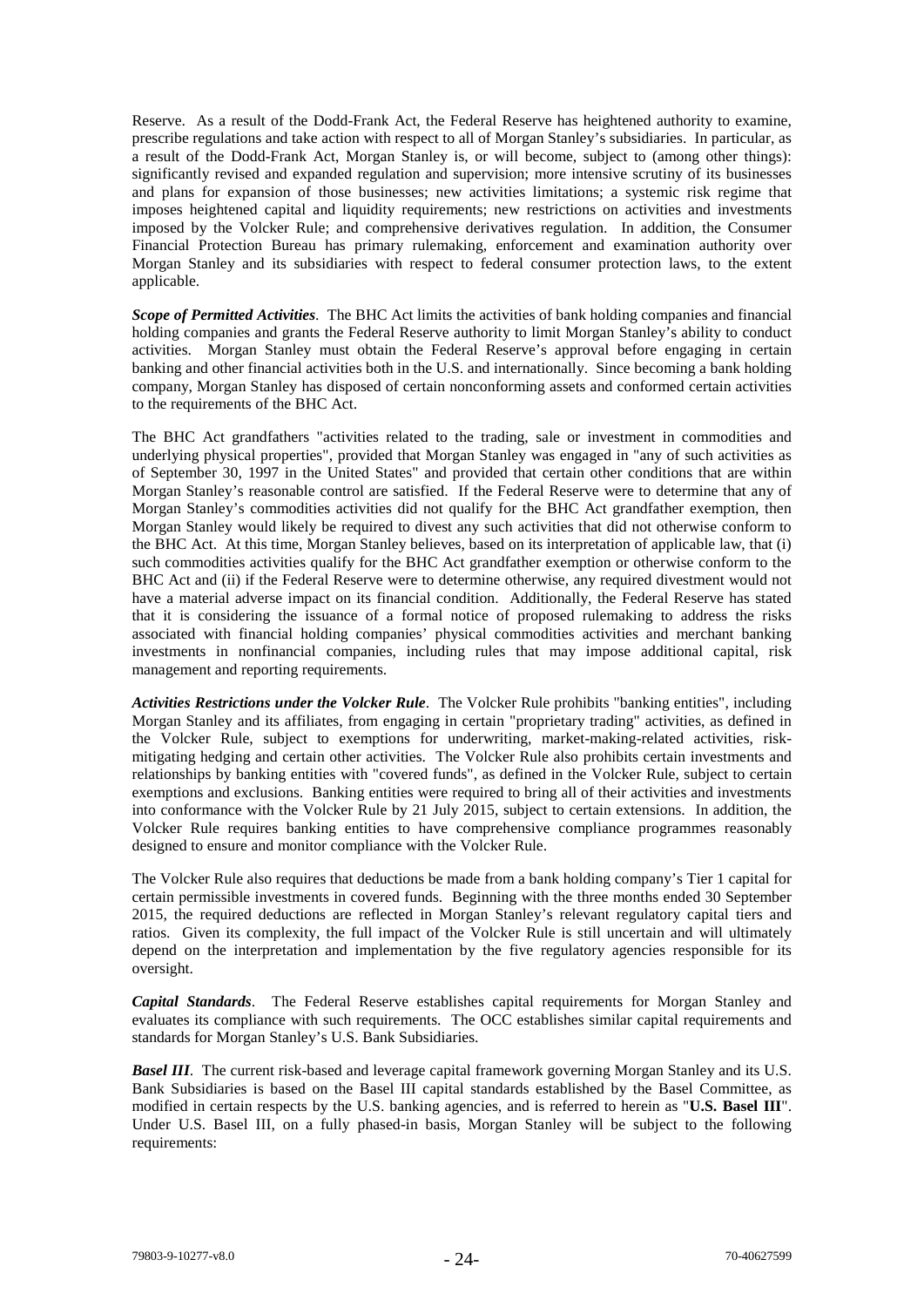- A minimum Common Equity Tier 1 capital ratio of 4.5%; Tier 1 capital ratio of 6.0%; Total capital ratio of 8.0%; and Tier 1 leverage ratio of 4.0%;
- A supplementary leverage ratio of at least 5.0%, which includes a Tier 1 supplementary leverage capital buffer of at least 2.0% in addition to the 3.0% minimum supplementary leverage ratio;
- A greater than 2.5% Common Equity Tier 1 capital conservation buffer;
- Up to a 2.5% Common Equity Tier 1 countercyclical buffer, if deployed by banking regulators; and
- A global systemically important bank capital surcharge, which the Federal Reserve calculated at 3% for Morgan Stanley in July 2015.

The Federal Reserve may require Morgan Stanley and its peer financial holding companies to maintain risk- and leverage-based capital ratios substantially in excess of mandated minimum levels, depending upon general economic conditions and a financial holding company's particular condition, risk profile and growth plans.

In order for Morgan Stanley's U.S. Bank Subsidiaries to qualify as "well-capitalised" under the higher capital requirements in U.S. Basel III, they must maintain a Total risk-based capital ratio of at least 10%, a Tier 1 risk-based capital ratio of at least 8%, a Common Equity Tier 1 risk-based capital ratio of at least 6.5% and a Tier 1 leverage ratio of at least 5%. The Federal Reserve has not yet revised the "wellcapitalised" standard for financial holding companies to reflect the higher capital standards in U.S. Basel III.

The Basel Committee is in the process of considering revisions to various provisions of the Basel III framework that, if adopted by the U.S. banking agencies, could result in substantial changes to U.S. Basel III.

*Capital Planning, Stress Tests and Capital Distributions*. Pursuant to the Dodd-Frank Act, the Federal Reserve has adopted capital planning and stress test requirements for large bank holding companies, including Morgan Stanley. The Dodd-Frank Act also requires each of Morgan Stanley's U.S. Bank Subsidiaries to conduct an annual stress test.

In addition to capital planning requirements, the OCC, the Federal Reserve and the FDIC have the authority to prohibit or to limit the payment of dividends by the banking organisations they supervise, including Morgan Stanley and its U.S. Bank Subsidiaries, if, in the banking regulator's opinion, payment of a dividend would constitute an unsafe or unsound practice in light of the financial condition of the banking organisation. All of these policies and other requirements could affect Morgan Stanley's ability to pay dividends and/or repurchase stock, or require it to provide capital assistance to its U.S. Bank Subsidiaries under circumstances which Morgan Stanley would not otherwise decide to do so.

*Liquidity Standards*. In addition to capital regulations, the U.S. banking agencies and the Basel Committee have adopted, or are in the process of considering, liquidity standards. The Basel Committee has developed two standards intended for use in liquidity risk supervision, the Liquidity Coverage Ratio ("**LCR**") and the Net Stable Funding Ratio. The LCR requirements issued by the U.S. banking regulators apply to Morgan Stanley and its U.S. Bank Subsidiaries.

*Systemic Risk Regime.* The Dodd-Frank Act established a systemic risk regime to which bank holding companies with \$50 billion or more in consolidated assets, such as Morgan Stanley, are subject. Under rules issued by the Federal Reserve to implement certain requirements of the Dodd-Frank Act's enhanced prudential standards, such bank holding companies must conduct internal liquidity stress tests, maintain unencumbered highly liquid assets to meet projected net cash outflows for 30 days over the range of liquidity stress scenarios used in internal stress tests, and comply with various liquidity risk management requirements. Institutions also must comply with a range of risk management and corporate governance requirements.

The Federal Reserve has proposed rules that would establish single counterparty credit limits and create a new early remediation framework to address financial distress or material management weaknesses. The Federal Reserve also has the ability to establish additional prudential standards, including those regarding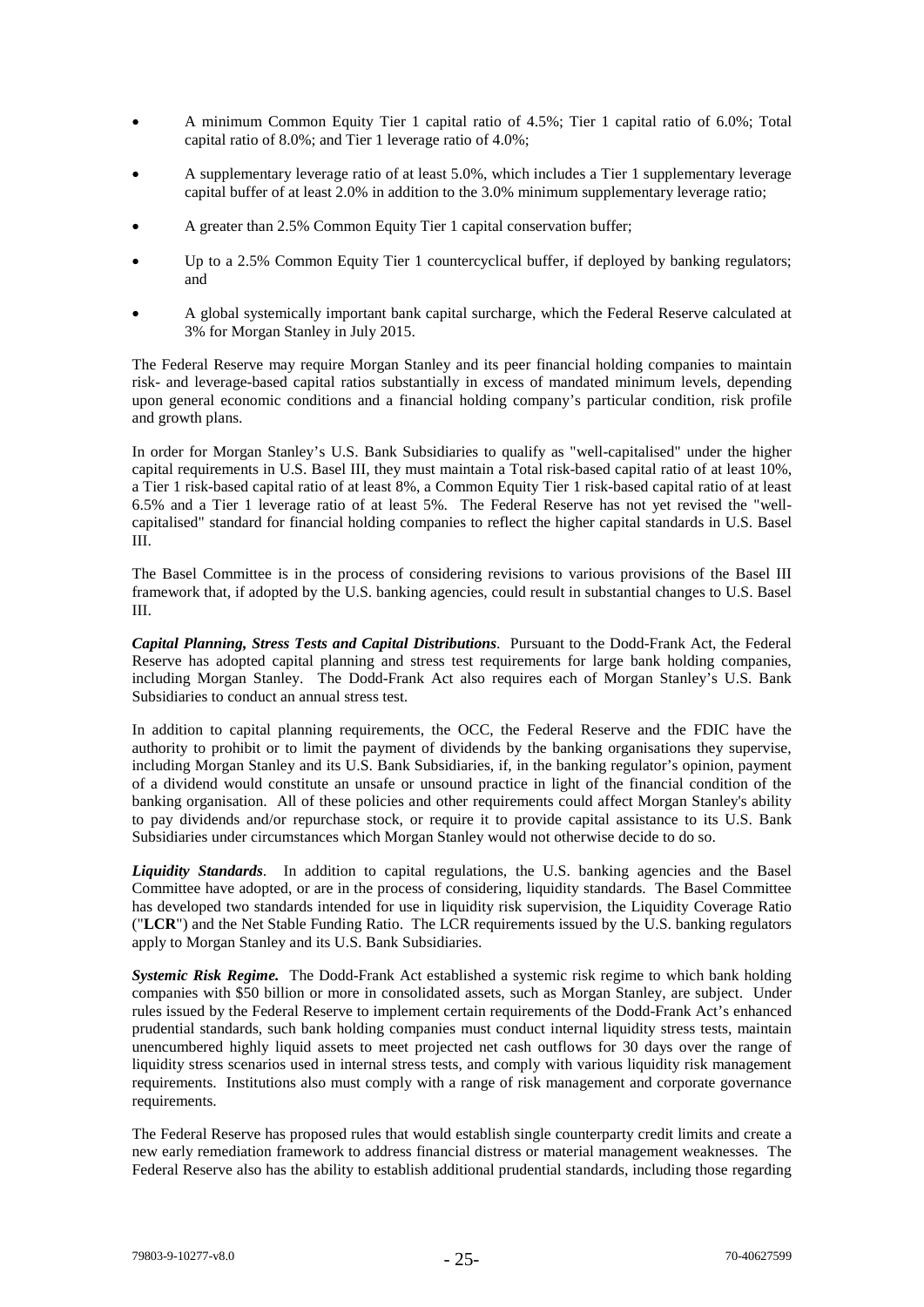contingent capital, enhanced public disclosures, and limits on short-term debt, including off-balance sheet exposures.

Under the systemic risk regime, if the Federal Reserve or the Financial Stability Oversight Council determines that a bank holding company with \$50 billion or more in consolidated assets poses a "grave threat" to U.S. financial stability, the institution may be, among other things, restricted in its ability to merge or offer financial products and required to terminate activities and dispose of assets.

See also "*Capital Standards*" and "*Liquidity Standards*" above and "*Resolution and Recovery Planning*" below.

*Resolution and Recovery Planning.* Pursuant to the Dodd-Frank Act, Morgan Stanley is required to submit to the Federal Reserve and the FDIC an annual resolution plan that describes its strategy for a rapid and orderly resolution under the U.S. Bankruptcy Code in the event of material financial distress or failure of Morgan Stanley. Morgan Stanley's preferred resolution strategy, which is set out in its 2015 resolution plan is a SPOE strategy. On 12 April 2016, the Federal Reserve and the FDIC notified Morgan Stanley of certain shortcomings in its 2015 resolution plan. The Federal Reserve, but not the FDIC, viewed one of the shortcomings as a deficiency, but because a joint determination was not made, this was not a notice of deficiency. Morgan Stanley is required to respond with a status report on its actions to address the shortcomings and a public section that explains those actions by 1 October 2016. Its next full resolution plan submission will be on 1 July 2017. If the Federal Reserve and the FDIC were, at a later time, to jointly determine that Morgan Stanley's 2017 resolution plan is not credible or would not facilitate an orderly resolution, and if Morgan Stanley were unable to address any deficiencies at that later time, Morgan Stanley or any of its subsidiaries may be subjected to more stringent capital, leverage or liquidity requirements or restrictions on its growth, activities or operations or, after a two-year period, Morgan Stanley may be required to divest assets or operations.

In May 2016, the Federal Reserve proposed a rule that would impose contractual requirements on certain "qualified financial contracts" ("**covered QFCs**") to which U.S. G-SIBs, including Morgan Stanley, and their subsidiaries ("**covered entities**") are parties. While national banks and savings associations are not "covered entities" under the proposed rule, the OCC is expected to propose a rule that would subject national banks, including Morgan Stanley's U.S. Bank Subsidiaries, to substantively identical requirements. Under the proposal, covered QFCs must expressly provide that transfer restrictions and default rights against a covered entity are limited to the same extent as provided under the Federal Deposit Insurance Act and Title II of the Dodd-Frank Act and their implementing regulations. In addition, covered QFCs may not permit the exercise of cross-default rights against a covered entity based on affiliate's entry into insolvency, resolution or similar proceedings. If adopted as proposed, the requirements would take effect at the start of the first calendar quarter that begins at least one year after the final rule is issued. Morgan Stanley is evaluation the potential impact of the proposal, which is subject to public comment and further rulemaking procedures.

Morgan Stanley is required to submit an annual recovery plan to the Federal Reserve that outlines the steps that management could take over time to generate or conserve financial resources in times of prolonged financial stress.

Certain of Morgan Stanley's domestic and foreign subsidiaries are also subject to resolution and recovery planning requirements in the jurisdictions in which they operate. For example, MSBNA must submit to the FDIC an annual resolution plan that describes MSBNA's strategy for a rapid and orderly resolution in the event of material financial distress or failure of MSBNA. The OCC has also proposed guidelines that would require insured national banks with \$50 billion or more in consolidated assets, which include MSBNA, to submit an annual recovery plan to the OCC.

In addition, under the Dodd-Frank Act, certain financial companies, including bank holding companies such as Morgan Stanley and certain covered subsidiaries, can be subjected to a resolution proceeding under the orderly liquidation authority in Title II of the Dodd-Frank Act with the FDIC being appointed as receiver, provided that certain procedures are met, including certain extraordinary financial distress and systematic risk determinations by the U.S. Treasury Secretary in consultation with the U.S. President. The orderly liquidation authority rulemaking is proceeding in stages, with some regulations now finalised and others planned but not yet proposed. If Morgan Stanley were subject to the orderly liquidation authority, the FDIC would have considerable powers, including: the power to remove officers and directors responsible for Morgan Stanley's failure and to appoint new directors and officers; the power to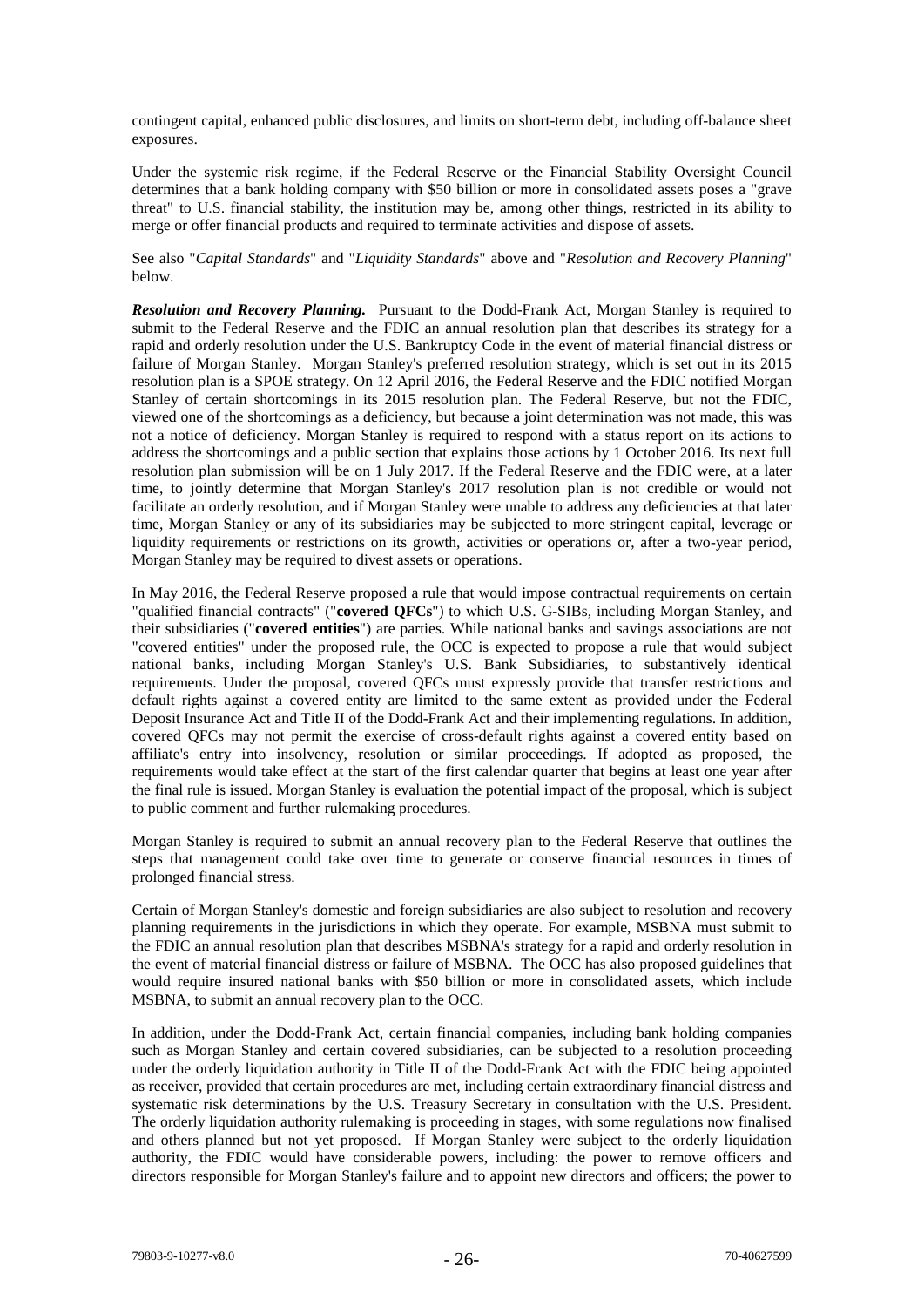assign Morgan Stanley's assets and liabilities to a third party or bridge financial company without the need for creditor consent or prior court review; the ability to differentiate among Morgan Stanley's creditors, including by treating certain creditors within the same class better than others, subject to a minimum recovery right on the part of disfavoured creditors to receive at least what they would have received in bankruptcy liquidation; and broad powers to administer the claims process to determine distributions from the assets of the receivership. The FDIC has been developing an SPOE strategy that could be used to implement the orderly liquidation authority and in December 2013 issued a public notice inviting comments on the proposed strategy.

Regulators have taken and proposed various actions to facilitate an SPOE strategy under the U.S. Bankruptcy Code, the orderly liquidation authority or other resolution regimes. For example, the Federal Reserve has issued a proposed rule that would require top-tier bank holding companies of G-SIBs, including Morgan Stanley, to maintain minimum amounts of equity and eligible long-term debt in order to ensure that such institutions have enough loss-absorbing resources to be recapitalised under an SPOE resolution strategy. (The proposed rule also imposes additional requirements.) In addition, on 12 November 2015, in order to facilitate an SPOE resolution strategy, Morgan Stanley and certain of its subsidiaries, together with certain other G-SIBs, agreed to adhere to the International Swaps and Derivatives Association ("**ISDA**") 2015 Universal Resolution Stay Protocol (the "**Protocol**"), which applies to OTC derivative transactions entered into among the adhering parties under ISDA Master Agreements and securities financing transactions governed by specified securities financing transaction agreements. The Protocol overrides certain cross-default rights and certain other default rights related to the entry of an adhering party or certain of its affiliates into certain resolution proceedings. The Federal Reserve is expected to promulgate regulations implementing and possibly expanding portions of, and the parties subject to, the Protocol.

# **U.S. Bank Subsidiaries**

*U.S. Banking Institutions.* MSBNA, primarily a wholesale commercial bank, offers commercial lending and certain retail securities-based lending services in addition to deposit products. It also conducts certain foreign exchange activities.

MSPBNA offers certain mortgage and other secured lending products, including retail securities-based lending products, primarily for customers of its affiliate retail broker-dealer, Morgan Stanley Smith Barney LLC ("**MSSB LLC**"). MSPBNA also offers certain deposit products, as well as prime brokerage custody services. Both MSBNA and MSPBNA are FDIC-insured national banks subject to supervision, regulation and examination by the OCC. They are both subject to the OCC's risk governance guidelines, which establish heightened standards for a large national bank's risk governance framework and the oversight of that framework by the bank's board of directors.

*Prompt Corrective Action.* The Federal Deposit Insurance Corporation Improvement Act of 1991 provides a framework for regulation of depository institutions and their affiliates, including parent holding companies, by their federal banking regulators. Among other things, it requires the relevant federal banking regulator to take "prompt corrective action" ("**PCA**") with respect to a depository institution if that institution does not meet certain capital adequacy standards. Current PCA regulations generally apply only to insured banks and thrifts such as MSBNA or MSPBNA and not to their parent holding companies. The Federal Reserve is, however, authorised to take appropriate action at the holding company level, subject to certain limitations. Under the systemic risk regime, as described above, Morgan Stanley also would become subject to an early remediation protocol in the event of financial distress. In addition, bank holding companies, such as Morgan Stanley, are required to serve as a source of strength to their U.S. bank subsidiaries and commit resources to support these subsidiaries in the event such subsidiaries are in financial distress

*Transactions with Affiliates*. Morgan Stanley's U.S. Bank Subsidiaries are subject to Sections 23A and 23B of the Federal Reserve Act, which impose restrictions on "**covered transactions**" with any affiliates. Covered transactions include any extension of credit to, purchase of assets from, and certain other transactions by insured banks with an affiliate. These restrictions limit the total amount of credit exposure that Morgan Stanley's U.S. Bank Subsidiaries may have to any one affiliate and to all affiliates. Other provisions set collateral requirements and require all such transactions to be made on market terms. Derivatives, securities borrowing and securities lending transactions between Morgan Stanley's U.S. Bank Subsidiaries and their affiliates are subject to these restrictions. The Federal Reserve has indicated that it will propose a rulemaking to implement these more recent restrictions.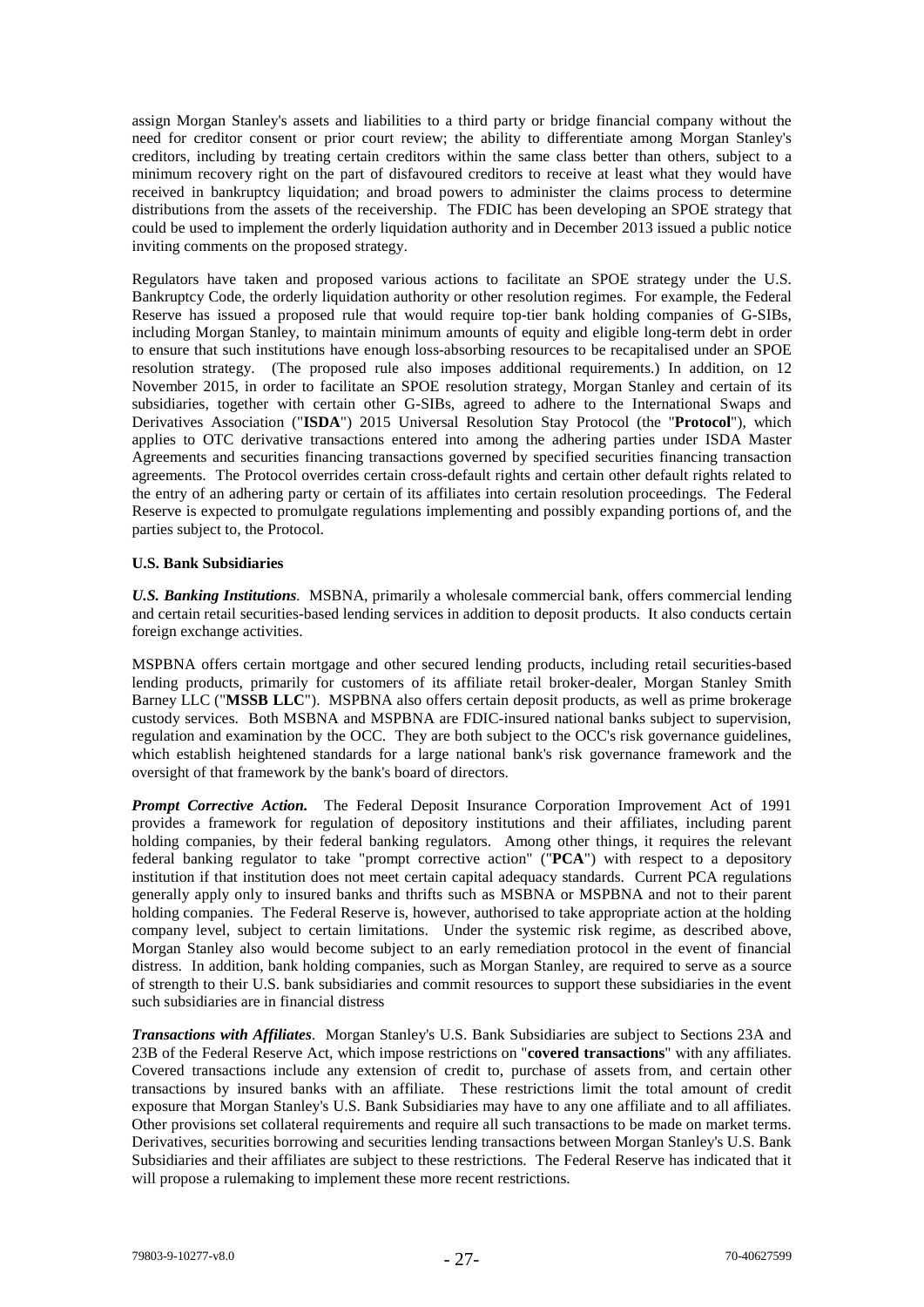In addition, the Volcker Rule generally prohibits covered transactions between (i) Morgan Stanley or any of its affiliates and (ii) covered funds for which Morgan Stanley or any of its affiliates serves as the investment manager, investment adviser, commodity trading advisor or sponsor or other covered funds organised and offered by Morgan Stanley or any of its affiliates pursuant to specific exemptions in the Volcker Rule.

*FDIC Regulation*. An FDIC-insured depository institution is generally liable for any loss incurred or expected to be incurred by the FDIC in connection with the failure of an insured depository institution under common control by the same bank holding company. As commonly controlled FDIC-insured depository institutions, each of MSBNA and MSPBNA could be responsible for any loss to the FDIC from the failure of the other. In addition, both institutions are exposed to changes in the cost of FDIC insurance. Under the Dodd-Frank Act, some of the restoration of the FDIC's reserve fund must be paid for exclusively by large depository institutions, including MSBNA, and FDIC deposit insurance assessments are calculated using a methodology that generally results in a lower charge for banks that are mostly funded by deposits.

#### **Institutional Securities and Wealth Management.**

*Broker-Dealer and Investment Adviser Regulation*. Morgan Stanley's primary U.S. broker-dealer subsidiaries, Morgan Stanley & Co. LLC ("**MS&Co.**") and MSSB LLC, are registered broker-dealers with the SEC and in all 50 states, the District of Columbia, Puerto Rico and the U.S. Virgin Islands, and are members of various self-regulatory organisations, including the Financial Industry Regulatory Authority, Inc. ("**FINRA**"), and various securities exchanges and clearing organisations. Broker-dealers are subject to laws and regulations covering all aspects of the securities business, including sales and trading practices, securities offerings, publication of research reports, use of customers' funds and securities, capital structure, risk management controls in connection with market access, recordkeeping and retention, and the conduct of their directors, officers, representatives and other associated persons. Broker-dealers are also regulated by securities administrators in those states where they do business. Violations of the laws and regulations governing a broker-dealer's actions could result in censures, fines, the issuance of cease-and-desist orders, revocation of licenses or registrations, the suspension or expulsion from the securities industry of such broker-dealer or its officers or employees, or other similar consequences by both federal and state securities administrators. Morgan Stanley's broker-dealer subsidiaries are also members of the Securities Investor Protection Corporation, which provides certain protections for customers of broker-dealers against losses in the event of the insolvency of a brokerdealer.

MSSB LLC is also a registered investment adviser with the SEC. MSSB LLC's relationship with its investment advisory clients is subject to the fiduciary and other obligations imposed on investment advisors under the Investment Advisers Act of 1940, and the rules and regulations promulgated thereunder as well as various state securities laws. These laws and regulations generally grant the SEC and other supervisory bodies broad administrative powers to address non-compliance, including the power to restrict or limit MSSB LLC from carrying on its investment advisory and other asset management activities. Other sanctions that may be imposed include the suspension of individual employees, limitations on engaging in certain activities for specified periods of time or for specified types of clients, the revocation of registrations, other censures and significant fines.

Morgan Stanley is subject to various regulations that affect broker-dealer sales practices and customer relationships. For example, under the Dodd-Frank Act, the SEC is authorised to adopt a fiduciary duty applicable to broker-dealers when providing personalised investment advice about securities to retail customers, although the SEC has not yet acted on this authority. As a separate matter, in April 2015, the U.S. Department of Labor issued a proposed rule under the Employee Retirement Income Security Act of 1974 that, when finalised, would subject broker-dealers to a fiduciary duty and may limit certain transactions and activities involving retirement accounts. These developments may impact the manner in which affected businesses are conducted, decrease profitability and increase potential liabilities.

Margin lending by broker-dealers is regulated by the Federal Reserve's restrictions on lending in connection with customer and proprietary purchases and short sales of securities, as well as securities borrowing and lending activities. Broker-dealers are also subject to maintenance and other margin requirements imposed under FINRA and other self-regulatory organisation rules. In many cases, Morgan Stanley's broker-dealer subsidiaries' margin policies are more stringent than these rules.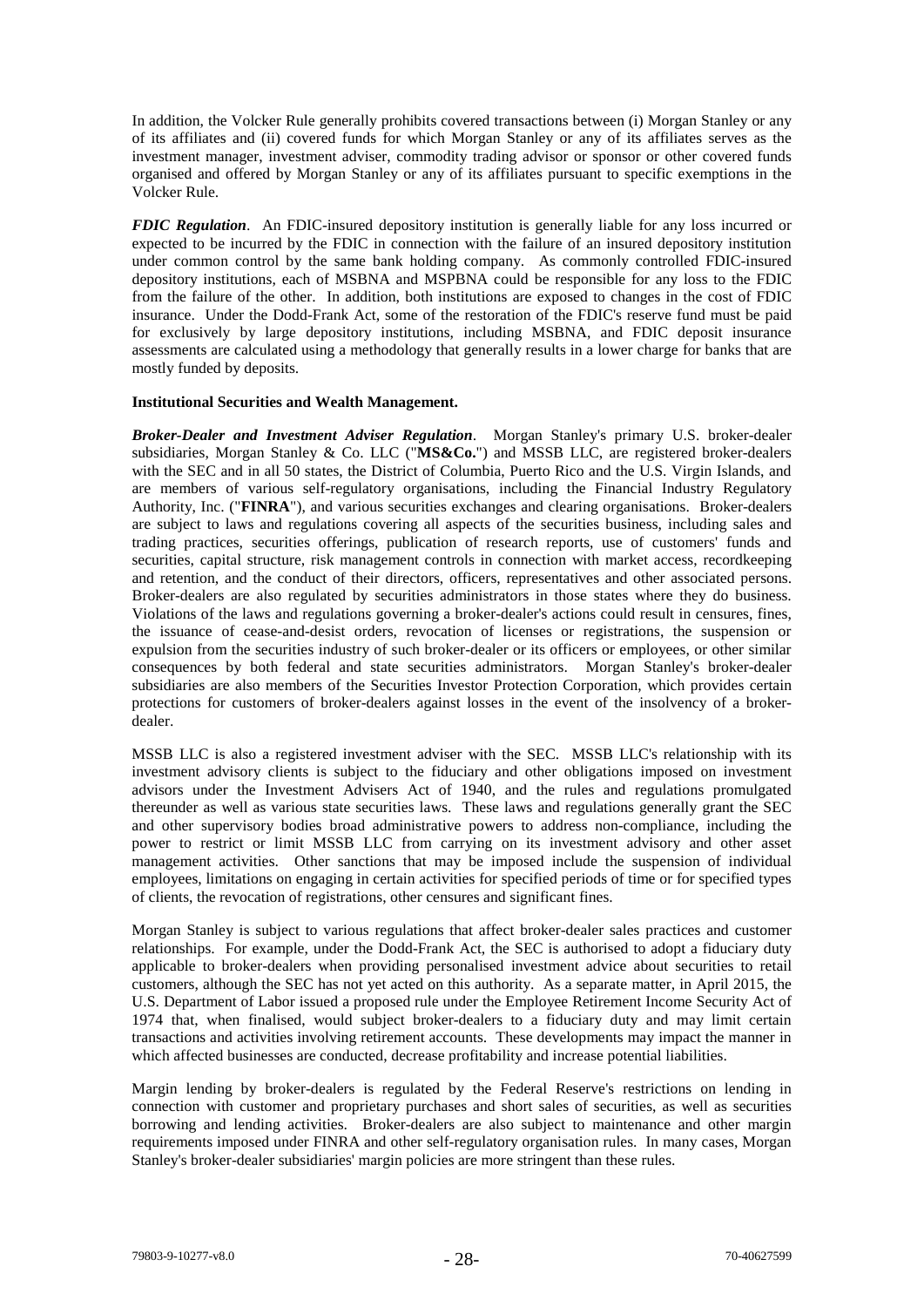As registered U.S. broker-dealers, certain subsidiaries of Morgan Stanley are subject to the SEC's net capital rule and the net capital requirements of various exchanges, other regulatory authorities and selfregulatory organisations. These rules are generally designed to measure general financial integrity and/or liquidity and require that at least a minimum amount of net and/or liquid assets be maintained by the subsidiary. See also "*Financial Holding Company – Consolidated Supervision*" and "*Financial Holding Company – Liquidity Standards*" above. Rules of FINRA and other self-regulatory organisations also impose limitations and requirements on the transfer of member organisations' assets.

Compliance with regulatory capital requirements may limit Morgan Stanley's operations requiring the intensive use of capital. Such requirements restrict Morgan Stanley's ability to withdraw capital from its broker-dealer subsidiaries, which in turn may limit its ability to pay dividends, repay debt, or redeem or purchase shares of its own outstanding stock. Any change in such rules or the imposition of new rules affecting the scope, coverage, calculation or amount of capital requirements, or a significant operating loss or any unusually large charge against capital, could adversely affect Morgan Stanley's ability to pay dividends or to expand or maintain present business levels. In addition, such rules may require Morgan Stanley to make substantial capital infusions into one or more of its broker-dealer subsidiaries in order for such subsidiaries to comply with such rules.

*Regulation of Futures Activities and Certain Commodities Activities*. MS&Co., as a futures commission merchant, and MSSB LLC, as an introducing broker, are subject to net capital requirements of, and their activities are regulated by, the CFTC, the National Futures Association (the "**NFA**"), a registered futures association, CME Group, and various commodity futures exchanges. MS&Co. and MSSB LLC and certain of their affiliates are registered members of the NFA in various capacities. Rules and regulations of the CFTC, NFA and commodity futures exchanges address obligations related to, among other things, customer protections, the segregation of customer funds and the holding of secured amounts, the use by futures commission merchants of customer funds, recordkeeping and reporting obligations of futures commission merchants and introducing brokers, risk disclosure, risk management and discretionary trading.

Morgan Stanley's commodities activities are subject to extensive and evolving energy, commodities, environmental, health and safety and other governmental laws and regulations in the U.S. and abroad. Intensified scrutiny of certain energy markets by U.S. federal, state and local authorities in the U.S. and abroad and by the public has resulted in increased regulatory and legal enforcement and remedial proceedings involving companies conducting the activities in which Morgan Stanley is engaged. See also "*Financial Holding Company – Scope of Permitted Activities*" above.

*Derivatives Regulation*. Under the U.S. regulatory regime for "swaps" and "security-based swaps" (collectively, "**Swaps**") implemented pursuant to the Dodd-Frank Act, Morgan Stanley is subject to regulations including, among others, public and regulatory reporting, central clearing and mandatory trading on regulated exchanges or execution facilities for certain types of Swaps. While the CFTC has completed the majority of its regulations in this area, most of which are in effect, the SEC has not yet adopted a number of its Swaps regulations. The Dodd-Frank Act also requires the registration of "swap dealers" with the CFTC and "security-based swap dealers" with the SEC (collectively, "**Swaps Entities**"). Certain of Morgan Stanley's subsidiaries have registered with the CFTC as swap dealers and will in the future be required to register with the SEC as security-based swap dealers. Swaps Entities are or will be subject to a comprehensive regulatory regime with new obligations for the Swaps activities for which they are registered, including capital requirements, margin requirements for uncleared Swaps and comprehensive business conduct rules.

The specific parameters of some of these requirements for Swaps have been and continue to be developed through the CFTC, SEC and bank regulator rulemakings. In October 2015, the federal banking regulators issued a final rule establishing minimum uncleared Swap margin requirements for Swaps Entities that they prudentially regulate, which includes MSBNA. The rule requires the exchange of initial and they prudentially regulate, which includes MSBNA. variation margin for uncleared Swaps with certain types of counterparties. Similarly, in December 2015, the CFTC issued a final rule establishing uncleared Swap margin requirements for swap dealers that are not subject to regulation by the federal banking regulators, which includes Morgan Stanley Capital Services LLC and MSI plc.

Although the full impact of U.S. derivatives regulation on Morgan Stanley remains unclear, Morgan Stanley has already faced, and will continue to face, increased costs and regulatory oversight due to the registration and regulatory requirements indicated above. Complying with the Swaps rules also has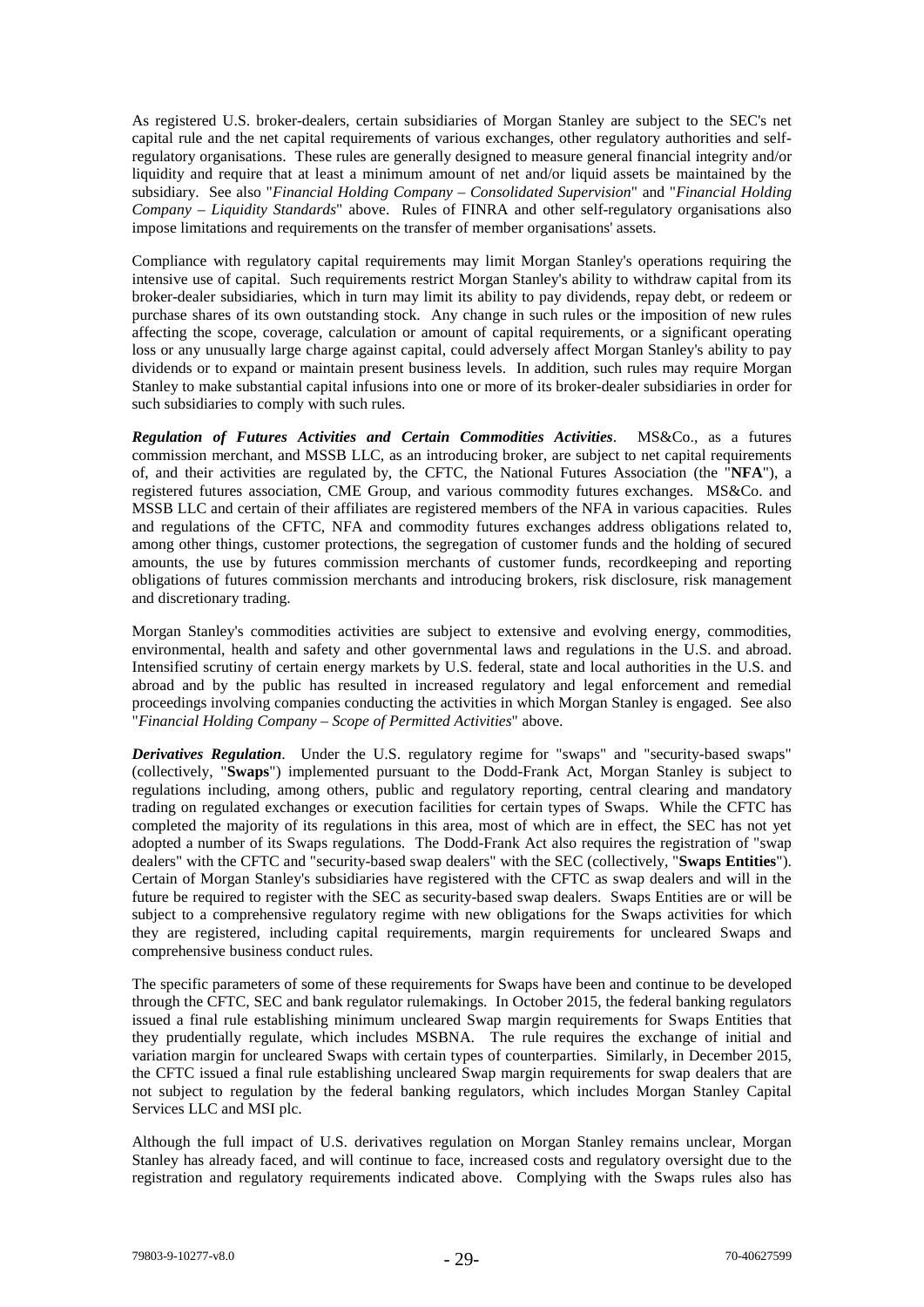required, and will in the future require, Morgan Stanley to change its Swaps businesses and has required, and will in the future require, extensive systems and personnel changes. Compliance with Swaps-related regulatory capital requirements may require Morgan Stanley to devote more capital to its Swaps business.

*Research*. Both U.S. and non-U.S. regulators continue to focus on research conflicts of interest. Research-related regulations have been implemented in many jurisdictions. FINRA adopted amendments to its equity research rules (effective December 2015) and adopted new rules for debt research (effective April 2016). New and revised requirements resulting from these regulations and the global research settlement with U.S. federal and state regulators (to which Morgan Stanley is a party) have necessitated the development or enhancement of corresponding policies and procedures.

*Non-U.S. Regulation.* Morgan Stanley's Institutional Securities businesses also are regulated extensively by non-U.S. regulators, including governments, securities exchanges, commodity exchanges, selfregulatory organisations, central banks and regulatory bodies, especially in those jurisdictions in which Morgan Stanley maintains an office. Non-U.S. policy makers and regulators, including the European Commission and European Supervisory Authorities (among others the European Banking Authority and the European Securities and Markets Authority), continue to propose and adopt numerous market reforms, including those that may further impact the structure of banks, and formulate regulatory standards and measures that will be of relevance and importance to Morgan Stanley's European operations. Certain Morgan Stanley subsidiaries are regulated as broker-dealers under the laws of the jurisdictions in which they operate. Subsidiaries engaged in banking and trust activities outside the U.S. are regulated by various government agencies in the particular jurisdiction where they are chartered, incorporated and/or conduct their business activity. For instance, the Prudential Regulation Authority ("**PRA**"), the FCA and several securities and futures exchanges in the U.K., including the London Stock Exchange and ICE Futures Europe, regulate Morgan Stanley's activities in the U.K.; the Bundesanstalt für Finanzdienstleistungsaufsicht (the Federal Financial Supervisory Authority) and the Deutsche Börse AG regulate its activities in the Federal Republic of Germany; the Financial Services Agency, the Bank of Japan, the Japanese Securities Dealers Association and several Japanese securities and futures exchanges, regulate its activities in Japan; the Securities and Futures Commission of Hong Kong, the Hong Kong Monetary Authority and the Hong Kong Exchanges and Clearing Limited regulate its operations in Hong Kong; and the Monetary Authority of Singapore and the Singapore Exchange Limited regulate its business in Singapore.

Regulators in the U.K., E.U. and other major jurisdictions have also finalised or are in the process of proposing or finalising risk-based capital, leverage capital, liquidity, banking structural reforms and other regulatory standards applicable to certain Morgan Stanley subsidiaries that operate in those jurisdictions. For example, MSI plc is subject to regulation and supervision by the PRA with respect to prudential matters. As a prudential regulator, the PRA seeks to promote the safety and soundness of the firms that it regulates and to minimise the adverse effects that such firms may have on the stability of the U.K. financial system. The PRA has broad legal authority to establish prudential and other standards to pursue these objectives, including approvals of relevant regulatory models, as well as to bring public and nonpublic disciplinary actions against regulated firms to address noncompliance with such standards. MSI plc is also regulated and supervised by the FCA with respect to business conduct matters. Regulation (EU) No.648/2012 on OTC derivatives, central counterparties and trade repositories (the "**European Market Infrastructure Regulation**" or "**EMIR**") introduces new requirements regarding the central clearing and reporting of derivatives. In addition, the E.U. BRRD has established a recovery and resolution framework for E.U. credit institutions and investment firms, including MSI plc. The member states of the E.U. ("**Member States**") were required to apply provisions implementing the BRRD as of 1 January 2015, subject to certain exemptions. New directives and regulations originally expected to apply from 3 January 2017 (currently with potential delay of one year) will introduce various trading and market infrastructure reforms in the E.U., subject to restrictions.

# **Investment Management**

Many of the subsidiaries engaged in Morgan Stanley's asset management activities are registered as investment advisers with the SEC. Many aspects of Morgan Stanley's asset management activities are subject to federal and state laws and regulations primarily intended to benefit the investor or client. These laws and regulations generally grant supervisory agencies and bodies broad administrative powers, including the power to limit or restrict Morgan Stanley from carrying on its asset management activities in the event that it fails to comply with such laws and regulations. Sanctions that may be imposed for such failure include the suspension of individual employees, limitations on Morgan Stanley engaging in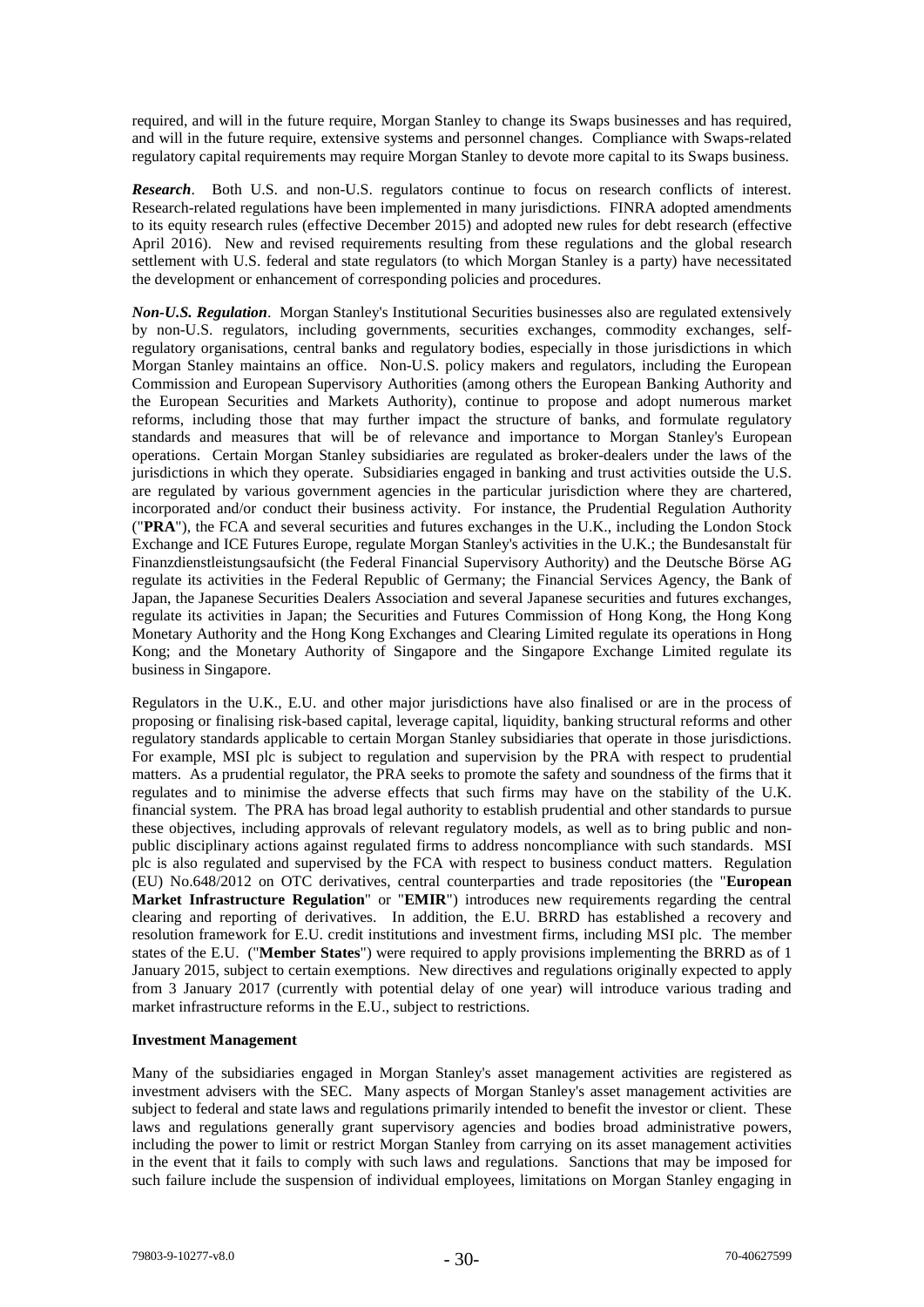various asset management activities for specified periods of time or specified types of clients, the revocation of registrations, other censures and significant fines. In order to facilitate its asset management business, Morgan Stanley owns a registered U.S. broker-dealer, Morgan Stanley Distribution, Inc., which acts as distributor to the Morgan Stanley mutual funds and as placement agent to certain private investment funds managed by Morgan Stanley's Investment Management business segment. In addition, certain affiliates of Morgan Stanley are registered as commodity trading advisors and/or commodity pool operators, or are operating under certain exemptions from such registration pursuant to CFTC rules and other guidance, and have certain responsibilities with respect to each pool they advise. Violations of the rules of the CFTC, the NFA or the commodity exchanges could result in remedial actions, including fines, registration restrictions or terminations, trading prohibitions or revocations of commodity exchange memberships. See also "*Institutional Securities and Wealth Management – Broker-Dealer and Investment Adviser Regulation*" and "*Institutional Securities and Wealth Management – Regulation of Futures Activities and Certain Commodities Activities*" above.

As a result of the passage of the Dodd-Frank Act, Morgan Stanley's asset management activities are subject to certain additional laws and regulations, including, but not limited to, additional reporting and record-keeping requirements (including with respect to clients that are private funds) and restrictions on sponsoring or investing in, or maintaining certain other relationships with, "covered funds", as defined in the Volcker Rule, subject to certain limited exemptions. Many of these new requirements may increase the expenses associated with Morgan Stanley's asset management activities and/or reduce the investment returns Morgan Stanley is able to generate for its asset management clients. See also "*Financial Holding Company – Activities Restrictions under the Volcker Rule*" above.

Morgan Stanley's Investment Management business is also regulated outside the U.S. For example, the FCA is the primary regulator of Morgan Stanley's business in the U.K.; the Financial Services Agency regulates Morgan Stanley's business in Japan; the Hong Kong Securities and Futures Commission regulates Morgan Stanley's business in Hong Kong; and the Monetary Authority of Singapore regulates Morgan Stanley's business in Singapore. See also "*Institutional Securities and Wealth Management – Non-U.S. Regulation*" above.

#### **Financial Crimes Programme**

Morgan Stanley's Financial Crimes programme is coordinated on an enterprise-wide basis and supports Morgan Stanley's financial crime prevention efforts across all regions and business units with responsibility for governance, oversight and execution of AML, economic sanctions and anti-corruption programmes.

In the U.S. the Bank Secrecy Act, as amended by the USA PATRIOT Act of 2001, imposes significant obligations on financial institutions to detect and deter money laundering and terrorist financing activity, including requiring banks, bank holding companies and their subsidiaries, broker-dealers, futures commission merchants, introducing brokers and mutual funds to implement AML programmes, verify the identity of customers that maintain accounts, and monitor and report suspicious activity to appropriate law enforcement or regulatory authorities. Outside the U.S., applicable laws, rules and regulations similarly require designated types of financial institutions to implement AML programmes. Morgan Stanley has implemented policies, procedures and internal controls that are designed to comply with all applicable AML laws and regulations. Regarding sanctions, Morgan Stanley has implemented policies, procedures, and internal controls that are designed to comply with the regulations and economic sanctions programmes administered by OFAC, which target foreign countries, entities and individuals based on external threats to U.S. foreign policy, national security or economic interests, and as applicable similar sanctions programmes imposed by foreign governments or global or regional multilateral organisations such as the United Nations Security Council and the E.U. Council.

Morgan Stanley is also subject to applicable anti-corruption laws, such as the U.S. Foreign Corrupt Practices Act and the U.K. Bribery Act, in the jurisdictions in which it operates. Anti-corruption laws generally prohibit offering, promising, giving, or authorising others to give anything of value, either directly or indirectly, to a government official or private party in order to influence official action or otherwise gain an unfair business advantage, such as to obtain or retain business. Morgan Stanley has implemented policies, procedures, and internal controls that are designed to comply with such laws, rules and regulations.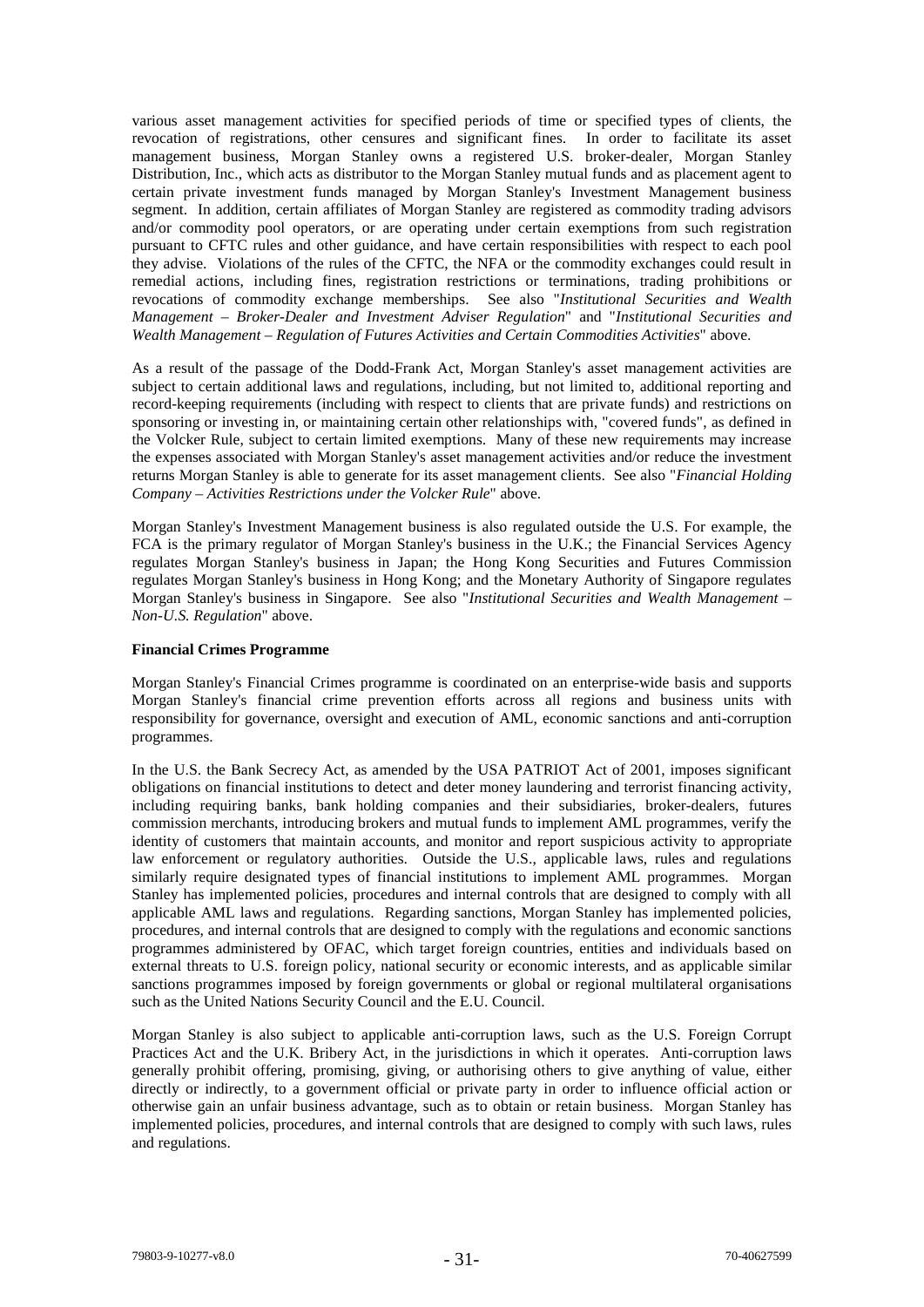# **Protection of Client Information**

Many aspects of Morgan Stanley's businesses are subject to legal requirements concerning the use and protection of certain customer information, including those adopted pursuant to the Gramm-Leach-Bliley Act and the Fair and Accurate Credit Transactions Act of 2003 in the U.S., the E.U. Data Protection Directive and various laws in Asia, including the Japanese Personal Information (Protection) Law, the Hong Kong Personal Data (Protection) Ordinance and the Australian Privacy Act. Morgan Stanley has adopted measures designed to comply with these and related applicable requirements in all relevant jurisdictions.

#### **Compensation Practices and Other Regulation**

Morgan Stanley's compensation practices are subject to oversight by the Federal Reserve. In particular, Morgan Stanley is subject to the Federal Reserve's guidance that is designed to help ensure that incentive compensation paid by banking organisations does not encourage imprudent risk-taking that threatens the organisations' safety and soundness. The scope and content of the Federal Reserve's policies on executive compensation are continuing to develop and may change based on findings from its peer review process, and Morgan Stanley expects that these policies will evolve over a number of years.

Morgan Stanley is subject to the compensation-related provisions of the Dodd-Frank Act, which may impact its compensation practices. Pursuant to the Dodd-Frank Act, among other things, federal regulators, including the Federal Reserve, must prescribe regulations to require covered financial institutions, including Morgan Stanley, to report the structures of all of their incentive-based compensation arrangements and prohibit incentive-based payment arrangements that encourage inappropriate risk taking by providing employees, directors or principal shareholders with compensation that is excessive or that could lead to material financial loss to the covered financial institution. In April 2011, seven federal agencies, including the Federal Reserve, jointly proposed an interagency rule implementing this requirement. Further, pursuant to the Dodd-Frank Act, in July 2015, the SEC proposed rules that would direct stock exchanges to require listed companies to implement clawback policies to recover incentive-based compensation from current or former executive officers in the event of certain financial restatements and would also require companies to disclose their clawback policies and their actions under those policies.

Morgan Stanley's compensation practices may also be impacted by regulations in other jurisdictions. Morgan Stanley's compensation practices with respect to certain employees whose activities have a material impact on the risk profile of Morgan Stanley's E.U. operations are subject to the CRD IV and related E.U. and Member State regulations, including, amongst others, a cap on the ratio of variable remuneration to fixed remuneration and clawback arrangements in relation to variable remuneration paid in the past. In the U.K., the remuneration of certain employees of banks and other firms is governed by the Remuneration Codes in the PRA and FCA Handbooks, including since 1 January 2014, provisions that implement the CRD IV as well as additional U.K. requirements.

# **U.K. Referendum**

A referendum regarding the U.K.'s continued membership in the E.U. will take place on 23 June 2016. A determination to exit the E.U. could impact the markets and financial institutions with significant operations in Europe, such as Morgan Stanley.

# 2. **OVERVIEW OF ACTIVITIES**

#### **Principal Activities**

Morgan Stanley, a financial holding company, is a global financial services firm that maintains significant market positions in each of its business segments—Institutional Securities, Wealth Management and Investment Management. Morgan Stanley, through its subsidiaries and affiliates, provides a wide variety of products and services to a large and diversified group of clients and customers, including corporations, governments, financial institutions and individuals.

A description of the clients and principal products and services of each of Morgan Stanley's business segments is as follows: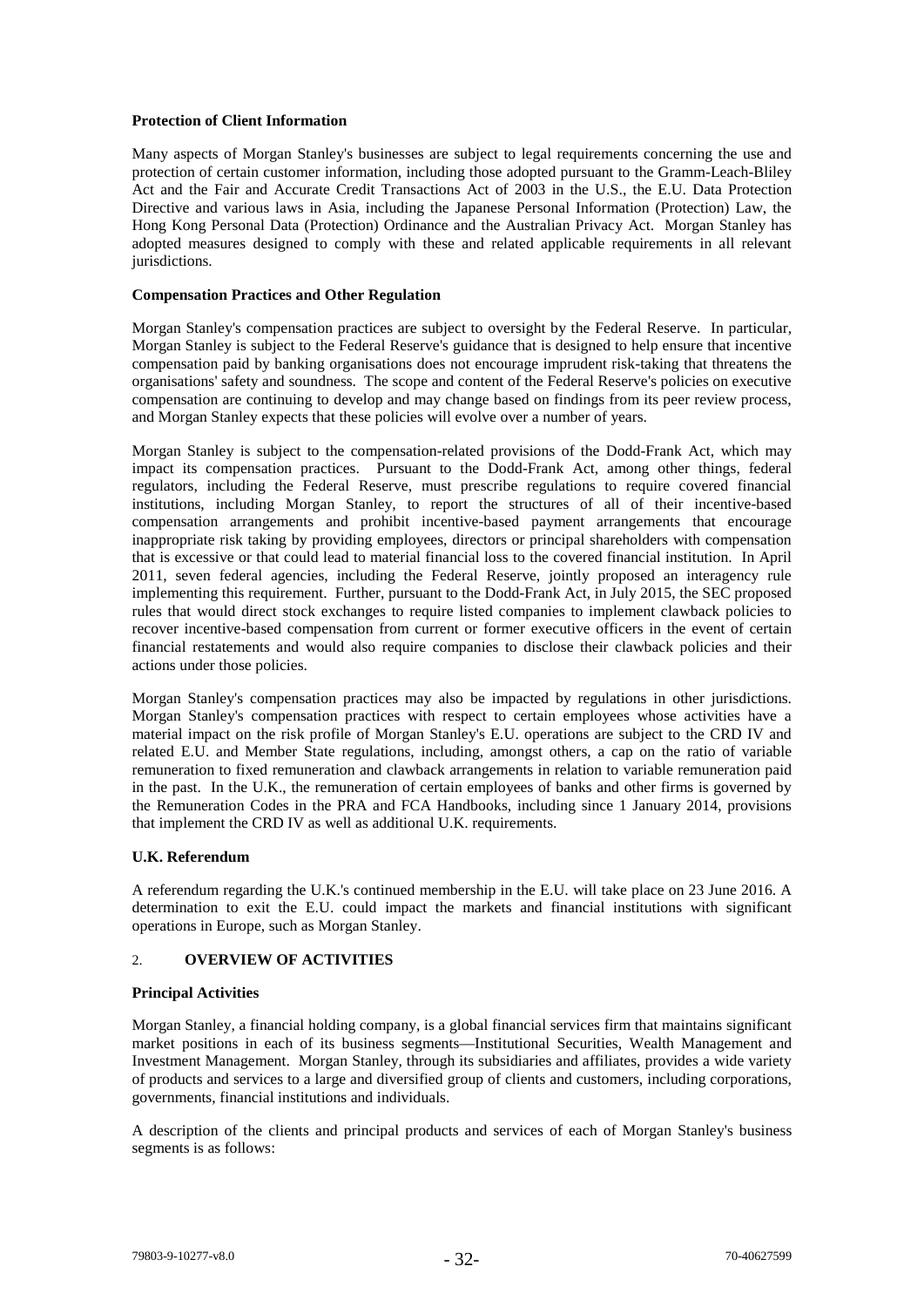*Institutional Securities* provides investment banking, sales and trading and other services to corporations, governments, financial institutions, and high-to-ultra high net worth clients. Investment banking services comprise capital raising and financial advisory services, including services relating to the underwriting of debt, equity and other securities as well as advice on mergers and acquisitions, restructurings, real estate and project finance. Sales and trading services include sales, financing and market-making activities in equity securities and fixed income products, including foreign exchange and commodities, as well as prime brokerage services. Other services include corporate lending activities and credit products, investments and research.

*Wealth Management* provides a comprehensive array of financial services and solutions to individual investors and small to-medium sized businesses and institutions covering brokerage and investment advisory services, market-making activities in fixed income securities, financial and wealth planning services, annuity and insurance products, credit and other lending products, banking and retirement plan services.

*Investment Management* provides a broad range of investment strategies and products that span geographies, asset classes, and public and private markets, to a diverse group of clients across institutional and intermediary channels. Institutional clients include defined benefit/defined contribution pensions, foundations, endowments, government entities, sovereign wealth funds, insurance companies, third-party fund sponsors and corporations. Individual clients are serviced through intermediaries, including affiliated and non-affiliated distributors. Strategies and products comprise traditional asset management, including equity, fixed income, liquidity, alternatives and managed futures products, as well as merchant banking and real estate investing.

# 3. **ORGANISATIONAL STRUCTURE**

# **Principal Markets**

Morgan Stanley is a global financial services firm that, through its subsidiaries and affiliates, advises, and originates, trades, manages and distributes capital for, governments, institutions and individuals. Morgan Stanley conducts its business from its headquarters in and around New York City, its regional offices and branches throughout the U.S. and its principal offices in London, Tokyo, Hong Kong and other world financial centers. At 31 December 2015, Morgan Stanley had 56,218 employees worldwide.

Morgan Stanley's significant regulated U.S. and international subsidiaries include MS&Co., MSSB LLC, MSI plc, Morgan Stanley MUFG Securities Co., Ltd. ("**MSMS**"), MSBNA and MSPBNA.

# **Structure of the Group**

For information relating to the structure of the Morgan Stanley Group and for the list of significant subsidiaries as at 31 December 2015 see the section entitled "*Significant Subsidiaries of Morgan Stanley as at 31 December 2015*" below.

# 4. **ADMINISTRATIVE, MANAGEMENT AND SUPERVISORY BODIES**

# **Board of Directors**

The directors of Morgan Stanley as of the date of this Registration Document, their offices, if any, within Morgan Stanley, and their principal outside activity, if any, are listed below. The business address of each director is 1585 Broadway, New York, NY 10036, U.S.

| <b>Name</b>       | <b>Function within Morgan Stanley</b>                       | <b>Principal Outside Activity</b>                                                                                                                                       |
|-------------------|-------------------------------------------------------------|-------------------------------------------------------------------------------------------------------------------------------------------------------------------------|
| James P. Gorman   | Chairman of the Board and Chief<br><b>Executive Officer</b> | None.                                                                                                                                                                   |
| Erskine B. Bowles | Director                                                    | Member of the board of directors of<br>Facebook, Inc. and Norfolk Southern<br>Corporation. Senior advisor at BDT<br>Capital Partners LLC, a private<br>investment firm. |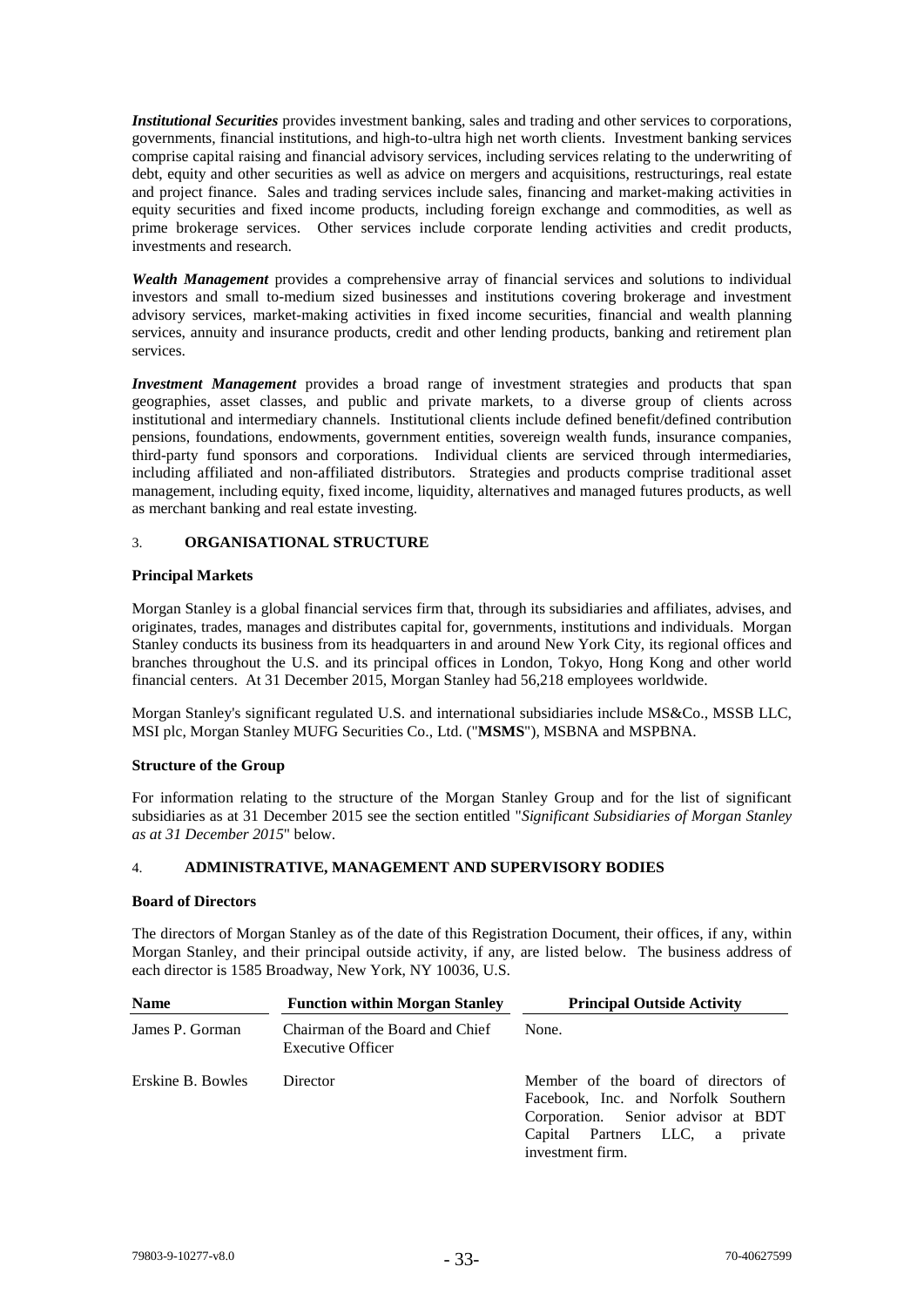| <b>Name</b>                   | <b>Function within Morgan Stanley</b> | <b>Principal Outside Activity</b>                                                                                                                                                                                                                                                                                                       |
|-------------------------------|---------------------------------------|-----------------------------------------------------------------------------------------------------------------------------------------------------------------------------------------------------------------------------------------------------------------------------------------------------------------------------------------|
| <b>Alistair Darling</b>       | Director                              | Member of the House of Lords of the<br>British Parliament.                                                                                                                                                                                                                                                                              |
| Thomas H. Glocer              | Director                              | Member of the board of directors of<br>Merck & Co., Inc.                                                                                                                                                                                                                                                                                |
| Robert H. Herz                | Director                              | President of Robert H. Herz LLC and<br>member of the board of directors of the<br>Federal National Mortgage Association<br>(Fannie Mae) and Workiva Inc. Serves<br>on the Accounting Standards Oversight<br>Council of Canada and as a member of<br>the Standing Advisory Group of the<br>Public Company Accounting Oversight<br>Board. |
| Nobuyuki Hirano               | Director                              | President, CEO and Director of MUFG<br>and Chairman of The Bank of Tokyo-<br>Mitsubishi UFJ, Ltd.                                                                                                                                                                                                                                       |
| Klaus Kleinfeld               | Director                              | Chairman and CEO of Alcoa Inc. and<br>member of the board of directors of<br>Alcoa<br>Inc.<br>and<br>Hewlett-Packard<br>Enterprise Company.                                                                                                                                                                                             |
| Jami Miscik                   | Director                              | Co-CEO and Vice Chair of Kissinger<br>Associates,<br>Inc.<br>Co-Chair<br>of<br>the<br>President's Intelligence Advisory Board.<br>Member of the board of directors of<br>EMC Corporation.                                                                                                                                               |
| Donald T. Nicolaisen Director |                                       | Member of the board of directors of<br>MGIC Investment Corporation, Verizon<br>Communications<br>Inc.<br>Zurich<br>and<br>Insurance Group.                                                                                                                                                                                              |
| Hutham S. Olayan              | Director                              | Principal and director of The Olayan<br>Group, a private multinational enterprise,<br>and President and CEO of The Olayan<br>Group's U.S. operations. Member of the<br>Executive Advisory Board of General<br>Member of the board of<br>Atlantic.<br>directors<br>of<br>International<br><b>Business</b><br>Machines Corporation.       |
| James W. Owens                | Director                              | Member of the board of directors of<br>Alcoa Inc. and International Business<br>Machines Corporation.                                                                                                                                                                                                                                   |
| Ryosuke Tamakoshi             | Director                              | Senior Advisor of The Bank of Tokyo-<br>Mitsubishi UFJ, Ltd.                                                                                                                                                                                                                                                                            |
| Perry M. Traquina             | Director                              | Member of the board of directors of eBay<br>Inc.                                                                                                                                                                                                                                                                                        |
| Rayford Wilkins, Jr.          | Director                              | Member of the board of directors of<br>Valero Energy Corporation.                                                                                                                                                                                                                                                                       |

There are no potential conflicts of interests between any duties to Morgan Stanley of its directors and their private interests and/or other duties.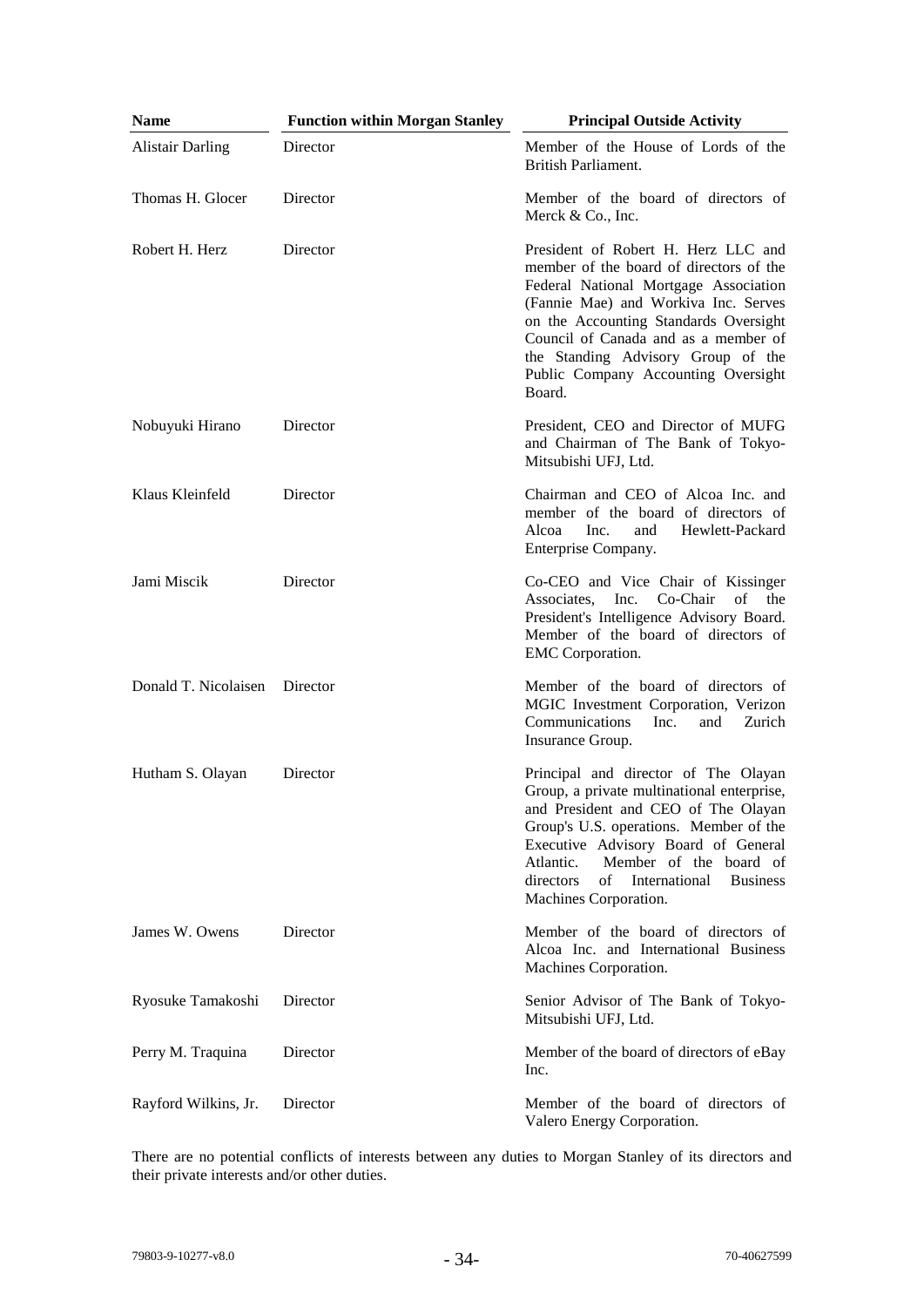# **Certain Transactions**

Morgan Stanley's subsidiaries may extend credit in the ordinary course of business to certain of its directors, officers and members of their immediate families. These extensions of credit may be in connection with margin loans, mortgage loans or other extensions of credit by Morgan Stanley's subsidiaries. These extensions of credit are made in the ordinary course of business, on substantially the same terms, including interest rates and collateral, as those prevailing at the time for comparable loans with persons not related to the lender and do not involve more than the normal risk of collectability or present other unfavourable features.

Each of MUFG, State Street Corporation ("**State Street**"), T. Rowe Price Associates, Inc. ("**T. Rowe Price**") and BlackRock, Inc. ("**BlackRock**") beneficially owns 5 per cent. or more of the outstanding shares of Morgan Stanley common stock as reported under the section "*Principal Shareholders*" herein. During 2015, Morgan Stanley engaged in transactions in the ordinary course of business with each of MUFG, State Street, T. Rowe Price and BlackRock and certain of their respective affiliates, including investment banking, financial advisory, sales and trading, derivatives, investment management, lending, securitisation and other financial services transactions. Such transactions were on substantially the same terms as those prevailing at the time for comparable transactions with unrelated third parties.

In addition to the transactions described above, as part of the global strategic alliance between MUFG and Morgan Stanley, on 1 May 2010, Morgan Stanley and MUFG formed a joint venture in Japan of their respective investment banking and securities business by forming two joint venture companies. MUFG contributed the investment banking, wholesale and retail securities businesses conducted in Japan by Mitsubishi UFJ Securities Co., Ltd. into one of the joint venture entities named Mitsubishi UFJ Morgan Stanley Securities Co., Ltd. ("**MUMSS**"). Morgan Stanley contributed the investment banking operations conducted in Japan by its subsidiary, MSMS, formerly known as Morgan Stanley Japan Securities Co., Ltd., into MUMSS (MSMS, together with MUMSS, the "**Joint Venture**"). MSMS has continued its sales and trading and capital markets business conducted in Japan. Morgan Stanley owns a 40 per cent. economic interest in the Joint Venture and MUFG owns a 60 per cent. economic interest in the Joint Venture. Morgan Stanley holds a 40 per cent. voting interest and MUFG holds a 60 per cent. voting interest in MUMSS, while Morgan Stanley holds a 51 per cent. voting interest and MUFG holds a 49 per cent. voting interest in MSMS. Other initiatives that are part of Morgan Stanley's global strategic alliance with MUFG include a loan marketing joint venture in the Americas, business referral arrangements in Asia, Europe, the Middle East and Africa, referral agreements for commodities transactions and a secondment arrangement of personnel between MUFG and Morgan Stanley for the purpose of sharing best practices and expertise.

# 5. **BOARD PRACTICES**

Morgan Stanley considers itself to be in compliance with all U.S. laws relating to corporate governance that are applicable to it.

The Board meets regularly and directors receive information between meetings about the activities of committees and developments in Morgan Stanley's business. All directors have full and timely access to all relevant information and may take independent professional advice if necessary.

The Board's standing committees include the following:

| <b>Committee</b> | <b>Current Members</b>                                                                  |           | <b>Primary Responsibilities</b>                                                                                                                                                                                                                     |
|------------------|-----------------------------------------------------------------------------------------|-----------|-----------------------------------------------------------------------------------------------------------------------------------------------------------------------------------------------------------------------------------------------------|
| Audit            | Robert H. Herz (Chair), Thomas<br>H. Glocer, Donald T. Nicolaisen,<br>Perry M. Tarquina | $\bullet$ | Oversees the integrity of Morgan<br>Stanley's consolidated financial<br>statements and system of internal<br>controls.                                                                                                                              |
|                  |                                                                                         | $\bullet$ | Oversees risk management and risk<br>guidelines<br>assessment<br>in<br>coordination with the Board, Risk<br>Committee and Operations and<br>Technology<br>Committee<br>and<br>major legal and<br>the<br>reviews<br>compliance risk exposures of the |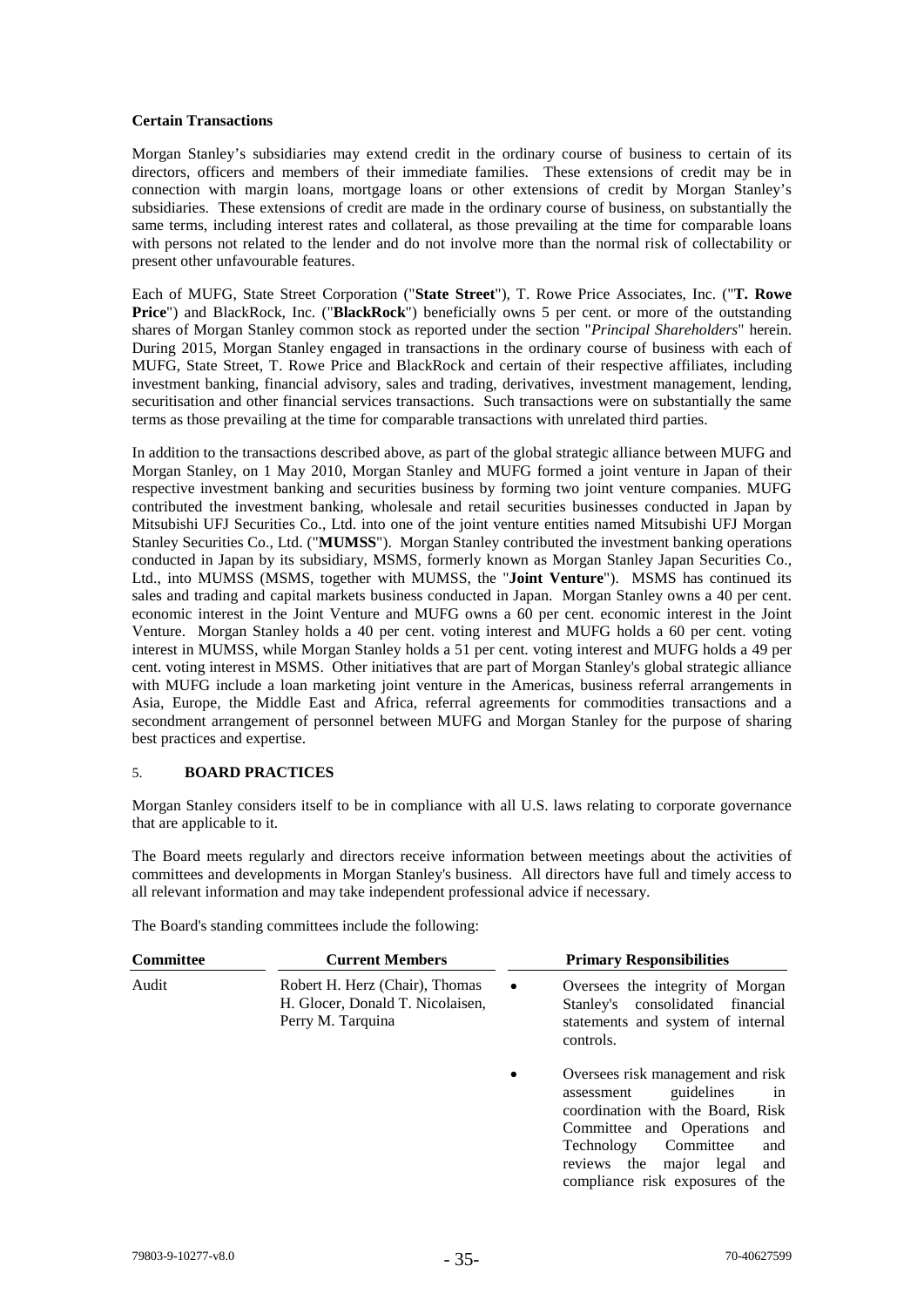| Committee                                                    | <b>Current Members</b>                                                             | <b>Primary Responsibilities</b>                                                                                                                                                                                  |
|--------------------------------------------------------------|------------------------------------------------------------------------------------|------------------------------------------------------------------------------------------------------------------------------------------------------------------------------------------------------------------|
|                                                              |                                                                                    | Morgan Stanley.                                                                                                                                                                                                  |
|                                                              |                                                                                    | determines<br>Selects.<br>the<br>compensation of, evaluates<br>and,<br>when appropriate, replaces<br>the<br>independent auditor.                                                                                 |
|                                                              |                                                                                    | Oversees<br>the<br>qualifications,<br>independence and performance of<br>the independent auditor and pre-<br>approves audit and permitted non-<br>audit services.                                                |
|                                                              |                                                                                    | the performance<br>of<br>Oversees<br>Morgan Stanley's Head of Internal<br>Audit, who reports functionally to<br>the Audit Committee, and the<br>internal audit function.                                         |
|                                                              |                                                                                    | After review, recommends to the<br>Board the acceptance and inclusion<br>of the annual audited consolidated<br>financial statements in Morgan<br>Stanley's Annual Report on Form<br>$10-K$ .                     |
| Compensation,<br>Management<br>Development and<br>Succession | Hutham S. Olayan (Chair),<br>Erskine B. Bowles, Klaus<br>Kleinfeld, James W. Owens | Annually reviews and approves the<br>corporate goals and objectives<br>relevant to the compensation of the<br>CEO<br>and<br>evaluates<br>his<br>performance in light of these goals<br>and objectives.           |
|                                                              |                                                                                    | Determines the compensation of<br>officers<br>other<br>executive<br>and<br>officers<br>and<br>employees<br>as<br>appropriate.                                                                                    |
|                                                              |                                                                                    | Morgan<br>Administers<br>Stanley's<br>equity-based compensation plans<br>cash-based<br>and<br>nonqualified<br>deferred compensation plans.                                                                       |
|                                                              |                                                                                    | Oversees plans for management<br>development and succession.                                                                                                                                                     |
|                                                              |                                                                                    | Reviews<br>discusses<br>and<br>the<br>Compensation<br>Discussion<br>and<br>Analysis with management<br>and<br>recommends to the Board<br>its<br>inclusion in the proxy statement.                                |
|                                                              |                                                                                    | Reviews<br>Morgan<br>Stanley's<br>incentive<br>compensation<br>arrangements to help ensure that<br>such arrangements are consistent<br>with the safety and soundness of<br>Morgan<br>Stanley<br>and<br>do<br>not |

encourage excessive risk-taking,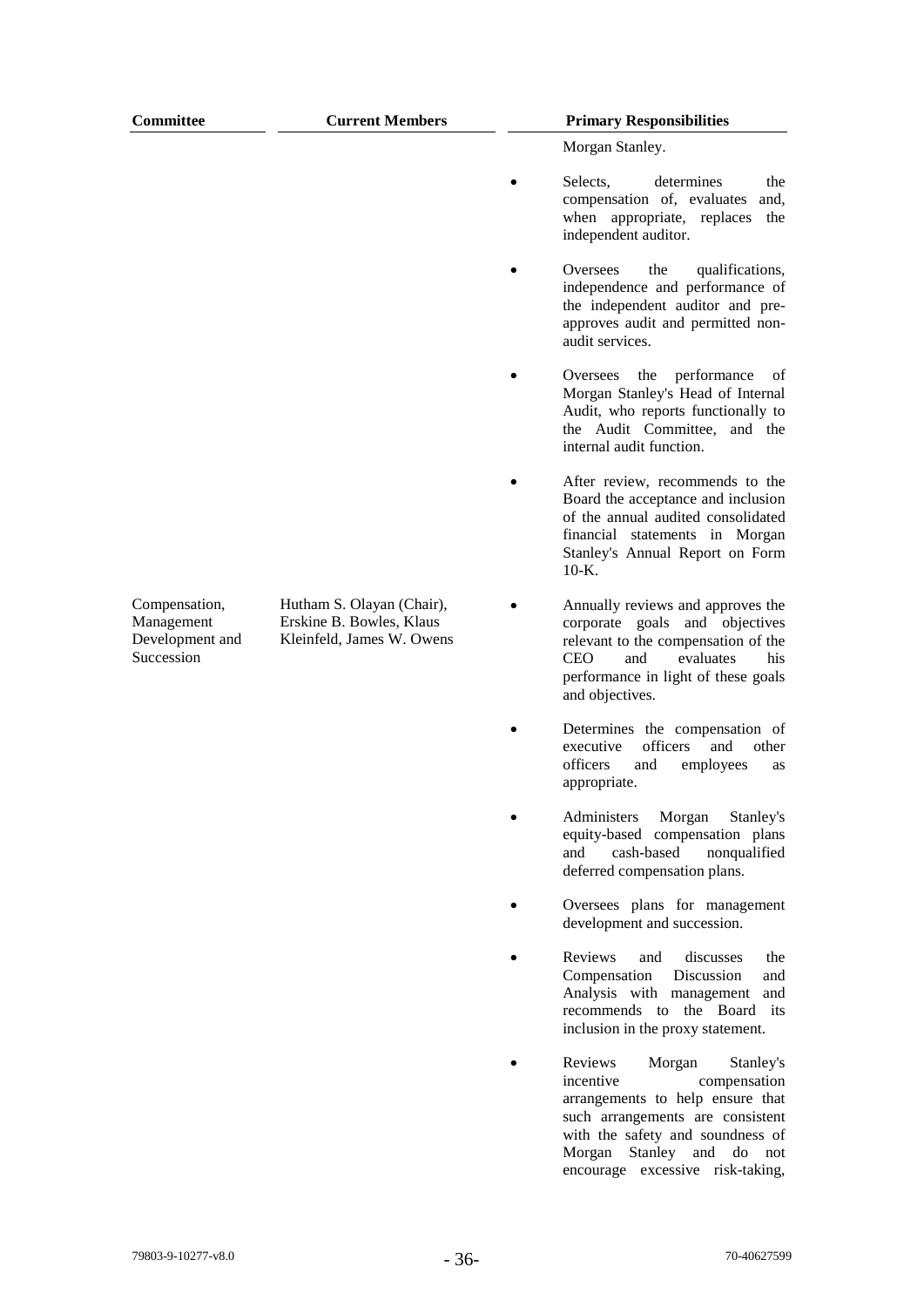| Committee                    | <b>Current Members</b>                                                                | <b>Primary Responsibilities</b>                                                                                                                                                                                                         |
|------------------------------|---------------------------------------------------------------------------------------|-----------------------------------------------------------------------------------------------------------------------------------------------------------------------------------------------------------------------------------------|
|                              |                                                                                       | and are otherwise consistent with<br>applicable related regulatory rules<br>and guidance.                                                                                                                                               |
|                              |                                                                                       | Reviews and approves Morgan<br>equity retention<br>Stanley's<br>and<br>ownership policies for executive<br>officers and other officers<br>and<br>employees, as appropriate.                                                             |
| Nominating and<br>Governance | James W. Owens (Chair), Erskine<br>B. Bowles, Robert H. Herz,<br>Rayford Wilkins, Jr. | Reviews the overall size<br>and<br>composition of the Board, taking<br>into consideration<br>the<br>skills,<br>attributes and experience of each<br>Board member.                                                                       |
|                              |                                                                                       | Identifies<br>and<br>recommends<br>candidates<br>for election to<br>the<br>Board.                                                                                                                                                       |
|                              |                                                                                       | Recommends committee structure<br>and membership.                                                                                                                                                                                       |
|                              |                                                                                       | Reviews<br>annually<br>Morgan<br>Stanley's<br>Corporate Governance<br>Policies.                                                                                                                                                         |
|                              |                                                                                       | Oversees and approves the process<br>and guidelines for the annual<br>evaluation of performance and<br>effectiveness of the Independent<br>Lead Director, the Board and its<br>committees.                                              |
|                              |                                                                                       | Reviews<br>and<br>approves related<br>person transactions in accordance<br>with Morgan Stanley's Related<br>Person Transactions Policy.                                                                                                 |
|                              |                                                                                       | Oversees director compensation.                                                                                                                                                                                                         |
|                              |                                                                                       | Reviews<br>Morgan<br>Stanley's<br>Corporate<br>Political<br>Activities<br>Policy Statement.                                                                                                                                             |
|                              |                                                                                       | Oversees the political activities of<br>Morgan<br>Stanley<br>Political<br>the<br>Action<br>Committee,<br>Morgan<br>significant<br>lobbying<br>Stanley's<br>priorities and expenditures related<br>to principal U.S. trade associations. |
|                              |                                                                                       | Oversees<br>Morgan<br>Stanley's<br>philanthropic<br>programmes<br>and<br>responsibility<br>social<br>and<br>environmental matters.                                                                                                      |
| Operations and<br>Technology | Thomas H. Glocer (Chair), Jami<br>Miscik, Ryosuke Tamakoshi,<br>Rayford Wilkins, Jr.  | Oversees<br>Morgan<br>Stanley's<br>operations and technology strategy,<br>including trends that may affect                                                                                                                              |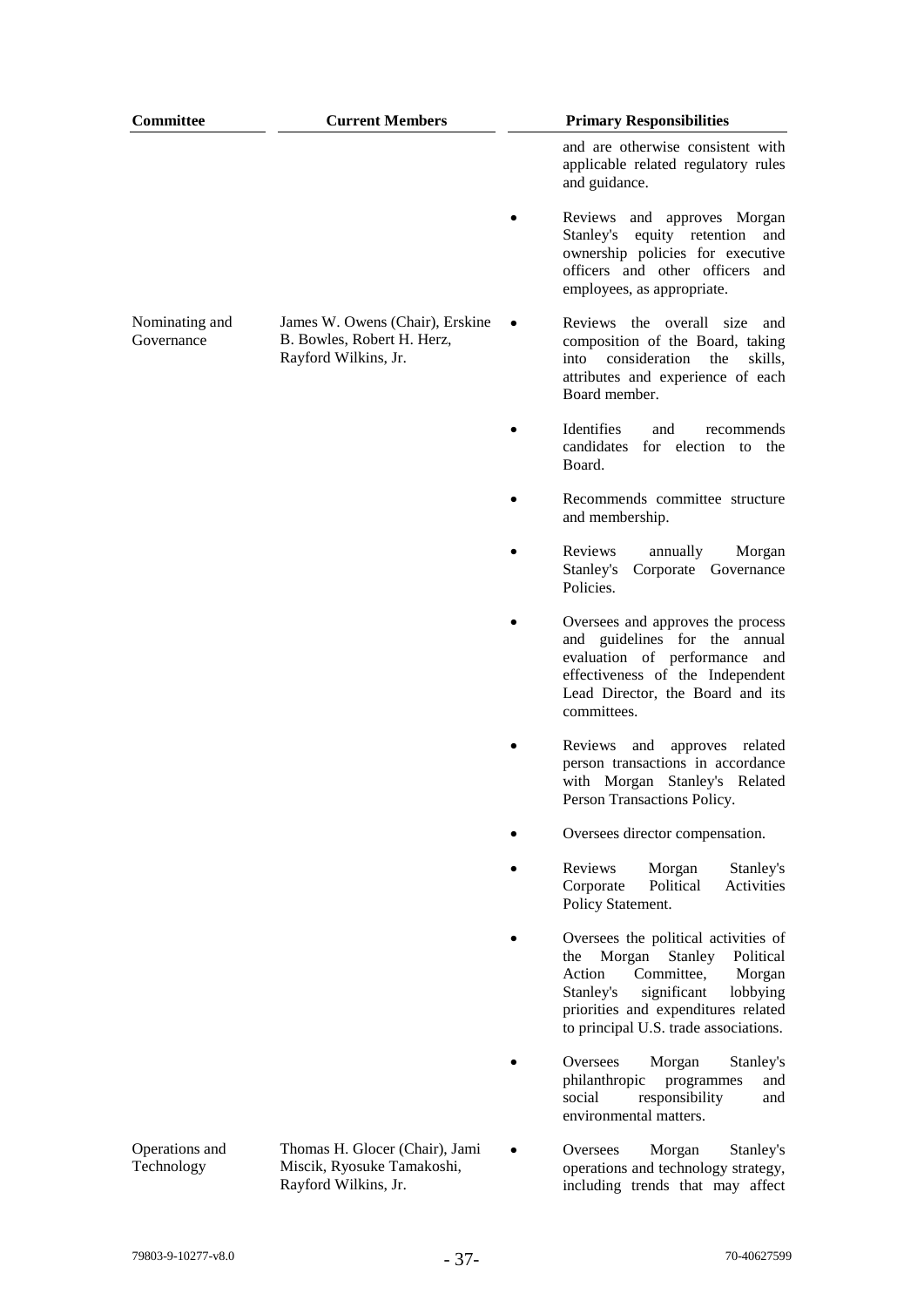| Committee   | <b>Current Members</b>                                        | <b>Primary Responsibilities</b>                                                                                                                                                                                                                                                                                                                                                                                                                  |
|-------------|---------------------------------------------------------------|--------------------------------------------------------------------------------------------------------------------------------------------------------------------------------------------------------------------------------------------------------------------------------------------------------------------------------------------------------------------------------------------------------------------------------------------------|
|             |                                                               | such strategy.                                                                                                                                                                                                                                                                                                                                                                                                                                   |
|             |                                                               | Reviews the major operations and<br>technology risk exposures<br>of<br>Stanley,<br>Morgan<br>including<br>information<br>security<br>and<br>cybersecurity risks, and the steps<br>the management has taken to<br>monitor<br>and<br>control<br>such<br>exposures.                                                                                                                                                                                 |
|             |                                                               | Reviews<br>the<br>operations<br>and<br>technology budget and significant<br>operations<br>and<br>technology<br>expenditures and investments.                                                                                                                                                                                                                                                                                                     |
|             |                                                               | Reviews operations and technology<br>metrics.                                                                                                                                                                                                                                                                                                                                                                                                    |
|             |                                                               | Oversees risk management and risk<br>assessment guidelines and policies<br>regarding<br>operations<br>and<br>technology risk.                                                                                                                                                                                                                                                                                                                    |
|             |                                                               | Oversees<br>Morgan<br>Stanley's<br>business continuity planning.                                                                                                                                                                                                                                                                                                                                                                                 |
| <b>Risk</b> | Donald T. Nicolaisen (Chair),<br>Nobuyuki Hirano, Jami Miscik | Oversees Morgan Stanley's global<br>enterprise<br>risk<br>management<br>framework                                                                                                                                                                                                                                                                                                                                                                |
|             |                                                               | Oversees the major risk exposures<br>Stanley,<br>Morgan<br>including<br>οf<br>credit,<br>market.<br>operational,<br>liquidity, funding, reputational and<br>franchise risk, against established<br>risk measurement methodologies<br>and the steps management has<br>taken to monitor and control such<br>exposures and reviews significant<br>reputational risk, franchise risk,<br>new product risk, emerging risks<br>and regulatory matters. |
|             |                                                               | Oversees Morgan Stanley's risk<br>appetite statement, including risk<br>limits and tolerances.                                                                                                                                                                                                                                                                                                                                                   |
|             |                                                               | Reviews<br>capital,<br>liquidity<br>and<br>funding<br>and<br>related<br>strategy<br>guidelines and policies.                                                                                                                                                                                                                                                                                                                                     |
|             |                                                               | Reviews the contingency funding<br>plan and internal capital adequacy<br>assessment process and capital<br>plan.                                                                                                                                                                                                                                                                                                                                 |
|             |                                                               | Oversees the risk management and<br>risk<br>assessment<br>policies<br>and                                                                                                                                                                                                                                                                                                                                                                        |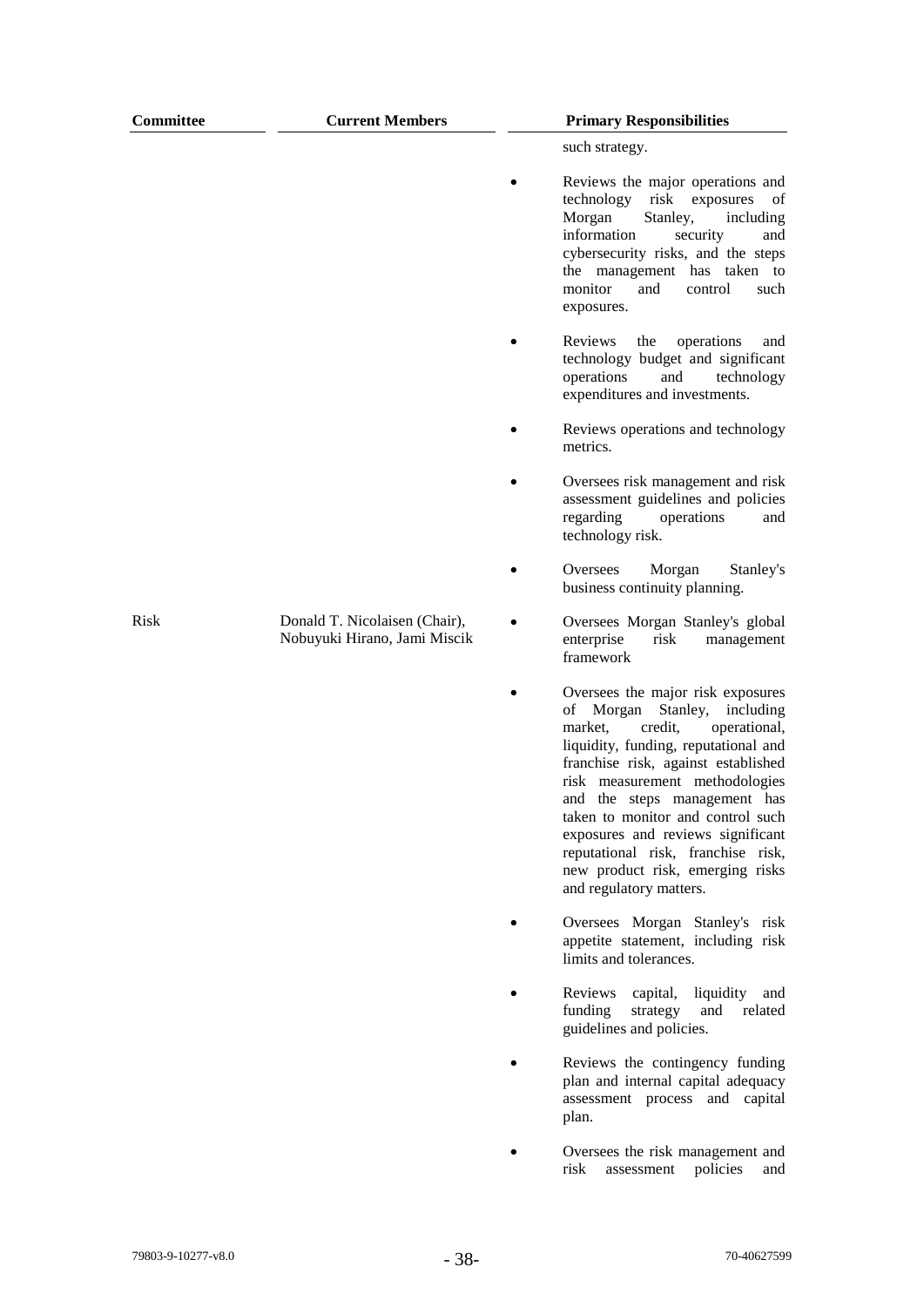| <b>Committee</b> | <b>Current Members</b> | <b>Primary Responsibilities</b>                                                                                                                                                  |             |  |  |  |  |
|------------------|------------------------|----------------------------------------------------------------------------------------------------------------------------------------------------------------------------------|-------------|--|--|--|--|
|                  |                        |                                                                                                                                                                                  | guidelines. |  |  |  |  |
|                  |                        | Oversees the performance of the<br>$\bullet$<br>Chief Risk Officer, who reports<br>Risk<br>functionally<br>the<br>to<br>risk<br>Committee,<br>the<br>and<br>management function. |             |  |  |  |  |

#### 6. **PRINCIPAL SHAREHOLDERS**

The following table contains information regarding the only persons Morgan Stanley knows of that beneficially own more than 5 per cent. of its common stock.

|                                                                                     | <b>Shares of Common Stock</b><br><b>Beneficially Owned</b> |                    |  |  |
|-------------------------------------------------------------------------------------|------------------------------------------------------------|--------------------|--|--|
| <b>Name and Address</b>                                                             | <b>Number</b>                                              | Per cent. $^{(1)}$ |  |  |
| MIFG <sup>(2)</sup><br>7-1. Marunouchi 2-chome<br>Chiyoda-ku, Tokyo 100-8330, Japan | 435,269,905                                                | 22.4               |  |  |
| One Lincoln Street, Boston, MA 02111                                                | 137.364.551                                                | 7.1                |  |  |
| 100 E. Pratt Street<br>Baltimore, MD 21202                                          | 130.034.322                                                | 6.7                |  |  |
| 55 East 52 <sup>nd</sup> Street<br>New York, NY 10055                               | 101.896.178                                                | 5.3                |  |  |

 $\overline{p}$  Percentages based upon the number of shares of common stock outstanding as of the record date, 21 March 2016, and the beneficial ownership of the principal shareholders as reported in SEC filings in notes 2 through 5 below.

#### 7. **LEGAL PROCEEDINGS AND CONTINGENCIES**

#### (a) **Legal Proceedings**

\_\_\_\_\_\_\_\_\_\_\_\_\_\_\_

The following is an extract from Part I, Item 3 entitled "Legal Proceedings" of Morgan Stanley's Annual Report on Form 10-K for the year ended 31 December 2015:

In addition to the matters described below, in the normal course of business, Morgan Stanley has been named, from time to time, as a defendant in various legal actions, including arbitrations, class actions and other litigation, arising in connection with its activities as a global diversified financial services institution. Certain of the actual or threatened legal actions include claims for substantial compensatory and/or punitive damages or claims for indeterminate amounts of

Based on the amended Schedule 13D dated 3 October 2013 filed by MUFG. The amended Schedule 13D discloses that MUFG had sole dispositive and sole voting power with respect to the beneficially owned shares reported, including 3,252,753 shares held solely in a fiduciary capacity by certain affiliates of MUFG as the trustee of trust accounts or the manager of investment funds, other investment vehicles and managed accounts as of 27 September 2013 for which MUFG disclaims beneficial ownership.

<sup>&</sup>lt;sup>(3)</sup> Based on the Schedule 13G dated 12 February 2016 filed by State Street and State Street Bank and Trust Company, each acting in various fiduciary and other capacities (as of 31 December 2015). The Schedule 13G discloses that State Street had shared dispositive power as to 137,364,551 shares and shared voting power as to 136,788,017 shares; and that 76,450,828 shares beneficially owned by State Street Bank and Trust Company, a subsidiary of State Street, are held as trustee on behalf of the Trust that holds shares of common stock underlying certain restricted stock units awarded to employees under various of Morgan Stanley's equity-based plans.

<sup>(4)</sup> Based on the Schedule 13G dated 16 February 2016 filed by T. Rowe Price (as of 31 December 2015). The Schedule 13G discloses that T. Rowe Price had sole dispositive power as to 129,917,922 shares and sole voting power as to 48,519,511 shares. The Schedule 13G states that T. Rowe Price affirms that the Schedule 13G shall not be construed as an admission that T. Rowe Price is the beneficial owner of the securities referred to, which beneficial ownership is expressly denied.

<sup>(5)</sup> Based on the Schedule 13G dated 22 January 2016 filed by BlackRock (as of 31 December 2015). The Schedule 13G discloses that BlackRock had shared voting and shared dispositive power as to 72,444 shares, sole voting power as to 89,545,861 shares and sole dispositive power as to 101,823,734 shares.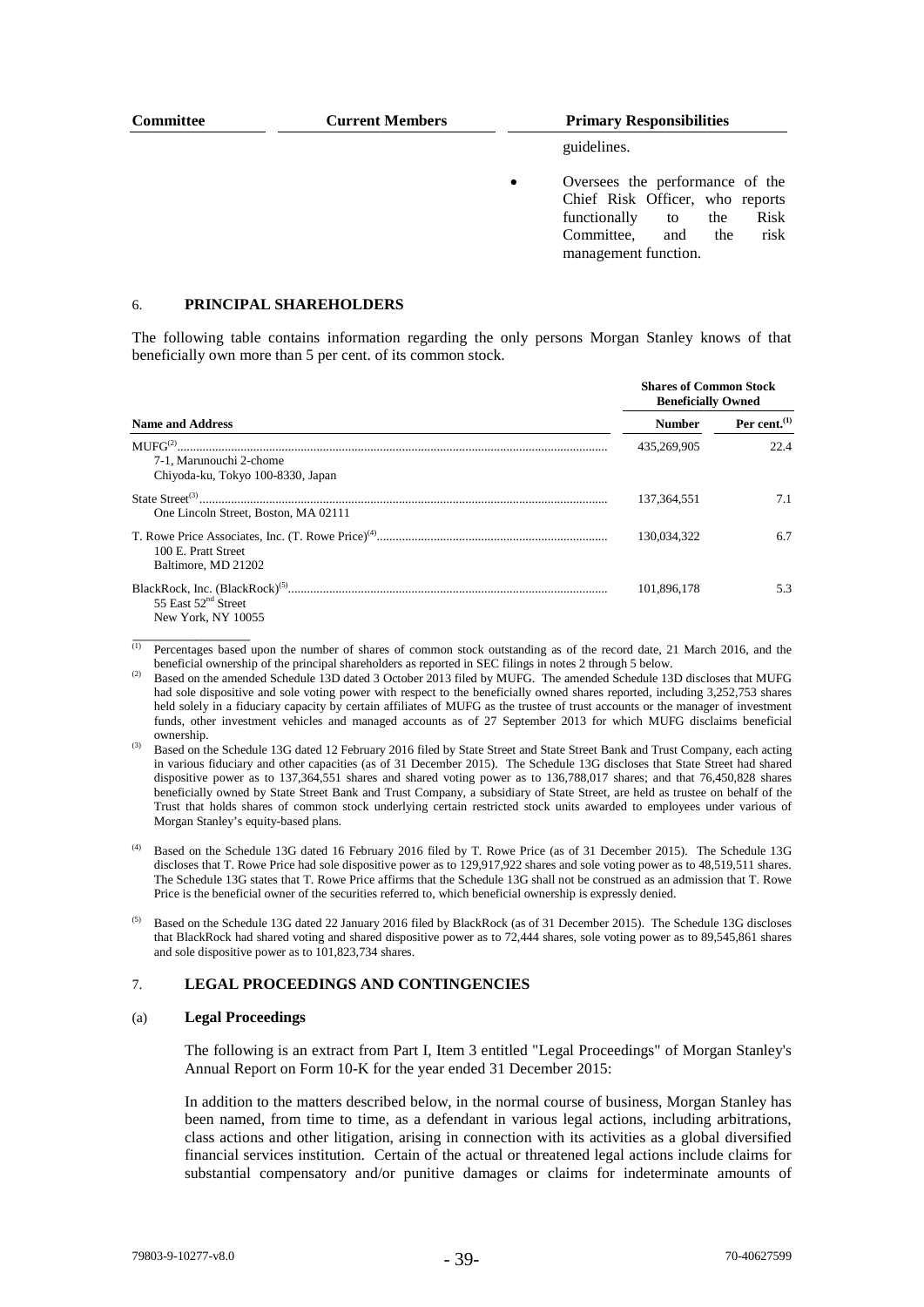damages. In some cases, the entities that would otherwise be the primary defendants in such cases are bankrupt or in financial distress.

Morgan Stanley is also involved, from time to time, in other reviews, investigations and proceedings (both formal and informal) by governmental and self-regulatory agencies regarding Morgan Stanley's business, and involving, among other matters, sales and trading activities, financial products or offerings sponsored, underwritten or sold by Morgan Stanley, and accounting and operational matters, certain of which may result in adverse judgments, settlements, fines, penalties, injunctions or other relief.

Morgan Stanley contests liability and/or the amount of damages as appropriate in each pending matter. Where available information indicates that it is probable a liability had been incurred at the date of the consolidated financial statements and Morgan Stanley can reasonably estimate the amount of that loss, Morgan Stanley accrues the estimated loss by a charge to income. Morgan Stanley's future legal expenses may fluctuate from period to period, given the current environment regarding government investigations and private litigation affecting global financial services firms, including Morgan Stanley.

In many proceedings and investigations, however, it is inherently difficult to determine whether any loss is probable or even possible, or to estimate the amount of any loss. Morgan Stanley cannot predict with certainty if, how or when such proceedings or investigations will be resolved or what the eventual settlement, fine, penalty or other relief, if any, may be, particularly for proceedings and investigations where the factual record is being developed or contested or where plaintiffs or government entities seek substantial or indeterminate damages, restitution, disgorgement or penalties. Numerous issues may need to be resolved, including through potentially lengthy discovery and determination of important factual matters, determination of issues related to class certification and the calculation of damages or other relief, and by addressing novel or unsettled legal questions relevant to the proceedings or investigations in question, before a loss or additional loss or range of loss or additional loss can be reasonably estimated for a proceeding or investigation. Subject to the foregoing, Morgan Stanley believes, based on current knowledge and after consultation with counsel, that the outcome of such proceedings and investigations will not have a material adverse effect on the consolidated financial condition of Morgan Stanley, although the outcome of such proceedings or investigations could be material to Morgan Stanley's operating results and cash flows for a particular period depending on, among other things, the level of Morgan Stanley's revenues or income for such period.

Over the last several years, the level of litigation and investigatory activity (both formal and informal) by government and self-regulatory agencies has increased materially in the financial services industry. As a result, Morgan Stanley expects that it may become the subject of increased claims for damages and other relief and, while Morgan Stanley has identified below certain proceedings that Morgan Stanley believes to be material, individually or collectively, there can be no assurance that additional material losses will not be incurred from claims that have not yet been asserted or are not yet determined to be material.

#### **Residential Mortgage and Credit Crisis Related Matters**

*Regulatory and Governmental Matters*. Morgan Stanley has received subpoenas and requests for information from certain federal and state regulatory and governmental entities, including among others various members of the RMBS Working Group of the Financial Fraud Enforcement Task Force, such as the United States Department of Justice, Civil Division and several state Attorney General's Offices, concerning the origination, financing, purchase, securitisation and servicing of subprime and non-subprime residential mortgages and related matters such as residential mortgage backed securities ("**RMBS**"), collateralised debt obligations ("**CDOs**"), structured investment vehicles (each, a "**SIV**") and credit default swaps backed by or referencing mortgage pass-through certificates. These matters, some of which are in advanced stages, include, but are not limited to, investigations related to Morgan Stanley's due diligence on the loans that it purchased for securitisation, Morgan Stanley's communications with ratings agencies, Morgan Stanley's disclosures to investors, and Morgan Stanley's handling of servicing and foreclosure related issues.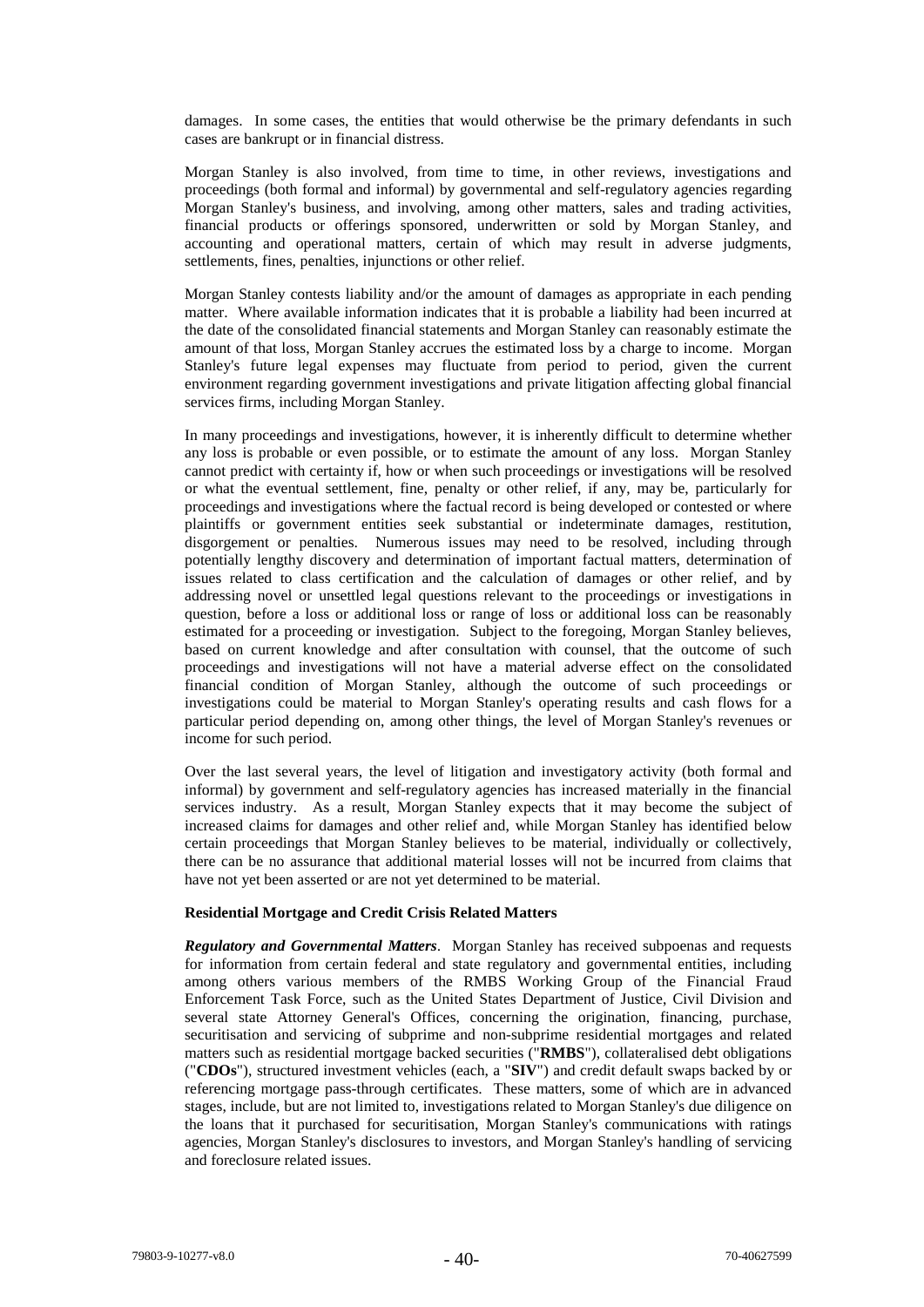In May 2014, the California Attorney General's Office ("**CAAG**"), which is one of the members of the RMBS Working Group, indicated that it has made certain preliminary conclusions that Morgan Stanley made knowing and material misrepresentations regarding RMBS and that it knowingly caused material misrepresentations to be made regarding the Cheyne SIV, which issued securities marketed to the California Public Employees Retirement System. The CAAG has further indicated that it believes Morgan Stanley's conduct violated California law and that it may seek treble damages, penalties and injunctive relief. Morgan Stanley does not agree with these conclusions and has presented defences to them to the CAAG.

In October 2014, the Illinois Attorney General's Office ("**ILAG**") sent a letter to Morgan Stanley alleging that Morgan Stanley knowingly made misrepresentations related to RMBS purchased by certain pension funds affiliated with the State of Illinois and demanding that Morgan Stanley pay ILAG approximately \$88 million. Morgan Stanley and ILAG reached an agreement to resolve the matter on 10 February 2016.

On 13 January 2015, the New York Attorney General's Office ("**NYAG**"), which is also a member of the RMBS Working Group, indicated that it intends to file a lawsuit related to approximately 30 subprime securitisations sponsored by Morgan Stanley. NYAG indicated that the lawsuit would allege that Morgan Stanley misrepresented or omitted material information related to the due diligence, underwriting and valuation of the loans in the securitisations and the properties securing them and indicated that its lawsuit would be brought under the Martin Act. Morgan Stanley and NYAG reached an agreement to resolve the matter on 10 February 2016.

On 25 February 2015, Morgan Stanley reached an agreement in principle with the United States Department of Justice, Civil Division and the United States Attorney's Office for the Northern District of California, Civil Division (collectively, the "**Civil Division**") to pay \$2.6 billion to resolve certain claims that the Civil Division indicated it intended to bring against Morgan Stanley. That settlement was finalised on 10 February 2016.

*Civil Litigation*. On 23 December 2009, the Federal Home Loan Bank of Seattle filed a complaint against Morgan Stanley and another defendant in the Superior Court of the State of Washington, styled *Federal Home Loan Bank of Seattle v. Morgan Stanley & Co. Inc., et al.*  The amended complaint, filed on 28 September 2010, alleges that defendants made untrue statements and material omissions in the sale to plaintiff of certain mortgage pass-through certificates backed by securitisation trusts containing residential mortgage loans. The total amount of certificates allegedly sold to plaintiff by Morgan Stanley was approximately \$233 million. The complaint raises claims under the Washington State Securities Act and seeks, among other things, to rescind the plaintiff's purchase of such certificates. By orders dated 23 June 2011 and 18 July 2011, the court denied defendants' omnibus motion to dismiss plaintiff's amended complaint and on 15 August 2011, the court denied Morgan Stanley's individual motion to dismiss the amended complaint. On 7 March 2013, the court granted defendants' motion to strike plaintiff's demand for a jury trial. The defendants' joint motions for partial summary judgment were denied on 9 November 2015.

On 15 March 2010, the Federal Home Loan Bank of San Francisco filed a complaint against Morgan Stanley and other defendants in the Superior Court of the State of California styled *Federal Home Loan Bank of San Francisco v. Deutsche Bank Securities Inc. et al.* An amended complaint, filed on 10 June 2010, alleges that defendants made untrue statements and material omissions in connection with the sale to plaintiff of certain mortgage pass-through certificates backed by securitisation trusts containing residential mortgage loans. The amount of certificates allegedly sold to plaintiff by Morgan Stanley was approximately \$276 million. The complaint raises claims under both the federal securities laws and California law and seeks, among other things, to rescind the plaintiff's purchase of such certificates. On 11 August 2011, plaintiff's federal securities law claims were dismissed with prejudice. On 9 February 2012, defendants' demurrers with respect to all other claims were overruled. On 20 December 2013, plaintiff's negligent misrepresentation claims were dismissed with prejudice.

On 15 July 2010, The Charles Schwab Corp. filed a complaint against Morgan Stanley and other defendants in the Superior Court of the State of California, styled *The Charles Schwab Corp. v. BNP Paribas Securities Corp., et al*. The second amended complaint, filed on 5 March 2012, alleges that defendants made untrue statements and material omissions in the sale to one of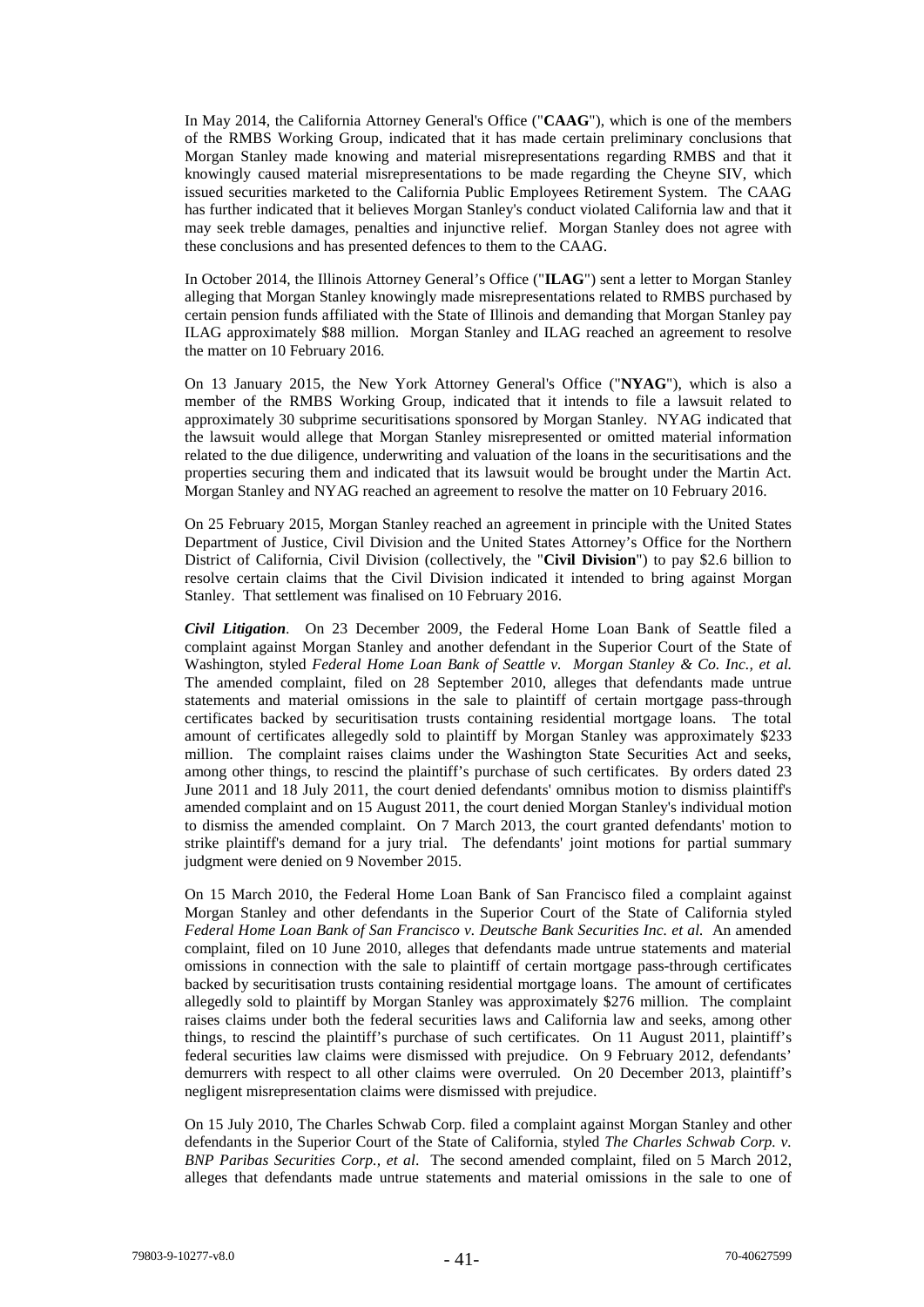plaintiff's subsidiaries of a number of mortgage pass-through certificates backed by securitisation trusts containing residential mortgage loans. The total amount of certificates allegedly sold to plaintiff's subsidiary by Morgan Stanley was approximately \$180 million. The amended complaint raises claims under California law and seeks, among other things, to rescind plaintiff's purchase of such certificates. On 10 April 2012, Morgan Stanley filed a demurrer to certain causes of action in the second amended complaint, which the court overruled on 24 July 2012. On 24 November 2014, plaintiff's negligent misrepresentation claims were dismissed with prejudice. An initial trial of certain of plaintiff's claims is scheduled to begin in July 2016.

On 15 July 2010, China Development Industrial Bank ("**CDIB**") filed a complaint against Morgan Stanley, styled *China Development Industrial Bank v. Morgan Stanley & Co. Incorporated et al*., which is pending in the Supreme Court of the State of New York, New York County ("**Supreme Court of NY**"). The complaint relates to a \$275 million credit default swap referencing the super senior portion of the STACK 2006-1 CDO. The complaint asserts claims for common law fraud, fraudulent inducement and fraudulent concealment and alleges that Morgan Stanley misrepresented the risks of the STACK 2006-1 CDO to CDIB, and that Morgan Stanley knew that the assets backing the CDO were of poor quality when it entered into the credit default swap with CDIB. The complaint seeks compensatory damages related to the approximately \$228 million that CDIB alleges it has already lost under the credit default swap, rescission of CDIB's obligation to pay an additional \$12 million, punitive damages, equitable relief, fees and costs. On 28 February 2011, the court denied Morgan Stanley's motion to dismiss the complaint.

On 15 October 2010, the Federal Home Loan Bank of Chicago filed a complaint against Morgan Stanley and other defendants in the Circuit Court of the State of Illinois, styled *Federal Home Loan Bank of Chicago v. Bank of America Funding Corporation et al*. A corrected amended complaint was filed on 8 April 2011. The corrected amended complaint alleges that defendants made untrue statements and material omissions in the sale to plaintiff of a number of mortgage pass-through certificates backed by securitisation trusts containing residential mortgage loans and asserts claims under Illinois law. The total amount of certificates allegedly sold to plaintiff by Morgan Stanley at issue in the action was approximately \$203 million. The complaint seeks, among other things, to rescind the plaintiff's purchase of such certificates. The defendants filed a motion to dismiss the corrected amended complaint on 27 May 2011, which was denied on 19 September 2012. On 13 December 2013, the court entered an order dismissing all claims related to one of the securitisations at issue. After that dismissal, the remaining amount of certificates allegedly issued by Morgan Stanley or sold to plaintiff by Morgan Stanley was approximately \$78 million.

On 20 April 2011, the Federal Home Loan Bank of Boston filed a complaint against Morgan Stanley and other defendants in the Superior Court of the Commonwealth of Massachusetts styled *Federal Home Loan Bank of Boston v. Ally Financial, Inc. F/K/A GMAC LLC et al.* An amended complaint was filed on 29 June 2012 and alleges that defendants made untrue statements and material omissions in the sale to plaintiff of certain mortgage pass-through certificates backed by securitisation trusts containing residential mortgage loans. The total amount of certificates allegedly issued by Morgan Stanley or sold to plaintiff by Morgan Stanley was approximately \$385 million. The amended complaint raises claims under the Massachusetts Uniform Securities Act, the Massachusetts Consumer Protection Act and common law and seeks, among other things, to rescind the plaintiff's purchase of such certificates. On 26 May 2011, defendants removed the case to the United States District Court for the District of Massachusetts. The defendants' motions to dismiss the amended complaint were granted in part and denied in part on 30 September 2013. On 25 November 2013, 16 July 2014, and 19 May 2015, respectively, the plaintiff voluntarily dismissed its claims against Morgan Stanley with respect to three of the securitisations at issue. After these voluntary dismissals, the remaining amount of certificates allegedly issued by Morgan Stanley or sold to plaintiff by Morgan Stanley was approximately \$332 million.

On 7 August 2012, U.S. Bank, in its capacity as trustee, filed a complaint on behalf of Morgan Stanley Mortgage Loan Trust 2006-4SL and Mortgage Pass-Through Certificates, Series 2006- 4SL against Morgan Stanley styled *Morgan Stanley Mortgage Loan Trust 2006-4SL, et al. v. Morgan Stanley Mortgage Capital Inc.*, pending in the Supreme Court of NY. The complaint asserts claims for breach of contract and alleges, among other things, that the loans in the trust,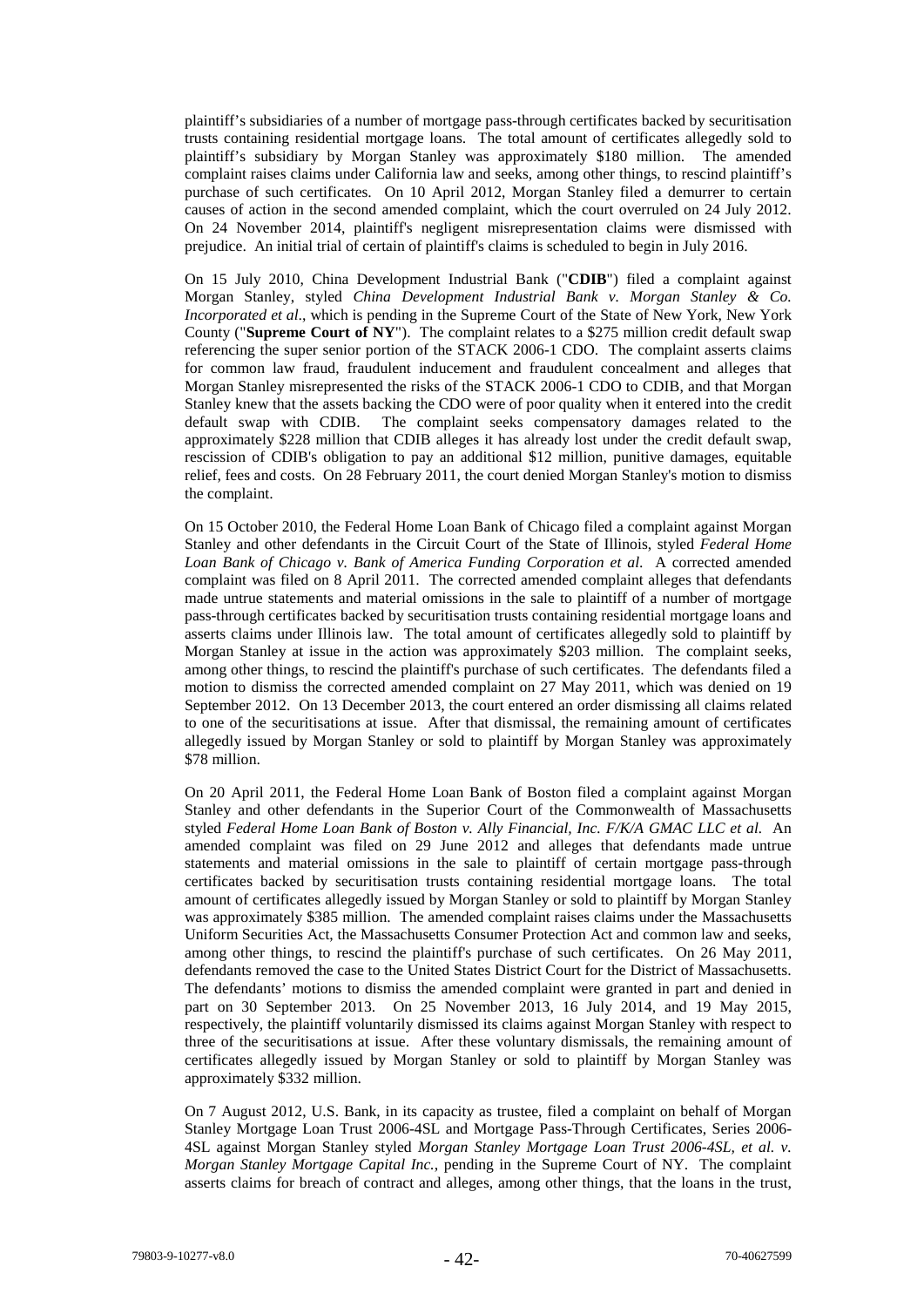which had an original principal balance of approximately \$303 million, breached various representations and warranties. The complaint seeks, among other relief, rescission of the mortgage loan purchase agreement underlying the transaction, specific performance and unspecified damages and interest. On 8 August 2014, the court granted in part and denied in part the defendants' motion to dismiss the complaint.

On 8 August 2012, U.S. Bank, in its capacity as trustee, filed a complaint on behalf of Morgan Stanley Mortgage Loan Trust 2006-14SL, Mortgage Pass-Through Certificates, Series 2006- 14SL, Morgan Stanley Mortgage Loan Trust 2007-4SL and Mortgage Pass-Through Certificates, Series 2007-4SL against Morgan Stanley. The complaint is styled *Morgan Stanley Mortgage Loan Trust 2006-14SL, et al. v. Morgan Stanley Mortgage Capital Holdings LLC, as successor in interest to Morgan Stanley Mortgage Capital Inc.* and is pending in the Supreme Court of NY. The complaint asserts claims for breach of contract and alleges, among other things, that the loans in the trusts, which had original principal balances of approximately \$354 million and \$305 million respectively, breached various representations and warranties. The complaint seeks, among other relief, rescission of the mortgage loan purchase agreements underlying the transactions, specific performance and unspecified damages and interest. On 16 August 2013, the court granted in part and denied in part Morgan Stanley's motion to dismiss the complaint.

On 28 September 2012, U.S. Bank, in its capacity as trustee, filed a complaint on behalf of Morgan Stanley Mortgage Loan Trust 2006-13ARX against Morgan Stanley styled *Morgan Stanley Mortgage Loan Trust 2006-13ARX v. Morgan Stanley Mortgage Capital Holdings LLC, as successor in interest to Morgan Stanley Mortgage Capital Inc.*, pending in the Supreme Court of NY. Plaintiff filed an amended complaint on 17 January 2013, which asserts claims for breach of contract and alleges, among other things, that the loans in the trust, which had an original principal balance of approximately \$609 million, breached various representations and warranties. The amended complaint seeks, among other relief, declaratory judgment relief, specific performance and unspecified damages and interest. By order entered 30 September 2014, the court granted in part and denied in part Morgan Stanley's motion to dismiss the amended complaint. On 13 July 2015, plaintiff perfected its appeal from the court's 30 September 2014 decision.

On 14 December 2012, Royal Park Investments SA/NV filed a complaint against Morgan Stanley, certain affiliates, and other defendants in the Supreme Court of NY, styled *Royal Park Investments SA/NV v. Merrill Lynch et al.* On 24 October 2013, plaintiff filed a new complaint against Morgan Stanley in the Supreme Court of NY, styled *Royal Park Investments SA/NV v. Morgan Stanley et al.*, alleging that defendants made material misrepresentations and omissions in the sale to plaintiff of certain mortgage pass-through certificates backed by securitisation trusts containing residential mortgage loans. The total amount of certificates allegedly sponsored, underwritten and/or sold by Morgan Stanley to plaintiff was approximately \$597 million. The complaint raises common law claims of fraud, fraudulent inducement, negligent misrepresentation, and aiding and abetting fraud and seeks, among other things, compensatory and punitive damages. The plaintiff filed an amended complaint on 1 December 2015.

On 10 January 2013, U.S. Bank, in its capacity as trustee, filed a complaint on behalf of Morgan Stanley Mortgage Loan Trust 2006-10SL and Mortgage Pass-Through Certificates, Series 2006- 10SL against Morgan Stanley. The complaint is styled *Morgan Stanley Mortgage Loan Trust 2006-10SL, et al. v. Morgan Stanley Mortgage Capital Holdings LLC, as successor in interest to Morgan Stanley Mortgage Capital Inc.* and is pending in the Supreme Court of NY. The complaint asserts claims for breach of contract and alleges, among other things, that the loans in the trust, which had an original principal balance of approximately \$300 million, breached various representations and warranties. The complaint seeks, among other relief, an order requiring Morgan Stanley to comply with the loan breach remedy procedures in the transaction documents, unspecified damages, and interest. On 8 August 2014, the court granted in part and denied in part Morgan Stanley's motion to dismiss the complaint.

On 31 January 2013, HSH Nordbank AG and certain affiliates filed a complaint against Morgan Stanley, certain affiliates, and other defendants in the Supreme Court of NY, styled *HSH Nordbank AG et al. v. Morgan Stanley et al.* The complaint alleges that defendants made material misrepresentations and omissions in the sale to plaintiffs of certain mortgage passthrough certificates backed by securitisation trusts containing residential mortgage loans.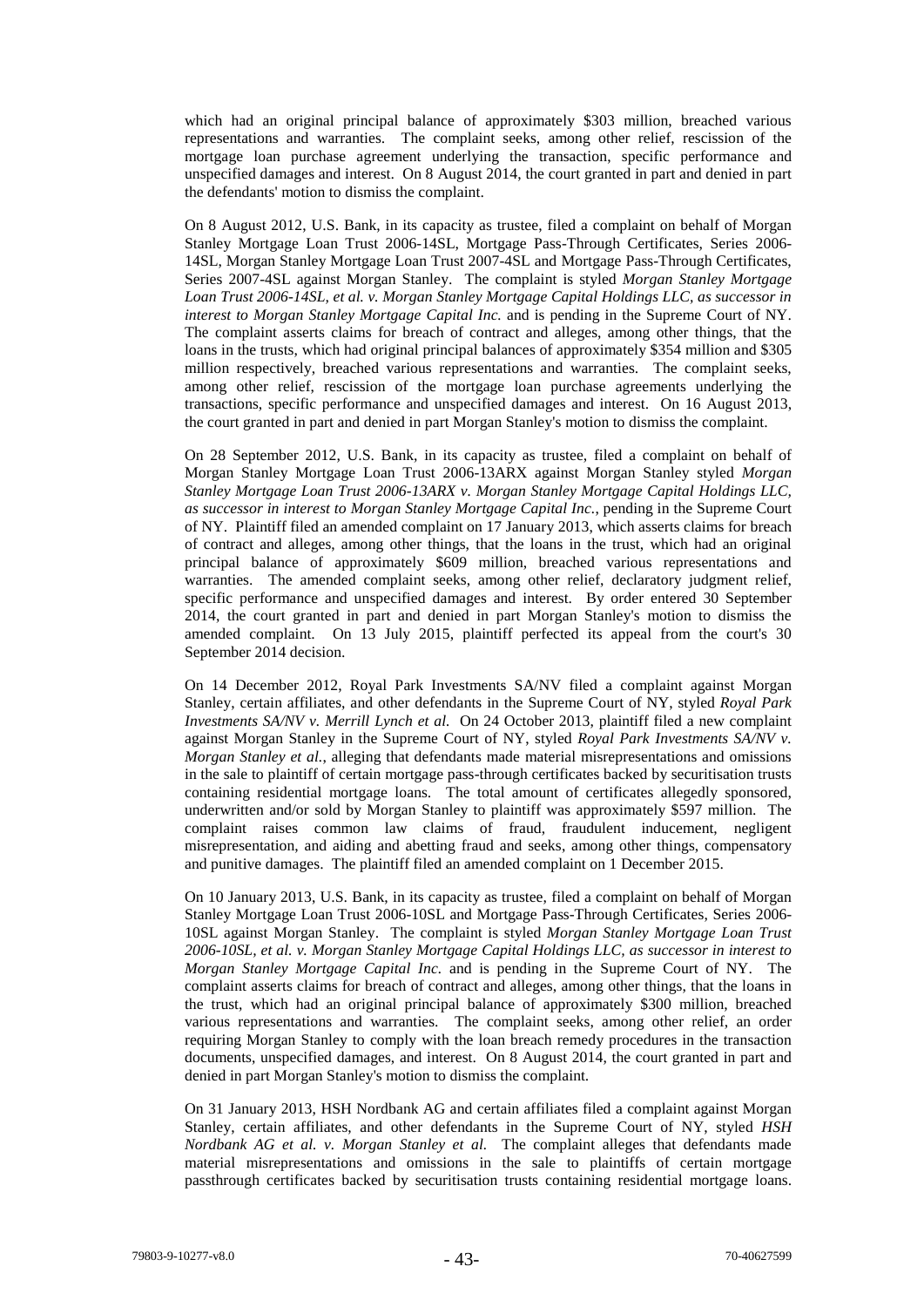The total amount of certificates allegedly sponsored, underwritten and/or sold by Morgan Stanley to plaintiff was approximately \$524 million. The complaint alleges causes of action against Morgan Stanley for common law fraud, fraudulent concealment, aiding and abetting fraud, negligent misrepresentation, and rescission and seeks, among other things, compensatory and punitive damages. On 12 April 2013, defendants filed a motion to dismiss the complaint, which was granted in part and denied in part on 21 July 2015. On 19 August 2015, Morgan Stanley filed a Notice of Appeal of the court's decision, and on 20 August 2015, the plaintiffs filed a Notice of Cross-Appeal. On 25 August 2015, the plaintiffs filed a motion for leave to amend their complaint.

On 3 May 2013, plaintiffs in *Deutsche Zentral-Genossenschaftsbank AG et al. v. Morgan Stanley et al.* filed a complaint against Morgan Stanley, certain affiliates, and other defendants in the Supreme Court of NY. The complaint alleges that defendants made material misrepresentations and omissions in the sale to plaintiffs of certain mortgage pass-through certificates backed by securitisation trusts containing residential mortgage loans. The total amount of certificates allegedly sponsored, underwritten and/or sold by Morgan Stanley to plaintiff was approximately \$644 million. The complaint alleges causes of action against Morgan Stanley for common law fraud, fraudulent concealment, aiding and abetting fraud, negligent misrepresentation, and rescission and seeks, among other things, compensatory and punitive damages. On 10 June 2014, the court granted in part and denied in part the defendants' motion to dismiss the complaint. Morgan Stanley perfected its appeal from that decision on 12 June 2015.

On 17 May 2013, plaintiff in *IKB International S.A. in Liquidation, et al. v. Morgan Stanley, et al.* filed a complaint against Morgan Stanley and certain affiliates in the Supreme Court of NY. The complaint alleges that defendants made material misrepresentations and omissions in the sale to plaintiff of certain mortgage pass-through certificates backed by securitisation trusts containing residential mortgage loans. The total amount of certificates allegedly sponsored, underwritten and/or sold by Morgan Stanley to plaintiff was approximately \$132 million. The complaint alleges causes of action against Morgan Stanley for common law fraud, fraudulent concealment, aiding and abetting fraud, and negligent misrepresentation, and seeks, among other things, compensatory and punitive damages. On 29 October 2014, the court granted in part and denied in part Morgan Stanley's motion to dismiss. All claims regarding four certificates were dismissed. After these dismissals, the remaining amount of certificates allegedly issued by Morgan Stanley or sold to plaintiff by Morgan Stanley was approximately \$116 million. On 26 August 2015, Morgan Stanley perfected its appeal from the court's 29 October 2014 decision.

On 2 July 2013, Deutsche Bank, in its capacity as trustee, became the named plaintiff in *Federal Housing Finance Agency, as Conservator for the Federal Home Loan Mortgage Corporation, on behalf of the Trustee of the Morgan Stanley ABS Capital I Inc. Trust, Series 2007-NC1 (MSAC 2007-NC1) v. Morgan Stanley ABS Capital I Inc.*, and filed a complaint in the Supreme Court of NY under the caption *Deutsche Bank National Trust Company, as Trustee for the Morgan Stanley ABS Capital I Inc. Trust, Series 2007-NC1 v. Morgan Stanley ABS Capital I, Inc.* On 3 February 2014, the plaintiff filed an amended complaint, which asserts claims for breach of contract and breach of the implied covenant of good faith and fair dealing and alleges, among other things, that the loans in the trust, which had an original principal balance of approximately \$1.25 billion, breached various representations and warranties. The amended complaint seeks, among other relief, specific performance of the loan breach remedy procedures in the transaction documents, unspecified damages, rescission and interest. On 12 March 2014, Morgan Stanley filed a motion to dismiss the amended complaint.

On 8 July 2013, U.S. Bank National Association, in its capacity as trustee, filed a complaint styled *Morgan Stanley Mortgage Loan Trust 2007-2AX, by U.S. Bank National Association, solely in its capacity as Trustee v. Morgan Stanley Mortgage Capital Holdings LLC, as successor-by-merger to Morgan Stanley Mortgage Capital Inc., and Greenpoint Mortgage Funding, Inc., pending in the Supreme Court of NY. The complaint asserts claims for breach of* contract and alleges, among other things, that the loans in the trust, which had an original principal balance of approximately \$650 million, breached various representations and warranties. The complaint seeks, among other relief, specific performance of the loan breach remedy procedures in the transaction documents, unspecified damages and interest. On 22 August 2013, Morgan Stanley a filed a motion to dismiss the complaint, which was granted in part and denied in part on 24 November 2014.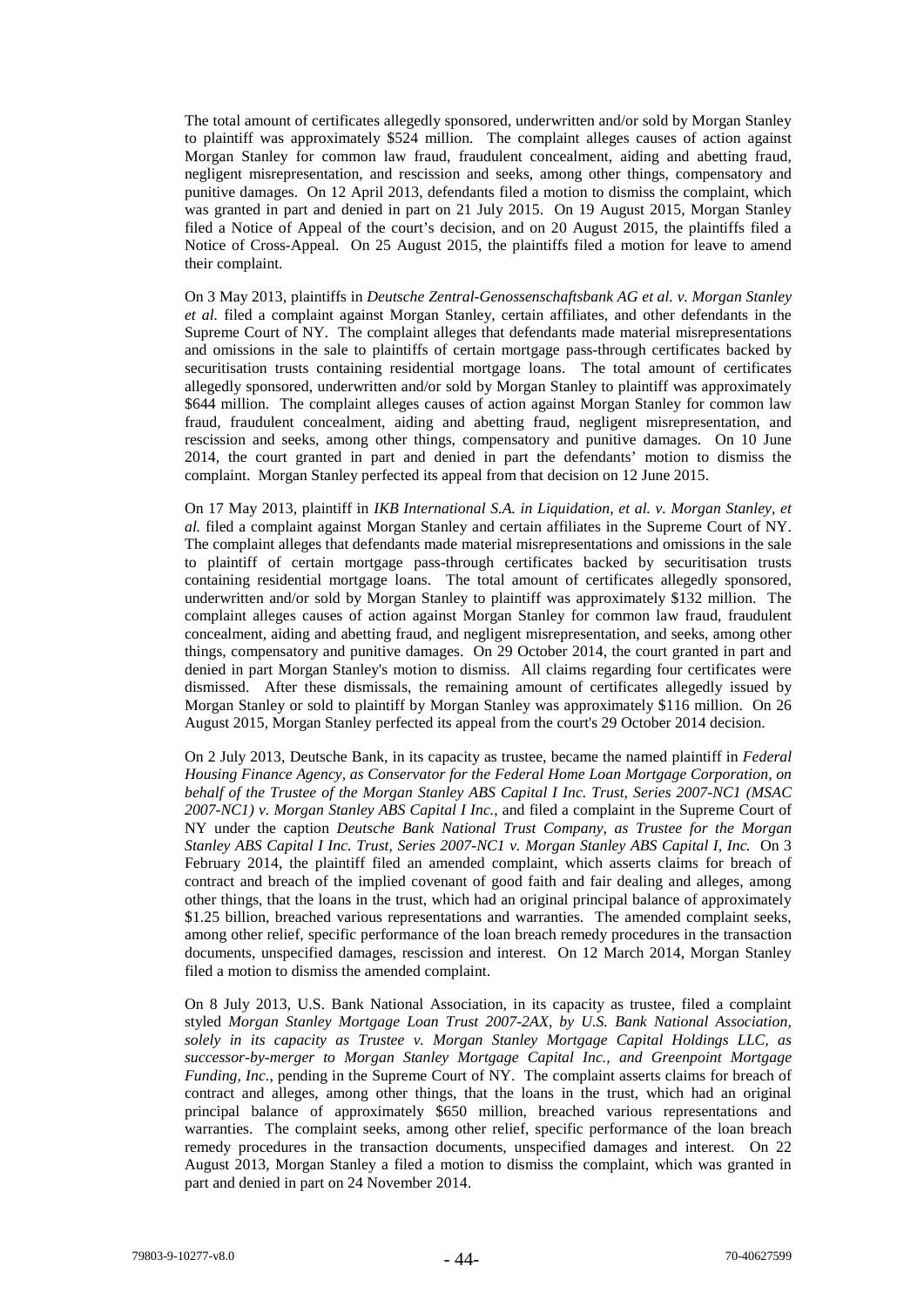On 26 August 2013, a complaint was filed against Morgan Stanley and certain affiliates in the Supreme Court of NY, styled *Phoenix Light SF Limited et al v. Morgan Stanley et al.* The complaint alleges that defendants made untrue statements and material omissions in the sale to plaintiffs, or their assignors, of certain mortgage pass-through certificates backed by securitisation trusts containing residential mortgage loans. The total amount of certificates allegedly issued by Morgan Stanley and/or sold to plaintiffs or their assignors by Morgan Stanley was approximately \$344 million. The complaint raises common law claims of fraud, fraudulent inducement, aiding and abetting fraud, negligent misrepresentation and rescission based on mutual mistake and seeks, among other things, compensatory damages, punitive damages or alternatively rescission or rescissionary damages associated with the purchase of such certificates. The defendants filed a motion to dismiss the complaint on 13 December 2013, which the parties later agreed would be deemed to be directed at an amended complaint filed on 17 June 2014. On 23 April 2015, the court granted Morgan Stanley's motion to dismiss the amended complaint, and on 21 May 2015, the plaintiffs filed a notice of appeal of that order.

On 6 November 2013, Deutsche Bank, in its capacity as trustee, became the named plaintiff in *Federal Housing Finance Agency, as Conservator for the Federal Home Loan Mortgage Corporation, on behalf of the Trustee of the Morgan Stanley ABS Capital I Inc. Trust, Series 2007-NC3 (MSAC 2007-NC3) v. Morgan Stanley Mortgage Capital Holdings LLC*, and filed a complaint in the Supreme Court of NY under the caption *Deutsche Bank National Trust Company, solely in its capacity as Trustee for Morgan Stanley ABS Capital I Inc. Trust, Series 2007-NC3 v. Morgan Stanley Mortgage Capital Holdings LLC, as Successor-by-Merger to Morgan Stanley Mortgage Capital Inc.* The complaint asserts claims for breach of contract and breach of the implied covenant of good faith and fair dealing and alleges, among other things, that the loans in the trust, which had an original principal balance of approximately \$1.3 billion, breached various representations and warranties. The complaint seeks, among other relief, specific performance of the loan breach remedy procedures in the transaction documents, unspecified damages, rescission, interest and costs. On 16 December 2013, Morgan Stanley filed a motion to dismiss the complaint.

On 30 December 2013, Wilmington Trust Company, in its capacity as trustee for Morgan Stanley Mortgage Loan Trust 2007-12, filed a complaint against Morgan Stanley. The matter is styled *Wilmington Trust Company v. Morgan Stanley Mortgage Capital Holdings LLC et al.* and is pending in the Supreme Court of NY. The complaint asserts claims for breach of contract and alleges, among other things, that the loans in the trust, which had an original principal balance of approximately \$516 million, breached various representations and warranties. The complaint seeks, among other relief, unspecified damages, interest and costs. On 28 February 2014, the defendants filed a motion to dismiss the complaint.

On 28 April 2014, Deutsche Bank National Trust Company, in its capacity as trustee for Morgan Stanley Structured Trust I 2007-1, filed a complaint against Morgan Stanley. The matter is styled *Deutsche Bank National Trust Company v. Morgan Stanley Mortgage Capital Holdings LLC* and is pending in the United States District Court for the Southern District of New York ("**SDNY**"). The complaint asserts claims for breach of contract and alleges, among other things, that the loans in the trust, which had an original principal balance of approximately \$735 million, breached various representations and warranties. The complaint seeks, among other relief, specific performance of the loan breach remedy procedures in the transaction documents, unspecified compensatory and/or rescissory damages, interest and costs. On 3 April 2015, the court granted in part and denied in part Morgan Stanley's motion to dismiss the complaint.

On 19 September 2014, Financial Guaranty Insurance Company ("**FGIC**") filed a complaint against Morgan Stanley in the Supreme Court of NY, styled *Financial Guaranty Insurance Company v. Morgan Stanley ABS Capital I Inc. et al.* The complaint asserts claims for breach of contract and alleges, among other things, that the net interest margin securities in the trust breached various representations and warranties. FGIC issued a financial guaranty policy with respect to certain notes that had an original balance of approximately \$475 million. The complaint seeks, among other relief, specific performance of the NIM breach remedy procedures in the transaction documents, unspecified damages, reimbursement of certain payments made pursuant to the transaction documents, attorneys' fees and interest. On 24 November 2014, Morgan Stanley filed a motion to dismiss the complaint.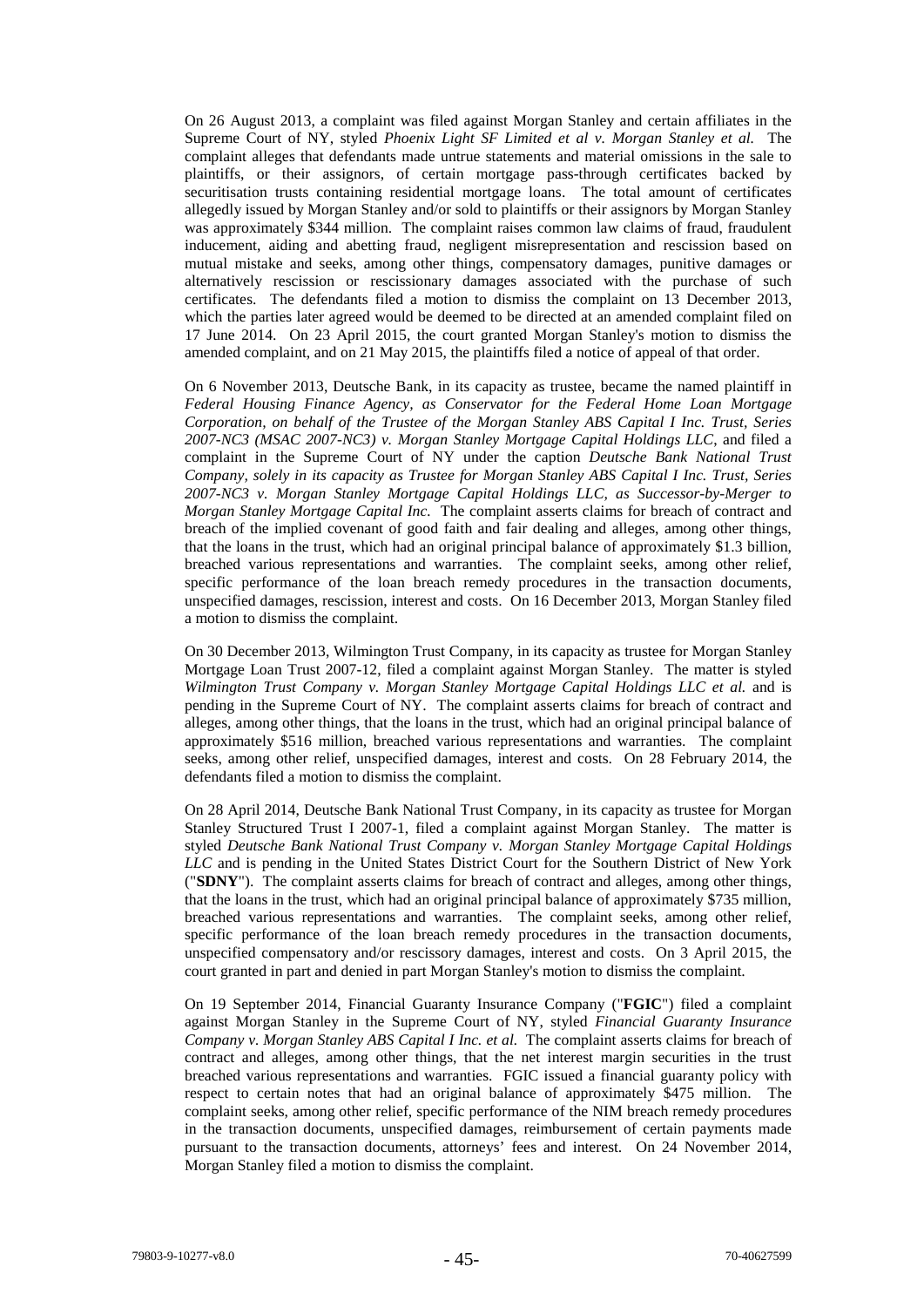On 23 September 2014, FGIC filed a complaint against Morgan Stanley in the Supreme Court of NY styled *Financial Guaranty Insurance Company v. Morgan Stanley ABS Capital I Inc. et al.*  The complaint asserts claims for breach of contract and fraudulent inducement and alleges, among other things, that the loans in the trust breached various representations and warranties and defendants made untrue statements and material omissions to induce FGIC to issue a financial guaranty policy on certain classes of certificates that had an original balance of approximately \$876 million. The complaint seeks, among other relief, specific performance of the loan breach remedy procedures in the transaction documents, compensatory, consequential and punitive damages, attorneys' fees and interest. On 24 November 2014, Morgan Stanley filed a motion to dismiss the complaint.

On 23 January 2015, Deutsche Bank National Trust Company, in its capacity as trustee, filed a complaint against Morgan Stanley styled *Deutsche Bank National Trust Company solely in its capacity as Trustee of the Morgan Stanley ABS Capital I Inc. Trust 2007-NC4 v. Morgan Stanley Mortgage Capital Holdings LLC as Successor-by-Merger to Morgan Stanley Mortgage Capital Inc., and Morgan Stanley ABS Capital I Inc.*, pending in the Supreme Court of NY. The complaint asserts claims for breach of contract and alleges, among other things, that the loans in the trust, which had an original principal balance of approximately \$1.05 billion, breached various representations and warranties. The complaint seeks, among other relief, specific performance of the loan breach remedy procedures in the transaction documents, compensatory, consequential, rescissory, equitable and punitive damages, attorneys' fees, costs and other related expenses, and interest. On 20 October 2015, the court granted in part and denied in part Morgan Stanley's motion to dismiss the complaint.

### **Commercial Mortgage Related Matter**

On 25 January 2011, Morgan Stanley was named as a defendant in *The Bank of New York Mellon Trust, National Association v. Morgan Stanley Mortgage Capital, Inc.*, a litigation pending in the SDNY. The suit, brought by the trustee of a series of commercial mortgage pass-through certificates, alleges that Morgan Stanley breached certain representations and warranties with respect to an \$81 million commercial mortgage loan that was originated and transferred to the trust by Morgan Stanley. The complaint seeks, among other things, to have Morgan Stanley repurchase the loan and pay additional monetary damages. On 16 June 2014, the court granted Morgan Stanley's supplemental motion for summary judgment. On 16 July 2014, the plaintiff filed a notice of appeal.

# **Currency Related Matters**

*Regulatory and Governmental Matters*. Morgan Stanley is responding to a number of regulatory and governmental inquiries both in the U.S. and abroad related to its foreign exchange business. In addition, on 29 June 2015, Morgan Stanley and a number of other financial institutions were named as respondents in a proceeding before Brazil's Council for Economic Defense related to alleged anticompetitive activity in the foreign exchange market for the Brazilian Real.

*Class Action Litigation*. Beginning in December 2013, several foreign exchange dealers (including Morgan Stanley and certain affiliates) were named as defendants in multiple purported antitrust class actions most of which have now been consolidated into a single proceeding in the SDNY styled *In Re Foreign Exchange Benchmark Rates Antitrust Litigation*. On 16 July 2015, plaintiffs filed an amended complaint generally alleging that defendants engaged in a conspiracy to fix, maintain or make artificial prices for key benchmark rates, to manipulate bid/ask spreads, and, by their behaviour in the over-the-counter market, to thereby cause corresponding manipulation in the foreign exchange futures market. Plaintiffs seek declaratory relief as well as treble damages in an unspecified amount. Defendants filed a motion to dismiss the amended complaint on 30 November 2015.

On 11 September 2015, several foreign exchange dealers (including Morgan Stanley and an affiliate) were named as defendants in a purported class action filed in the Ontario Superior Court of Justice styled *Christopher Staines v. Royal Bank of Canada, et al.* The plaintiff has made allegations similar to those in the *In Re Foreign Exchange Benchmark Rates Antitrust Litigation* and seeks C\$1 billion as well as C\$50 million in punitive damages. On 16 September 2015, a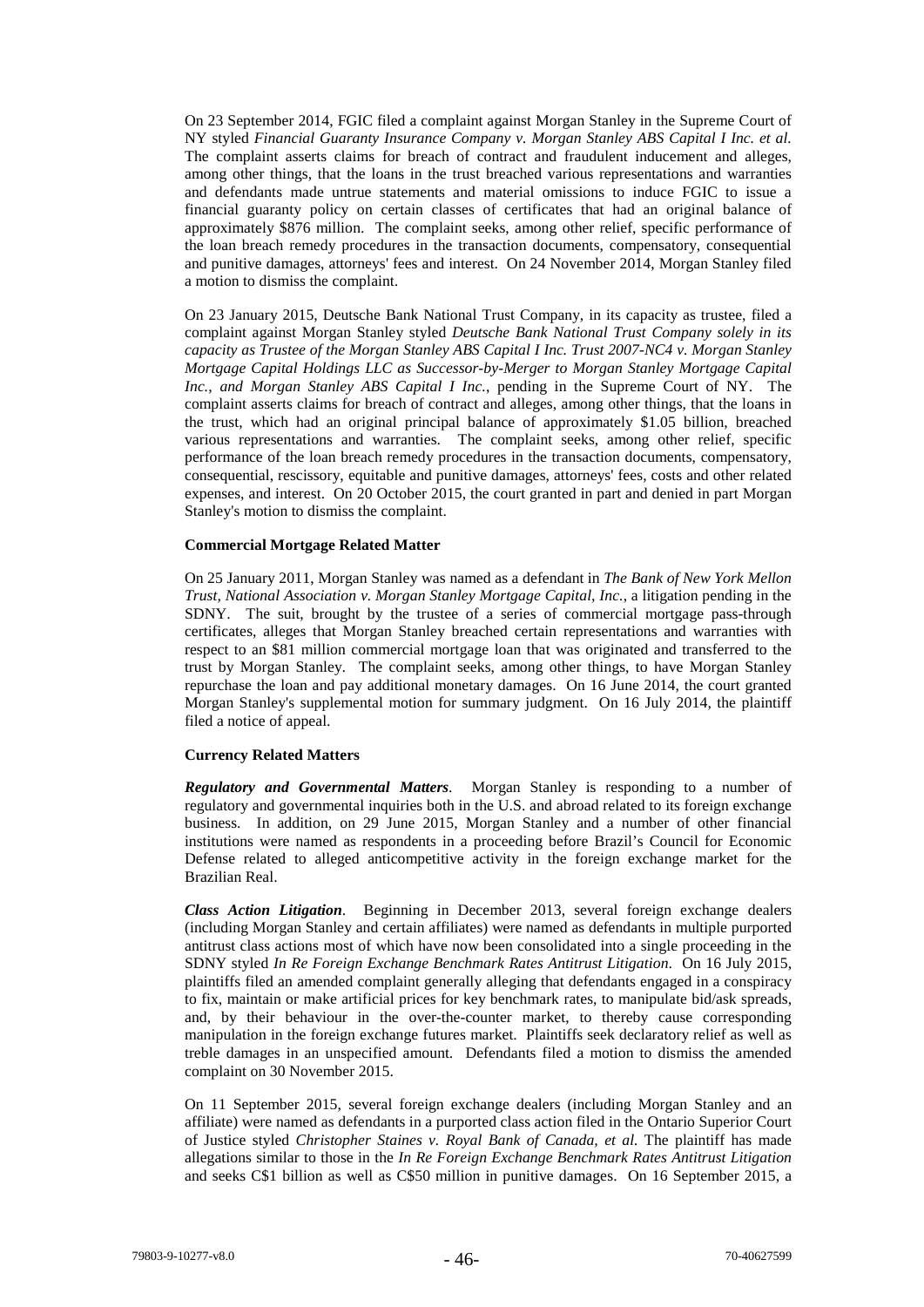parallel proceeding was initiated in Quebec Superior Court styled *Christine Beland v. Royal Bank of Canada, et al.* based on similar allegations and seeking C\$100 million as well as C\$50 million in punitive damages.

#### **Wealth Management Related Matters**

Morgan Stanley is currently defending itself in an ongoing arbitration styled *Lynnda L. Speer, as Personal Representative of the Estate of Roy M. Speer, et al. v. Morgan Stanley Smith Barney LLC, et al.*, which is pending before a FINRA arbitration panel in the state of Florida. Plaintiffs assert claims for excessive trading, unauthorised use of discretion, undue influence, negligence and negligent supervision, constructive fraud, abuse of fiduciary duty, unjust enrichment and violations of several Florida statutes in connection with brokerage accounts owned by a former high-net worth wealth management client who is now deceased. Plaintiffs are seeking approximately \$475 million in disgorgement, compensatory damages, statutory damages, punitive damages and treble damages under various factual and legal theories.

### **The following matters were terminated during or following the quarter ended 31 December 2015:**

On 20 January 2012, Sealink Funding Limited filed a complaint against Morgan Stanley in the Supreme Court of NY, styled *Sealink Funding Limited v. Morgan Stanley, et al.* A second amended complaint, filed on 20 March 2013, alleged that defendants made untrue statements and material omissions in the sale of certain mortgage pass-through certificates backed by securitisation trusts containing residential mortgage loans. The total amount of certificates allegedly issued by Morgan Stanley and/or sold by Morgan Stanley was approximately \$507 million. On 18 April 2014, the court granted Morgan Stanley's motion to dismiss the second amended complaint. The dismissal was affirmed on appeal on 12 November 2015.

On 25 January 2012, Dexia SA/NV and certain of its affiliated entities filed a complaint against Morgan Stanley in the Supreme Court of NY, styled *Dexia SA/NV et al. v. Morgan Stanley, et al.*  An amended complaint was filed on 24 May 2012 and alleged that defendants made untrue statements and material omissions in the sale to plaintiffs of certain mortgage passthrough certificates backed by securitisation trusts containing residential mortgage loans. The total amount of certificates allegedly issued by Morgan Stanley and/or sold to plaintiffs by Morgan Stanley was approximately \$626 million. On 16 October 2013, the court granted the defendants' motion to dismiss the amended complaint. The dismissal was affirmed on appeal on 12 January 2016.

On 25 April 2012, The Prudential Insurance Company of America and certain affiliates filed a complaint against Morgan Stanley and certain affiliates in the Superior Court of the State of New Jersey, styled *The Prudential Insurance Company of America, et al. v. Morgan Stanley, et al.* On 16 October 2012, plaintiffs filed an amended complaint. The amended complaint alleged that defendants made untrue statements and material omissions in connection with the sale to plaintiffs of certain mortgage pass-through certificates backed by securitisation trusts containing residential mortgage loans. The total amount of certificates allegedly sponsored, underwritten and/or sold by Morgan Stanley was approximately \$1.073 billion. The amended complaint raises claims under the New Jersey Uniform Securities Law, as well as common law claims of negligent misrepresentation, fraud, fraudulent inducement, equitable fraud, aiding and abetting fraud, and violations of the New Jersey RICO statute, and includes a claim for treble damages. On 8 January 2016, the parties reached an agreement to settle the litigation.

On 10 August 2012, the FDIC, as receiver for Colonial Bank, filed a complaint against Morgan Stanley and other defendants in the Circuit Court of Montgomery, Alabama styled *Federal Deposit Insurance Corporation as Receiver for Colonial Bank v. Citigroup Mortgage Loan Trust Inc. et al.* On 15 January 2014, the FDIC, as receiver for United Western Bank filed a complaint against Morgan Stanley and others in the District Court of the State of Colorado, styled *Federal Deposit Insurance Corporation, as Receiver for United Western Bank v. Banc of America Funding Corp., et al.* The complaints in those cases asserted that Morgan Stanley made untrue statements and material omissions in connection with the sale of mortgage passthrough certificates purchased by Colonial Bank and United Western Bank, respectively. On 28 January 2016, the parties reached an agreement to settle both actions.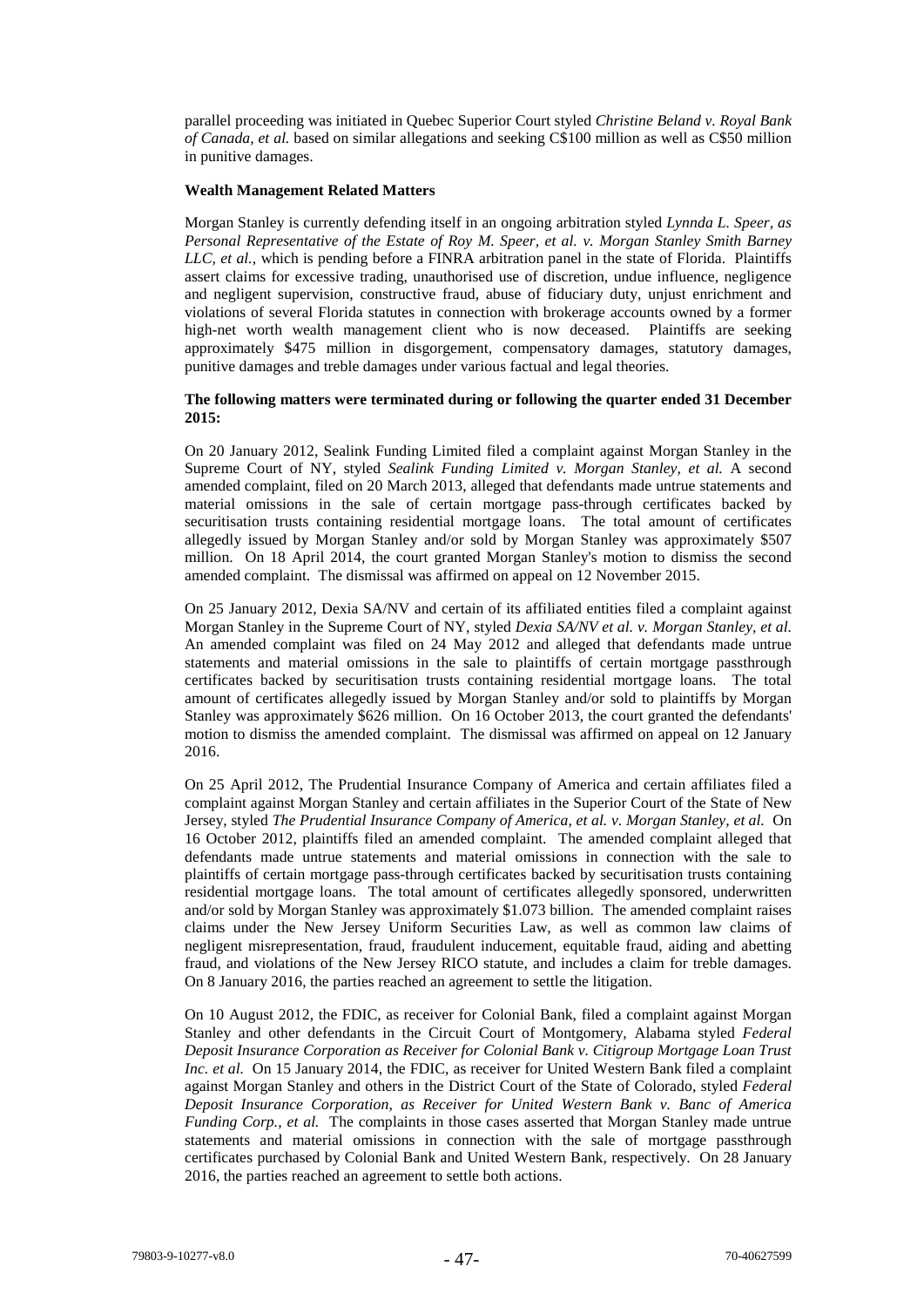On 5 August 2013, Landesbank Baden-Württemberg and two affiliates filed a complaint against Morgan Stanley and certain affiliates in the Supreme Court of NY, styled *Landesbank Baden-Württemberg et al. v. Morgan Stanley et al.* The complaint alleged that defendants made material misrepresentations and omissions in the sale to plaintiffs of certain mortgage passthrough certificates backed by securitisation trusts containing residential mortgage loans. The total amount of certificates allegedly sponsored, underwritten and/or sold by Morgan Stanley to plaintiffs was approximately \$50 million. On 20 January 2016, the parties reached an agreement in principle to settle the litigation.

On 16 August 2013, the plaintiff in *National Credit Union Administration Board v. Morgan Stanley & Co. Incorporated, et al.* filed a complaint against Morgan Stanley and certain affiliates in the United States District Court for the District of Kansas. On 23 September 2013, the plaintiff in *National Credit Union Administration Board v. Morgan Stanley & Co. Inc., et al.* filed a complaint against Morgan Stanley and certain affiliates in the SDNY. The complaints alleged that defendants made untrue statements of material fact or omitted to state material facts in the sale to the plaintiff of certain mortgage pass-through certificates issued by securitisation trusts containing residential mortgage loans. The total amount of certificates allegedly sponsored, underwritten and/or sold by Morgan Stanley to plaintiffs in the matters was approximately \$567 million and \$417 million, respectively. The complaints alleged violations of federal and various state securities laws and sought, among other things, rescissionary and compensatory damages. On 23 November 2015, the parties reached an agreement to settle both matters.

On 16 September 2014, the Virginia Attorney General's Office filed a civil lawsuit, styled *Commonwealth of Virginia ex rel. Integra REC LLC v. Barclays Capital Inc., et al.*, against Morgan Stanley and several other defendants in the Circuit Court of the City of Richmond related to RMBS. The lawsuit alleged that Morgan Stanley and the other defendants knowingly made misrepresentations and omissions related to the loans backing RMBS purchased by the Virginia Retirement System. The complaint asserts claims under the Virginia Fraud Against Taxpayers Act, as well as common law claims of actual and constructive fraud, and seeks, among other things, treble damages and civil penalties. On 6 January 2016, the parties reached an agreement to settle the litigation. An order dismissing the action with prejudice was entered on 28 January 2016.

*Matters Related to the CDS Market*. On 1 July 2013, the European Commission ("**EC**") issued a Statement of Objections ("**SO**") addressed to twelve financial firms (including Morgan Stanley), ISDA and Markit Group Limited ("**Markit**") and various affiliates alleging that, between 2006 and 2009, the recipients breached European Union competition law by taking and refusing to take certain actions in an effort to prevent the development of exchange traded credit default swap ("**CDS**") products. Morgan Stanley and the other recipients of the SO filed a response to the SO on 21 January 2014, and attended oral hearings before the EC during the period 12-19 May 2014. On 4 December 2015, the EC announced that it had closed its antitrust investigation into the twelve financial firms, including Morgan Stanley.

Beginning in May 2013, twelve financial firms (including Morgan Stanley), as well as ISDA and Markit, were named as defendants in multiple purported antitrust class actions consolidated into a single proceeding in the SDNY styled *In Re: Credit Default Swaps Antitrust Litigation*. Plaintiffs alleged that defendants violated U.S. antitrust laws from 2008 to present in connection with their alleged efforts to prevent the development of exchange traded CDS products. The complaints sought, among other relief, certification of a class of plaintiffs who purchased CDS from defendants in the U.S., treble damages and injunctive relief. On 30 September 2015, Morgan Stanley reached an agreement with plaintiffs to settle the litigation. The settlement received preliminary court approval on 29 October 2015, and is subject to final court approval.

#### **Morgan Stanley First Quarterly Report**

The following developments have occurred with respect to certain matters previously reported in Morgan Stanley's Annual Report on Form 10-K for the year ended 31 December 2015, as reported above, or concern new actions that have been filed since 31 December 2015.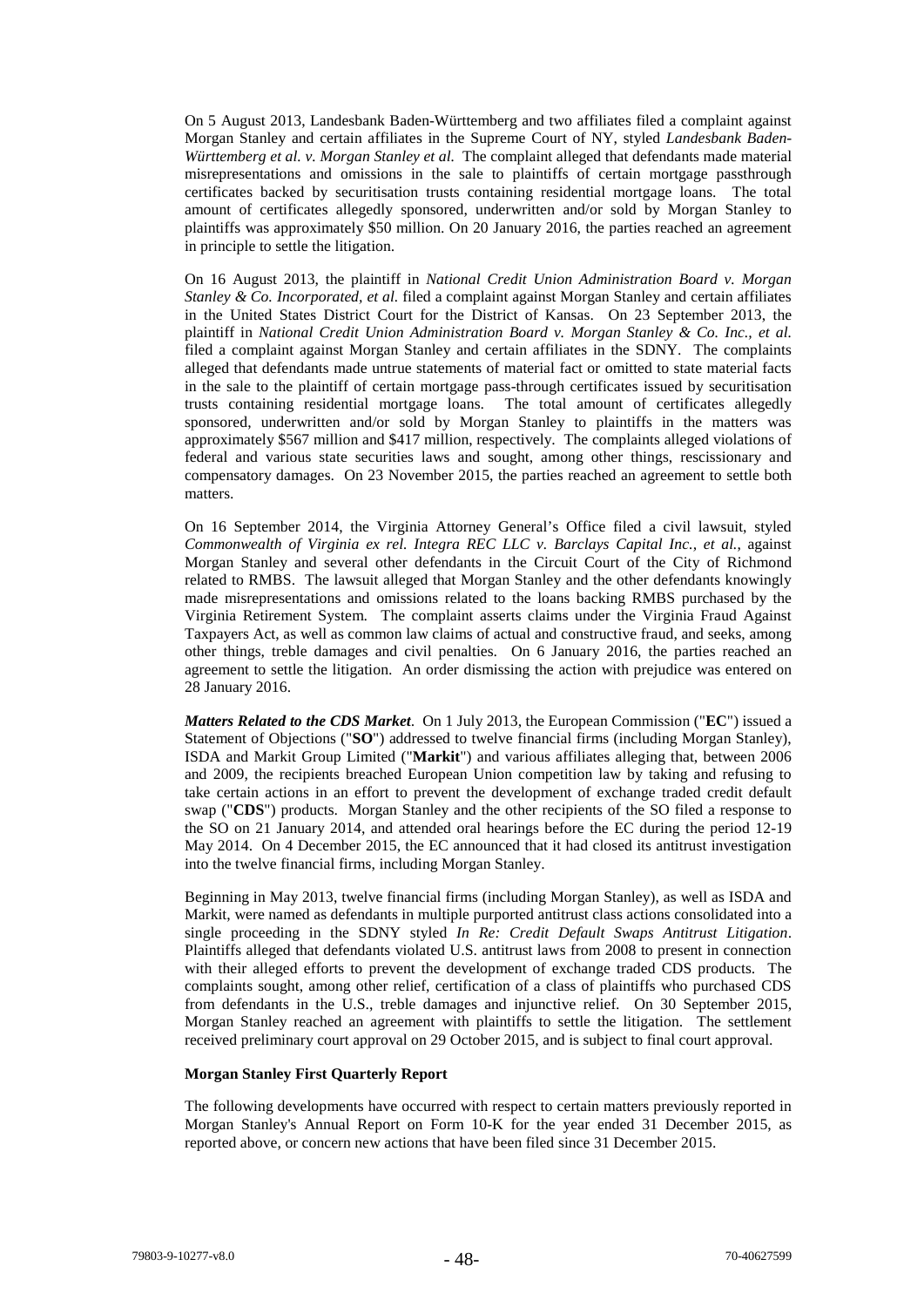### **Residential Mortgage and Credit Crisis Related Matters**

*Regulatory and Governmental Matters*. On 1 April 2016, the CAAG filed an action against Morgan Stanley and certain affiliates in California state court styled *California v. Morgan Stanley, et al.*, on behalf of California investors, including the California Public Employees' Retirement System and the California Teachers' Retirement System. The complaint alleges that Morgan Stanley made misrepresentations and omissions regarding residential mortgage-backed securities and notes issued by the Cheyne SIV, and asserts violations of the California False Claims Act and other state laws and seeks treble damages, civil penalties, disgorgement, and injunctive relief.

*Civil Litigation*. On 21 April 2016, Morgan Stanley filed a motion for summary judgment in *The Charles Schwab Corp. v. BNP Paribas Securities Corp., et al.*

On 12 April 2016, the court in *Deutsche Bank National Trust Company, as Trustee for the Morgan Stanley ABS Capital I Inc. Trust, Series 2007-NC1 v. Morgan Stanley ABS Capital I, Inc.* granted in part and denied in part Morgan Stanley's motion to dismiss the amended complaint, dismissing all claims except a single claim, regarding which the motion was denied without prejudice.

On 12 April 2016, the court in *Deutsche Bank National Trust Company, solely in its capacity as Trustee for Morgan Stanley ABS Capital I Inc. Trust, Series 2007-NC3 v. Morgan Stanley Mortgage Capital Holdings LLC, as Successor-by-Merger to Morgan Stanley Mortgage Capital Inc.* granted Morgan Stanley's motion to dismiss the complaint, and granted the plaintiff the ability to seek to replead certain aspects of the complaint.

*Commercial Mortgage Related Matter*. On 27 April 2016, in *The Bank of New York Mellon Trust, National Association v. Morgan Stanley Mortgage Capital, Inc.*, the United States Court of Appeals for the Second Circuit vacated the judgment of the SDNY and remanded the case to the SDNY for further proceedings consistent with its opinion.

#### **Other Litigation**

On 20 October 2014, a purported class action complaint was filed against Morgan Stanley and other defendants styled *Genesee County Employees' Retirement System v. Bank of America Corporation et al.* in the SDNY. The action was later consolidated with four similar actions in SDNY under the lead case styled *Alaska Electrical Pension Fund v. Bank of America Corporation et al.* A consolidated amended complaint was filed on 2 February 2015 asserting claims for alleged violations of the Sherman Act, breach of contract, breach of the implied covenant of good faith and fair dealing, unjust enrichment, and tortuous interference with contract. The consolidated amended complaint alleges, among other things, that the defendants engaged in antitrust violations with regards to the process of setting ISDAfix, a financial benchmark and seeks treble damages, injunctive relief, attorneys' fees and other relief. On 28 March 2016, the court granted in part and denied in part the defendants' motion to dismiss the consolidated amended complaint.

### **Wealth Management Related Matters**

On 21 March 2016, the arbitration panel in *Lynnda L. Speer, as Personal Representative of the Estate of Roy M. Speer, et al. v. Morgan Stanley Smith Barney LLC, et al.* issued an award in favour of plaintiffs in the amount of \$32.8 million, plus attorneys' fees and costs.

### (b) **Contingencies**

**The following is an extract of Note 11 from Part I, Item 1 entitled** *"Commitments, Guarantees and Contingencies"* **from Morgan Stanley's Quarterly Report on Form 10-Q for the quarter ended 31 March 2016.**

In the normal course of business, Morgan Stanley has been named, from time to time, as a defendant in various legal actions, including arbitrations, class actions and other litigation, arising in connection with its activities as a global diversified financial services institution. Certain of the actual or threatened legal actions include claims for substantial compensatory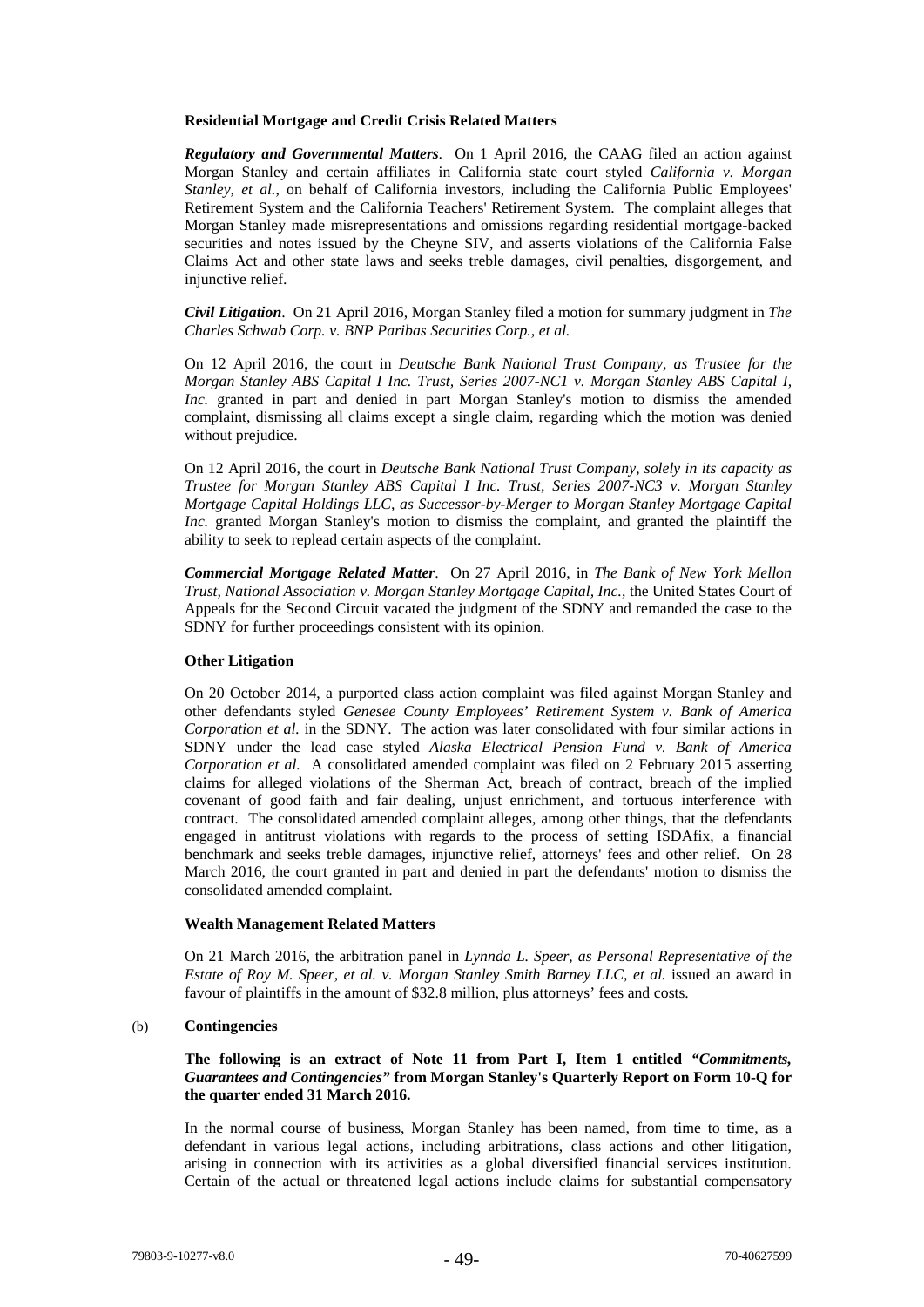and/or punitive damages or claims for indeterminate amounts of damages. In some cases, the entities that would otherwise be the primary defendants in such cases are bankrupt or are in financial distress. These actions have included, but are not limited to, residential mortgage and credit crisis related matters. Over the last several years, the level of litigation and investigatory activity (both formal and informal) by governmental and self-regulatory agencies has increased materially in the financial services industry. As a result, Morgan Stanley expects that it may become the subject of increased claims for damages and other relief and, while Morgan Stanley has identified below any individual proceedings where Morgan Stanley believes a material loss to be reasonably possible and reasonably estimable, there can be no assurance that material losses will not be incurred from claims that have not yet been asserted or are not yet determined to be probable or possible and reasonably estimable losses.

Morgan Stanley contests liability and/or the amount of damages as appropriate in each pending matter. Where available information indicates that it is probable a liability had been incurred at the date of the consolidated financial statements and Morgan Stanley can reasonably estimate the amount of that loss, Morgan Stanley accrues the estimated loss by a charge to income. Morgan Stanley incurred legal expenses of \$563 million in 2015, \$3,364 million in 2014 and \$1,941 million in 2013. Morgan Stanley's future legal expenses may fluctuate from period to period, given the current environment regarding government investigations and private litigation affecting global financial services firms, including Morgan Stanley.

In many proceedings and investigations, however, it is inherently difficult to determine whether any loss is probable or even possible or to estimate the amount of any loss. In addition, even where a loss is possible or an exposure to loss exists in excess of the liability already accrued with respect to a previously recognised loss contingency, it is not always possible to reasonably estimate the size of the possible loss or range of loss.

For certain legal proceedings and investigations, Morgan Stanley cannot reasonably estimate such losses, particularly for proceedings and investigations where the factual record is being developed or contested or where plaintiffs or governmental entities seek substantial or indeterminate damages, restitution, disgorgement or penalties. Numerous issues may need to be resolved, including through potentially lengthy discovery and determination of important factual matters, determination of issues related to class certification and the calculation of damages or other relief, and by addressing novel or unsettled legal questions relevant to the proceedings or investigations in question, before a loss or additional loss or range of loss or additional range of loss can be reasonably estimated for a proceeding or investigation.

For certain other legal proceedings and investigations, Morgan Stanley can estimate reasonably possible losses, additional losses, ranges of loss or ranges of additional loss in excess of amounts accrued, but does not believe, based on current knowledge and after consultation with counsel, that such losses will have a material adverse effect on Morgan Stanley's consolidated financial statements as a whole, other than the matters referred to in the following paragraphs.

On 15 July 2010, CDIB filed a complaint against Morgan Stanley, styled *China Development Industrial Bank v. Morgan Stanley & Co. Incorporated et al.*, which is pending in the Supreme Court of NY. The complaint relates to a \$275 million credit default swap referencing the super senior portion of the STACK 2006-1 CDO. The complaint asserts claims for common law fraud, fraudulent inducement and fraudulent concealment and alleges that Morgan Stanley misrepresented the risks of the STACK 2006-1 CDO to CDIB, and that Morgan Stanley knew that the assets backing the CDO were of poor quality when it entered into the credit default swap with CDIB. The complaint seeks compensatory damages related to the approximately \$228 million that CDIB alleges it has already lost under the credit default swap, rescission of CDIB's obligation to pay an additional \$12 million, punitive damages, equitable relief, fees and costs. On 28 February 2011, the court denied Morgan Stanley's motion to dismiss the complaint. Based on currently available information, Morgan Stanley believes it could incur a loss in this action of up to approximately \$240 million plus pre- and post-judgment interest, fees and costs.

On 25 January 2011, Morgan Stanley was named as a defendant in The Bank of New York Mellon Trust, National Association v. Morgan Stanley Mortgage Capital, Inc., a litigation pending in SDNY. The suit, brought by the trustee of a series of commercial mortgage passthrough certificates, alleges that Morgan Stanley breached certain representations and warranties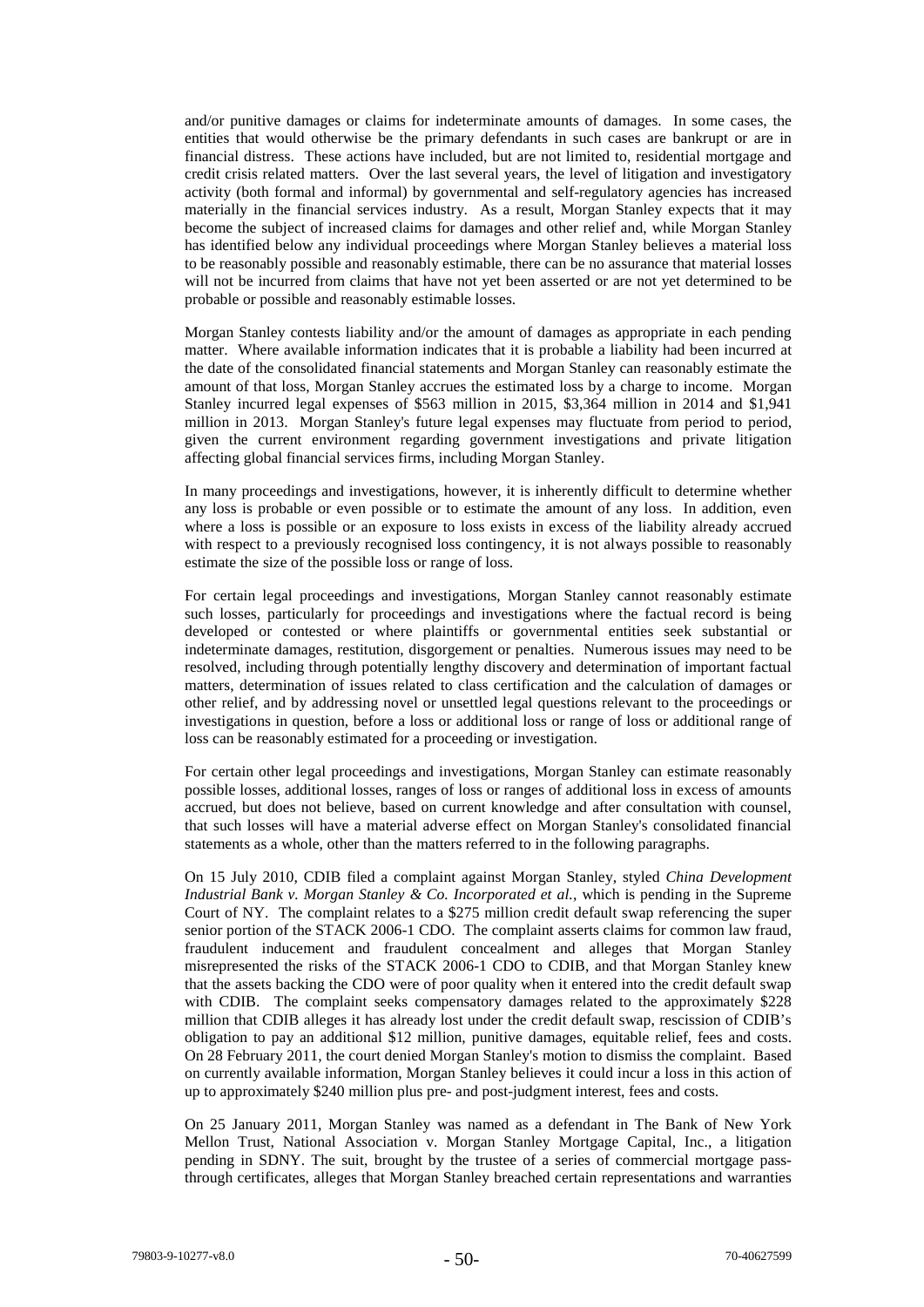with respect to an \$81 million commercial mortgage loan that was originated and transferred to the trust by Morgan Stanley. The complaint seeks, among other things, to have Morgan Stanley repurchase the loan and pay additional monetary damages. On 16 June 2014, the court granted Morgan Stanley's supplemental motion for summary judgment, which was appealed by plaintiff. On 27 April 2016, the United States Court of Appeals for the Second Circuit vacated the judgment of the SDNY and remanded the case to the SDNY for further proceedings consistent with its opinion. Based on currently available information, Morgan Stanley believes it could incur a loss in this action of up to approximately \$81 million, plus pre-judgment interest, fees and costs.

On 7 August 2012, U.S. Bank, in its capacity as trustee, filed a complaint on behalf of Morgan Stanley Mortgage Loan Trust 2006-4SL and Mortgage Pass-Through Certificates, Series 2006- 4SL against Morgan Stanley. The matter is styled *Morgan Stanley Mortgage Loan Trust 2006- 4SL, et al. v. Morgan Stanley Mortgage Capital Inc.* and is pending in the Supreme Court of NY. The complaint asserts claims for breach of contract and alleges, among other things, that the loans in the trust, which had an original principal balance of approximately \$303 million, breached various representations and warranties. The complaint seeks, among other relief, rescission of the mortgage loan purchase agreement underlying the transaction, specific performance and unspecified damages and interest. On 8 August 2014, the court granted in part and denied in part Morgan Stanley's motion to dismiss. Based on currently available information, Morgan Stanley believes that it could incur a loss in this action of up to approximately \$149 million, the total original unpaid balance of the mortgage loans for which Morgan Stanley received repurchase demands that it did not repurchase, plus pre- and postjudgment interest, fees and costs, but plaintiff is seeking to expand the number of loans at issue and the possible range of loss could increase.

On 8 August 2012, U.S. Bank, in its capacity as trustee, filed a complaint on behalf of Morgan Stanley Mortgage Loan Trust 2006-14SL, Mortgage Pass-Through Certificates, Series 2006- 14SL, Morgan Stanley Mortgage Loan Trust 2007-4SL and Mortgage Pass-Through Certificates, Series 2007-4SL against Morgan Stanley styled *Morgan Stanley Mortgage Loan Trust 2006- 14SL, et al. v. Morgan Stanley Mortgage Capital Holdings LLC, as successor in interest to Morgan Stanley Mortgage Capital Inc.*, pending in the Supreme Court of NY. The complaint asserts claims for breach of contract and alleges, among other things, that the loans in the trusts, which had original principal balances of approximately \$354 million and \$305 million respectively, breached various representations and warranties. The complaint seeks, among other relief, rescission of the mortgage loan purchase agreements underlying the transactions, specific performance and unspecified damages and interest. On 16 August 2013, the court granted in part and denied in part Morgan Stanley's motion to dismiss the complaint. Based on currently available information, Morgan Stanley believes that it could incur a loss in this action of up to approximately \$527 million, the total original unpaid balance of the mortgage loans for which Morgan Stanley received repurchase demands that it did not repurchase, plus pre- and postjudgment interest, fees and costs, but plaintiff is seeking to expand the number of loans at issue and the possible range of loss could increase.

On 28 September 2012, U.S. Bank, in its capacity as trustee, filed a complaint on behalf of Morgan Stanley Mortgage Loan Trust 2006-13ARX against Morgan Stanley styled *Morgan Stanley Mortgage Loan Trust 2006-13ARX v. Morgan Stanley Mortgage Capital Holdings LLC, as successor in interest to Morgan Stanley Mortgage Capital Inc.*, pending in the Supreme Court of NY. The plaintiff filed an amended complaint on 17 January 2013, which asserts claims for breach of contract and alleges, among other things, that the loans in the trust, which had an original principal balance of approximately \$609 million, breached various representations and warranties. The amended complaint seeks, among other relief, declaratory judgment relief, specific performance and unspecified damages and interest. By order dated 30 September 2014, the court granted in part and denied in part Morgan Stanley's motion to dismiss the amended complaint. On 13 July 2015, the plaintiff perfected its appeal from the court's 30 September 2014 decision. Based on currently available information, Morgan Stanley believes that it could incur a loss in this action of up to approximately \$170 million, the total original unpaid balance of the mortgage loans for which Morgan Stanley received repurchase demands that it did not repurchase, plus pre- and post-judgment interest, fees and costs, but plaintiff is seeking to expand the number of loans at issue and the possible range of loss could increase.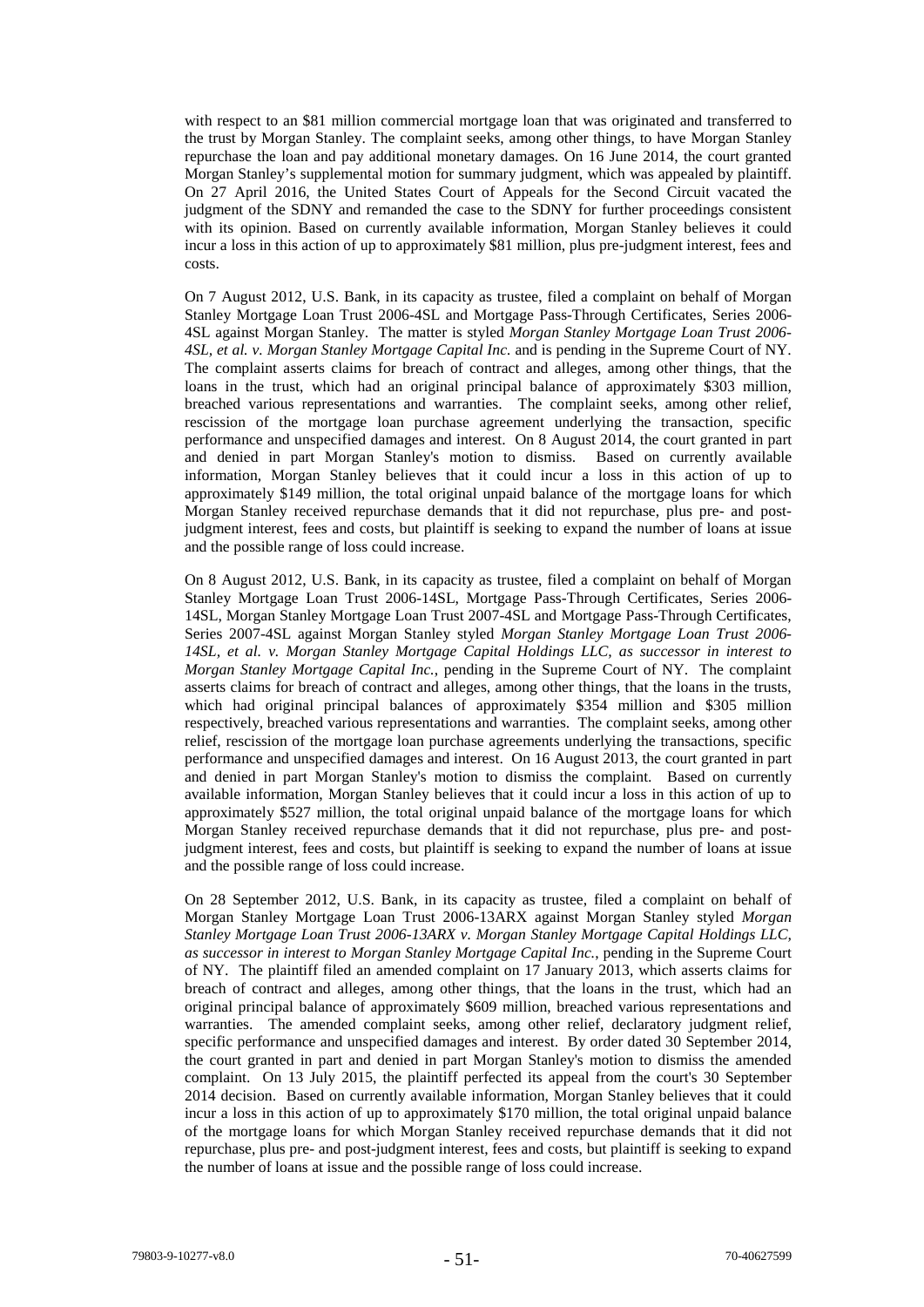On 10 January 2013, U.S. Bank, in its capacity as trustee, filed a complaint on behalf of Morgan Stanley Mortgage Loan Trust 2006-10SL and Mortgage Pass-Through Certificates, Series 2006- 10SL against Morgan Stanley styled *Morgan Stanley Mortgage Loan Trust 2006-10SL, et al. v. Morgan Stanley Mortgage Capital Holdings LLC, as successor in interest to Morgan Stanley Mortgage Capital Inc.*, pending in the Supreme Court of NY. The complaint asserts claims for breach of contract and alleges, among other things, that the loans in the trust, which had an original principal balance of approximately \$300 million, breached various representations and warranties. The complaint seeks, among other relief, an order requiring Morgan Stanley to comply with the loan breach remedy procedures in the transaction documents, unspecified damages, and interest. On 8 August 2014, the court granted in part and denied in part Morgan Stanley's motion to dismiss the complaint. Based on currently available information, Morgan Stanley believes that it could incur a loss in this action of up to approximately \$197 million, the total original unpaid balance of the mortgage loans for which Morgan Stanley received repurchase demands that it did not repurchase, plus pre- and post-judgment interest, fees and costs, but plaintiff is seeking to expand the number of loans at issue and the possible range of loss could increase.

On 3 May 2013, plaintiffs in *Deutsche Zentral-Genossenschaftsbank AG et al. v. Morgan Stanley et al.* filed a complaint against Morgan Stanley, certain affiliates, and other defendants in the Supreme Court of NY. The complaint alleges that defendants made material misrepresentations and omissions in the sale to plaintiffs of certain mortgage pass-through certificates backed by securitisation trusts containing residential mortgage loans. The total amount of certificates allegedly sponsored, underwritten and/or sold by Morgan Stanley to plaintiff currently at issue in this action was approximately \$644 million. The complaint alleges causes of action against Morgan Stanley for common law fraud, fraudulent concealment, aiding and abetting fraud, negligent misrepresentation, and rescission and seeks, among other things, compensatory and punitive damages. On 10 June 2014, the court granted in part and denied in part Morgan Stanley's motion to dismiss the complaint. Morgan Stanley perfected its appeal from that decision on 12 June 2015. At 25 March 2016, the current unpaid balance of the mortgage passthrough certificates at issue in this action was approximately \$262 million, and the certificates had incurred actual losses of approximately \$84 million. Based on currently available information, Morgan Stanley believes it could incur a loss in this action up to the difference between the \$269 million unpaid balance of these certificates (plus any losses incurred) and their fair market value at the time of a judgment against Morgan Stanley, or upon sale, plus pre- and post-judgment interest, fees and costs. Morgan Stanley may be entitled to be indemnified for some of these losses.

On 8 July 2013, U.S. Bank National Association, in its capacity as trustee, filed a complaint against Morgan Stanley styled *U.S. Bank National Association, solely in its capacity as Trustee of the Morgan Stanley Mortgage Loan Trust 2007-2AX (MSM 2007-2AX) v. Morgan Stanley Mortgage Capital Holdings LLC, as Successor-by-Merger to Morgan Stanley Mortgage Capital Inc. and Greenpoint Mortgage Funding, Inc.*, pending in the Supreme Court of NY. The complaint asserts claims for breach of contract and alleges, among other things, that the loans in the trust, which had an original principal balance of approximately \$650 million, breached various representations and warranties. The complaint seeks, among other relief, specific performance of the loan breach remedy procedures in the transaction documents, unspecified damages and interest. On 22 August 2013, Morgan Stanley filed a motion to dismiss the complaint, which was granted in part and denied in part on 24 November 2014. Based on currently available information, Morgan Stanley believes that it could incur a loss in this action of up to approximately \$240 million, the total original unpaid balance of the mortgage loans for which Morgan Stanley received repurchase demands that it did not repurchase, plus pre- and post-judgment interest, fees and costs, but plaintiff is seeking to expand the number of loans at issue and the possible range of loss could increase.

On 28 April 2014, Deutsche Bank National Trust Company, in its capacity as trustee for Morgan Stanley Structured Trust I 2007-1, filed a complaint against Morgan Stanley styled *Deutsche Bank National Trust Company v. Morgan Stanley Mortgage Capital Holdings LLC*, pending in the SDNY. The complaint asserts claims for breach of contract and alleges, among other things, that the loans in the trust, which had an original principal balance of approximately \$735 million, breached various representations and warranties. The complaint seeks, among other relief, specific performance of the loan breach remedy procedures in the transaction documents,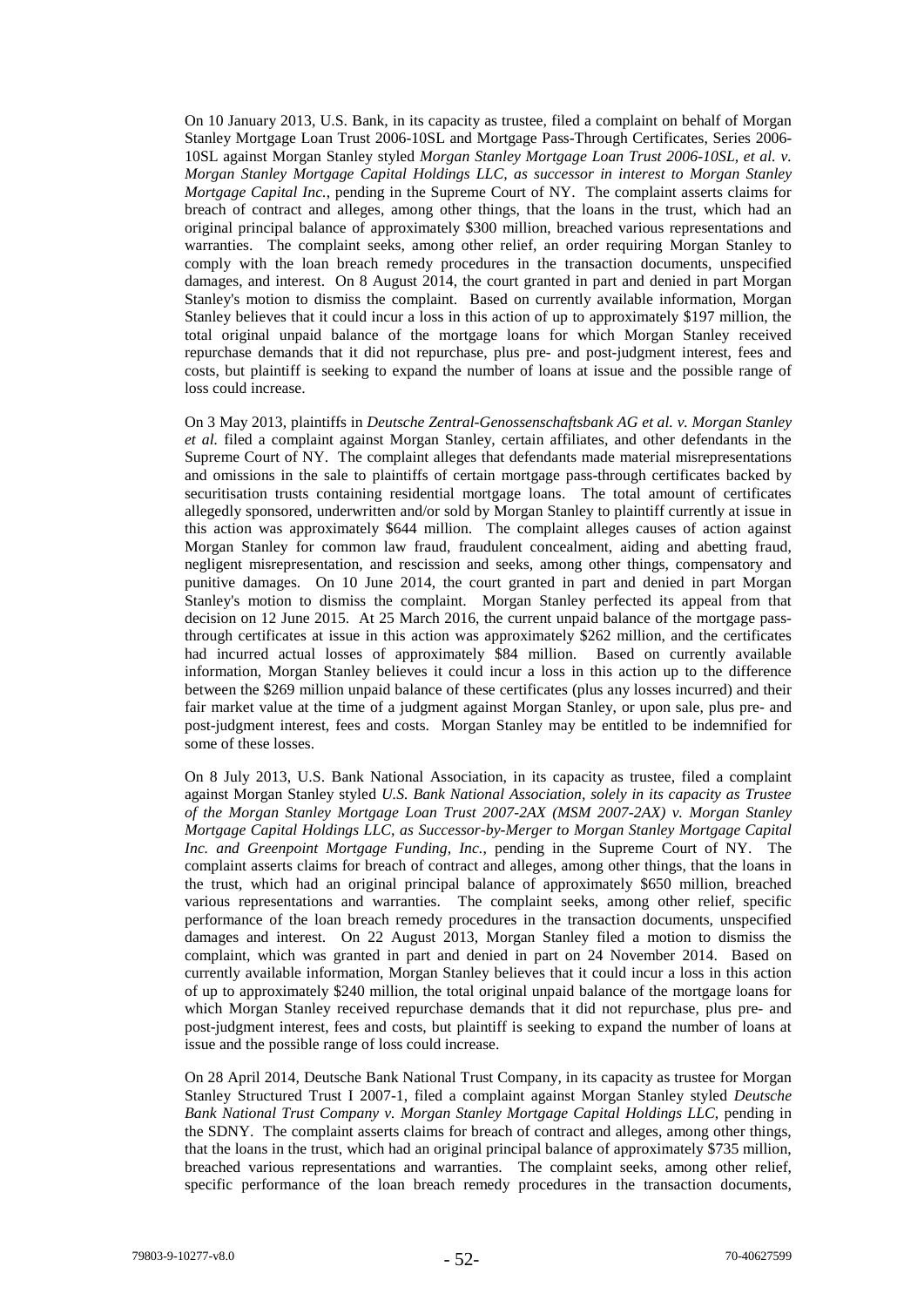unspecified compensatory and/or rescissory damages, interest and costs. On 3 April 2015, the court granted in part and denied in part Morgan Stanley's motion to dismiss the complaint. Based on currently available information, Morgan Stanley believes that it could incur a loss in this action of up to approximately \$292 million, the total original unpaid balance of the mortgage loans for which Morgan Stanley received repurchase demands that it did not repurchase, plus pre- and post-judgment interest, fees and costs, but plaintiff is seeking to expand the number of loans at issue and the possible range of loss could increase.

On 23 January 2015, Deutsche Bank National Trust Company, in its capacity as trustee, filed a complaint against Morgan Stanley styled *Deutsche Bank National Trust Company solely in its capacity as Trustee of the Morgan Stanley ABS Capital I Inc. Trust 2007-NC4 v. Morgan Stanley Mortgage Capital Holdings LLC as Successor-by-Merger to Morgan Stanley Mortgage Capital Inc., and Morgan Stanley ABS Capital I Inc.*, pending in the Supreme Court of NY. The complaint asserts claims for breach of contract and alleges, among other things, that the loans in the trust, which had an original principal balance of approximately \$1.05 billion, breached various representations and warranties. The complaint seeks, among other relief, specific performance of the loan breach remedy procedures in the transaction documents, compensatory, consequential, rescissory, equitable and punitive damages, attorneys' fees, costs and other related expenses, and interest. On 20 October 2015, the court granted in part and denied in part Morgan Stanley's motion to dismiss the complaint. Based on currently available information, Morgan Stanley believes that it could incur a loss in this action of up to approximately \$277 million, the total original unpaid balance of the mortgage loans for which Morgan Stanley received repurchase demands from a certificate holder and a monoline insurer that Morgan Stanley did not repurchase, plus pre- and post-judgment interest, fees and costs, but plaintiff is seeking to expand the number of loans at issue and the possible range of loss could increase.

Save as disclosed in:

- (a) the section entitled "*Legal Proceedings*" in Part I Item 3 at pages 24-32 and in the paragraphs beginning with "*Legal*" under the heading "*Contingencies*" under the heading "*Commitments, Guarantees and Contingencies*" in "*Notes to Consolidated Financial Statements*" in Part II – Item 8 at pages 202-205 of Morgan Stanley's Annual Report on Form 10-K for the year ended 31 December 2015;
- (b) the section entitled "*Legal Settlement*" under the heading "*24. Subsequent Events*" in "*Notes to the Consolidated Financial Statements*" in Part II – Item 8 at page 250 of Morgan Stanley's Annual Report on Form 10-K for the year ended 31 December 2015;
- (c) the paragraphs beginning with "*Legal*" under the heading "*Contingencies*" under the heading "*Commitments, Guarantees and Contingencies*" in "*Notes to Condensed Consolidated Financial Statements*" in Part I – Item 1 at pages 47-50 and the section entitled "*Legal Proceedings*" in Part II – Item 1 at page 126 of Morgan Stanley's Quarterly Report on Form 10-Q for the quarter ended 31 March 2016; and
- (d) in this section "*Legal Proceedings and Contingencies*" of the Registration Document,

there are no, nor have there been, any governmental, legal or arbitration proceedings involving Morgan Stanley (including any such proceedings which are pending or threatened of which Morgan Stanley is aware) during the 12-month period before the date of this Registration Document which may have, or have had in the recent past, a significant effect on the financial position or profitability of Morgan Stanley or the Morgan Stanley Group.

# 8. **ADDITIONAL INFORMATION**

# **Auditors**

The consolidated financial statements of Morgan Stanley and subsidiaries as of 31 December 2014 and 31 December 2015 and for each of the three years in the period ended 31 December 2015, and the effectiveness of internal control over financial reporting as of 31 December 2015, which are incorporated in this Registration Document, have been audited by Deloitte & Touche LLP, an independent registered public accounting firm registered with the Public Company Accounting Oversight Board (United States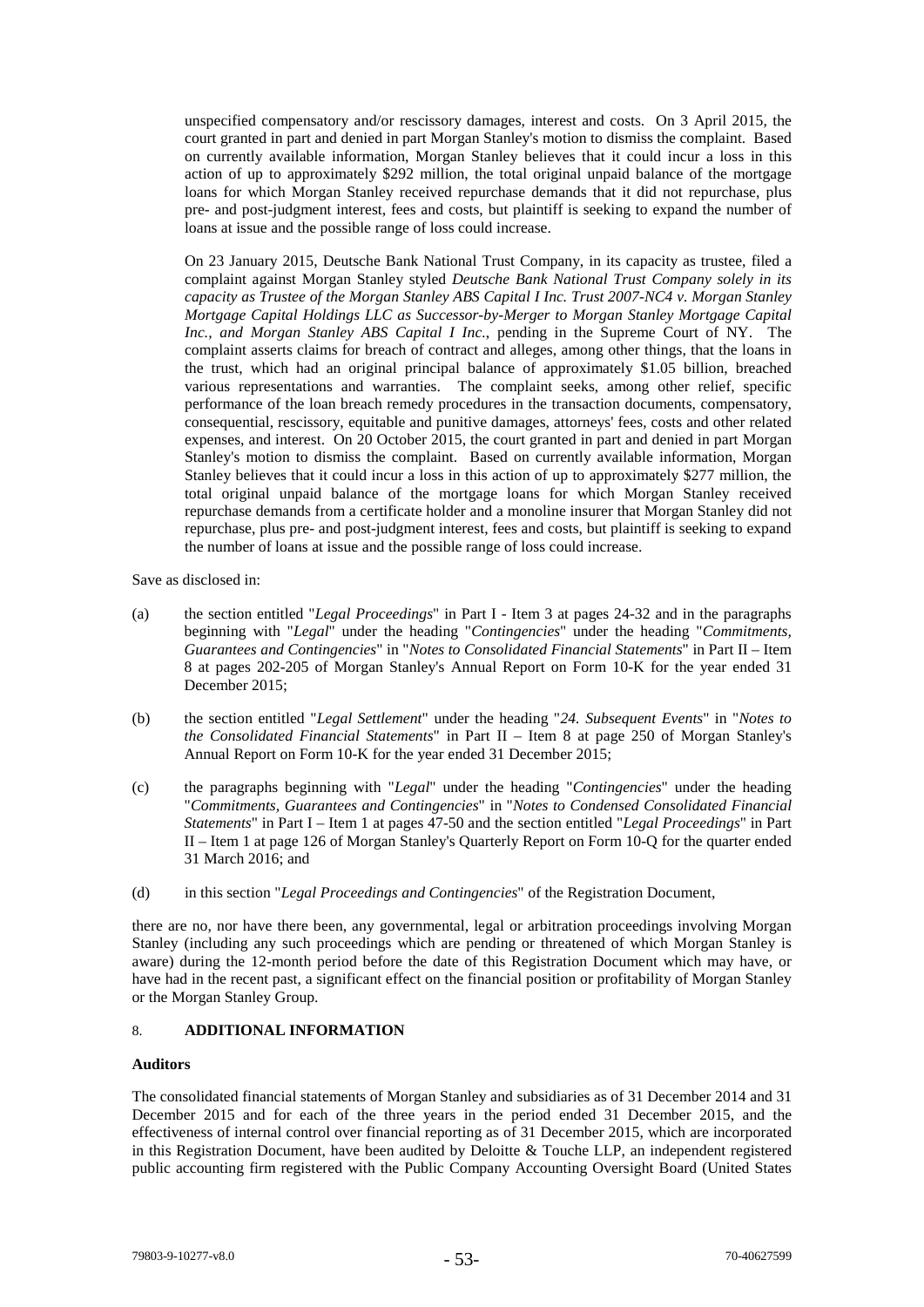of America), as stated in their reports dated 23 February 2016, which are incorporated herein by reference.

### **Trend Information**

Morgan Stanley's results of operations in the past have been, and in the future may continue to be, materially affected by many factors, including the effect of economic and political conditions and geopolitical events; sovereign risk; the effect of market conditions, particularly in the global equity, fixed income, currency, credit and commodities markets, including corporate and mortgage (commercial and residential) lending and commercial real estate markets and energy markets; the impact of current, pending and future legislation (including the Dodd-Frank Act), regulation (including capital, leverage, funding and liquidity requirements), policies (including fiscal and monetary), and legal and regulatory actions in the U.S. and worldwide; the level and volatility of equity, fixed income and commodity prices (including oil prices), interest rates, currency values and other market indices; the availability and cost of both credit and capital as well as the credit ratings assigned to Morgan Stanley's unsecured short-term and long-term debt; investor, consumer and business sentiment and confidence in the financial markets; the performance and results of its acquisitions, divestitures, joint ventures, strategic alliances or other strategic arrangements; its reputation and the general perception of the financial services industry; inflation, natural disasters, pandemics and acts of war or terrorism; the actions and initiatives of current and potential competitors, as well as governments, regulators and self-regulatory organisations; the effectiveness of its risk management policies; technological changes instituted by Morgan Stanley, its competitors or counterparties and technological risks, including cybersecurity, business continuity and related operational risks; Morgan Stanley's ability to provide innovative products and services and execute its strategic objectives; or a combination of these or other factors. In addition, legislative, legal and regulatory developments related to its businesses are likely to increase costs, thereby affecting results of operations. These factors also may have an adverse impact on its ability to achieve its strategic objectives.

There has been no material adverse change in the prospects of Morgan Stanley since 31 December 2015**.**

### **Significant Change**

There has been no significant change in the financial or trading position of Morgan Stanley since 31 March 2016.

#### **Share Capital**

The authorised share capital of Morgan Stanley at 31 March 2016 comprised 3,500,000,000 ordinary shares of nominal value U.S. \$0.01 and 30,000,000 preferred stock of nominal value U.S. \$0.01.

The issued, non-assessable and fully paid up share capital of Morgan Stanley at 31 December 2015 comprised 2,038,893,979 ordinary shares of nominal value U.S. \$0.01.

### **Certificate of Incorporation**

Morgan Stanley's objects and purposes are set out in Article III of its Certificate of Incorporation and enable it to engage in any lawful act or activity for which corporations may be organised and incorporated under the General Corporation Law of the State of Delaware.

# 9. **INFORMATION GIVEN BY THIRD PARTIES, EXPERTS' VALUATIONS AND DECLARATION OF INTERESTS**

This Registration Document does not contain any information given by third parties, experts' valuation or declaration of interests other than the reports of the auditors. For further details see section "*Additional Information*" above.

# 10. **FINANCIAL INFORMATION**

# **Required Capital**

Morgan Stanley's required capital ("**Required Capital**") estimation is based on the Required Capital framework, an internal capital adequacy measure. This framework is a risk-based and leverage use-of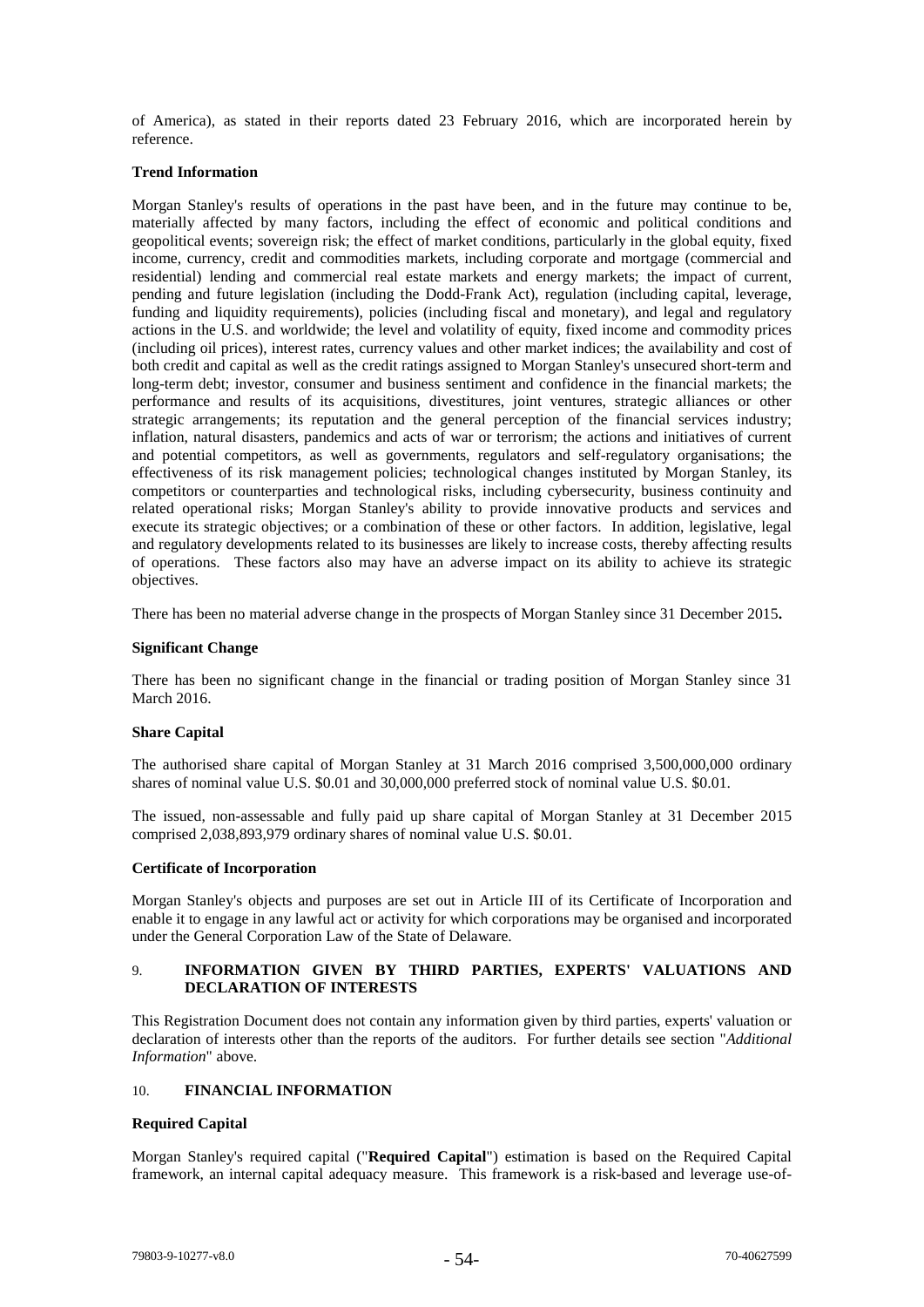capital measure, which is compared with Morgan Stanley's regulatory capital to ensure that Morgan Stanley maintains an amount of going concern capital after absorbing potential losses from extreme stress events, where applicable, at a point in time. Morgan Stanley defines the difference between its regulatory capital and aggregate Required Capital as Parent capital. Average Common Equity Tier 1 capital, aggregate Required Capital and Parent capital for 2015 were approximately \$58.2 billion, \$39.0 billion and \$19.2 billion, respectively. Morgan Stanley generally holds Parent capital for prospective regulatory requirements, including for example, supplementary leverage ratio and U.S. Basel III transitional deductions and adjustments expected to reduce its capital through 2018. Morgan Stanley also holds Parent capital for organic growth, acquisitions and other capital needs.

Common Equity Tier 1 capital and common equity attribution to the business segments is based on capital usage calculated by the Required Capital framework, as well as each business segment's relative contribution to Morgan Stanley's total Required Capital. Required Capital is assessed for each business segment and further attributed to product lines. This process is intended to align capital with the risks in each business segment in order to allow senior management to evaluate returns on a risk-adjusted basis. The Required Capital framework will evolve over time in response to changes in the business and regulatory environment and to incorporate enhancements in modelling techniques. Morgan Stanley will continue to evaluate the framework with respect to the impact of future regulatory requirements, as appropriate.

The following table presents the business segments' and Parent's average Tier 1 common capital and average common equity for 2015 and 2014:

|              | 2015                                                                    |                                   | 2014                                                             |                                             |  |  |  |
|--------------|-------------------------------------------------------------------------|-----------------------------------|------------------------------------------------------------------|---------------------------------------------|--|--|--|
|              | <b>Average Common</b><br><b>Equity Tier 1</b><br>Capital <sup>(1)</sup> | Average<br>Common<br>Equity $(1)$ | Average<br><b>Common Equity</b><br>Tier 1 Capital <sup>(1)</sup> | Average<br><b>Common</b><br>Equity $^{(1)}$ |  |  |  |
|              |                                                                         | (dollars in billions)             |                                                                  |                                             |  |  |  |
|              | \$32.8                                                                  | \$34.6                            | \$31.3                                                           | \$32.2\$                                    |  |  |  |
|              | 4.9                                                                     | 11.2                              | 5.2                                                              | 11.2                                        |  |  |  |
|              | 1.3                                                                     | 2.2                               | 1.9                                                              | 2.9                                         |  |  |  |
|              | 19.2                                                                    | 18.9                              | 19.2                                                             | 19.0                                        |  |  |  |
| <b>Total</b> | \$58.2                                                                  | \$66.9                            | \$57.6                                                           | \$65.3                                      |  |  |  |

\_\_\_\_\_\_\_\_\_\_\_\_\_\_\_  $<sup>(1)</sup>$  Amounts are calculated on a monthly basis. Average Common Equity and average Common Equity Tier 1 capital are non-</sup> GAAP financial measures that Morgan Stanley and investors consider to be useful measures to assess capital adequacy.

#### **Overview of 2015 Financial Results**

#### *2015 Compared with 2014*

*Consolidated Results*. Morgan Stanley reported net revenues of \$35,155 million in 2015, a 3% increase from net revenues of \$34,275 million in 2014. The impact of debt valuation adjustment ("**DVA**") included in net revenues was positive \$618 million and \$651 million in 2015 and 2014, respectively.

Net income applicable to Morgan Stanley for the current year was \$6,127 million, or \$2.90 per diluted common share, compared with \$3,467 million, or \$1.60 per diluted common share, a year ago. The current year included net discrete tax benefits of \$564 million, or \$0.29 per diluted common share, compared with \$2,226 million, or \$1.13 per diluted common share, in the prior year. The prior year also included litigation costs related to residential mortgage-backed securities and credit crisis matters of \$3,083 million, or a loss of \$1.47 per diluted common share, 2014 compensation actions of approximately \$1,137 million, or a loss of \$0.39 per diluted common share, and a funding valuation adjustment ("**FVA**") implementation charge of \$468 million, or a loss of \$0.17 per diluted common share.

Excluding DVA, net revenues were \$34,537 million in 2015 compared with \$33,624 million in 2014, and net income applicable to Morgan Stanley was \$5,728 million, or \$2.70 per diluted common share, in 2015 compared with \$3,049 million, or \$1.39 per diluted common share, in 2014. Excluding both DVA and the net discrete tax benefits, net income applicable to Morgan Stanley was \$5,164 million, or \$2.41 per diluted common share, in 2015 compared with \$823 million, or \$0.26 per diluted common share, in 2014.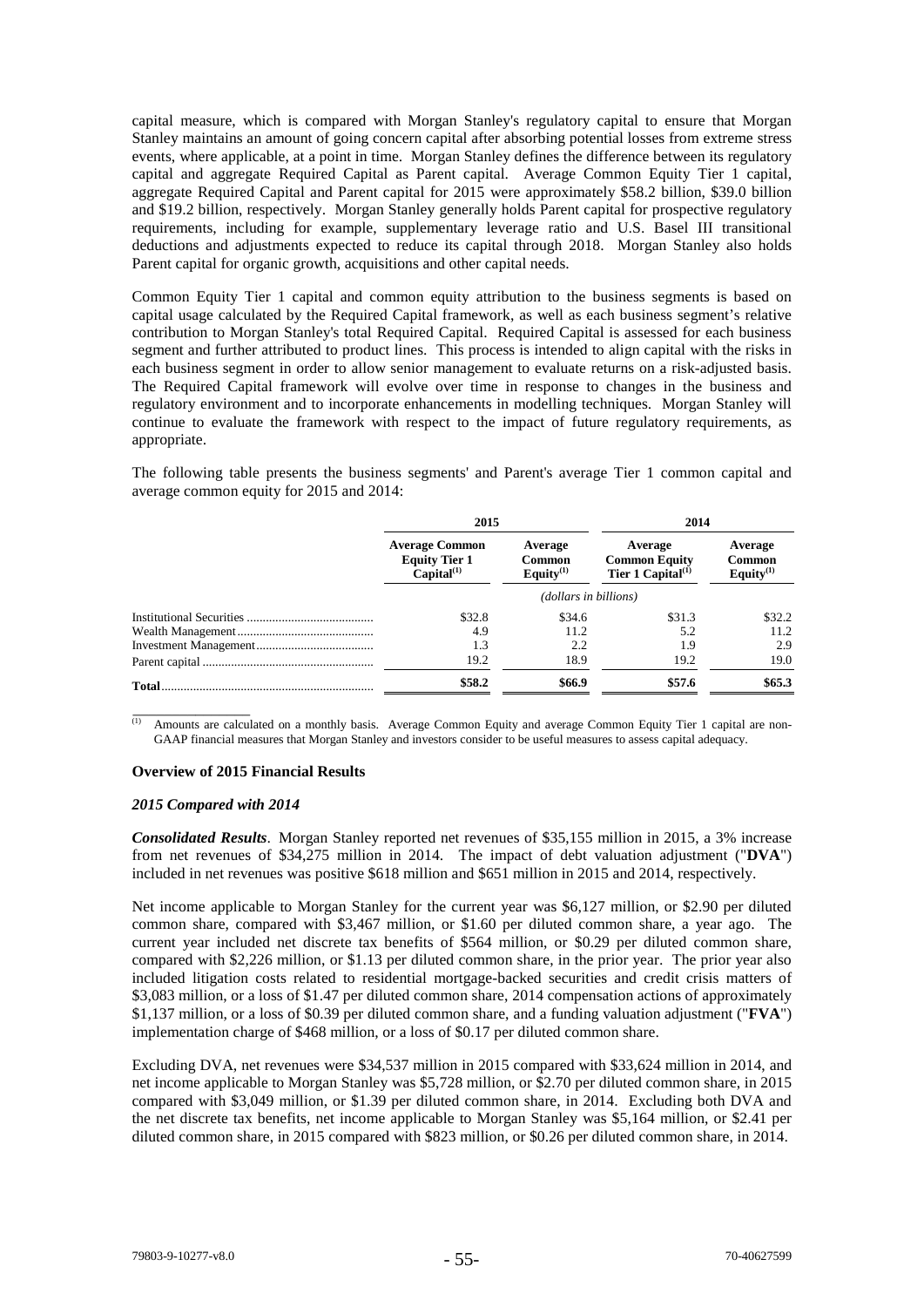*Business Segments*. Institutional Securities net revenues of \$17,953 million in 2015 increased 6% compared with \$16,871 million in 2014, primarily as a result of higher sales and trading net revenues, partially offset by lower other revenues and lower revenues in investment banking.

Wealth Management net revenues of \$15,100 million in 2015 increased 1% from \$14,888 million in 2014, primarily as a result of higher net interest income and asset management revenues, partially offset by lower transactional revenues.

Investment Management net revenues of \$2,315 million in 2015 decreased 15% from \$2,712 million in 2014, primarily reflecting the reversal of previously accrued carried interest, reduction in revenues attributable to noncontrolling interests and markdowns on principal investments.

*Expenses*. Compensation and benefits expenses of \$16,016 million in 2015 were down 10% from \$17,824 million in 2014, primarily due to the 2014 compensation actions, a decrease in 2015 in the fair value of deferred compensation plan referenced investments and carried interest, and a decrease in the level of discretionary incentive compensation in 2015.

Non-compensation expenses were \$10,644 million in 2015 compared with \$12,860 million in 2014, representing a 17% decrease, primarily as a result of lower legal expenses in the Institutional Securities business segment associated with residential mortgage-backed securities and credit crisis-related matters.

*Return on Average Common Equity*. The return on average common equity was 8.5% in 2015, or 7.8% excluding DVA, and 7.0% excluding DVA and the net discrete tax benefits. For 2014, the return on average common equity was 4.8%, or 4.1% excluding DVA, and 0.8% excluding DVA and the net discrete tax benefits.

# *2014 Compared with 2013*

*Consolidated Results*. Morgan Stanley reported net revenues of \$34,275 million in 2014, a 5% increase compared with \$32,493 million in 2013. Net revenues in 2014 included positive revenues due to the impact of DVA of \$651 million compared with negative revenues of \$681 million in 2013. In addition, net revenues in 2014 included a charge of approximately \$468 million related to the implementation of FVA, which was recorded in the Institutional Securities business segment.

For 2014, net income applicable to Morgan Stanley was \$3,467 million, or \$1.60 per diluted common share, compared with \$2,932 million, or \$1.36 per diluted common share, in 2013. 2014 included net discrete tax benefits of \$2,226 million, or \$1.13 per diluted common share, compared with \$407 million, or \$0.21 per diluted common share, in 2013.

Excluding DVA, net revenues were \$33,624 million in 2014 compared with \$33,174 million in 2013, and net income applicable to Morgan Stanley was \$3,049 million, or \$1.39 per diluted common share, in 2014 compared with \$3,384 million, or \$1.59 per diluted common share, in 2013. Excluding both DVA and the net discrete tax benefits, net income applicable to Morgan Stanley was \$823 million, or \$0.26 per diluted common share, in 2014 compared with \$2,977 million, or \$1.38 per diluted common share, in 2013.

*Business Segments*. Institutional Securities net revenues of \$16,871 million in 2014 increased 9% compared with \$15,519 million in 2013, primarily as a result of an increase in sales and trading net revenues and Investment banking revenues, partially offset by lower net investment gains.

Wealth Management net revenues of \$14,888 million in 2014 increased 5% from \$14,143 million in 2013, primarily as a result of higher asset management, distribution and administration fees and an increase in net interest income, partially offset by lower transactional revenues.

Investment Management net revenues of \$2,712 million in 2014 decreased 11% from \$3,059 million in 2013. The decrease in net revenues was primarily related to lower net investment gains, including from investments in Morgan Stanley's employee deferred compensation and co-investment plans, and lower carried interest, partially offset by higher management and administration revenues.

*Expenses*. Compensation and benefits expenses of \$17,824 million in 2014 increased 10% from \$16,277 million in 2013, primarily due to the 2014 compensation actions of approximately \$1,137 million.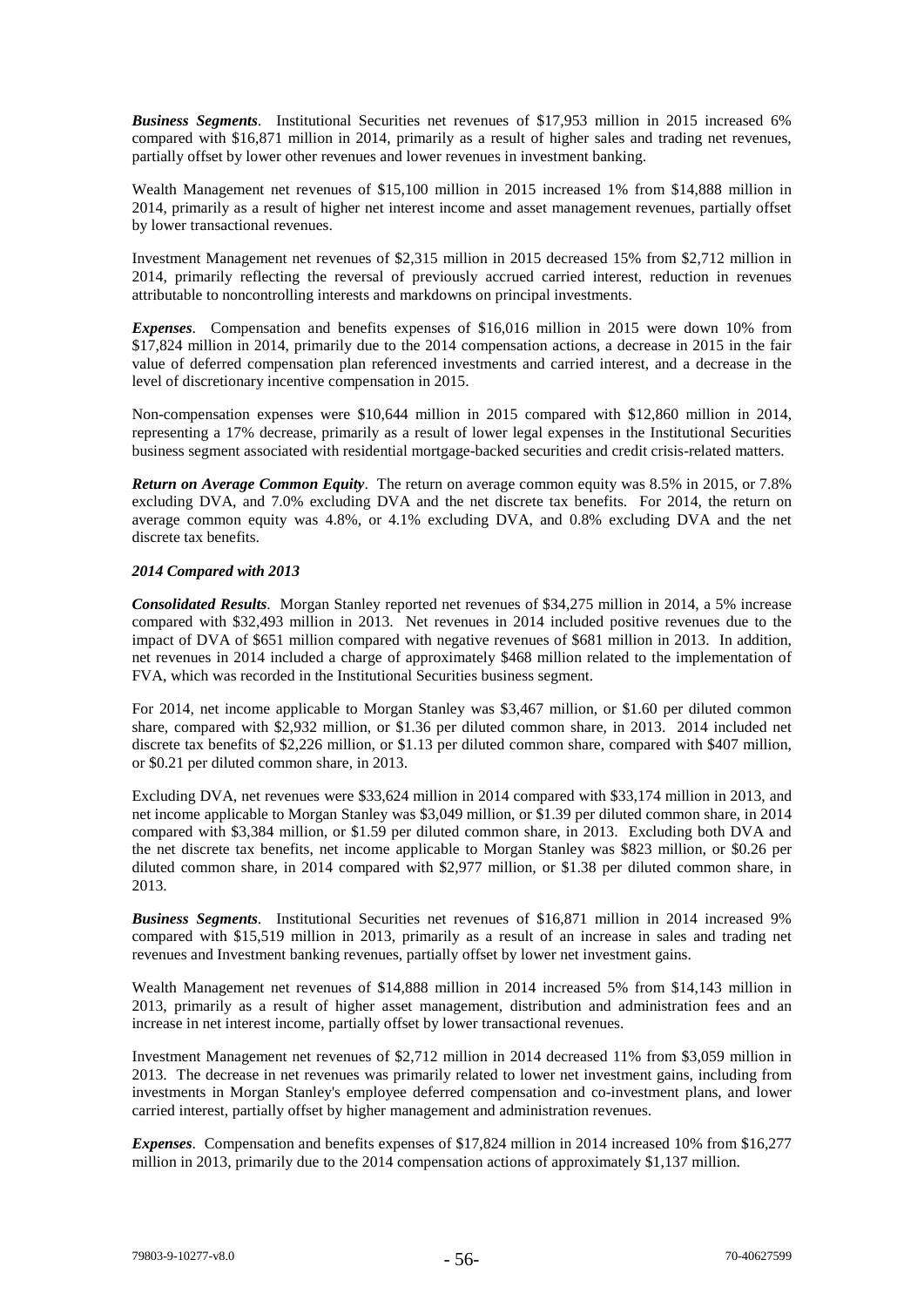Non-compensation expenses were \$12,860 million in 2014 compared with \$11,658 million in 2013, representing a 10% increase, primarily due to higher legal expenses.

*Return on Average Common Equity*. The return on average common equity was 4.8% in 2014, or 4.1% excluding DVA, and 0.8% excluding DVA and the net discrete tax benefits. Return on average common equity in 2013 was 4.3%, or 4.9% excluding DVA, and 4.3% excluding DVA and the net discrete tax benefits.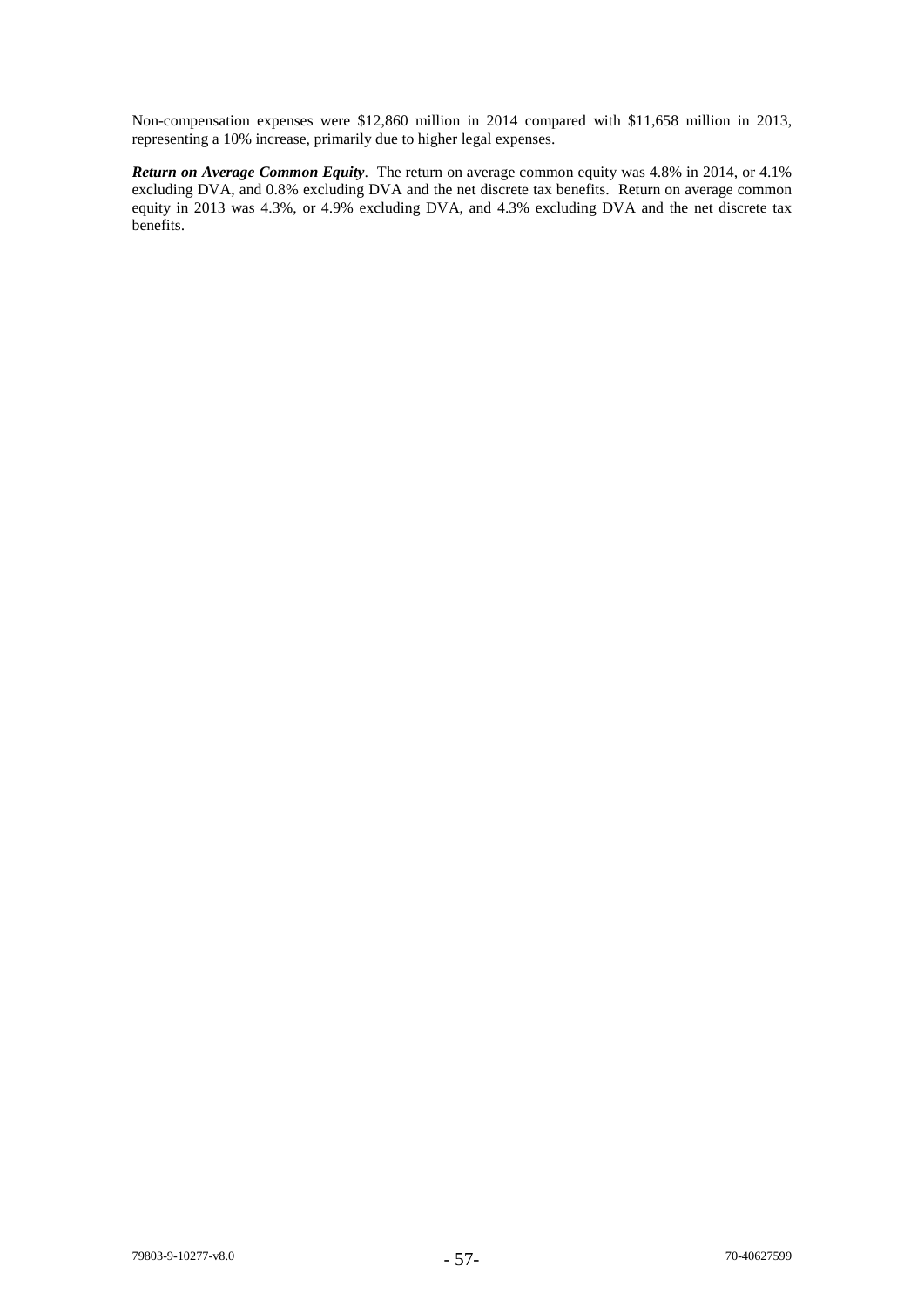# **MORGAN STANLEY**

# **Consolidated Statements of Financial Condition (dollars in millions, except share data)**

|                                                                                                                                                                                                                                                                                                                            |                    | December 31,<br>2014 |                    |
|----------------------------------------------------------------------------------------------------------------------------------------------------------------------------------------------------------------------------------------------------------------------------------------------------------------------------|--------------------|----------------------|--------------------|
| <b>Assets</b>                                                                                                                                                                                                                                                                                                              |                    |                      |                    |
| Cash and due from banks (\$14 and \$45 at December 31, 2015 and December 31, 2014, respectively, related to consolidated variable                                                                                                                                                                                          | 19,827             | - \$                 | 21,381             |
|                                                                                                                                                                                                                                                                                                                            | 34,256             |                      | 25,603             |
| Cash deposited with clearing organizations or segregated under federal and other regulations or requirements (\$186 and \$149 at<br>December 31, 2015 and December 31, 2014, respectively, related to consolidated variable interest entities, generally not available to                                                  |                    |                      | 40,607             |
| Trading assets, at fair value (\$127,627 and \$127,342 were pledged to various parties at December 31, 2015 and December 31, 2014,<br>respectively) (\$722 and \$966 at December 31, 2015 and December 31, 2014, respectively, related to consolidated variable interest                                                   | 31,469             |                      |                    |
|                                                                                                                                                                                                                                                                                                                            | 228,280<br>71.983  |                      | 256,801<br>69.316  |
|                                                                                                                                                                                                                                                                                                                            | 11,225             |                      | 21.316             |
| Securities purchased under agreements to resell (includes \$806 and \$1,113 at fair value at December 31, 2015 and December 31, 2014,                                                                                                                                                                                      | 87,657             |                      | 83,288             |
|                                                                                                                                                                                                                                                                                                                            | 142,416            |                      | 136,708            |
| Loans:                                                                                                                                                                                                                                                                                                                     | 45,407             |                      | 48,961             |
|                                                                                                                                                                                                                                                                                                                            | 72,559<br>13,200   |                      | 57,119<br>9,458    |
| Other investments (\$328 and \$467 at December 31, 2015 and December 31, 2014, respectively, related to consolidated variable interest                                                                                                                                                                                     |                    |                      |                    |
| Premises, equipment and software costs (net of accumulated depreciation of \$7,140 and \$6,219 at December 31, 2015 and December 31,                                                                                                                                                                                       | 4,202              |                      | 4,355              |
| 2014, respectively) (\$183 and \$191 at December 31, 2015 and December 31, 2014, respectively, related to consolidated variable                                                                                                                                                                                            |                    |                      |                    |
|                                                                                                                                                                                                                                                                                                                            | 6,373              |                      | 6,108              |
| Intangible assets (net of accumulated amortization of \$2,130 and \$1,824 at December 31, 2015 and December 31, 2014, respectively)                                                                                                                                                                                        | 6,584<br>2.984     |                      | 6,588<br>3,159     |
| Other assets (\$47 and \$59 at December 31, 2015 and December 31, 2014, respectively, related to consolidated variable interest entities,                                                                                                                                                                                  | 9,043              |                      | 10,742             |
|                                                                                                                                                                                                                                                                                                                            | 787,465            | $\frac{1}{2}$        | 801,510            |
| <b>Liabilities</b>                                                                                                                                                                                                                                                                                                         |                    |                      |                    |
| Deposits (includes \$125 at fair value at December 31, 2015). $\ldots$ . $\ldots$ . $\ldots$ . $\ldots$ . $\ldots$ . $\ldots$ . $\ldots$ . $\ldots$ . $\ldots$ . $\ldots$ . $\ldots$ . $\ldots$ . $\ldots$ . $\ldots$ . $\ldots$ . $\ldots$ . $\ldots$ . $\ldots$ . $\ldots$ . $\ldots$ . $\ldots$ . $\ldots$ . $\ldots$ . | 156,034 \$         |                      | 133,544            |
|                                                                                                                                                                                                                                                                                                                            | 2,173              |                      | 2,261              |
|                                                                                                                                                                                                                                                                                                                            | 109,139            |                      | 107,381            |
|                                                                                                                                                                                                                                                                                                                            | 19,316             |                      | 25,685             |
| Securities sold under agreements to repurchase (includes \$683 and \$612 at fair value at December 31, 2015 and December 31, 2014,                                                                                                                                                                                         | 36,692             |                      | 69,949             |
|                                                                                                                                                                                                                                                                                                                            | 19,358             |                      | 25,219             |
| Other secured financings (includes \$2,854 and \$4,504 at fair value at December 31, 2015 and December 31, 2014, respectively) (\$432<br>and \$348 at December 31, 2015 and December 31, 2014, respectively, related to consolidated variable interest entities, generally non-                                            |                    |                      |                    |
|                                                                                                                                                                                                                                                                                                                            | 9,464<br>186,626   |                      | 12,085<br>181,069  |
| Other liabilities and accrued expenses (\$4 and \$72 at December 31, 2015 and December 31, 2014, respectively, related to consolidated                                                                                                                                                                                     | 18,711             |                      | 19,441             |
| Long-term borrowings (includes \$33,045 and \$31,774 at fair value at December 31, 2015 and December 31, 2014, respectively)                                                                                                                                                                                               | 153,768            |                      | 152,772            |
|                                                                                                                                                                                                                                                                                                                            | 711,281            |                      | 729,406            |
| Commitments and contingent liabilities (see Note 12)<br><b>Equity</b>                                                                                                                                                                                                                                                      |                    |                      |                    |
| Morgan Stanley shareholders' equity:                                                                                                                                                                                                                                                                                       |                    |                      |                    |
|                                                                                                                                                                                                                                                                                                                            | 7,520              |                      | 6,020              |
| Common stock, \$0.01 par value:<br>Shares authorized: 3,500,000,000 at December 31, 2015 and December 31, 2014;<br>Shares issued: 2,038,893,979 at December 31, 2015 and December 31, 2014;                                                                                                                                |                    |                      |                    |
|                                                                                                                                                                                                                                                                                                                            | 20                 |                      | 20                 |
|                                                                                                                                                                                                                                                                                                                            | 24,153             |                      | 24.249             |
|                                                                                                                                                                                                                                                                                                                            | 49,204             |                      | 44,625             |
|                                                                                                                                                                                                                                                                                                                            | 2,409              |                      | 2,127              |
|                                                                                                                                                                                                                                                                                                                            | (1,656)            |                      | (1,248)            |
| Common stock held in treasury, at cost, \$0.01 par value:                                                                                                                                                                                                                                                                  | (4,059)<br>(2,409) |                      | (2,766)<br>(2,127) |
|                                                                                                                                                                                                                                                                                                                            | 75,182             |                      | 70,900             |
|                                                                                                                                                                                                                                                                                                                            | 1,002              |                      | 1,204              |
|                                                                                                                                                                                                                                                                                                                            | 76,184             |                      | 72,104             |
|                                                                                                                                                                                                                                                                                                                            | 787,465            | - \$                 | 801,510            |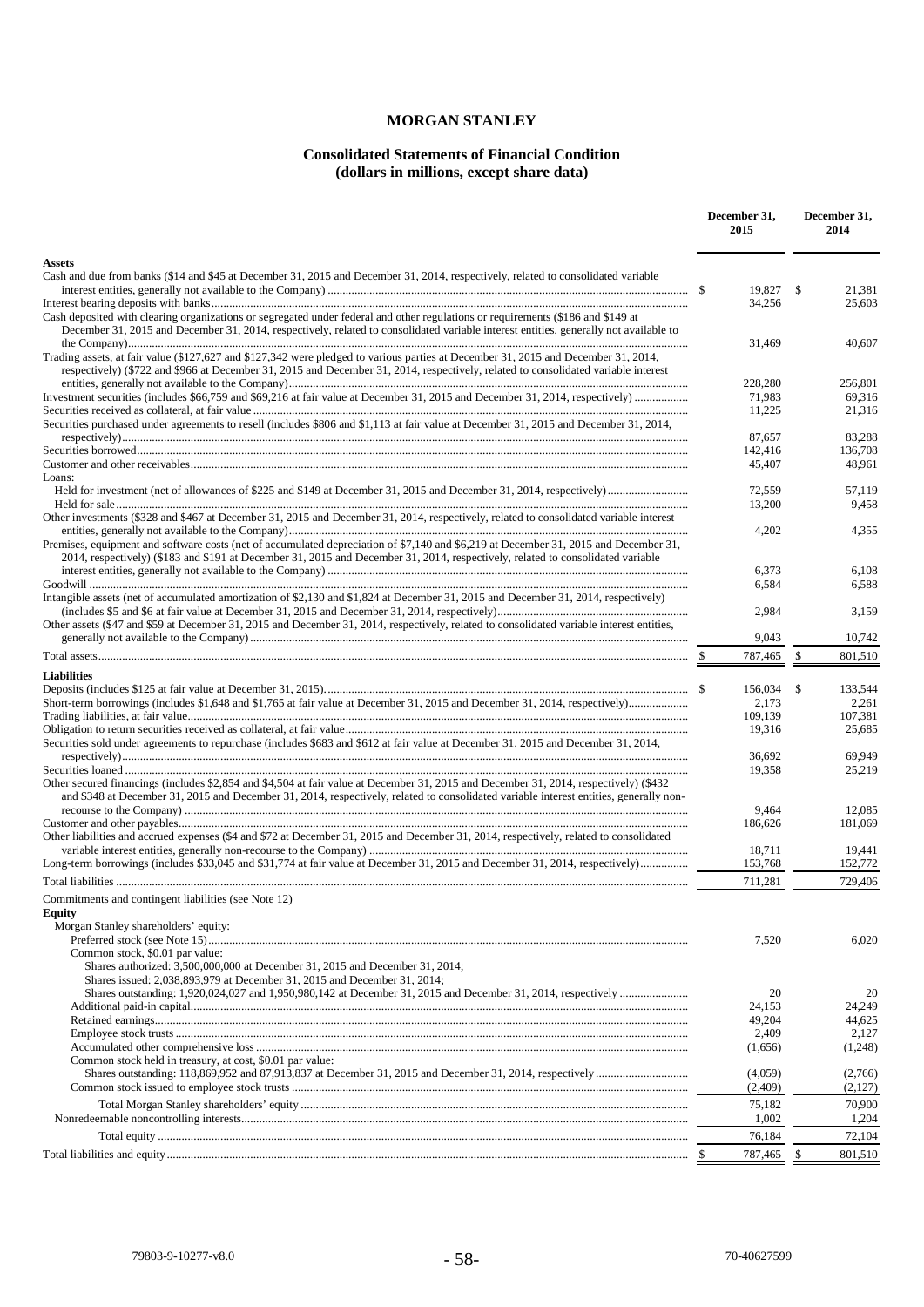# **Consolidated Statements of Income** (dollars in millions, except share and per share data)

|                                    | 2015          |                    | 2014          |                    | 2013          |
|------------------------------------|---------------|--------------------|---------------|--------------------|---------------|
| Revenues:                          |               |                    |               |                    |               |
|                                    | 5,594         | \$                 | 5,948         | \$                 | 5,246         |
|                                    | 10,114        |                    | 9,377         |                    | 9,359         |
|                                    | 541           |                    | 836           |                    | 1,777         |
|                                    | 4,554         |                    | 4,713         |                    | 4,629         |
|                                    | 10,766        |                    | 10,570        |                    | 9,638         |
|                                    | 493           |                    | 1,096         |                    | 1,066         |
|                                    | 32,062        |                    | 32,540        |                    | 31,715        |
|                                    | 5,835         |                    | 5,413         |                    | 5,209         |
|                                    | 2,742         |                    | 3,678         |                    | 4,431         |
|                                    | 3,093         |                    | 1,735         |                    | 778           |
|                                    | 35,155        |                    | 34,275        |                    | 32,493        |
| Non-interest expenses:             |               |                    |               |                    |               |
|                                    | 16,016        |                    | 17,824        |                    | 16,277        |
|                                    | 1,382         |                    | 1,433         |                    | 1,499         |
|                                    |               |                    |               |                    |               |
|                                    | 1,892         |                    | 1,806         |                    | 1,711         |
|                                    | 1,767         |                    | 1,635         |                    | 1,768         |
|                                    | 681           |                    | 658           |                    | 638           |
|                                    | 2,298         |                    | 2,117         |                    | 1,894         |
|                                    | 2,624         |                    | 5,211         |                    | 4,148         |
|                                    | 26,660        |                    | 30,684        |                    | 27,935        |
|                                    | 8,495         |                    | 3,591         |                    | 4,558         |
|                                    | 2,200         |                    | (90)          |                    | 902           |
|                                    | 6,295         |                    | 3,681         |                    | 3,656         |
| Discontinued operations:           |               |                    |               |                    |               |
|                                    | (23)          |                    | (19)          |                    | (72)          |
|                                    | (7)           |                    | (5)           |                    | (29)          |
|                                    | (16)          |                    | (14)          |                    | (43)          |
|                                    | 6,279         | \$                 | 3,667         | \$                 | 3,613         |
|                                    |               |                    |               |                    | 222           |
|                                    | 152           |                    | 200           |                    | 459           |
|                                    | 6,127         | $\mathbb{S}$       | 3,467         | $\mathbf{\hat{S}}$ | 2,932         |
|                                    | 456           |                    | 315           |                    | 277           |
|                                    | 5,671         | \$                 | 3,152         | \$                 | 2,655         |
| Earnings per basic common share:   |               |                    |               |                    |               |
|                                    | 2.98          | -S                 | 1.65          | -\$                | 1.42          |
|                                    | (0.01)        |                    | (0.01)        |                    | (0.03)        |
|                                    | 2.97          | $\mathbf{\hat{S}}$ | 1.64          | \$                 | 1.39          |
|                                    |               |                    |               |                    |               |
| Earnings per diluted common share: |               |                    |               |                    |               |
|                                    |               | 2.91S              | 1.61          | -\$                | 1.38          |
|                                    | (0.01)        |                    | (0.01)        |                    | (0.02)        |
|                                    | 2.90          | \$                 | 1.60          | \$                 | 1.36          |
|                                    | 0.55          | -\$                | 0.35          | $\sqrt{3}$         | 0.20          |
| Average common shares outstanding: | 1,909,116,527 |                    | 1,923,805,397 |                    | 1,905,823,882 |
|                                    | 1,952,815,453 |                    | 1,970,535,560 |                    | 1,956,519,738 |
|                                    |               |                    |               |                    |               |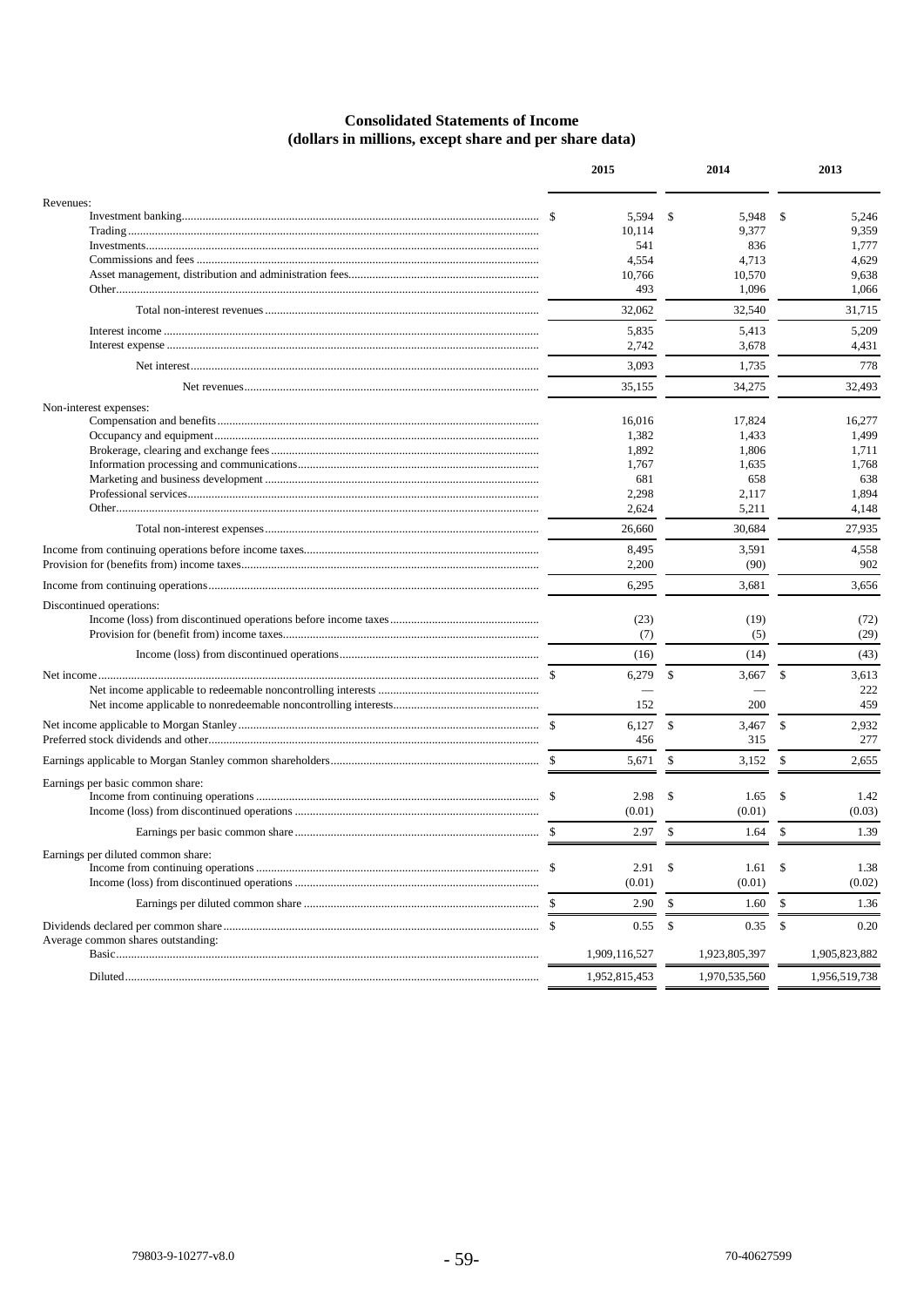# **Consolidated Statements of Comprehensive Income (dollars in millions)**

|                                                |       | 3 667 | 3.613 |
|------------------------------------------------|-------|-------|-------|
| Other comprehensive income (loss), net of tax: |       |       |       |
|                                                |       | (491) | (348) |
|                                                | 246)  | 209   | (433) |
|                                                | 138   |       | (1)   |
|                                                |       | (249) | (782) |
|                                                | 5.867 | 3.418 | 2.831 |
|                                                |       |       | 222   |
|                                                | 152   | 200   | 459   |
|                                                |       | (94)  | (205) |
|                                                |       |       | 2.355 |

(1) Amounts include provision for (benefit from) income taxes of \$185 million, \$352 million and \$351 million for 2015, 2014 and 2013, respectively.

(2) Amounts include provision for (benefit from) income taxes of \$(143) million, \$142 million and \$(296) million for 2015, 2014 and 2013, respectively.

(3) Amounts include provision for (benefit from) income taxes of \$73 million, \$20 million and \$11 million for 2015, 2014 and 2013, respectively.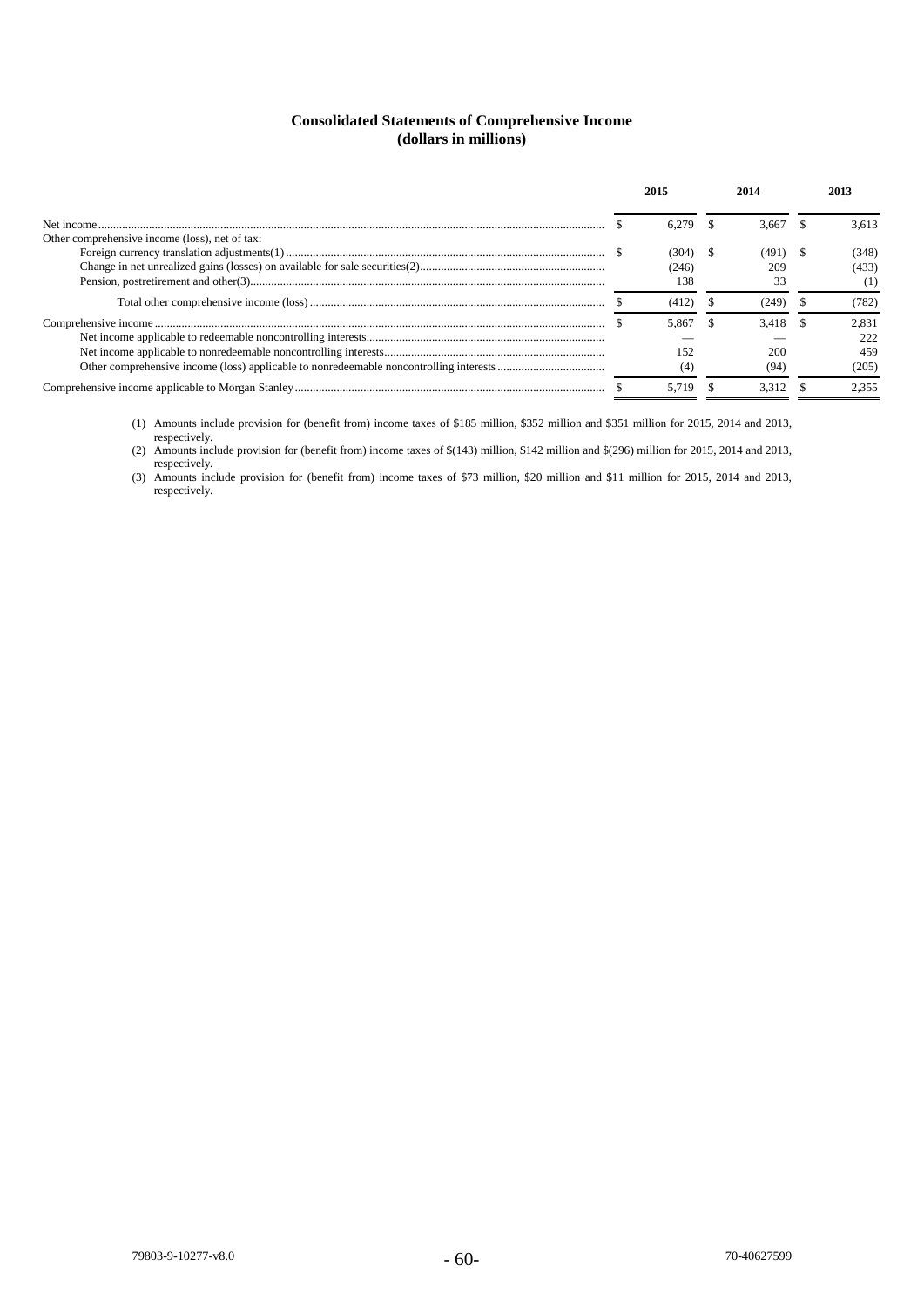# **SELECTED FINANCIAL INFORMATION OF MORGAN STANLEY**

The remainder of this section contains selected financial information of Morgan Stanley relating to the years ended 31 December 2014 and 31 December 2015 and to the quarters ended 31 March 2015 and 31 March 2016. The information set out below is derived from the audited financial statements included in Morgan Stanley's Annual Report on Form 10-K for the years ended 31 December 2014 and 31 December 2015 and the unaudited financial statements included in Morgan Stanley's Quarterly Report on Form 10- Q for the quarter ended 31 March 2016.

| <b>Consolidated Balance Sheet</b> | At 31 December<br>2014 | At 31 December<br>2015 | <b>At 31 March</b><br>2015<br>(unaudited) | At 31 March<br>2016<br>(unaudited) |
|-----------------------------------|------------------------|------------------------|-------------------------------------------|------------------------------------|
|                                   |                        | $(S \in millions)$     | $(S$ in millions)                         |                                    |
|                                   | 801.510                | 787.465                | 829.099                                   | 807,497                            |
|                                   | 801.510                | 787.465                | 829.099                                   | 807,497                            |

| <b>Consolidated Income Statement</b>     | 2014               | 2015   | <b>Three Months Ended</b><br>31 March<br>31 March<br>2016<br>2015<br>(unaudited)<br>(unaudited) |       |
|------------------------------------------|--------------------|--------|-------------------------------------------------------------------------------------------------|-------|
|                                          | $(S \in millions)$ |        | $(S \in millions)$                                                                              |       |
| Income from continuing operations before | 34,275             | 35.155 | 9.907                                                                                           | 7.792 |
|                                          | 3,591              | 8.495  | 2.855                                                                                           | 1.738 |
|                                          | 3.667              | 6.279  | 2.463                                                                                           | 1.157 |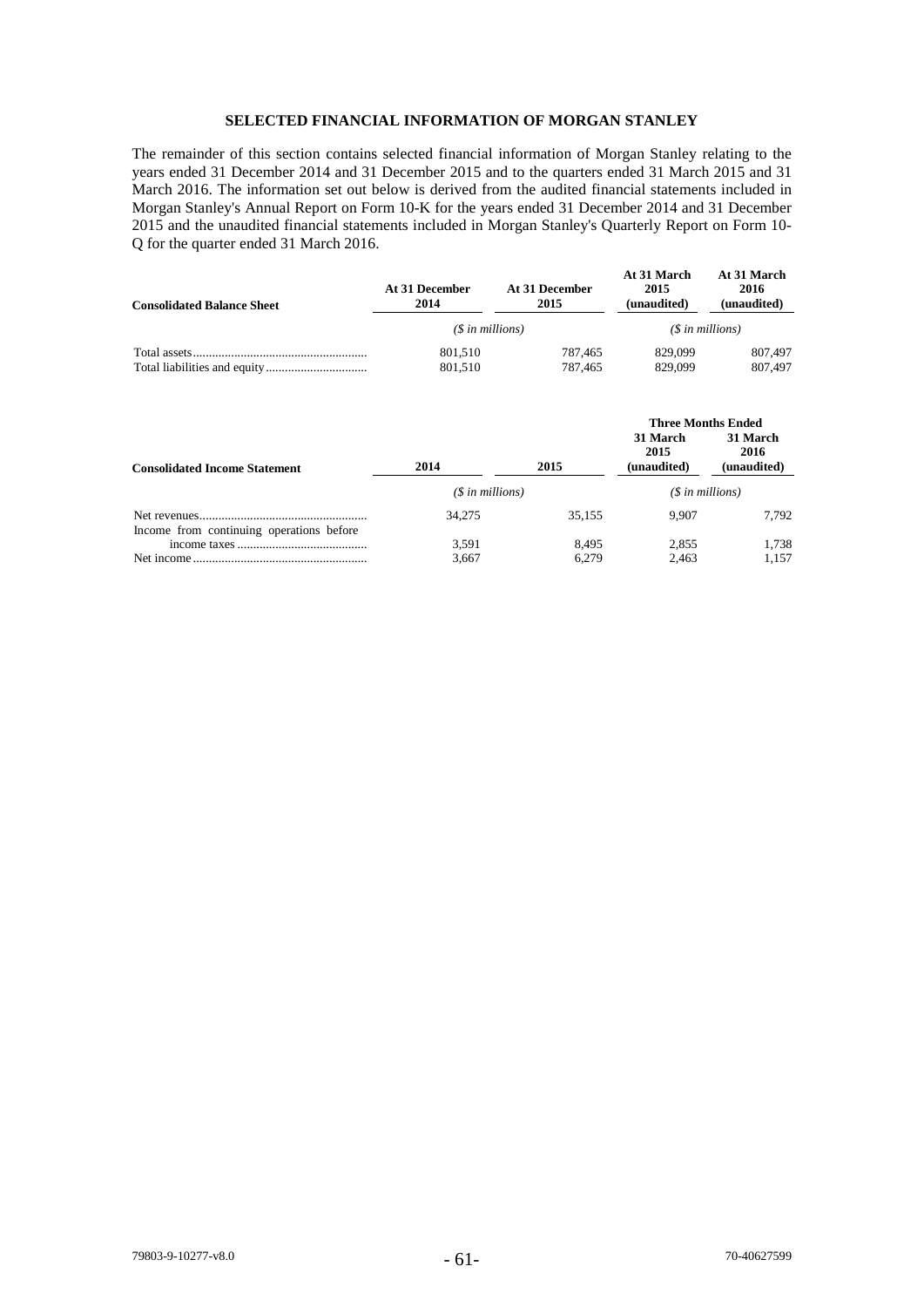# **DESCRIPTION OF MORGAN STANLEY & CO. INTERNATIONAL PLC**

# 1. **INFORMATION ABOUT MORGAN STANLEY & CO. INTERNATIONAL PLC**

### **History and Development of Morgan Stanley & Co. International plc**

#### *Legal name, place of registration and registration number, date of incorporation*

MSI plc was incorporated in England and Wales with registered number 2068222 on 28 October 1986. MSI plc was incorporated as a company limited by shares under the Companies Act 1985 and operates under the Companies Act 2006. MSI plc was re-registered as a public limited company on 13 April 2007.

#### *Registered office*

MSI plc's registered office is at 25 Cabot Square, Canary Wharf, London E14 4QA and the telephone number of its registered office is +44 20 7425 8000.

#### *Legal and commercial name*

MSI plc's legal and commercial name is Morgan Stanley & Co. International plc.

### **Recent Events**

No recent event particular to MSI plc has occurred which is to a material extent relevant to the evaluation of its solvency.

# 2. **OVERVIEW OF THE ACTIVITIES**

MSI plc forms part of a group of companies including MSI plc and all of its subsidiary and associated undertakings ("**MSI plc Group**"). The principal activity of the MSI plc Group is the provision of financial services to corporations, governments and financial institutions.

MSI plc operates globally with a particular focus in Europe. It operates branches in the Dubai International Financial Centre, France, the Netherlands, Poland, the Qatar Financial Centre, South Korea and Switzerland.

The MSI plc Group provides capital raising; financial advisory services, including advice on mergers and acquisitions, restructurings, real estate and project finance; corporate lending; sales, trading, financing and market-making activities in equity and fixed income securities and related products, including foreign exchange and commodities; and investment activities.

# 3. **ORGANISATIONAL STRUCTURE**

MSI plc's ultimate U.K. parent undertaking is Morgan Stanley International Limited ("**MSI**") and MSI plc's ultimate parent undertaking and controlling entity is Morgan Stanley, which, together with MSI plc and Morgan Stanley's other consolidated subsidiaries, form the Morgan Stanley Group.

MSI plc is owned directly by Morgan Stanley Investments (UK) (100 per cent. holding).

The consolidated accounts set out in the section entitled "*Selected Financial Information of Morgan Stanley & Co. International plc*" herein are the MSI plc Group accounts and for the purposes of those accounts, MSI plc is the parent company of such Group.

There are substantial inter-relationships between MSI plc and Morgan Stanley as well as other companies in the Morgan Stanley Group, including the provision of funding, capital, services and logistical support to or by MSI plc, as well as common or shared business or operational platforms or systems, including employees. As a consequence of such inter-relationships, and of the participation of both MSI plc and other Morgan Stanley Group companies in the global financial services sector, factors which could affect the business and condition of Morgan Stanley or other companies in the Morgan Stanley Group may also affect the business and condition of MSI plc. Any such effect could be direct, for example, where economic or market factors directly affect the markets in which MSI plc and other companies in the Morgan Stanley Group operate, or indirect, for example where any factor affects the ability of other companies in the Morgan Stanley Group to provide services or funding or capital to MSI plc or, directly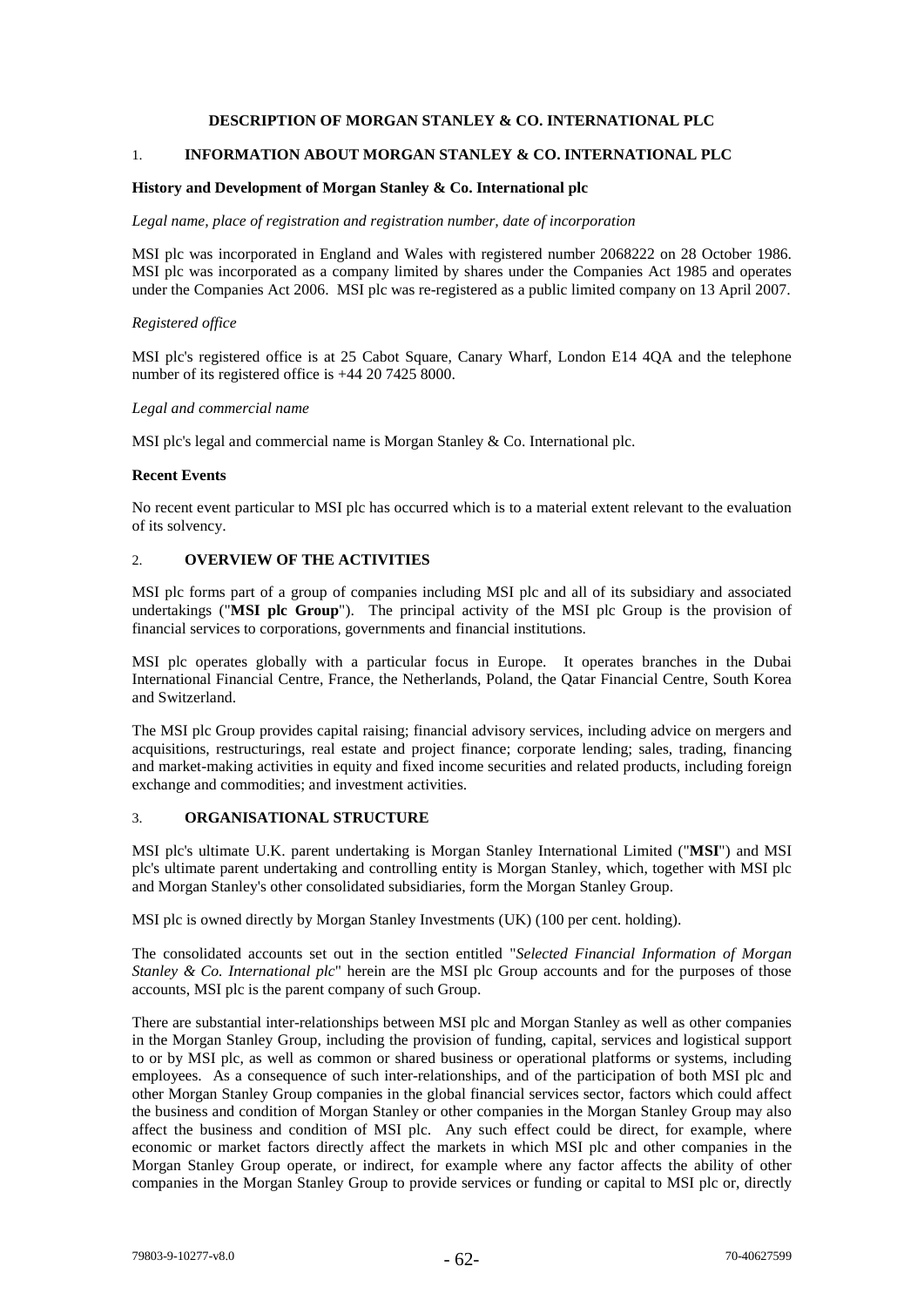or indirectly, to place business with MSI plc. Similarly, any development affecting the reputation or standing of Morgan Stanley or other companies in the Morgan Stanley Group may have an indirect effect on MSI plc. Such inter-relationships should therefore be taken into account in any assessment of MSI plc.

Please see "*Description of Morgan Stanley*" for information on the Morgan Stanley Group.

# 4. **MANAGEMENT OF MORGAN STANLEY & CO. INTERNATIONAL PLC**

### **Directors of MSI plc**

| <b>Name</b>                 | <b>Principal outside activity</b>                                                                                                                                                                                                                                   |  |  |
|-----------------------------|---------------------------------------------------------------------------------------------------------------------------------------------------------------------------------------------------------------------------------------------------------------------|--|--|
| David Cannon                | Independent Director of MSI, Morgan Stanley Bank International<br>Limited and Morgan Stanley Securities Limited.                                                                                                                                                    |  |  |
| <b>Christopher Castello</b> | Director of MSI and Morgan Stanley Bank International Limited.                                                                                                                                                                                                      |  |  |
| Terri Duhon                 | Independent Director of MSI and Morgan Stanley Bank<br>International Limited. Director of CHAPS Clearing Company<br>Limited, B&B Financial Markets Ltd, F&C Barrow Hanley US<br>Trust Limited and B&B Structured Finance Ltd.                                       |  |  |
| Lee Guy                     | Director of MSI and Morgan Stanley Bank International Limited.                                                                                                                                                                                                      |  |  |
| Jakob Horder                | None.                                                                                                                                                                                                                                                               |  |  |
| Mary Phibbs                 | Independent Director of MSI, Morgan Stanley Bank International<br>Limited, Morgan Stanley Securities Limited, Nottingham Building<br>Society, SAV Credit Limited, Novae Group plc, Novae Syndicates<br>Limited, Stewart Title Limited and the Charity Bank Limited. |  |  |
| Ian Plenderleith            | Independent Chairman of MSI and Morgan Stanley Bank<br>International Limited. Independent Director of Morgan Stanley<br>Securities Limited, Sanlam UK Limited, BMCE Bank International<br>plc and Chairman of BH Macro Limited.                                     |  |  |
| Robert Rooney               | Director of MSI, OOO Morgan Stanley Bank and Member of the<br>Supervisory Board of Morgan Stanley Bank AG.                                                                                                                                                          |  |  |
| David Russell               | Director of MSI, Morgan Stanley Securities Limited, Strategic<br>Investments I, Inc, Member of the Supervisory Board of Morgan<br>Stanley Bank AG and Director of RMB Morgan Stanley<br>(Proprietary) Limited.                                                      |  |  |

The business address of the directors is 25 Cabot Square, Canary Wharf, London E14 4QA.

There are no potential conflicts of interests between any duties to MSI plc of its directors and their private interests and/or other duties.

# 5. **BOARD PRACTICES**

MSI established an audit committee (the "**MSI plc Audit Committee**") in September 2003. The current remit of the MSI plc Audit Committee is to assist the Board of MSI in monitoring: (i) the integrity of the financial statements of MSI, its FCA regulated subsidiaries, namely: Morgan Stanley Bank International Limited, MSI plc, Morgan Stanley Securities Limited, Morgan Stanley & Co. Limited, Morgan Stanley Investment Management Limited and Morgan Stanley Investment Management (ACD) Limited ("**Regulated Subsidiaries**"), (ii) the systems of internal controls, (iii) compliance with legal and regulatory requirements, (iv) the qualifications and independence of external auditors for MSI and its Regulated Subsidiaries, (v) the performance of Morgan Stanley's internal and external auditors, and (vi) the efficacy of Morgan Stanley's policies and structures for conflict management in Europe.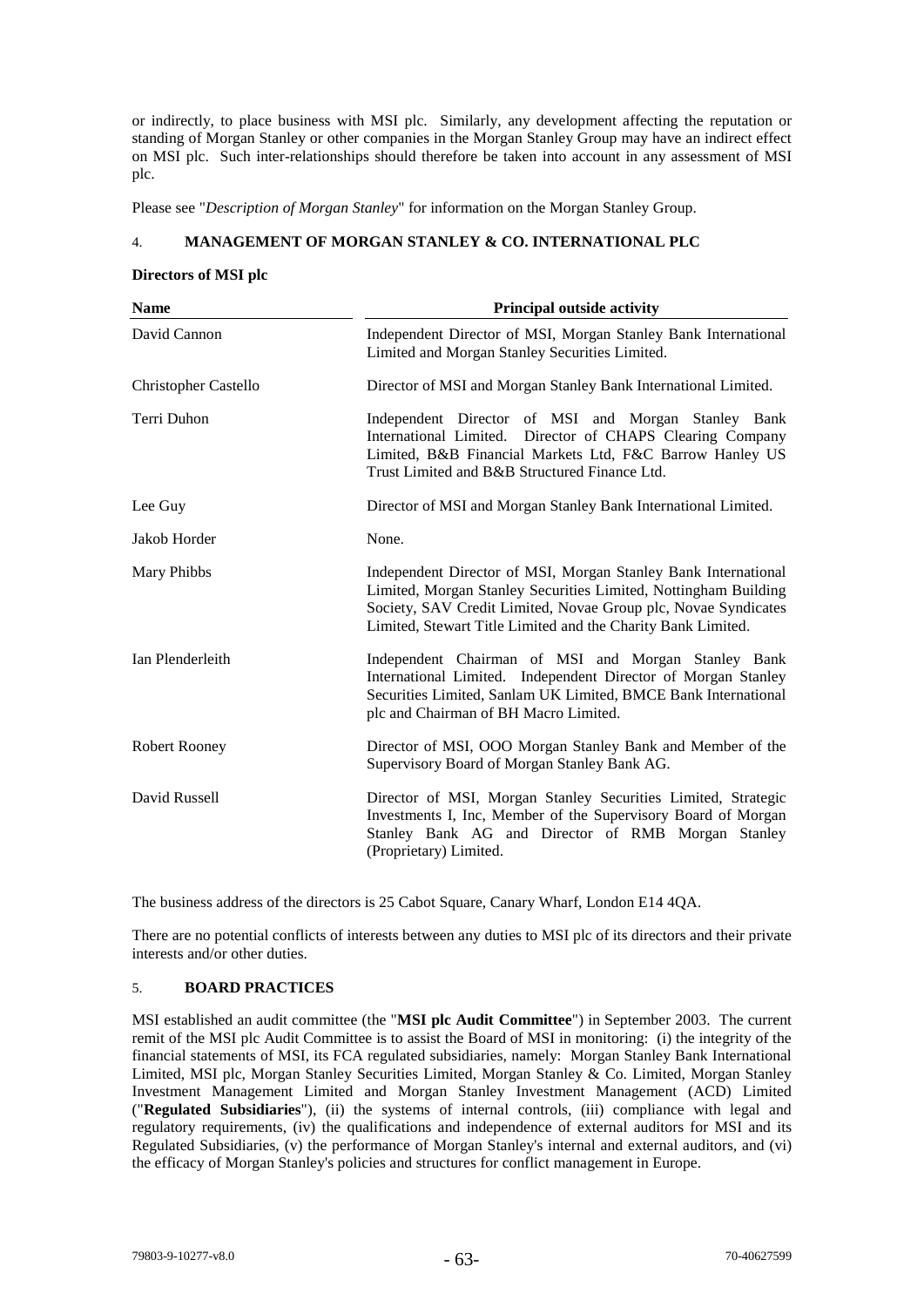The MSI plc Audit Committee reports to the Board of MSI on a quarterly basis. The MSI plc Audit Committee comprises David Cannon, Terri Duhon, Mary Phibbs and Ian Plenderleith. David Cannon, Terri Duhon, Mary Phibbs and Ian Plenderleith are not officers or employees of the Morgan Stanley Group and are independent members of the MSI plc Audit Committee. The MSI plc Audit Committee members are appointed by the Board of Directors of MSI.

MSI plc complies with the corporate governance requirements as required by the corporate laws of the United Kingdom.

### 6. **MAJOR SHAREHOLDERS**

#### **Major Shareholders**

MSI plc's share capital is owned as follows:

| <b>Share Class</b>                                         | <b>Shareholder</b>              | <b>Shares Held</b><br>(% of Class) |
|------------------------------------------------------------|---------------------------------|------------------------------------|
| <b>GBP</b> Ordinary Shares                                 | Morgan Stanley Investments (UK) | 17,615,107 (100%)                  |
| <b>USD Ordinary Shares</b>                                 | Morgan Stanley Investments (UK) | 9,935,105,148 (100%)               |
| <b>USD Class A</b><br>Non-Voting Ordinary<br><b>Shares</b> | Morgan Stanley Investments (UK) | 1,500,000,000 (100%)               |

MSI plc ultimate parent undertaking and controlling entity is Morgan Stanley. For information regarding the beneficial ownership of Morgan Stanley's common stock, please see the section entitled "*Principal Shareholders*" in "*Description of Morgan Stanley*" above.

### 7. **LEGAL PROCEEDINGS**

#### **Litigation matters**

In addition to the matters described below, in the normal course of business, the MSI plc Group has been named, from time to time, as a defendant in various legal actions, including arbitrations, class actions and other litigation, arising in connection with its activities as a global diversified financial services institution. Certain of the actual or threatened legal actions include claims for substantial compensatory and/or punitive damages or claims for indeterminate amounts of damages. In some cases, the entities that would otherwise be the primary defendants in such cases are bankrupt or in financial distress.

The MSI plc Group is also involved, from time to time, in other reviews, investigations and proceedings (both formal and informal) by governmental and self-regulatory agencies regarding the MSI plc Group's business, and involving, among other matters, sales and trading activities, financial products or offerings sponsored, underwritten or sold by the MSI plc Group, and accounting and operational matters, certain of which may result in adverse judgments, settlements, fines, penalties, injunctions or other relief.

The MSI plc Group contests liability and/or the amount of damages as appropriate in each pending matter. Where available information indicates that it is probable a liability had been incurred at the date of the consolidated financial statements and the MSI plc Group can reasonably estimate the amount of that loss, the MSI plc Group accrues the estimated loss by a charge to income. The MSI plc Group's future legal expenses may fluctuate from period to period, given the current environment regarding government investigations and private litigation affecting global financial services firms, including the MSI plc Group.

In many proceedings and investigations, however, it is inherently difficult to determine whether any loss is probable or even possible, or to estimate the amount of any loss. The MSI plc Group cannot predict with certainty if, how or when such proceedings or investigations will be resolved or what the eventual settlement, fine, penalty or other relief, if any, may be, particularly for proceedings and investigations where the factual record is being developed or contested or where plaintiffs or government entities seek substantial or indeterminate damages, restitution, disgorgement or penalties. Numerous issues may need to be resolved, including through potentially lengthy discovery and determination of important factual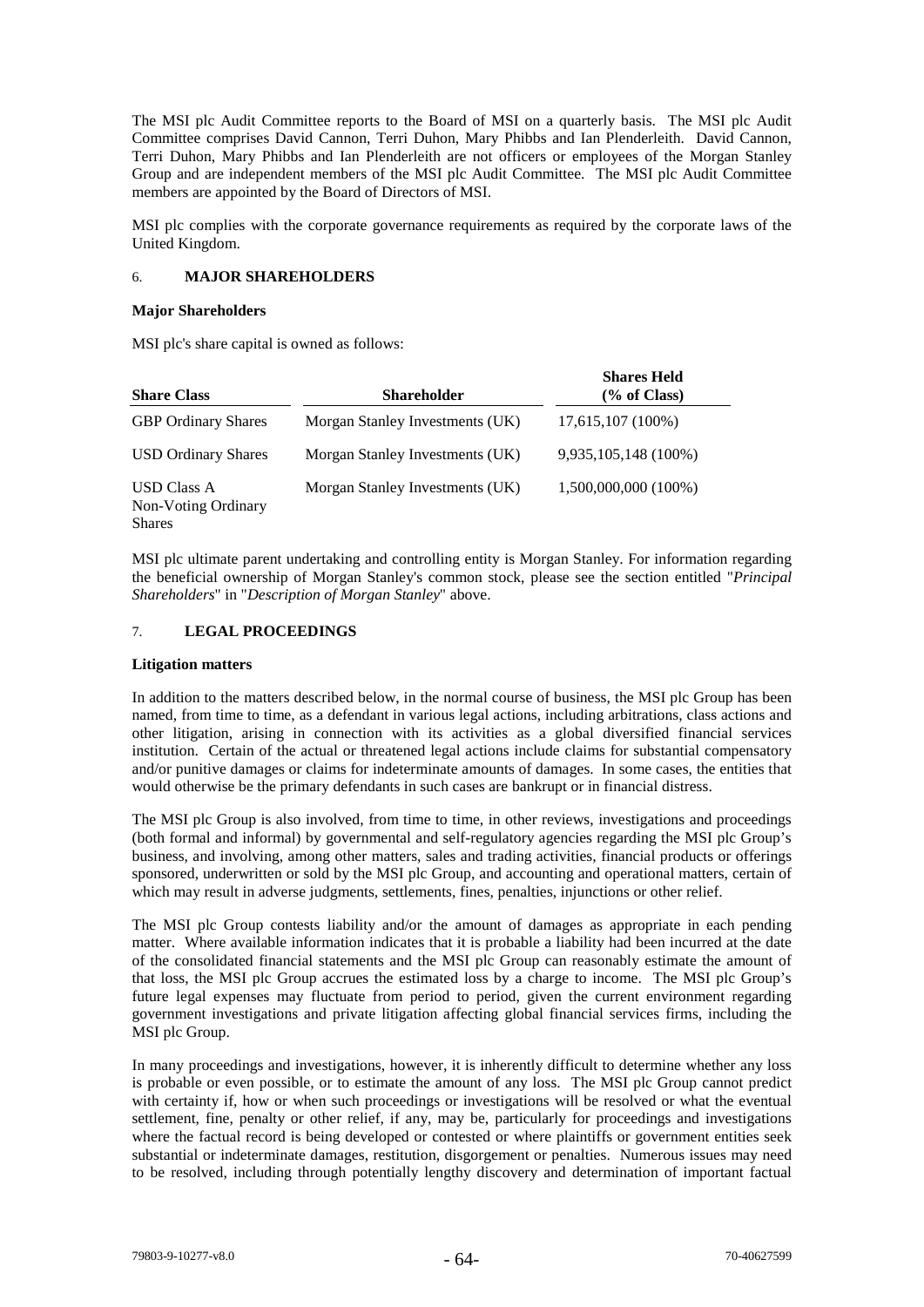matters, determination of issues related to class certification and the calculation of damages or other relief, and by addressing novel or unsettled legal questions relevant to the proceedings or investigations in question, before a loss or additional loss or range of loss or additional loss can be reasonably estimated for a proceeding or investigation. Subject to the foregoing, the MSI plc Group believes, based on current knowledge and after consultation with counsel, that the outcome of such proceedings and investigations will not have a material adverse effect on the consolidated financial condition of the MSI plc Group, although the outcome of such proceedings or investigations could be material to the MSI plc Group's operating results and cash flows for a particular period depending on, among other things, the level of the MSI plc Group's revenues or income for such period.

Over the last several years, the level of litigation and investigatory activity (both formal and informal) by government and self-regulatory agencies has increased materially in the financial services industry. As a result, the MSI plc Group expects that it may become the subject of increased claims for damages and other relief and, while the MSI plc Group has identified below certain proceedings that the MSI plc Group believes to be material, individually or collectively, there can be no assurance that additional material losses will not be incurred from claims that have not yet been asserted or are not yet determined to be material.

On 15 July 2010, CDIB filed a complaint against the MSI plc Group and another Morgan Stanley Group undertaking, styled *China Development Industrial Bank v. Morgan Stanley & Co. Incorporated et al.*, which is pending in the Supreme Court of NY. The complaint relates to a \$275 million credit default swap referencing the super senior portion of the STACK 2006-1 CDO. The complaint asserts claims for common law fraud, fraudulent inducement and fraudulent concealment and alleges that the Group and another Morgan Stanley Group undertaking misrepresented the risks of the STACK 2006-1 CDO to CDIB, and that the MSI plc Group and another Morgan Stanley Group undertaking knew that the assets backing the CDO were of poor quality when it entered into the credit default swap with CDIB. The complaint seeks compensatory damages related to the approximately \$228 million that CDIB alleges it has already lost under the credit default swap, rescission of CDIB's obligation to pay an additional \$12 million, punitive damages, equitable relief, fees and costs. On 28 February 2011, the court denied the MSI plc Group's and another Morgan Stanley Group undertaking's motion to dismiss the complaint.

On 1 July 2013, the EC issued a SO addressed to twelve financial firms (including the MSI plc Group), ISDA and Markit and various other Morgan Stanley Group undertakings alleging that, between 2006 and 2009, the recipients breached European Union competition law by taking and refusing to take certain actions in an effort to prevent the development of exchange traded credit default swap products. The MSI plc Group, other Morgan Stanley Group undertakings and the other recipients of the SO filed a response to the SO on 21 January 2014, and attended oral hearings before the EC during the period 12-19 May 2014. On 4 December 2015, the EC announced that it had closed its antitrust investigation into the twelve financial firms, including the MSI plc Group and the other Morgan Stanley Group undertakings.

In May 2014, the CAAG, which is one of the members of the RMBS Working Group, indicated that it has made certain preliminary conclusions that the Morgan Stanley Group made knowing and material misrepresentations regarding RMBS and that it knowingly caused material misrepresentations to be made regarding the Cheyne SIV, which issued securities marketed to the California Public Employees Retirement System. The CAAG has further indicated that it believes the Morgan Stanley Group's conduct violated California law and that it may seek treble damages, penalties and injunctive relief. The Morgan Stanley Group does not agree with these conclusions and has presented defences to them to the CAAG.

The MSI plc Group is also responding to a number of regulatory and governmental inquiries in the U.K., the U.S. and elsewhere related to its foreign exchange business.

Beginning in December 2013, several foreign exchange dealers (including certain Morgan Stanley Group undertakings) were named as defendants in multiple purported antitrust class actions most of which have now been consolidated into a single proceeding in the SDNY styled *In Re Foreign Exchange Benchmark Rates Antitrust Litigation*. On 16 July 2015, plaintiffs filed an amended complaint (which included the MSI plc Group as a named defendant) generally alleging that defendants engaged in a conspiracy to fix, maintain or make artificial prices for key benchmark rates, to manipulate bid/ask spreads, and, by their behaviour in the OTC market, to thereby cause corresponding manipulation in the foreign exchange futures market. Plaintiffs seek declaratory relief as well as treble damages in an unspecified amount. Defendants filed a motion to dismiss the amended complaint on 30 November 2015.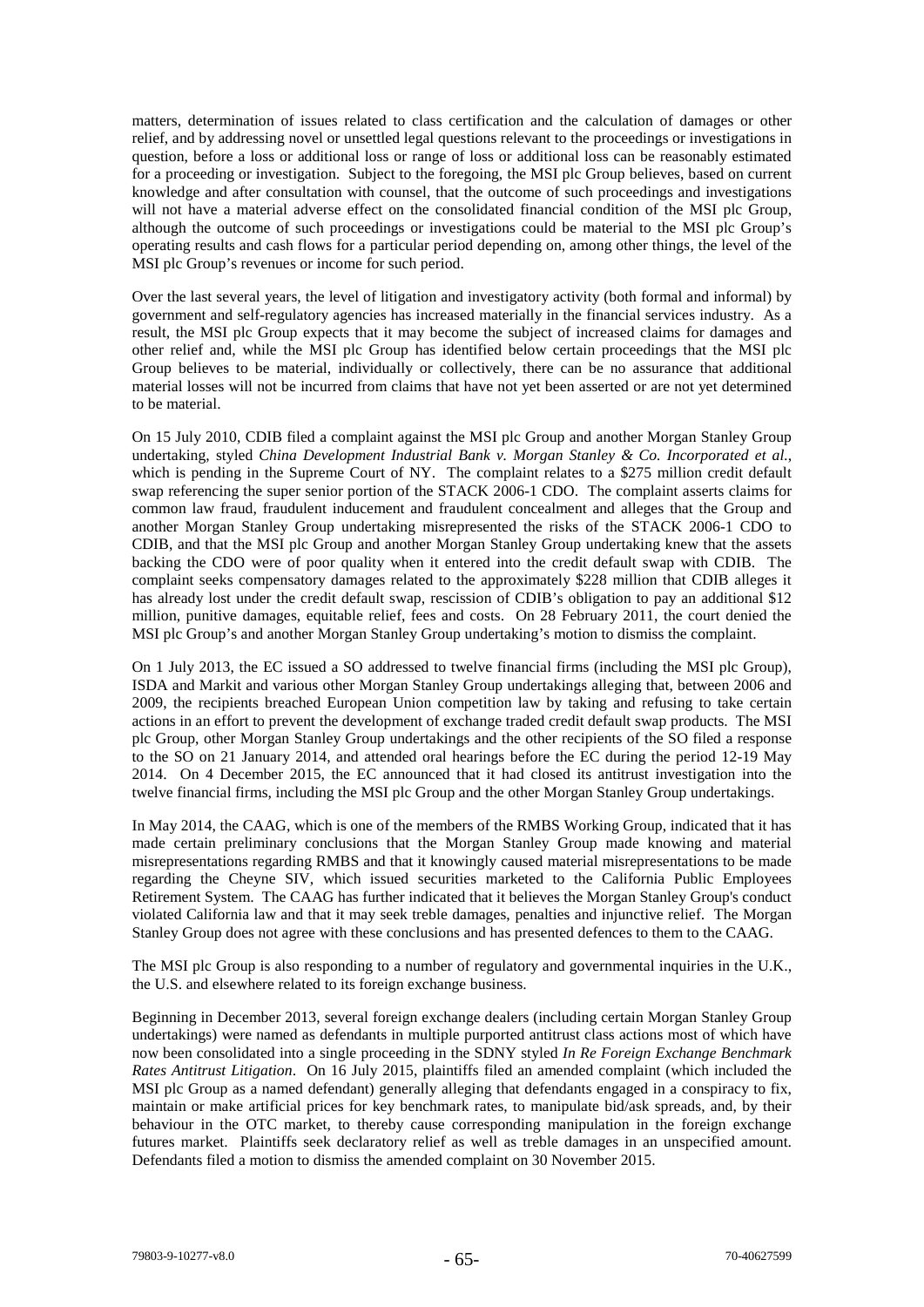Save as disclosed above under the paragraph entitled "*Litigation matters*", there are no governmental, legal or arbitration proceedings involving MSI plc (including any such proceedings which are pending or threatened of which MSI plc is aware) during the 12-month period before the date of this Registration Document which may have, or have had in the recent past, a significant effect on the financial position or profitability of the MSI plc Group.

# 8. **ADDITIONAL INFORMATION**

### **Auditors**

MSI plc's report and accounts for the financial years ended 31 December 2015 and 31 December 2014 have been audited by Deloitte LLP of 2 New Street Square, London EC4A 3BZ who are a firm of registered auditors and a member firm of the Institute of Chartered Accountants in England and Wales for institute by-laws purposes.

### **Trend Information**

There has been no material adverse change in the prospects of MSI plc since 31 December 2015.

### **Significant Change**

There has been no significant change in the financial or trading position of the MSI plc Group since 31 December 2015 (the date of the latest consolidated report and accounts of MSI plc).

### **Capital Structure**

As of 31 December 2015 MSI plc had the following issued and fully paid up share capital:

- (i) £17,615,107 divided into 17,615,107 ordinary shares of £1 par value each (the "**GBP Ordinary Shares**"). Each GBP Ordinary Share is entitled to one vote within its class. The GBP Ordinary Shares as a class are entitled to 0.177 per cent. of the votes at shareholder meetings.
- (ii) U.S.\$9,935,105,148 divided into 9,935,105,148 ordinary shares of U.S.\$1 par value each (the "**USD Ordinary Shares**"). Each USD Ordinary Share is entitled to one vote within its class. The USD Ordinary Shares as a class are entitled to 99.823 per cent. of the votes at shareholder meetings.
- (iii) U.S. \$1,500,000,000 divided into 1,500,000,000 class A ordinary shares of U.S.\$1 par value each (the "**USD Class A Non-Voting Ordinary Shares**"). The holders of the USD Class A Non-Voting Ordinary Shares are not entitled to vote at Shareholders meetings of MSI plc.

#### **Articles of Association**

Pursuant to the Companies Act 2006, MSI plc's objects are now unrestricted. The articles of association were last amended on 24 February 2015.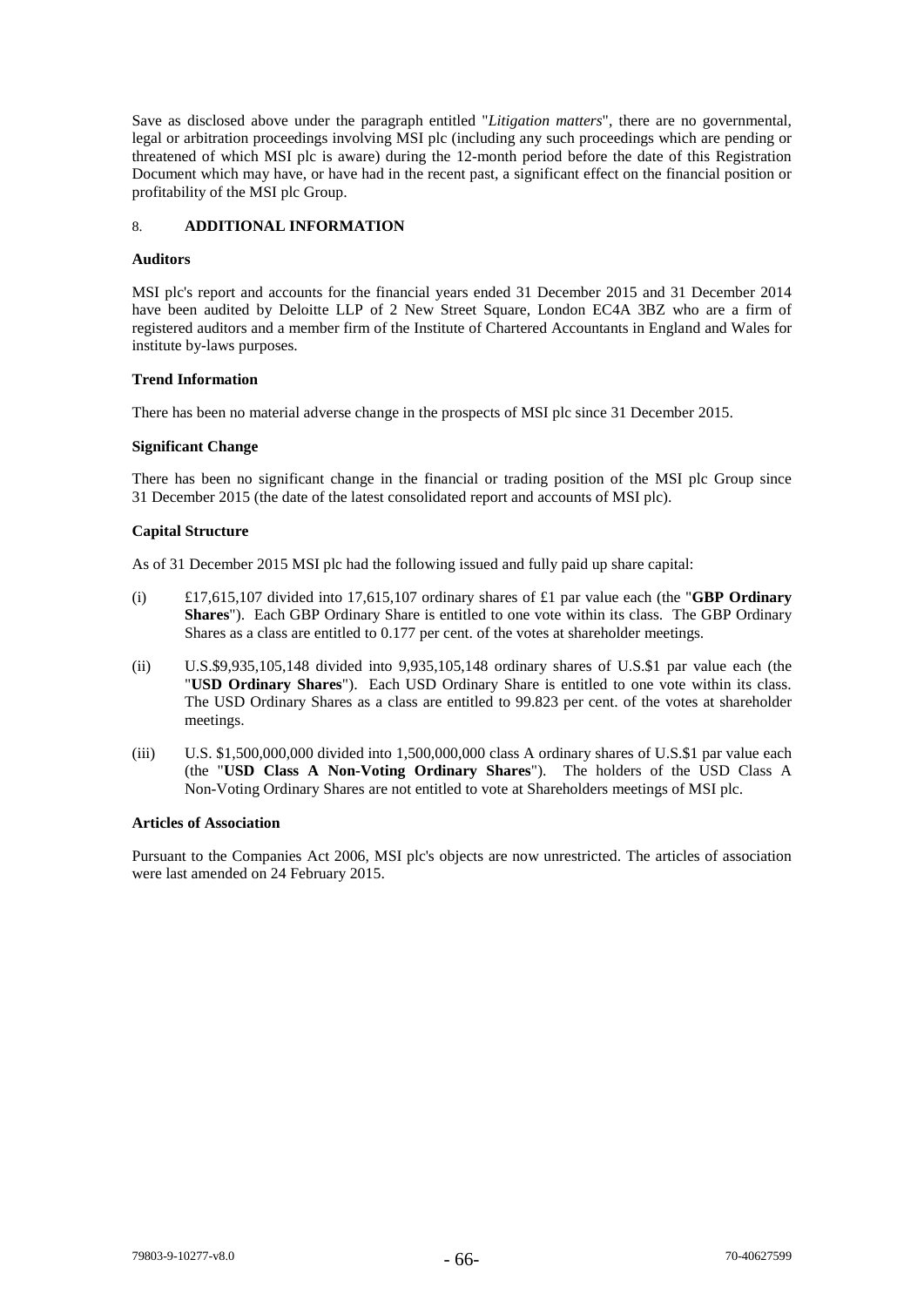# **SELECTED FINANCIAL INFORMATION OF MORGAN STANLEY & CO. INTERNATIONAL PLC**

The following table sets out the selected consolidated financial information of the MSI plc Group in accordance with applicable law and International Financial Reporting Standards ("**IFRS**"), as adopted by the European Union. Such information is derived from the audited reports and accounts of MSI plc as at 31 December 2015.

The financial information presented below should be read in conjunction with such reports and accounts and the notes thereto.

|                                                     | 31 Dec 2014     | 31 Dec 2015 |
|-----------------------------------------------------|-----------------|-------------|
|                                                     | (in \$millions) |             |
| <b>Consolidated Statement of Financial Position</b> |                 |             |
|                                                     | 448.526         | 394,084     |
|                                                     | 448.526         | 394.084     |
| <b>Consolidated Income Statement</b>                |                 |             |
|                                                     | 2.775           | 3.508       |
|                                                     | (677)           | 710         |
|                                                     | (713)           | 401         |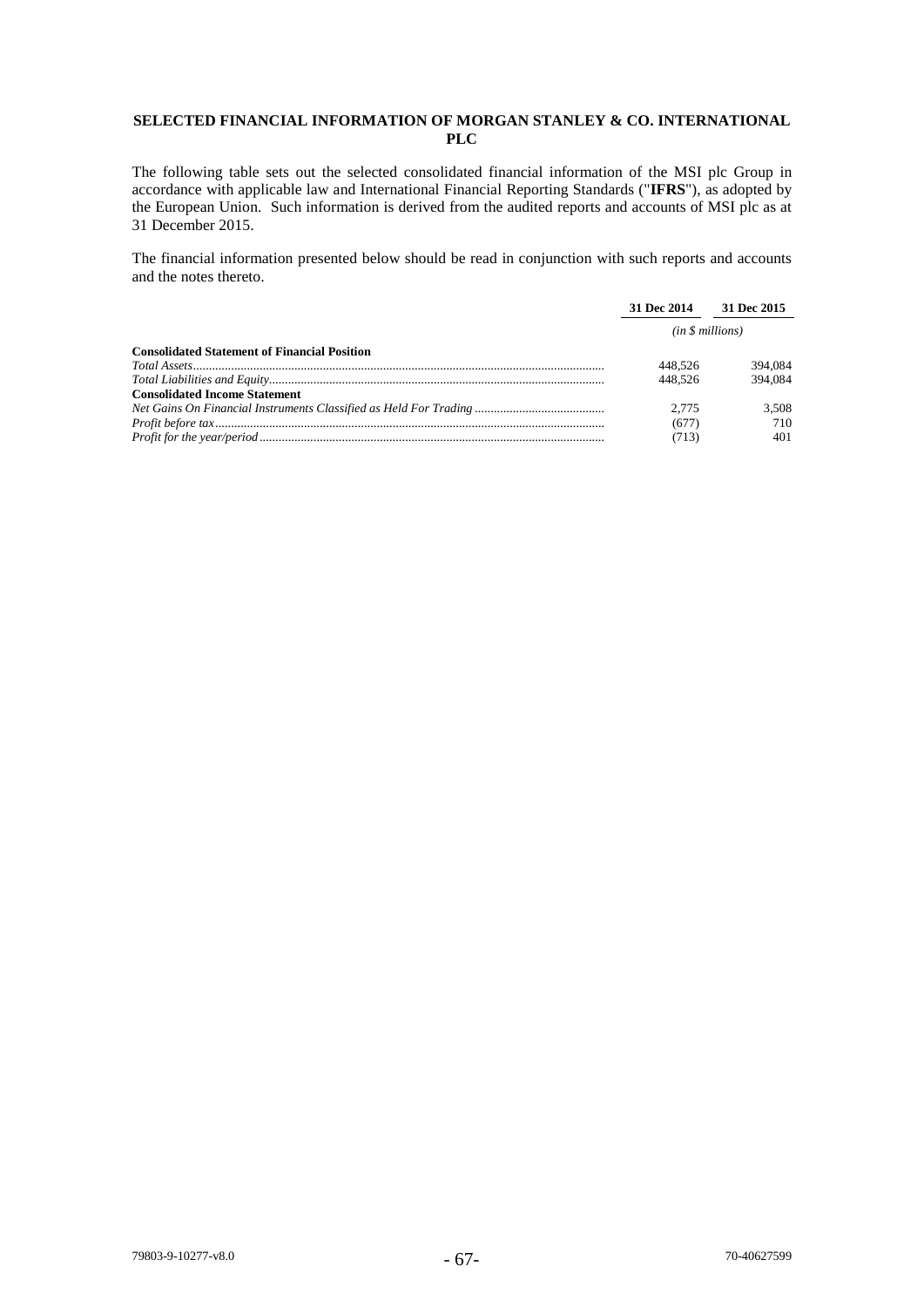# **DESCRIPTION OF MORGAN STANLEY B.V.**

# 1. **INFORMATION ABOUT MORGAN STANLEY B.V.**

### **History and Development**

Morgan Stanley B.V. was incorporated as a private company with limited liability (*besloten vennootschap met beperkte aansprakelijkheid*) under the laws of The Netherlands on 6 September 2001 for an unlimited duration. MSBV is registered at the commercial register of the Chamber of Commerce (*Kamer van Koophandel*) for Amsterdam under number 34161590. It has its corporate seat at Amsterdam, The Netherlands.

### **Registered office**

MSBV's registered office is at Luna Arena, Herikerbergweg 238, 1101 CM, Amsterdam Zuidoost, The Netherlands. Its telephone number is +31 20 57 55 600.

#### **Legal and commercial name**

MSBV's legal and commercial name is Morgan Stanley B.V.

### **Legislation**

MSBV is incorporated under, and subject to, the laws of The Netherlands.

# 2. **OVERVIEW OF ACTIVITIES**

### **Principal Activities**

MSBV's principal activity is the issuance of financial instruments including notes, certificates and warrants and the hedging of obligations arising pursuant to such issuances.

#### **Principal Markets**

MSBV conducts its business from The Netherlands. All material assets of MSBV are obligations of (or securities issued by) one or more companies in the Morgan Stanley Group. MSBV does not undertake such business on a competitive basis, however as a member of the Morgan Stanley Group it is indirectly affected by some of the competitive pressures that apply to Morgan Stanley. See "*Description of Morgan Stanley*" above for further details.

#### 3. **ORGANISATIONAL STRUCTURE**

MSBV has no subsidiaries. It is ultimately controlled by Morgan Stanley.

#### 4. **MANAGEMENT OF MSBV**

The current directors of MSBV, their offices, if any, within MSBV, and their principal outside activity, if any, are listed below. The business address of each director is Luna Arena, Herikerbergweg 238, 1101 CM Amsterdam Zuidoost, The Netherlands.

| <b>Name</b>   | Title    | <b>Principal Outside Activity</b>                                                                                                                                                                           |
|---------------|----------|-------------------------------------------------------------------------------------------------------------------------------------------------------------------------------------------------------------|
| H. Herrmann   | Director | Executive Director of Morgan Stanley. Director or<br>Fundlogic (Jersey) Limited, Morgan Stanley Islamic<br>Finance Limited, Morgan Stanley (Jersey) Limited<br>and Archimedes Investments Cooperatieve U.A. |
| S. Ibanez     | Director | Executive Director of Morgan Stanley.                                                                                                                                                                       |
| P.J.G de Reus | Director | Employee of TMF Netherlands B.V. Director of<br>Archimedes Investments Cooperatieve U.A.                                                                                                                    |
| L.P.A. Rolfes | Director | Employee of TMF Netherlands B.V.                                                                                                                                                                            |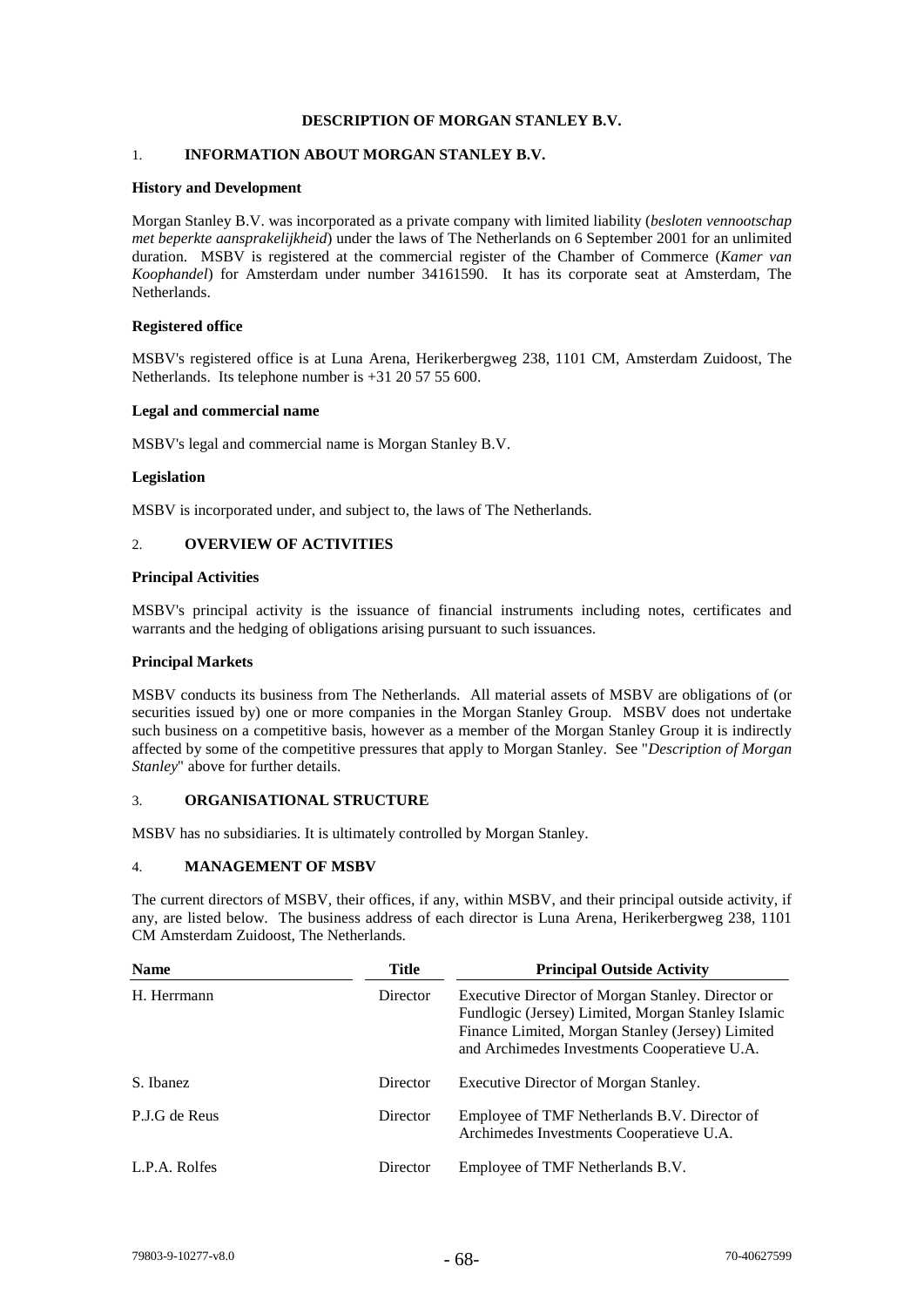| <b>Name</b>                      | Title    | <b>Principal Outside Activity</b> |
|----------------------------------|----------|-----------------------------------|
| TMF Management B.V.              | Director | Dutch corporate service provider  |
| Directors of TMF Management B.V. |          |                                   |
| H. Ph. De Kanter                 | Director | Employee of TMF Netherlands B.V.  |
| W.H. Kamphuijs                   | Director | Employee of TMF Netherlands B.V.  |

There are no potential conflicts of interests between any duties to MSBV of its directors and their private interests and/or other duties.

# 5. **BOARD PRACTICE**

MSBV considers itself to be in compliance with all Dutch laws relating to corporate governance that are applicable to it.

MSBV qualifies as an organisation of public interest pursuant to Dutch and E.U. law. MSI, a shareholder in MSBV until 26 March 2015, had an audit committee that functioned as the audit committee of MSBV. On 26 March 2015, MSI disposed of its shareholding in MSBV. Accordingly, MSBV can no longer take the exemption available for groups and has established its own audit committee which complies with the applicable corporate governance rules as detailed in MSBV's articles of association.

## 6. **MAJOR SHAREHOLDERS**

Archimedes Investments Cooperatieve U.A. (a Morgan Stanley Group company) holds the majority of shares in MSBV. Morgan Stanley International Holdings Inc. and Morgan Stanley Jubilee Investments Ltd. each hold one share in MSBV.

MSBV is ultimately controlled by Morgan Stanley. MSBV is not aware of any control measures with respect to such shareholder control. For information regarding the beneficial ownership of Morgan Stanley's common stock, please see the section entitled "*Principal Shareholders*" in "*Description of Morgan Stanley*" above.

All decisions to issue securities are taken by the Board of MSBV and MSBV earns a spread on all its issues of securities.

## 7. **LEGAL PROCEEDINGS**

There are no governmental, legal or arbitration proceedings involving MSBV (including any such proceedings which are pending or threatened of which MSBV is aware) during the 12-month period before the date of this Registration Document which may have, or have had in the recent past, a significant effect on the financial position or profitability of MSBV.

## 8. **ADDITIONAL INFORMATION**

#### **Auditors**

Deloitte Accountants B.V., independent auditors and certified public accountants of Gustav Mahlerlaan 2970, 1081 LA Amsterdam, P.O. Box 58110, 1040 HC Amsterdam, The Netherlands, a member of the Netherlands Institute of Chartered Accountants (*Nederlandse Beroepsorganisatie van Accountants*), have audited the financial statements of MSBV for the years ended 31 December 2014 and 31 December 2015 and unqualified opinions have been reported thereon.

This document does not contain any other information that has been audited by Deloitte Accountants B.V.

## **Trend Information**

MSBV intends to continue issuing securities and entering into hedges in respect of such issues of securities. There has been no material adverse change in the prospects of MSBV since 31 December 2015.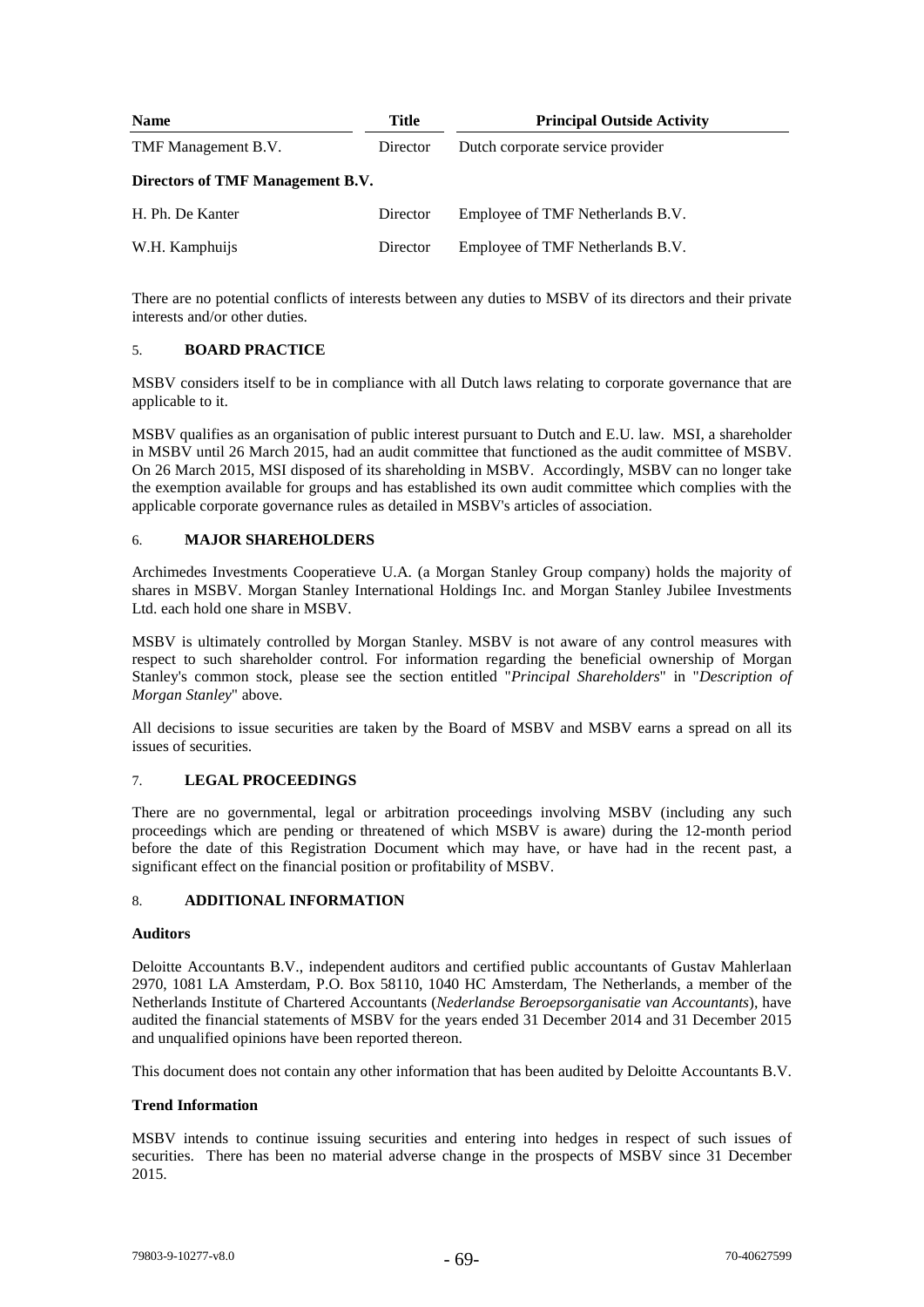## **Significant Change**

There has been no significant change in the financial or trading position of MSBV since 31 December 2015.

# **Share Capital**

The share capital of MSBV is divided into ordinary shares of nominal value EUR 100.

The issued, allotted and fully paid up share capital of MSBV comprises 150,180 ordinary shares of nominal value EUR 100.

## **Articles of Association**

MSBV's objects and purposes are set out in Article 3 of its Articles of Association and enable it to issue, sell, purchase, transfer and accept warrants, derivatives, certificates, debt securities, equity securities and/or similar securities or instruments and to enter into hedging arrangements in connection with such securities and instruments. Furthermore its objects are to finance businesses and companies, to borrow, to lend and to raise funds as well as to enter into agreements in connection with the aforementioned, to render guarantees, to bind the company and to pledge its assets for obligations of the companies and enterprises with which it forms a group and on behalf of third parties and to trade in currencies, securities and items of property in general, as well as everything pertaining to the foregoing, relating thereto or conductive thereto all in the widest sense of the word.

The articles of association were last amended on 23 April 2015.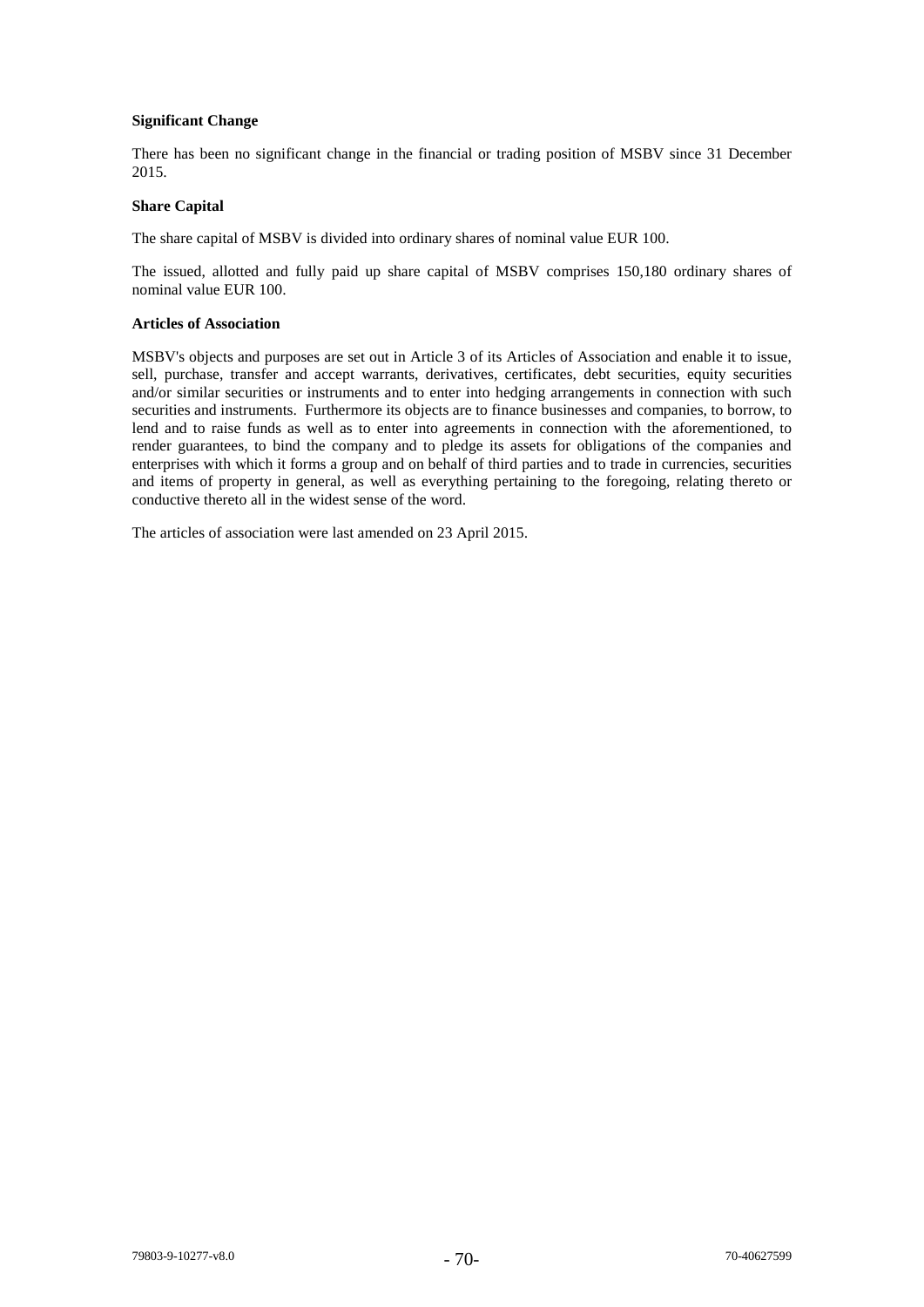# **SELECTED FINANCIAL INFORMATION OF MORGAN STANLEY B.V.**

The profit after tax for the years ended 31 December 2015 and 31 December 2014 was EUR 7,620,000 and EUR 4,993,000 respectively. The profit before tax for the financial years ended 31 December 2015 and 31 December 2014 was EUR 10,151,000 and EUR 6,658,000 respectively.

The total assets of MSBV increased from EUR 8,081,802,000 on 31 December 2014 to EUR 8,770,208,000 on 31 December 2015 with total liabilities increasing from EUR 8,051,732,000 on 31 December 2014 to EUR 8,732,518,000 on 31 December 2015.

The financial information in respect of MSBV has been prepared in accordance with IFRS as adopted by the European Union for the years ended 31 December 2014 and 31 December 2015.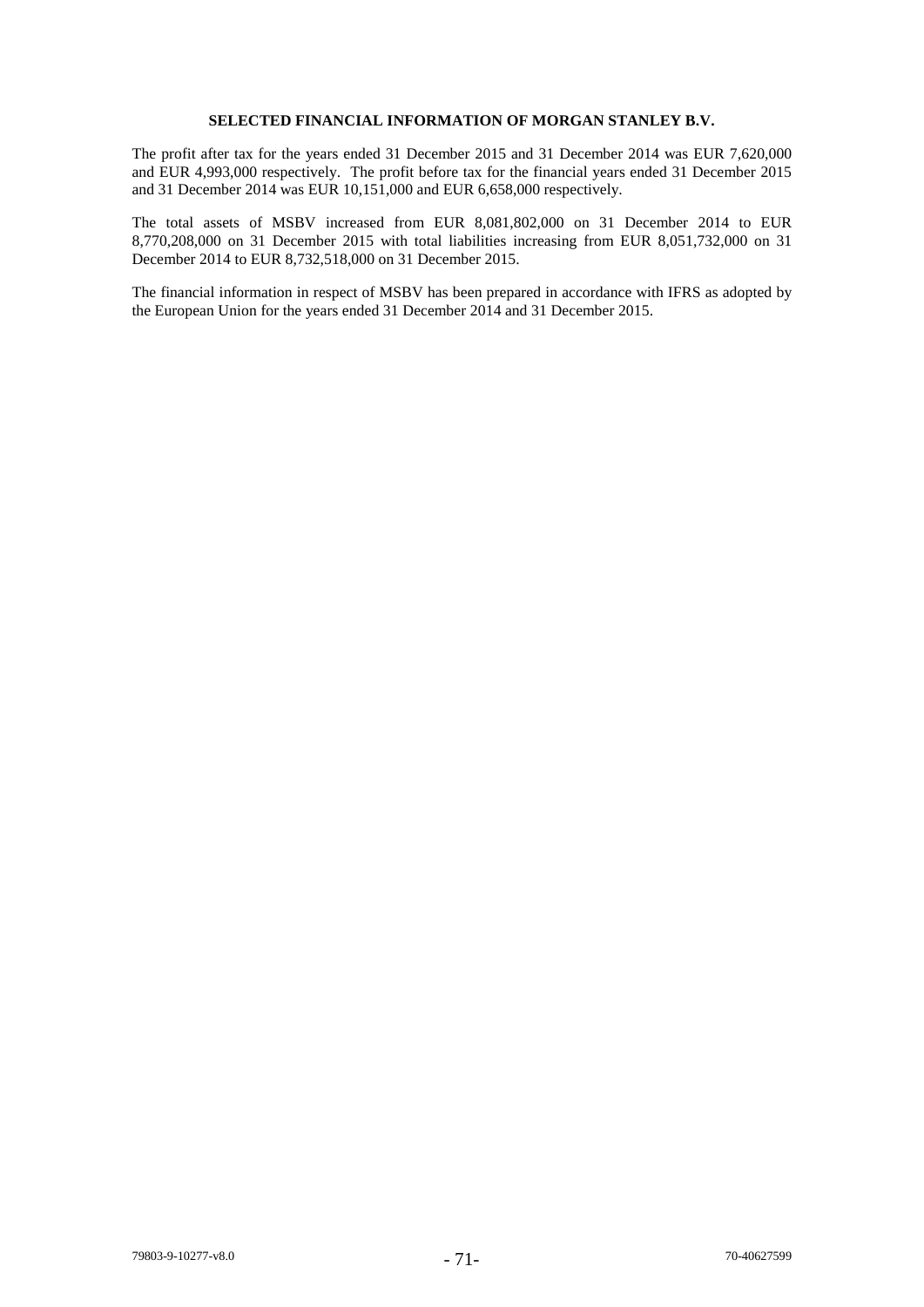# **DESCRIPTION OF MORGAN STANLEY FINANCE LLC**

# 1. **INFORMATION ABOUT MORGAN STANLEY FINANCE LLC**

#### **History and Development**

Morgan Stanley Finance LLC was originally formed as a limited liability company pursuant to the Delaware Limited Liability Company Act on 27 March 2002 for an unlimited duration under the name of Morgan Stanley Tower LLC. On 8 January 2016 Morgan Stanley Tower LLC changed its name to Morgan Stanley Finance, LLC. On 12 January 2016 Morgan Stanley Finance, LLC changed its name to Morgan Stanley Finance LLC.

### **Registered office**

MSFL's registered address is at The Corporation Trust Company, Corporation Trust Center, 1209 Orange Street, Wilmington, Delaware 19801. MSFL's principal place of business is 1585 Broadway, New York, NY 10036. Its phone number is 212-761-4000.

#### **Legal and commercial name**

MSFL's legal and commercial name is Morgan Stanley Finance LLC.

#### **Legislation**

MSFL was formed under, and subject to, the laws of the state of Delaware, United States.

## 2. **OVERVIEW OF ACTIVITIES**

#### **Principal Activities**

MSFL's principal activity is the issuance of securities.

### **Principal Markets**

MSFL primarily conducts its business from the United States.

## 3. **ORGANISATIONAL STRUCTURE**

MSFL has no subsidiaries. It is a directly owned subsidiary of Morgan Stanley. In February 2016, MSFL was converted into a finance subsidiary of Morgan Stanley.

#### 4. **MANAGEMENT OF MSFL**

The current managers of MSFL, their offices, if any, within MSFL and their principal outside activity, if any, are listed below. The business address of each manager is 1585 Broadway, New York, NY 10036.

| <b>Name</b>     | Title                    | <b>Principal Outside Activity</b>           |
|-----------------|--------------------------|---------------------------------------------|
| Kevin Woodruff  | President and<br>Manager | Managing Director of Morgan Stanley         |
| Nikki Tippins   | Manager                  | Managing Director of Morgan Stanley         |
| Joshua Schanzer | Manager                  | <b>Executive Director of Morgan Stanley</b> |

There are no potential conflicts of interests between any duties to MSFL of its managers and their private interests and/or other duties.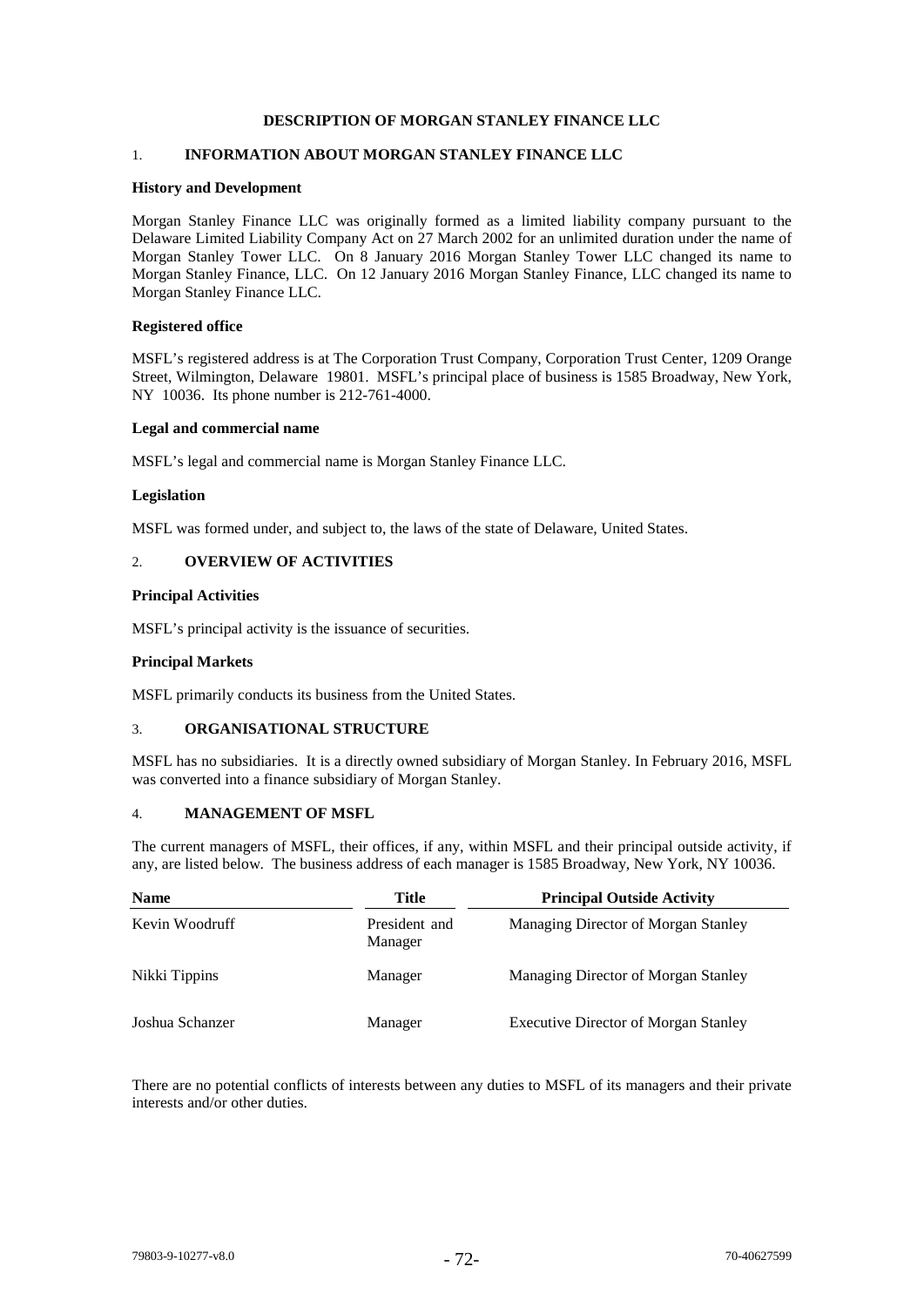### 5. **BOARD PRACTICE**

MSFL considers itself to be in compliance with all Delaware laws relating to corporate governance that are applicable to it.

# 6. **MAJOR SHAREHOLDERS**

MSFL is fully and directly owned by Morgan Stanley. For information regarding the beneficial ownership of Morgan Stanley's common stock, please see the section entitled "*Principal Shareholders*" in "*Description of Morgan Stanley*" above.

#### 7. **LEGAL PROCEEDINGS**

There are no governmental, legal or arbitration proceedings involving MSFL (including any such proceedings which are pending or threatened of which MSFL is aware) during the 12-month period before the date of this Registration Document which may have, or have had in the recent past, a significant effect on the financial position or profitability of MSFL.

#### 8. **ADDITIONAL INFORMATION**

#### **Auditors**

Deloitte & Touche LLP, 30 Rockefeller Plaza, New York, NY 10112, United States, an independent registered public accounting firm registered with the Public Company Accounting Oversight Board (United States of America) have audited the financial statements of MSFL for the years ended 31 December 2014 and 31 December 2015.

This document does not contain any other information in respect of MSFL that has been audited by Deloitte & Touche LLP.

#### **Trend Information**

MSFL intends to continue issuing securities. There has been no material adverse change in the prospects of MSFL since 31 December 2015.

#### **Significant Change**

There has been no significant change in the financial or trading position of MSFL since 31 December 2015.

#### **Capitalisation**

MSFL is authorised to issue a single class of limited liability company interests. The issued, allotted and fully paid capital of MSFL is USD 1,000.

#### **Limited Liability Company Agreement**

MSFL's purpose is set out in Article 1.2 of its Limited Liability Company Agreement dated 27 March 2002 (as amended) and includes any activity for which limited liability companies may be organised in the State of Delaware. Such activities include the issuance of securities.

The Limited Liability Company Agreement was last amended on 21 January 2016.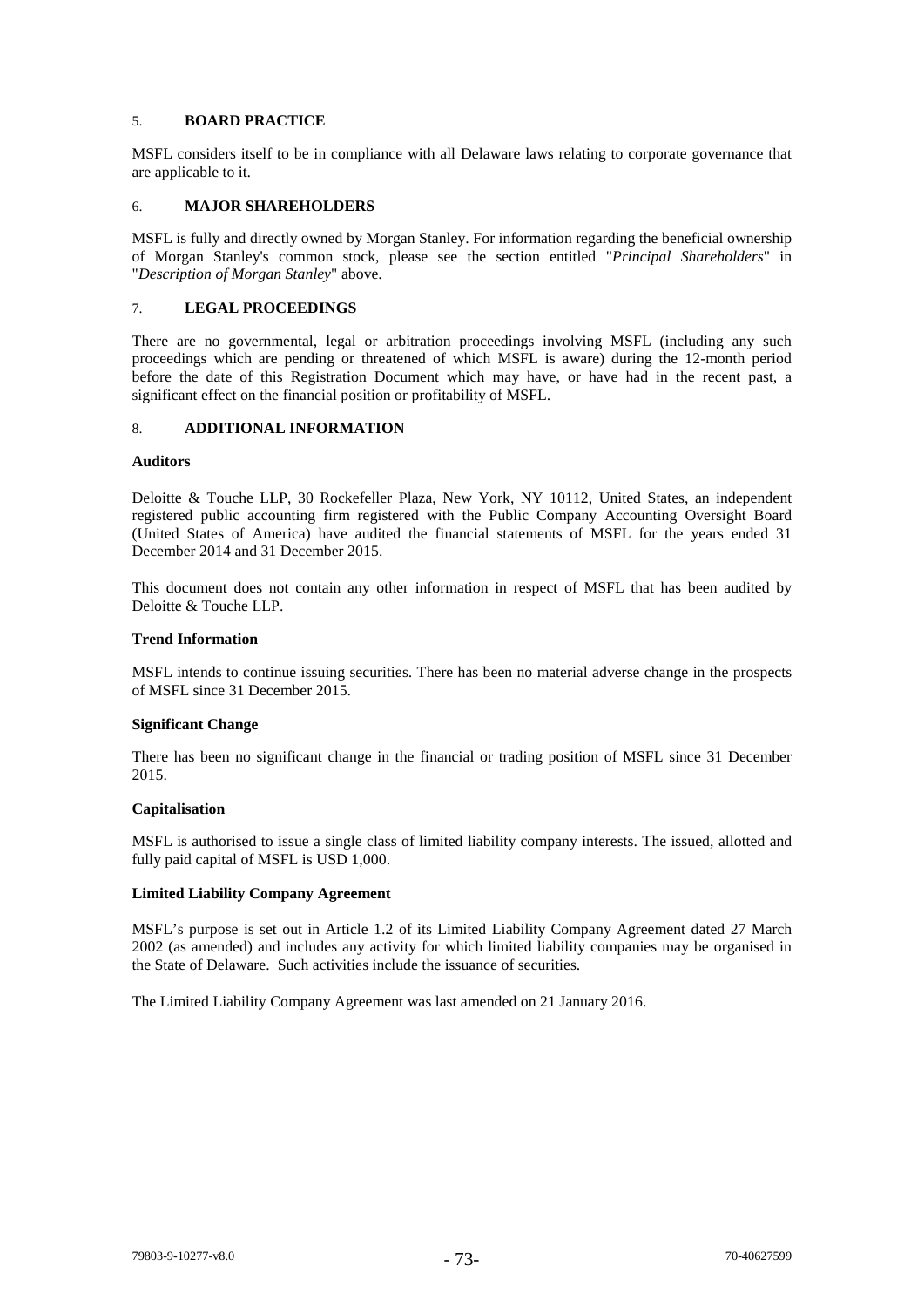# **SELECTED FINANCIAL INFORMATION OF MORGAN STANLEY FINANCE LLC**

The net income for the years ended 2014 and 2015 was USD 114,986,489 and USD 110,072,000 respectively.

The total assets of MSFL increased from USD 6,797,385,100 at 31 December 2014 to USD 6,942,318,599 at 31 December 2015 with total liabilities increasing from USD 1,678,238,333 at 31 December 2014 to USD 1,713,099,832 at 31 December 2015.

The financial information in respect of MSFL has been prepared in accordance with US GAAP.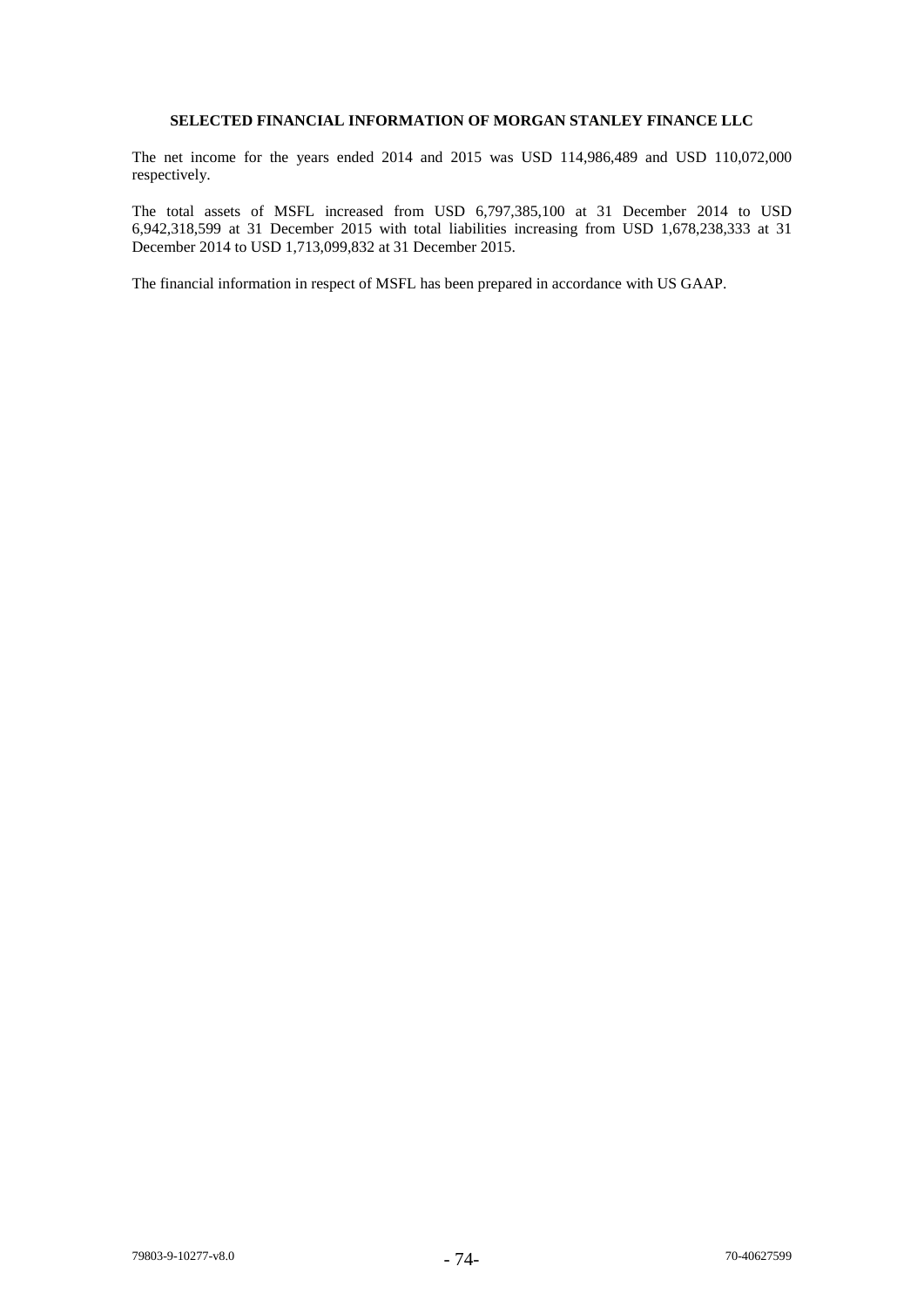# **SIGNIFICANT SUBSIDIARIES OF MORGAN STANLEY AS AT 31 DECEMBER 2015**

| Company                                                   | Jurisdiction of<br>Incorporation or<br><b>Formation</b> |
|-----------------------------------------------------------|---------------------------------------------------------|
| -Morgan Stanley                                           | Delaware                                                |
| --Bayfine DE Inc.                                         | Delaware                                                |
| L—Bayfine UK                                              | United Kingdom                                          |
| Belmondo LLC                                              | Delaware                                                |
| Cauca LLC                                                 | Delaware                                                |
| -Dean Witter Capital Corporation                          | Delaware                                                |
| -Dean Witter Realty Inc.                                  | Delaware                                                |
| -Realty Management Services Inc.                          | Delaware                                                |
| -Dean Witter Reynolds Venture Equities Inc.               | Delaware                                                |
| -Early Adopter Fund Manager Inc.                          | Delaware                                                |
| -Fuegos LLC                                               | Delaware                                                |
| -Fundlogic (Jersey) Limited                               | Jersey, Channel Is.                                     |
| -FV-I, Inc.                                               | Delaware                                                |
| -Japan Core Funding, Inc.                                 | Delaware                                                |
| -Jolter Investments Inc.                                  | Delaware                                                |
| Morgan Stanley (Jersey) Limited                           | Jersey, Channel Is.                                     |
| Morgan Stanley ABS Capital I Inc.                         | Delaware                                                |
| -Morgan Stanley Altabridge Ltd.                           | Cayman Islands                                          |
| -Morgan Stanley Amanu LLC                                 | Delaware                                                |
| Morgan Stanley Asset Funding Inc.                         | Delaware                                                |
| Morgan Stanley Atlas, Inc.                                | Delaware                                                |
| -Morgan Stanley Biscay LLC                                | Delaware                                                |
| -Morgan Stanley Epsilon Investments Limited               | United Kingdom                                          |
| -Morgan Stanley Alpha Investments LLP                     | United Kingdom                                          |
| -Morgan Stanley Capital Group Inc.                        | Delaware                                                |
| -Aegir Services International Ltd.                        | Bermuda                                                 |
| Cayman Energy Ltd.                                        | Cayman Islands                                          |
| <b>Ghent Energy Limited</b>                               | Cayman Islands                                          |
| Granite Wash LLC                                          | Delaware                                                |
| -Heidmar Group Inc.                                       | Delaware                                                |
| Houston Bayport Energy LLC                                | Delaware                                                |
| Morgan Stanley Bay Shore LLC                              | Delaware                                                |
| -Morgan Stanley Capital Group (Espana), S.L.U.            | Spain                                                   |
| -Morgan Stanley Capital Group Czech Republic s.r.o.       | Czech Republic                                          |
| -Morgan Stanley Capital Group Energy Europe Limited       | United Kingdom                                          |
| --Morgan Stanley Clean Development, LLC                   | Delaware                                                |
| -Morgan Stanley Renewables Development I (Cayman) Limited | Cayman Islands                                          |
| -Morgan Stanley Commodities Investment Limited            | Cayman Islands                                          |
| Morgan Stanley Energy Capital Inc.                        | Delaware                                                |
| -Morgan Stanley Energy Development Corp.                  | Delaware                                                |
| L <sub>-T</sub> SEM Royalties LLC                         | Delaware                                                |
| Wellbore Capital, LLC                                     | Delaware                                                |
| MS Permian LLC                                            | Delaware                                                |
| MS TELA LLC                                               | Delaware                                                |
| MS TGX LLC                                                | Delaware                                                |
| -MSDW Power Development Corp.                             | Delaware                                                |
| -American Chemicals, LLC                                  | Delaware                                                |
| -MS Solar Canada Holdings Inc.                            | Delaware                                                |
| -MS Solar Holdings Canada ULC                             | Canada                                                  |
| --MS Solar Solutions Canada ULC                           | Canada                                                  |
| L_MS Solar Investments LLC                                | Delaware                                                |
| MS Solar Holdings Inc.                                    | Delaware                                                |
| -MS Solar Solutions Corp.                                 | Delaware                                                |
| -Naniwa Energy LLC                                        | Delaware                                                |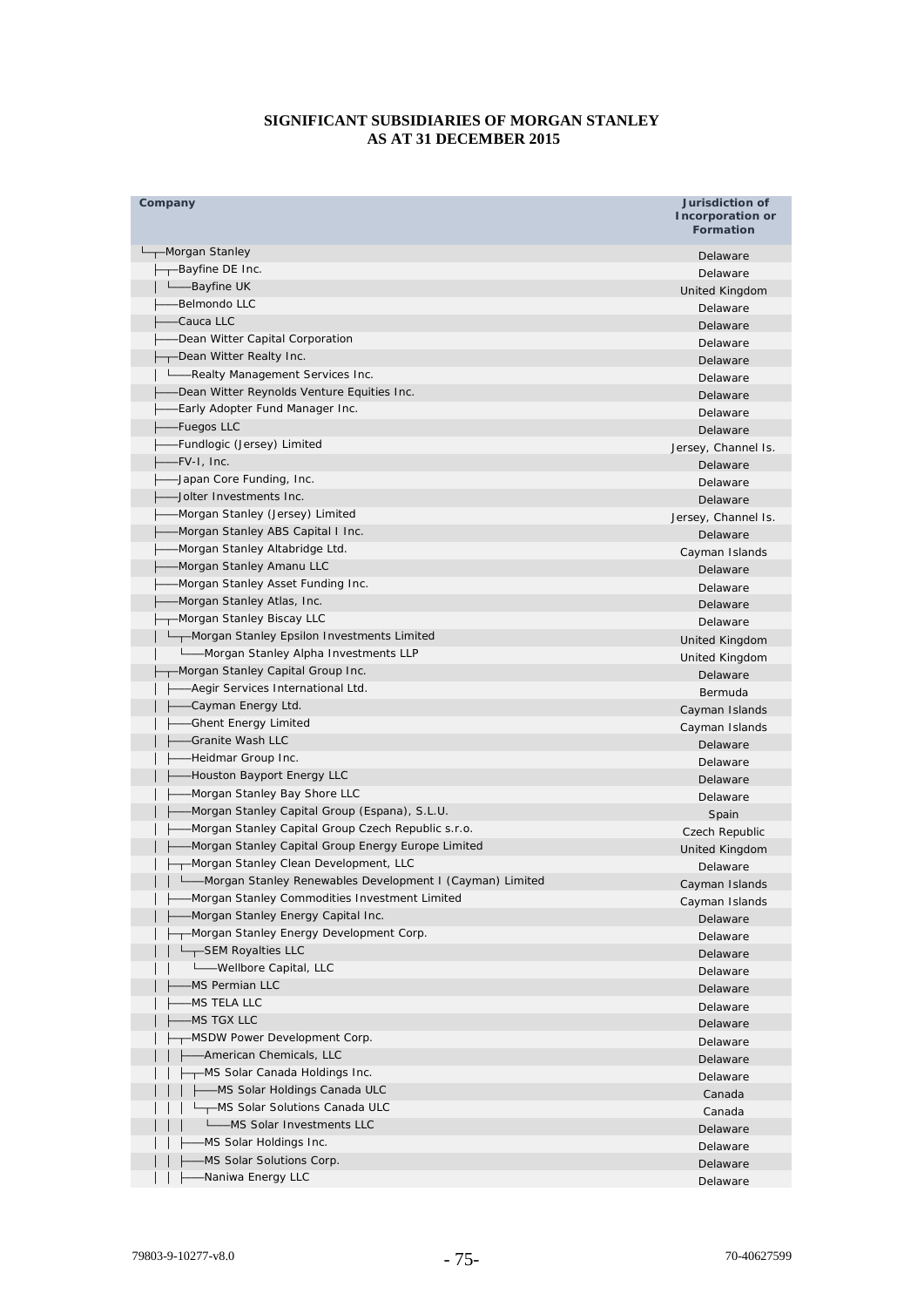| Company                                               | Jurisdiction of<br><b>Incorporation or</b><br><b>Formation</b> |
|-------------------------------------------------------|----------------------------------------------------------------|
| L-Maniwa Terminal LLC                                 | Delaware                                                       |
| ---Pioneer Energy Holdings Pty Ltd                    | Australia                                                      |
| Letter Energy Pty Ltd                                 | Australia                                                      |
| -Power Contract Financing II, L.L.C.                  | Delaware                                                       |
| -Rolympus (UK) Commodities (Holdings) Limited         | United Kingdom                                                 |
| -South Eastern Electric Development Corporation       | Delaware                                                       |
| -South Eastern Generating Corporation                 | Delaware                                                       |
| -Sparta Energy Limited                                | Cayman Islands                                                 |
| --TransMontaigne Canada Holdings Inc.                 | Canada                                                         |
| -TMG Canadian Holdings L.L.C.                         | Delaware                                                       |
| -Olco Petroleum Group ULC (OLCO)                      | Canada                                                         |
| ---TransMontaigne Marketing Canada Inc.               | Canada                                                         |
| -Utility Contract Funding II, LLC                     | Delaware                                                       |
| -Morgan Stanley Capital I Inc.                        | Delaware                                                       |
| -Morgan Stanley Capital Management, LLC               | Delaware                                                       |
| -Morgan Stanley Domestic Holdings, Inc.               | Delaware                                                       |
| ---GHY Capital II B.V.                                | The Netherlands                                                |
| --Morgan Stanley & Co. LLC                            | Delaware                                                       |
| -Hilo Investment Fund                                 | Cayman Islands                                                 |
| -Morgan Stanley Flexible Agreements Inc.              | Delaware                                                       |
| -PI Co-Invest LLC                                     | Delaware                                                       |
| -Prime Dealer Services Corp.                          | Delaware                                                       |
| ——V2 Holdings (USA), Inc.                             | Delaware                                                       |
| ---Gee Street Records, Inc.                           | Delaware                                                       |
| Level Records, Inc.                                   | Delaware                                                       |
| -Morgan Stanley Capital Products LLC                  | Delaware                                                       |
| -Morgan Stanley Capital Services LLC                  | Delaware                                                       |
| -Morgan Stanley Commercial Financial Services LLC     | Delaware                                                       |
| -Morgan Stanley Delta Holdings LLC                    | New York                                                       |
| -Morgan Stanley Bank, N.A.                            | <b>Federal Charter</b>                                         |
| - Morgan Stanley Private Bank, National Association   | <b>Federal Charter</b>                                         |
| -Morgan Stanley NLE, LLC                              | Delaware                                                       |
| --Morgan Stanley Services Holdings LLC                | Delaware                                                       |
| -Morgan Stanley Services Group Inc.                   | Delaware                                                       |
| --MS Financing LLC                                    | Delaware                                                       |
| --Morgan Stanley 1585 Broadway LLC                    | Delaware                                                       |
| -T-Morgan Stanley 750 Building Corp.                  | Delaware                                                       |
| -Broadway 522 Fifth JV LLC                            | Delaware                                                       |
| -GHY Capital B.V.                                     | The Netherlands                                                |
| -MS Harrison LLC                                      | Delaware                                                       |
| -Morgan Stanley Smith Barney Holdings LLC             | Delaware                                                       |
| -Alternative Investments Mgr, Ltd.                    | Cayman Islands                                                 |
| Ceres Managed Futures LLC                             | Delaware                                                       |
| Consulting Group Advisory Services LLC                | Delaware                                                       |
| -LM Falcon Investment Strategies LLC                  | Delaware                                                       |
| -Peregrine Investments, LLC                           | Maryland                                                       |
| Morgan Stanley AI GP LLC                              | Delaware                                                       |
| Morgan Stanley Cayman Financing Services              | Cayman Islands                                                 |
| Morgan Stanley Smith Barney FA Notes Holdings LLC     | Delaware                                                       |
| Morgan Stanley Smith Barney Financing LLC             | Delaware                                                       |
| -Morgan Stanley Smith Barney Holdings (UK) Limited    | United Kingdom                                                 |
| -Morgan Stanley Private Wealth Management Limited     | United Kingdom                                                 |
| -Morgan Stanley Smith Barney LLC                      | Delaware                                                       |
| -Morgan Stanley Insurance Services Inc.               | Delaware                                                       |
| -SBHU Life Agency, Inc.                               | Delaware                                                       |
| Morgan Stanley Smith Barney Private Management II LLC | Delaware                                                       |
| Morgan Stanley Smith Barney Private Management LLC    | Delaware                                                       |
| Morgan Stanley Smith Barney Venture Services LLC      | Delaware                                                       |
| Morgan Stanley Strategies II LLC                      | Delaware                                                       |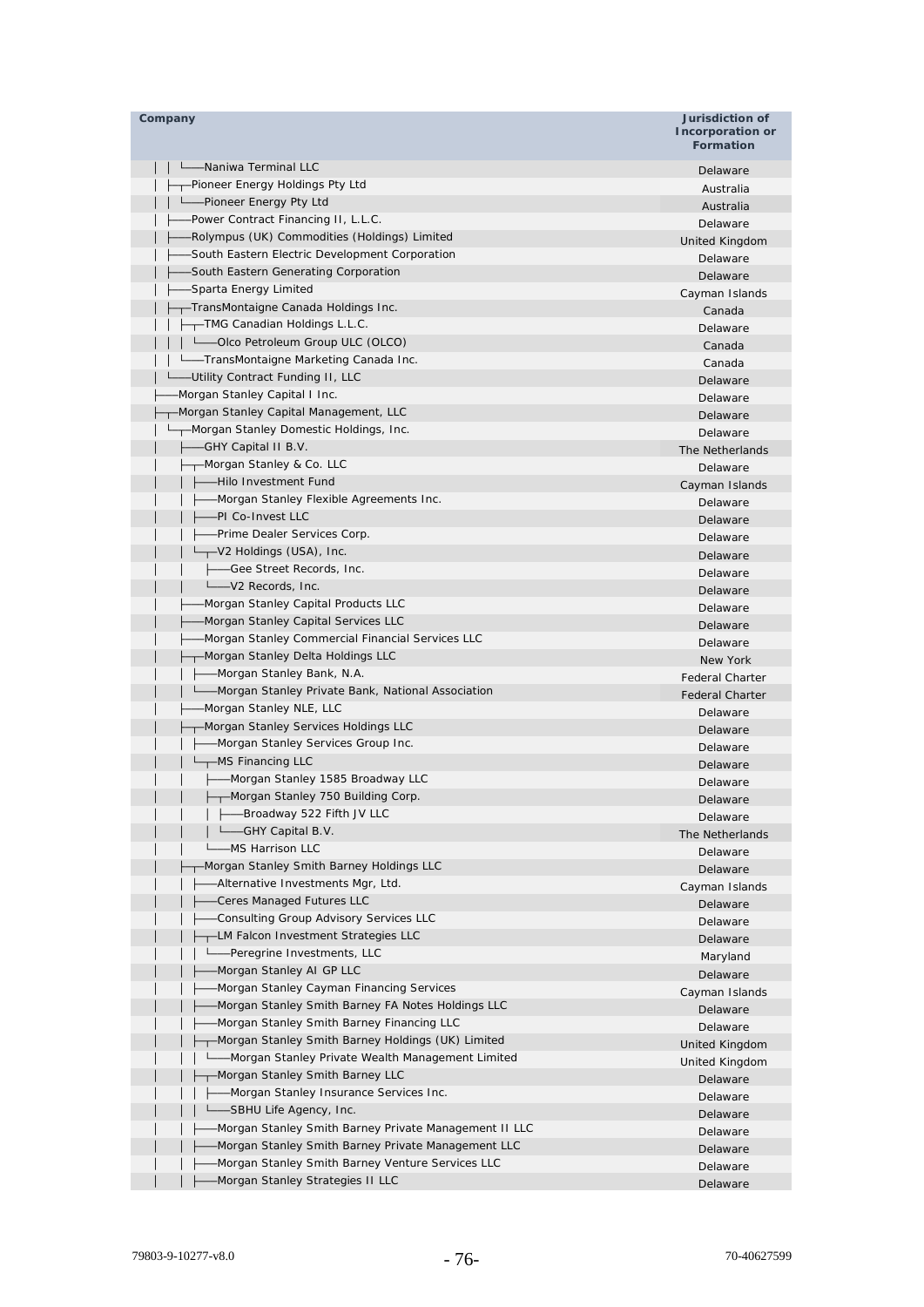| Company                                                                     | Jurisdiction of<br><b>Incorporation or</b><br><b>Formation</b> |
|-----------------------------------------------------------------------------|----------------------------------------------------------------|
| -Morgan Stanley Strategies LLC                                              | Delaware                                                       |
| ├─┬─Morgan Stanley Swiss Holdings GmbH                                      | Switzerland                                                    |
| L__Morgan Stanley (Switzerland) AG                                          | Switzerland                                                    |
| - Morgan Stanley Wealth Management Australia Pty Ltd                        | Australia                                                      |
| ---Bow Lane Nominees Pty. Ltd.                                              | Australia                                                      |
| -Pettingell LLC                                                             | Delaware                                                       |
| -Morgan Stanley Capital Partners III, Inc.                                  | Delaware                                                       |
| -MSCP III, LLC                                                              | Delaware                                                       |
| -Morgan Stanley Capital REIT Inc.                                           | Delaware                                                       |
| -Saxon Advance Receivables Company, Inc.                                    | Delaware                                                       |
| -Morgan Stanley Capital REIT IV Inc.                                        | Delaware                                                       |
| -Morgan Stanley Capital Trust III                                           | Delaware                                                       |
| -Morgan Stanley Capital Trust IV                                            | Delaware                                                       |
| -Morgan Stanley Capital Trust V                                             | Delaware                                                       |
| -Morgan Stanley Capital Trust VIII                                          | Delaware                                                       |
| -Morgan Stanley Community Investments LLC                                   | Delaware                                                       |
| - Morgan Stanley Impact Mezzanine GP LLC<br>— Morgan Stanley Impact SBIC LP | Delaware                                                       |
| Morgan Stanley Credit Products Ltd.                                         | Delaware                                                       |
|                                                                             | Cayman Islands                                                 |
| -Morgan Stanley Darica Funding, LLC<br>-Ascension Loan Vehicle, LLC         | Delaware                                                       |
| -Morgan Stanley Dean Witter Equity Funding, Inc.                            | Delaware                                                       |
| -Morgan Stanley Dean Witter International Incorporated                      | Delaware                                                       |
| - Morgan Stanley (DWRRBS) Limited                                           | Delaware                                                       |
| -Morgan Stanley Derivative Products Inc.                                    | United Kingdom                                                 |
| -Morgan Stanley Durango LLC                                                 | Delaware                                                       |
| -Morgan Stanley Amba Alagi LLC                                              | Delaware                                                       |
| -Morgan Stanley Emerging Markets Inc.                                       | Delaware                                                       |
| --Inter Capital Alliance Asset Management Co., Ltd.                         | Delaware                                                       |
| -Inter Capital Alliance Holding Limited                                     | Thailand                                                       |
| –MS China 3 Limited                                                         | Thailand                                                       |
| -MS China 5 Limited                                                         | Cayman Islands                                                 |
| -MSPI Hong Kong 1 Limited                                                   | Cayman Islands<br>Hong Kong                                    |
| ---Philippine Asset Investment (SPV-AMC), Inc.                              | The Philippines                                                |
| Morgan Stanley Equity Services Inc.                                         | Delaware                                                       |
| -Morgan Stanley Europa LLC                                                  | Delaware                                                       |
| - Morgan Stanley Himalia Cayman Limited                                     | Cayman Islands                                                 |
| Morgan Stanley Sinope Cayman Limited                                        | Cayman Islands                                                 |
| -Morgan Stanley Adrastea Netherlands B.V.                                   | The Netherlands                                                |
| -Morgan Stanley IO Cayman Limited                                           | Cayman Islands                                                 |
| -Morgan Stanley Iocaste Cayman Limited                                      | Cayman Islands                                                 |
| └─ Morgan Stanley Pasiphae Netherlands B.V.                                 | The Netherlands                                                |
| -Morgan Stanley Luxembourg Holdings S.a r.l.                                | Luxembourg                                                     |
| -Morgan Stanley Europe Holdings S.a r.l.                                    | Luxembourg                                                     |
| -Morgan Stanley Global Holdings S.a r.l.                                    | Luxembourg                                                     |
| -Morgan Stanley Luxembourg Holdings II S.a r.l.                             | Luxembourg                                                     |
| -Morgan Stanley Luxembourg International Holdings S.a r.l.                  | Luxembourg                                                     |
| -Morgan Stanley Metis (Gibraltar) Limited                                   | Gibraltar                                                      |
| -MS GT Investments Limited                                                  | United Kingdom                                                 |
| -MS SK Investments Limited                                                  | United Kingdom                                                 |
| -Morgan Stanley Fixed Income Ventures Inc.                                  | Delaware                                                       |
| -Morgan Stanley Principal Investments, Inc.                                 | Delaware                                                       |
| -MHC Co-Invest Genpar                                                       | Cayman Islands                                                 |
| L_MHC Co-Invest, LP                                                         | Cayman Islands                                                 |
| -Morgan Stanley Principal Investments Europe LLC                            | Delaware                                                       |
| -Morgan Stanley Principal Investments Netherlands BV                        | The Netherlands                                                |
| -MS China 11 Limited                                                        | Cayman Islands                                                 |
| MS China 8 Limited                                                          | Cayman Islands                                                 |
| -MS China 4 Limited                                                         | Cayman Islands                                                 |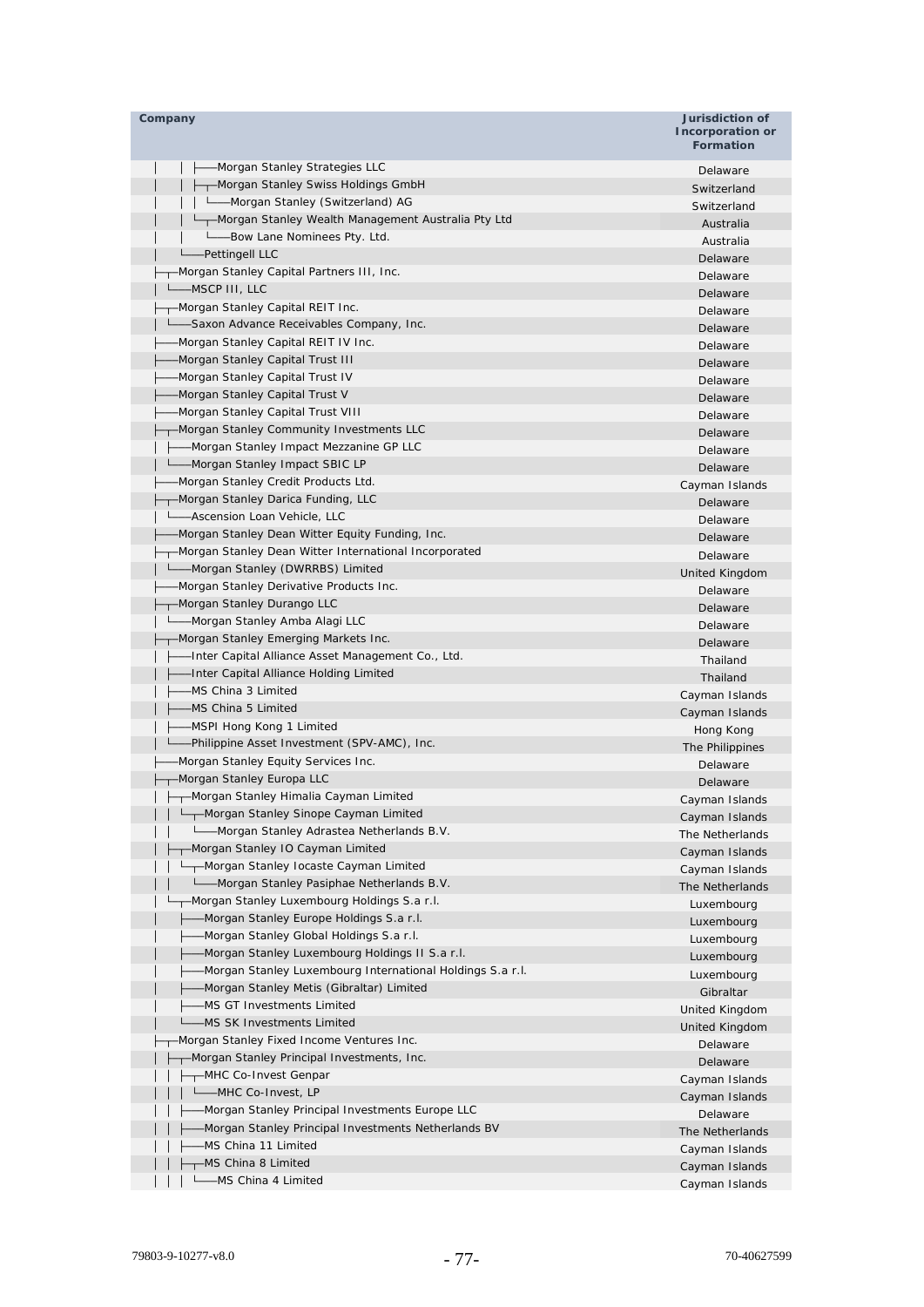| Company                                                  | Jurisdiction of<br>Incorporation or<br><b>Formation</b> |
|----------------------------------------------------------|---------------------------------------------------------|
| -MSPI Mauritius 1 Limited                                | <b>Mauritius</b>                                        |
| -Project Stone Holdings, LLC                             | Delaware                                                |
| Viatel Investor HoldCo LLC                               |                                                         |
| -Morgan Stanley Strategic Investments, Inc.              | Delaware                                                |
| -Eaux Vives Water Inc.                                   | Delaware                                                |
| -Morgan Stanley Fund Services Inc.                       | Canada                                                  |
| -Morgan Stanley Fund Services (Bermuda) Ltd.             | Delaware                                                |
| -Morgan Stanley Fund Services (Cayman) Ltd.              | Bermuda                                                 |
| -Morgan Stanley Fund Services (Hong Kong) Limited        | Cayman Islands                                          |
| -Morgan Stanley Fund Services (Ireland) Limited          | Hong Kong                                               |
| -Morgan Stanley Fund Services (UK) Limited               | Ireland                                                 |
| -Morgan Stanley Fund Services USA LLC                    | United Kingdom                                          |
| -Morgan Stanley Global Emerging Markets, Inc.            | Delaware                                                |
| -MSGEM, LLC                                              | Delaware                                                |
|                                                          | Delaware                                                |
| -Morgan Stanley Global Funding Trust                     | Delaware                                                |
| -Morgan Stanley Hedging Co. Ltd.                         | Cayman Islands                                          |
| -Psylon Holding Limited                                  | Cyprus                                                  |
| --Morgan Stanley International Holdings Inc.             | Delaware                                                |
| -Archimedes Investments Cooperatieve U.A.                | The Netherlands                                         |
| Le Morgan Stanley B.V.                                   | The Netherlands                                         |
| -European Principal Assets Limited                       | United Kingdom                                          |
| -Limited Liability Company Morgan Stanley Ukraine        | Ukraine                                                 |
| -Morgan Stanley (Israel) Limited                         | Israel                                                  |
| -Morgan Stanley (Thailand) Limited                       | Thailand                                                |
| -Morgan Stanley AB                                       | Sweden                                                  |
| -Morgan Stanley Advantage Services Pvt. Ltd.             | India                                                   |
| ┬–Morgan Stanley Asia Holdings I Limited                 | Cayman Islands                                          |
| - Morgan Stanley Asia Holdings Limited                   | Cayman Islands                                          |
| -Morgan Stanley (Hong Kong) Holdings Limited             | Hong Kong                                               |
| -Morgan Stanley Asia Regional (Holdings) IV Limited      | Cayman Islands                                          |
| Morgan Stanley Hong Kong 1238 Limited                    | Hong Kong                                               |
| -Limited Liability Company Rinocenter                    | Russian Federation                                      |
| -Morgan Stanley Hong Kong Limited                        | Hong Kong                                               |
| -Morgan Stanley Asia International Limited               | Hong Kong                                               |
| ——Morgan Stanley Asia Securities Products LLC            | Cayman Islands                                          |
| -Morgan Stanley Asia (Taiwan) Ltd.                       | Republic of China                                       |
| -Morgan Stanley Asia Limited                             | Hong Kong                                               |
| -Morgan Stanley Asia Products Limited                    | Cayman Islands                                          |
| Morgan Stanley Hong Kong Securities Limited              | Hong Kong                                               |
| Morgan Stanley Swallow Limited                           | United Kingdom                                          |
| -Hampshire Trading B.V.                                  | The Netherlands                                         |
| -Lancashire Trading B.V.                                 | The Netherlands                                         |
| -Wiltshire Trading B.V.                                  | The Netherlands                                         |
| - Morgan Stanley Funding Limited                         | Jersey, Channel Is.                                     |
| -Yorkshire Trading B.V.                                  | The Netherlands                                         |
| -Volmar Holdings Limited                                 | Cyprus                                                  |
| Morgan Stanley Hong Kong 1239 Limited                    | Hong Kong                                               |
| Morgan Stanley Information Technology (Shanghai) Limited | People's Rep. of<br>China                               |
| Morgan Stanley Services Pty Limited                      | Australia                                               |
| -Morgan Stanley Asia Regional (Holdings) III LLC         | Cayman Islands                                          |
| -Morgan Stanley (Singapore) Holdings Pte. Ltd.           | Singapore                                               |
| -Morgan Stanley Asia (Singapore) Pte.                    | Singapore                                               |
| Morgan Stanley Asia (Singapore) Securities Pte Ltd       | Singapore                                               |
| Morgan Stanley Capital Group (Singapore) Pte.            | Singapore                                               |
| Morgan Stanley Gateway Securities JSC                    | Vietnam                                                 |
| Morgan Stanley Investment Management Company             | Singapore                                               |
| Morgan Stanley Labuan Investment Bank Limited            | Malaysia                                                |
| Morgan Stanley Singapore Pte. Ltd.                       | Singapore                                               |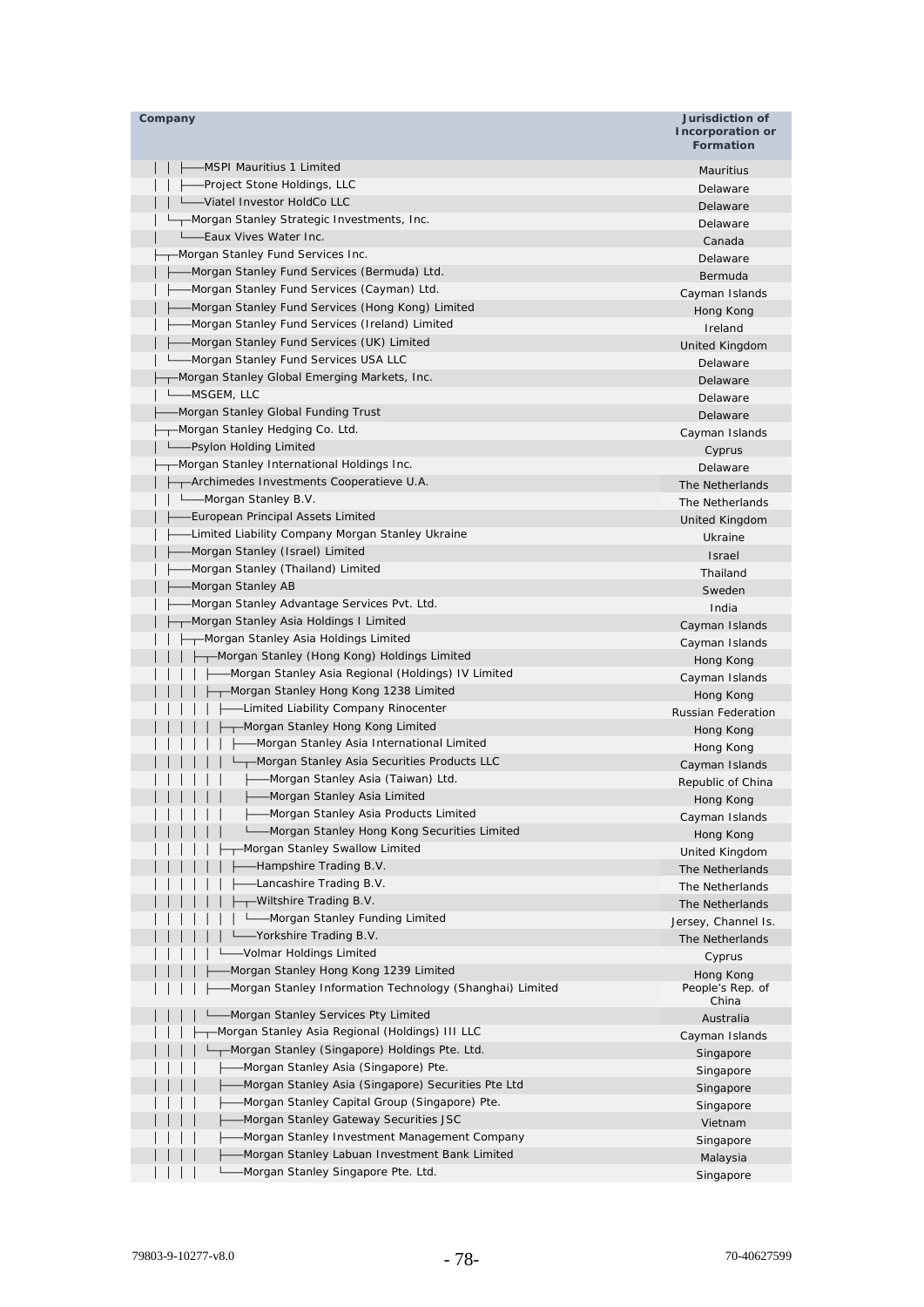| Company                                                                                      | Jurisdiction of<br><b>Incorporation or</b><br><b>Formation</b> |
|----------------------------------------------------------------------------------------------|----------------------------------------------------------------|
| -Morgan Stanley Dean Witter Japan Group, Ltd.                                                | Cayman Islands                                                 |
| -Morgan Stanley Investment Holdings Jersey Limited                                           | Jersey, Channel Is.                                            |
| --Norfolk Trading B.V.                                                                       | The Netherlands                                                |
| -MSDW-JL Holdings II Limited                                                                 | Cayman Islands                                                 |
| -MS Remora Ltd.                                                                              | Cayman Islands                                                 |
| -MSJL Holdings 4682 Limited                                                                  | Cayman Islands                                                 |
| └─┬─MSJL Holdings Limited                                                                    | Cayman Islands                                                 |
| ---Morgan Stanley Japan Holdings Co., Ltd.                                                   | Japan                                                          |
| -Jipang Mortgage Finance Co., Ltd.                                                           | Japan                                                          |
| -Morgan Stanley Capital Group Japan Co., Ltd.                                                | Japan                                                          |
| -Morgan Stanley Capital K.K.                                                                 | Japan                                                          |
| -Morgan Stanley Credit Products Japan Co., Ltd.                                              | Japan                                                          |
| -TM, Limited                                                                                 | Japan                                                          |
| -Morgan Stanley Investment Management (Japan) Co., Ltd.                                      | Japan                                                          |
| Morgan Stanley Japan Business Group Co., Ltd.                                                | Japan                                                          |
| -Morgan Stanley Japan Group Co., Ltd.                                                        | Japan                                                          |
| -Morgan Stanley MUFG Securities Co., Ltd.                                                    | Japan                                                          |
| -MS Japan REIT Holding KK                                                                    | Japan                                                          |
| —MS CYM Preferred Ltd.                                                                       | Cayman Islands                                                 |
| -MSJS Preferred YK                                                                           | Japan                                                          |
| -MSDW Birkdale Limited                                                                       | Cayman Islands                                                 |
| -MSDW Muirfield Limited                                                                      | Cayman Islands                                                 |
| Morgan Stanley Asia Pacific Services Limited                                                 | United Kingdom                                                 |
| Morgan Stanley Asset Management S.A.                                                         | Luxembourg                                                     |
| Morgan Stanley Australia Finance Pty Limited                                                 | Australia                                                      |
| Morgan Stanley Bank AG                                                                       | Germany                                                        |
| Morgan Stanley Business Consulting (Shanghai) Limited                                        | People's Rep. of<br>China                                      |
| -Morgan Stanley Canada Limited                                                               | Canada                                                         |
| Morgan Stanley Capital (Luxembourg) S.A.                                                     | Luxembourg                                                     |
| -Morgan Stanley Capital, S.A. de C.V.                                                        | Mexico                                                         |
| -Morgan Stanley Commodities Trading Hong Kong Holdings Limited                               | Hong Kong                                                      |
| -Morgan Stanley Commodities Trading (China) Limited                                          | People's Rep. of<br>China                                      |
| Morgan Stanley Hungary Analytics Limited                                                     | Hungary                                                        |
| ┬–Morgan Stanley International Limited                                                       | United Kingdom                                                 |
| -Morgan Stanley Group (Europe)                                                               | United Kingdom                                                 |
| -Morgan Stanley Angel Limited                                                                | Cayman Islands                                                 |
| Morgan Stanley Bramley Investments Limited                                                   | United Kingdom                                                 |
| Morgan Stanley Finance (C.I.) Limited                                                        | Jersey, Channel Is.                                            |
| Morgan Stanley Strategic Funding Limited                                                     | United Kingdom                                                 |
| -OOO Morgan Stanley Bank<br>-V2 Music (Holdings) Limited (In Members' Voluntary liquidation) | Russian Federation                                             |
| -Morgan Stanley UK Group                                                                     | <b>United Kingdom</b>                                          |
|                                                                                              | United Kingdom                                                 |
| Morgan Stanley Amalthea UK Limited<br>-Morgan Stanley Investments (UK)                       | United Kingdom                                                 |
|                                                                                              | United Kingdom                                                 |
| -Morgan Stanley & Co. International plc<br>-Cabot 38 Limited                                 | United Kingdom                                                 |
| Morgan Stanley (France) SAS                                                                  | United Kingdom                                                 |
| Morgan Stanley Client Securities Nominees Limited                                            | France                                                         |
| Morgan Stanley Equity Finance (Denmark) ApS                                                  | United Kingdom                                                 |
| Morgan Stanley Equity Financing Services (Sweden) AB                                         | Denmark                                                        |
| Morgan Stanley Havel GmbH                                                                    | Sweden                                                         |
| -Morgan Stanley Mosel GmbH                                                                   | Germany                                                        |
| -Morgan Stanley Humboldt Investments Limited                                                 | Germany                                                        |
| -Clearcreek, S.L.U.                                                                          | United Kingdom                                                 |
| -Morgan Stanley Kochi Limited                                                                | Spain                                                          |
| -Morgan Stanley Waterloo Limited                                                             | Cayman Islands                                                 |
| -Morgan Stanley Langton Limited                                                              | Cayman Islands                                                 |
| ---Morgan Stanley Equity Investments (Luxembourg)                                            | United Kingdom<br>Ireland                                      |
|                                                                                              |                                                                |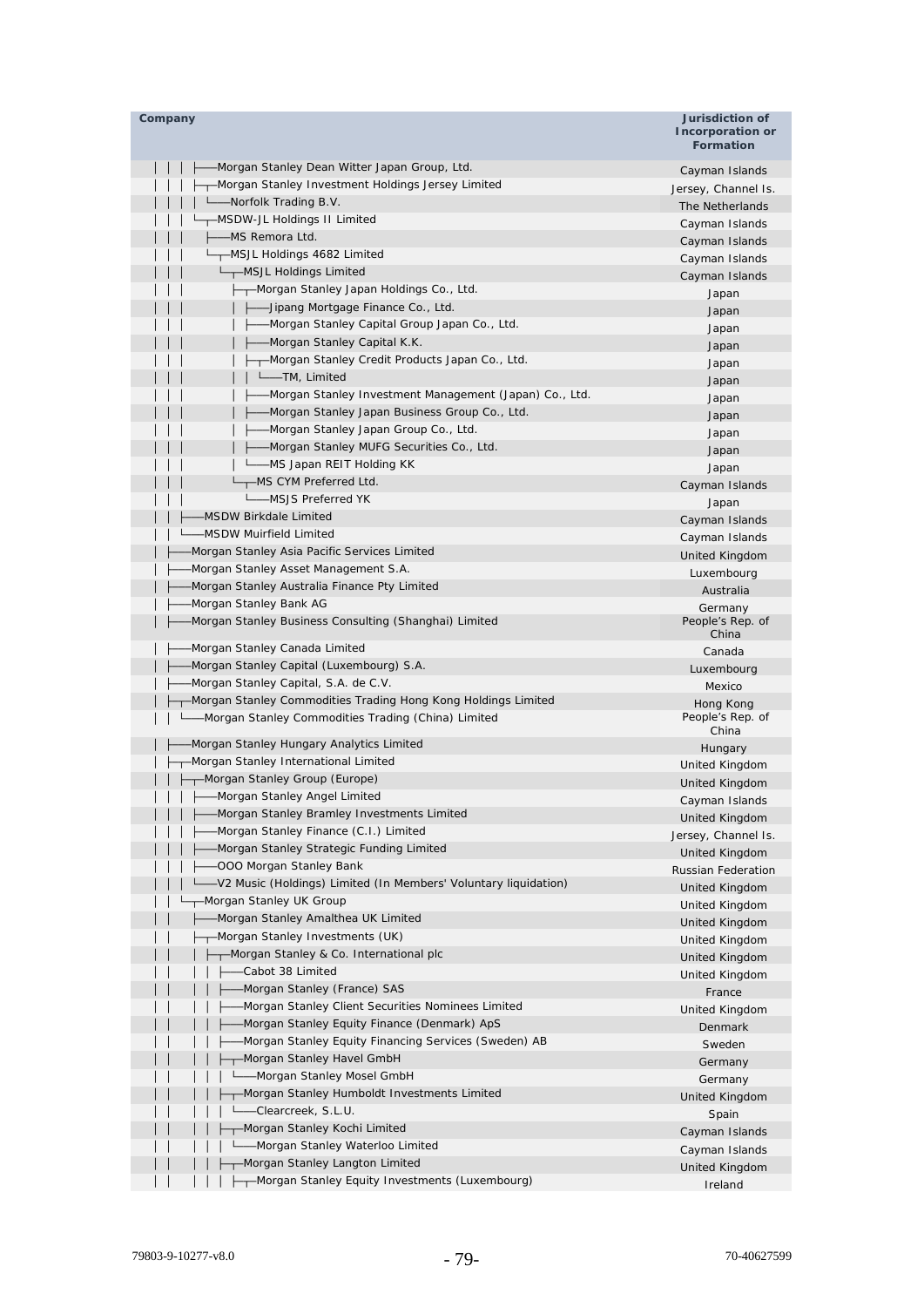| Company                                                             | Jurisdiction of<br>Incorporation or<br><b>Formation</b> |
|---------------------------------------------------------------------|---------------------------------------------------------|
| Morgan Stanley Corporate Holdings (Luxembourg)                      | Ireland                                                 |
| Morgan Stanley Derivative Products Spain S.L.                       | Spain                                                   |
| Morgan Stanley Equity Finance (Malta) Limited                       | Malta                                                   |
| -Morgan Stanley Grund S.a.r.L                                       | Luxembourg                                              |
| -Morgan Stanley Derivative Products (Portugal), Unipessoal LDA      | Portugal                                                |
| -Morgan Stanley Equity Investments (UK) Limited                     | Cayman Islands                                          |
| -Morgan Stanley Equity Trading (DIFC) Limited                       | <b>United Arab</b><br>Emirates                          |
| -Morgan Stanley Heythorp Investments                                | Ireland                                                 |
| -Morgan Stanley Equity Holding (Netherlands) B.V.                   | The Netherlands                                         |
| └──Global Equity High Yield Fund B.V.                               | The Netherlands                                         |
| Morgan Stanley Longcross Limited                                    | <b>United Kingdom</b>                                   |
| Morgan Stanley Cooper Investments Limited                           | United Kingdom                                          |
| -Morgan Stanley Derivative Products (Netherlands) B.V.              | The Netherlands                                         |
| -Drake II Investments Limited                                       | Cayman Islands                                          |
| Morgan Stanley Equity Financing Limited                             | United Kingdom                                          |
| -Morgan Stanley Maple Investments Limited (In Members' Voluntary    |                                                         |
| liquidation)                                                        | United Kingdom                                          |
| -Morgan Stanley Montrose Investments Limited                        | United Kingdom                                          |
| -Morgan Stanley Rivelino Investments Limited                        | United Kingdom                                          |
| -Morgan Stanley Dolor Limited                                       | Cayman Islands                                          |
| -Morgan Stanley Tostao Limited                                      | Cayman Islands                                          |
| Morgan Stanley Silvermere Limited                                   | United Kingdom                                          |
| -Morgan Stanley Bowline Limited (In Members' Voluntary liquidation) | United Kingdom                                          |
| -Morgan Stanley Northcote Investments Limited                       | United Kingdom                                          |
| -Shavano Cooperatieve U.A.                                          | The Netherlands                                         |
| Morgan Stanley Strategic Investments Limited                        | United Kingdom                                          |
| Morgan Stanley Taiwan Limited                                       | Republic of China                                       |
| Morgan Stanley Turnberry Limited                                    | United Kingdom                                          |
| -Morgan Stanley Montgomerie Investments Limited                     | United Kingdom                                          |
| -Morgan Stanley Equity Derivative Services (Luxembourg) S.a r.l     | Luxembourg                                              |
| -Morgan Stanley Langtree Investments B.V.                           | The Netherlands                                         |
| Morgan Stanley Mallard Investments Limited                          | United Kingdom                                          |
| -Morgan Stanley Millbrae Investments B.V.                           | The Netherlands                                         |
| Morstan Nominees Limited                                            | United Kingdom                                          |
| Morgan Stanley & Co. Limited                                        | United Kingdom                                          |
| -East Sussex Financing Limited                                      | Jersey, Channel Is.                                     |
| -Cottenden Financing Unlimited                                      | Jersey, Channel Is.                                     |
| --Morgan Stanley Bank International Limited                         | United Kingdom                                          |
| -Morgan Stanley Bank International (China) Limited                  | People's Rep. of<br>China                               |
| ---Morgan Stanley Investment Management Limited                     | United Kingdom                                          |
| - Morgan Stanley Investment Management (ACD) Limited                | United Kingdom                                          |
| -Morgan Stanley Securities Limited                                  | United Kingdom                                          |
| Morgan Stanley Services (UK) Limited                                | United Kingdom                                          |
| --Morgan Stanley UK Limited                                         | United Kingdom                                          |
| - Morgan Stanley Pension Trustee Limited                            | United Kingdom                                          |
| L Morgan Stanley Trustee Limited                                    | United Kingdom                                          |
| -Morgan Stanley Wertpapiere GmbH                                    | Germany                                                 |
| Morgan Stanley Investment Consultancy (Shanghai) Limited            | People's Rep. of<br>China                               |
| Morgan Stanley Investment Management (Australia) Pty Limited        | Australia                                               |
| Morgan Stanley Investment Management Consultancy (Shanghai) Limited | People's Rep. of<br>China                               |
| Morgan Stanley Investments (Mauritius) Limited                      | Mauritius                                               |
| Morgan Stanley Jubilee Investments Limited                          | United Kingdom                                          |
| -Morgan Stanley UK Financing II LP                                  | United Kingdom                                          |
| Morgan Stanley Cadzand III Limited                                  | Cayman Islands                                          |
| Morgan Stanley Management Service (Shanghai) Limited                | People's Rep. of<br>China                               |
| -Morgan Stanley Mauritius Company Limited                           | Mauritius                                               |
| Elderslie Limited                                                   | Cayman Islands                                          |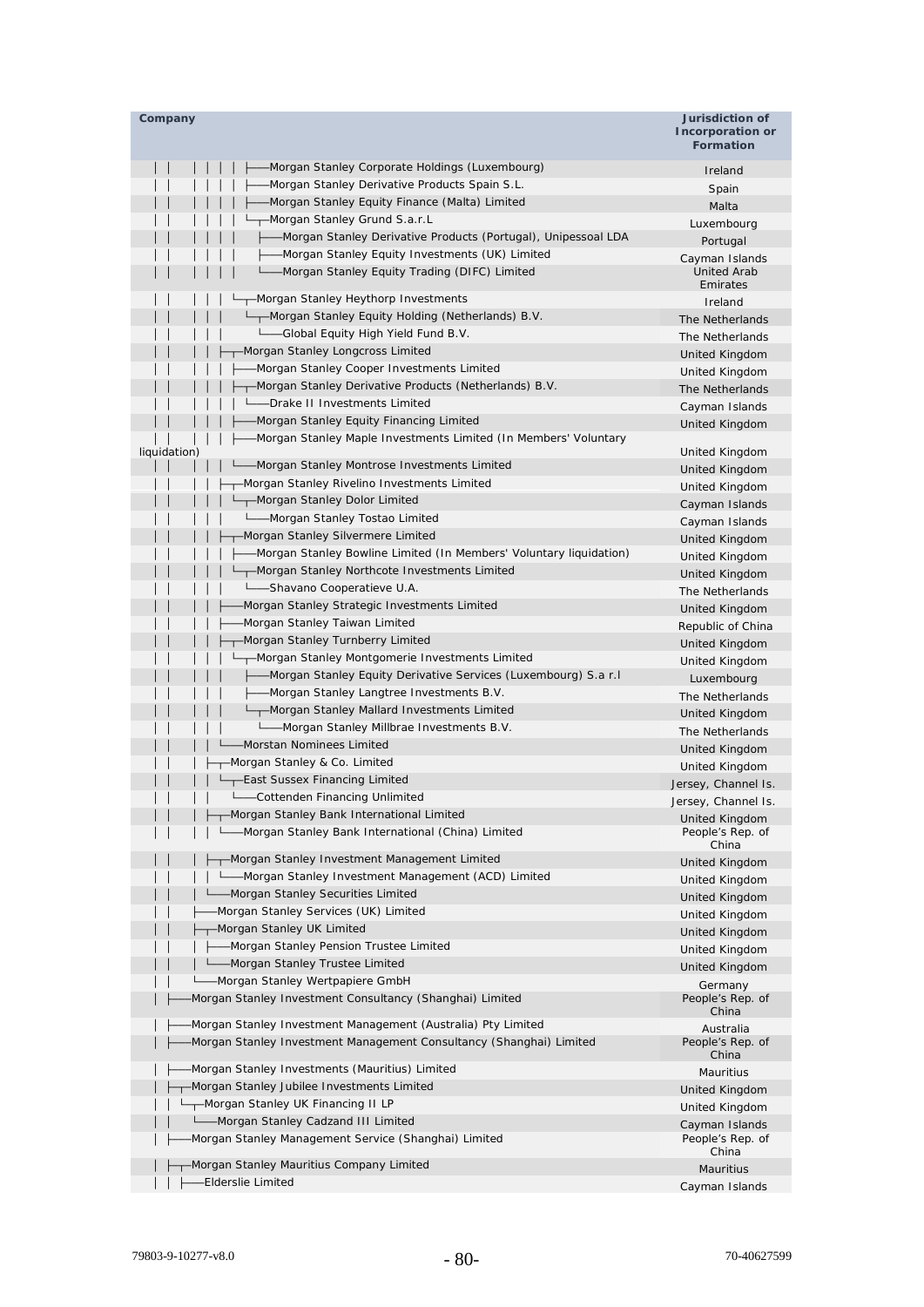| Company                                                                              | Jurisdiction of<br>Incorporation or<br><b>Formation</b> |
|--------------------------------------------------------------------------------------|---------------------------------------------------------|
| -Morgan Stanley Global Services Mauritius                                            | <b>Mauritius</b>                                        |
| -Morgan Stanley India Capital Private Limited                                        | India                                                   |
| -Morgan Stanley India Primary Dealer Private Limited                                 | India                                                   |
| -Morgan Stanley India Securities Private Limited                                     | India                                                   |
| - Morgan Stanley India Company Private Limited                                       | India                                                   |
| - Morgan Stanley India Financial Services Private Limited                            | India                                                   |
| -Morgan Stanley India Services Private Limited                                       | India                                                   |
| Morgan Stanley Investment Management Private Limited                                 | India                                                   |
| -Morgan Stanley Properties India Real Estate Management Private Limited              | India                                                   |
| -Morgan Stanley Solutions India Private Limited                                      | India                                                   |
| Morgan Stanley Menkul Degerler A.S.                                                  | Turkey                                                  |
| Morgan Stanley México, Casa de Bolsa, S.A. de C.V.                                   | Mexico                                                  |
| -Morgan Stanley Middle East Inc.                                                     | Delaware                                                |
| -Morgan Stanley Saudi Arabia                                                         | Saudi Arabia                                            |
| -Morgan Stanley Pacific Limited                                                      | Hong Kong                                               |
| -Morgan Stanley (China) Private Equity Investment Management Co., Ltd.               | People's Rep. of<br>China                               |
| -Hangzhou Haergai Investment Consultancy Partnership Entity (Limited<br>Partnership) | People's Rep. of<br>China                               |
| -Hangzhou Morgan Stanley Investment Consulting Partnership Enterprise, L.P.          | People's Rep. of<br>China                               |
| -Morgan Stanley Investment Consultancy (Beijing) Company Limited                     | People's Rep. of<br>China                               |
| Morgan Stanley Pacific Services Limited                                              | United Kingdom                                          |
| -Morgan Stanley Poggio Secco Limited                                                 | Cayman Islands                                          |
| -Alpino Investments Limited                                                          | Cayman Islands                                          |
| -Morgan Stanley Clare S.a r.l.                                                       | Luxembourg                                              |
| ---Morgan Stanley San Donato S.a r.l.                                                | Luxembourg                                              |
| └┬─Morgan Stanley Syrah Two Limited                                                  | Cayman Islands                                          |
| Morgan Stanley Donegan Limited                                                       | Cayman Islands                                          |
| Morgan Stanley Private Equity Asia Limited                                           | Hong Kong                                               |
| Morgan Stanley Private Equity Management Korea, Ltd.                                 | Republic of Korea                                       |
| Morgan Stanley Real Estate Investment GmbH                                           | Germany                                                 |
| Morgan Stanley South Africa (Proprietary) Limited                                    | South Africa                                            |
| -Morgan Stanley Spanish Holdings S.L.U                                               | Spain                                                   |
| -Morgan Stanley S.V., S.A.U.                                                         | Spain                                                   |
| -Morgan Stanley Trading Beteiligungs-GmbH                                            | Germany                                                 |
| -MS China 16 Limited                                                                 | Cayman Islands                                          |
| MS Equity Financing Services (Luxembourg) S.A.                                       | Luxembourg                                              |
| -MS Gamma Holdings LLC                                                               | Delaware                                                |
| -MSAM/Kokusai (Cayman Islands), Inc.                                                 | Cayman Islands                                          |
| -MSAM/Kokusai II (Cayman Islands), Inc.                                              | Cayman Islands                                          |
| MSL Incorporated                                                                     | Delaware                                                |
| PT. Morgan Stanley Asia Indonesia                                                    | Indonesia                                               |
| -PT. Morgan Stanley Indonesia                                                        | Indonesia                                               |
| -Morgan Stanley International Incorporated                                           | Delaware                                                |
| -Morgan Stanley (Australia) Securities Holdings Pty Limited                          | Australia                                               |
| -Morgan Stanley Australia Securities Limited                                         | Australia                                               |
| Morgan Stanley Australia Securities (Nominee) Pty Limited                            | Australia                                               |
| Morgan Stanley Australia Limited                                                     | Australia                                               |
| -Morgan Stanley International Finance S. A.                                          | Luxembourg                                              |
| -Morgan Stanley Capital Holdings                                                     | United Kingdom                                          |
| Morgan Stanley UK Financing I LP                                                     | United Kingdom                                          |
| -Morgan Stanley Luxembourg Financing I S.a r.I                                       | Luxembourg                                              |
| -Morgan Stanley International Insurance Ltd.                                         | Bermuda                                                 |
| -Peconic Indemnity Company                                                           | Arizona                                                 |
| -Morgan Stanley Latin America Incorporated                                           | Delaware                                                |
| -Banco Morgan Stanley S.A.                                                           | Brazil                                                  |
| -Morgan Stanley Administradora de Carteiras S.A.                                     | Brazil                                                  |
| -Morgan Stanley Corretora de Titulos e Valores Mobiliarios S.A.                      | Brazil                                                  |
| ---Morgan Stanley Uruguay Ltda.                                                      | <b>Brazil</b>                                           |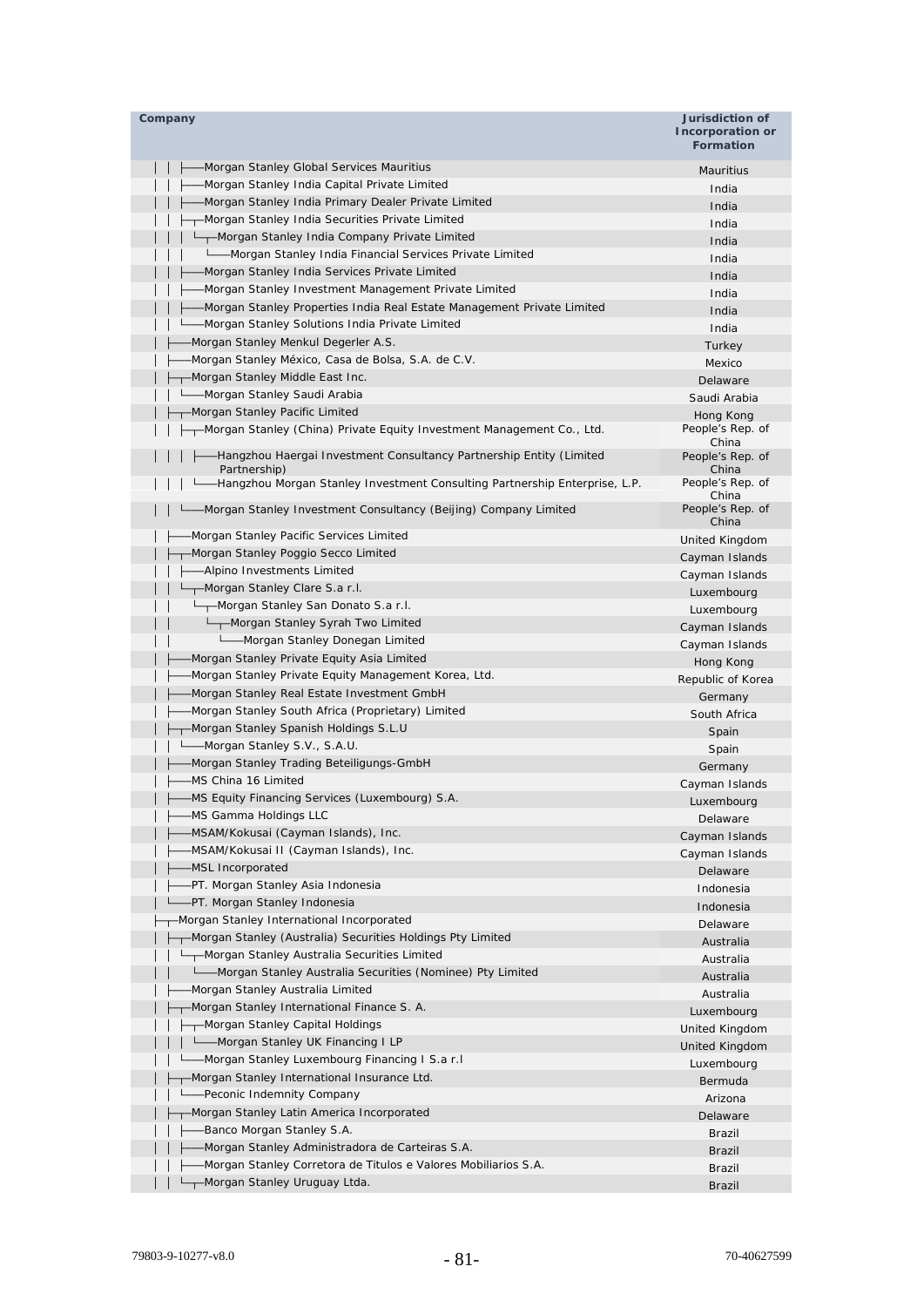| Company                                                                            | Jurisdiction of<br>Incorporation or<br><b>Formation</b> |
|------------------------------------------------------------------------------------|---------------------------------------------------------|
| -Morgan Stanley Uruguay Ltda.                                                      | Uruguay                                                 |
| Morgan Stanley Luxembourg Financing II S.a r.l                                     | Luxembourg                                              |
| -Morgan Stanley Reinsurance Ltd.                                                   | Bermuda                                                 |
| --MSDW Investment Holdings (US) LLC                                                | Delaware                                                |
| -Morgan Stanley UK Trader                                                          | United Kingdom                                          |
| Morgan Stanley Corporate Trader                                                    | United Kingdom                                          |
| Letter Combin Channey Weser GmbH                                                   | Germany                                                 |
| -MSDW Investment Holdings (UK) Limited                                             | United Kingdom                                          |
| L__MSDW Investments (Cayman) Limited                                               | Cayman Islands                                          |
| --MSDWIH Limited                                                                   | Cayman Islands                                          |
| --Morgan Stanley Investment Management Inc.                                        | Delaware                                                |
| -Morgan Stanley AIP Funding Inc.                                                   | Delaware                                                |
| -Morgan Stanley Alternative Investments LLC                                        | Delaware                                                |
| —AIP Asia-SMA GP LP                                                                | Delaware                                                |
| -AIP Brickyard GP LP<br>-AIP Gateway II GP LP                                      | Delaware                                                |
| -AIP Global Diversified VI GP LP                                                   | Delaware                                                |
| -AIP Global Impact I GP LP                                                         | Delaware                                                |
| -AIP Global Income I GP LP                                                         | Delaware                                                |
| -AIP Mbar SLP LP                                                                   | Delaware                                                |
| -AIP MPI Partners GP LP                                                            | Delaware                                                |
| -AIP Phoenix II GP LP                                                              | Delaware                                                |
| -Flint Capital Partners GP LP                                                      | Delaware                                                |
| ----Flint Capital Partners SLP Ltd.                                                | Delaware                                                |
| -GPF Private Equity GP LP                                                          | Cayman Islands                                          |
| -GTB Capital Partners GP LP                                                        | Delaware                                                |
| -Morgan Stanley AIP (Cayman) GP Ltd.                                               | Delaware                                                |
| - Morgan Stanley (International) GP Limited                                        | Cayman Islands<br>Cayman Islands                        |
| -Morgan Stanley AIP Falconer 2010 GP LP                                            | Delaware                                                |
| -Morgan Stanley AIP GP LP                                                          | Delaware                                                |
| —AIP OPPORTUNISTIC SECONDARIES I SLP LP                                            | Delaware                                                |
| ├─┬ Morgan Stanley Alternative Investment Partners LP                              | Delaware                                                |
| --Liquid Markets Fund II SPV LP                                                    | Delaware                                                |
| ├──Morgan Stanley Premium Partners Fund SPV LP                                     | Delaware                                                |
| -Morgan Stanley Private Equity Opportunities Fund 2006 LP                          | Delaware                                                |
| -Tactical II SLP LP                                                                | Delaware                                                |
| -Morgan Stanley AIP Phoenix 2009 GP LP                                             | Delaware                                                |
| -Morgan Stanley EPMF I GP LP                                                       | Delaware                                                |
| -Morgan Stanley GDOF GP LP                                                         | Delaware                                                |
| -Morgan Stanley GSOF GP LP                                                         | Delaware                                                |
| -Morgan Stanley GSOF SLP Ltd.                                                      | Cayman Islands                                          |
| -Morgan Stanley GSOF II GP LP                                                      | Delaware                                                |
| -Morgan Stanley PMF III GP LP                                                      | Delaware                                                |
| -Morgan Stanley Private Markets Fund Employee Investors III LP                     | Delaware                                                |
| -Morgan Stanley PMF IV GP LP                                                       | Delaware                                                |
| -Morgan Stanley PMF IV SLP Ltd.                                                    | Cayman Islands                                          |
| -Morgan Stanley PMF V GP LP                                                        | Delaware                                                |
| L_Morgan Stanley PMF V SLP Ltd.                                                    | Cayman Islands                                          |
| -Morgan Stanley SCRSIC Strategic Partnership Fund GP Inc.                          | Delaware                                                |
| Morgan Stanley Distribution, Inc.                                                  | Pennsylvania                                            |
| Morgan Stanley Fixed Income GP Inc.                                                | Delaware                                                |
| -Morgan Stanley Seed Holdings, Ltd.                                                | Cayman Islands                                          |
| -Morgan Stanley Services Company Inc.                                              | Delaware                                                |
| Morgan Stanley Leveraged Equity Fund II, Inc.                                      | Delaware                                                |
| Morgan Stanley Leveraged Equity Holdings Inc.                                      | Delaware                                                |
| Morgan Stanley Life Holding Incorporated                                           | Delaware                                                |
| Morgan Stanley Mayak Limited                                                       | Cayman Islands                                          |
| Morgan Stanley Mortgage Capital Holdings LLC<br>-Morgan Stanley Asset Capital Inc. | New York                                                |
|                                                                                    | Delaware                                                |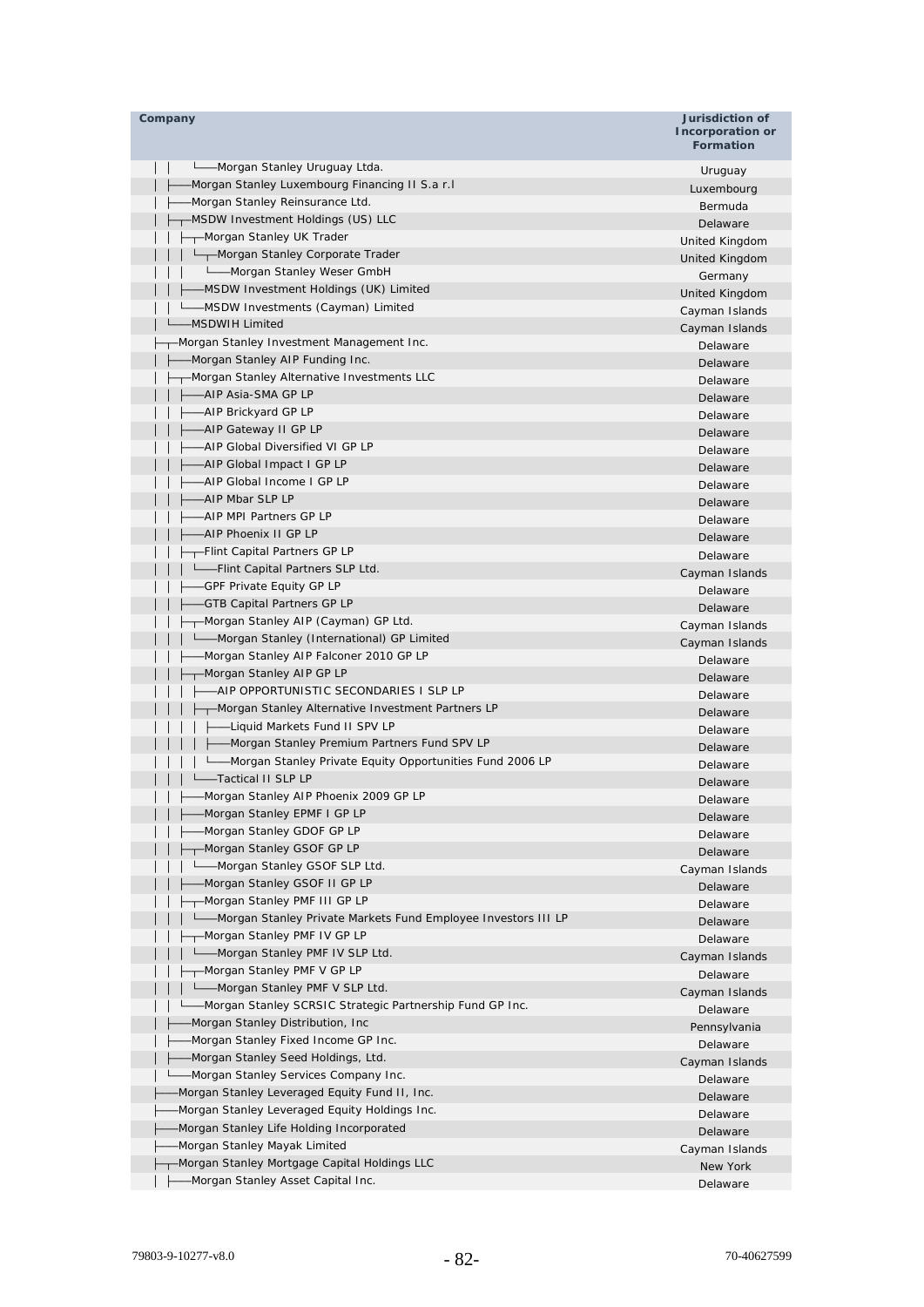| Company                                                    | Jurisdiction of<br>Incorporation or<br><b>Formation</b> |
|------------------------------------------------------------|---------------------------------------------------------|
| —Saxon Capital, Inc.                                       | Maryland                                                |
| --Saxon Asset Securities Company                           | Virginia                                                |
| -Saxon Capital Holdings, Inc.                              | Delaware                                                |
| $L_{\text{T}}$ SCI Services, Inc.                          | Virginia                                                |
| ├─┬-Saxon Funding Management LLC                           | Delaware                                                |
| -Saxon Securitized Assets LLC                              | Delaware                                                |
| -Saxon Mortgage Services, Inc.                             | Texas                                                   |
| -Saxon Mortgage, Inc.                                      | Virginia                                                |
| -Morgan Stanley Municipal Funding Inc.                     | Delaware                                                |
| -Morgan Stanley Overseas Services (Jersey) Limited         | Jersey, Channel Is.                                     |
| -Morgan Stanley Portfolio Management LLC                   | Delaware                                                |
| -Morgan Stanley Principal Funding, Inc.                    | Delaware                                                |
| -SPV Columbus Srl (in liquidazione)                        | Italy                                                   |
| -Morgan Stanley Private Equity Asia, Inc.                  | Delaware                                                |
| -Morgan Stanley Private Equity Asia, LLC                   | Delaware                                                |
| -Morgan Stanley Real Estate Advisor, Inc.                  | Delaware                                                |
| $L_{\text{--}}$ -MSREA Holdings, Inc.                      | Delaware                                                |
| L <sub>T</sub> -MSREA Holdings, LLC                        | Delaware                                                |
| LASREA LL Holdings, LLC                                    | Delaware                                                |
| -Morgan Stanley Real Estate F Funding, Inc.                | Delaware                                                |
| -Morgan Stanley Real Estate F Funding Partner, Inc.        | Delaware                                                |
| -Morgan Stanley Real Estate F International Funding, L.P.  | Delaware                                                |
| - Morgan Stanley Real Estate Funding II, Inc.              | Delaware                                                |
| --Morgan Stanley Real Estate Funding II, L.P.              | Delaware                                                |
| L <sub>T</sub> -MS Moon Holdings LLC                       | Delaware                                                |
| -Crescent Real Estate Capital GP, LLC                      | Delaware                                                |
| -Crescent Real Estate Capital, L.P.                        | Delaware                                                |
| -One Village Place LLC                                     | Delaware                                                |
| -DBFLA Services LLC                                        | Delaware                                                |
| -Morgan Stanley Real Estate Investment Management II, Inc. | Delaware                                                |
| -MSREF II-CO, L.L.C.                                       | Delaware                                                |
| -Morgan Stanley Real Estate Investment Management Inc.     | Delaware                                                |
| -Morgan Stanley Real Estate Fund, Inc.                     | Delaware                                                |
| - Morgan Stanley Realty Incorporated                       | Delaware                                                |
| ---Brooks Harvey & Co., Inc.                               | Delaware                                                |
| --Morgan Stanley Properties, Inc.                          | Delaware                                                |
| - Morgan Stanley Properties France SAS                     | France                                                  |
| -Morgan Stanley Properties Germany GmbH                    | Germany                                                 |
| -MSP China Holdings Limited                                | Cayman Islands                                          |
| -Morgan Stanley Properties (China) Co., Ltd                | People's Rep. of                                        |
|                                                            | China                                                   |
| ---Morgan Stanley Properties Advisory Corp. Limited        | Cayman Islands                                          |
| -Beijing Kaili Assets Servicing Co., Ltd                   | People's Rep. of<br>China                               |
| -Tokyo Realty Investment Company II                        | Cayman Islands                                          |
| -Morgan Stanley Renewables Inc.                            | Delaware                                                |
| -Carson Solar I LLC                                        | Delaware                                                |
| MF Mesa Lane LLC                                           | Delaware                                                |
| -Morgan Stanley Renewable Development Fund LLC             | Delaware                                                |
| —NaturEner USA, LLC                                        | Delaware                                                |
| --NaturEner Energy Canada Inc.                             | Canada                                                  |
| -NaturEner Alberta Wind Holdings 1 Inc.                    | Canada                                                  |
| -NaturEner Alberta Wind Holdings 2 Inc.                    | Canada                                                  |
| --NaturEner Wild Rose 1 Energy Inc.                        | Canada                                                  |
| -NaturEner Wild Rose 2 Energy Inc.<br><u>L</u>             | Canada                                                  |
| -NaturEner Prairie Home 1 Energy Inc.                      | Canada                                                  |
| -NaturEner Prairie Home 2 Energy Inc.                      | Canada                                                  |
| -NaturEner Wild Rose 3 Energy Inc.                         |                                                         |
| NaturEner Golden Prairie Wind Energy, LLC                  | Canada<br>Delaware                                      |
| NaturEner Meadow Lark Wind Energy, LLC                     | Delaware                                                |
|                                                            |                                                         |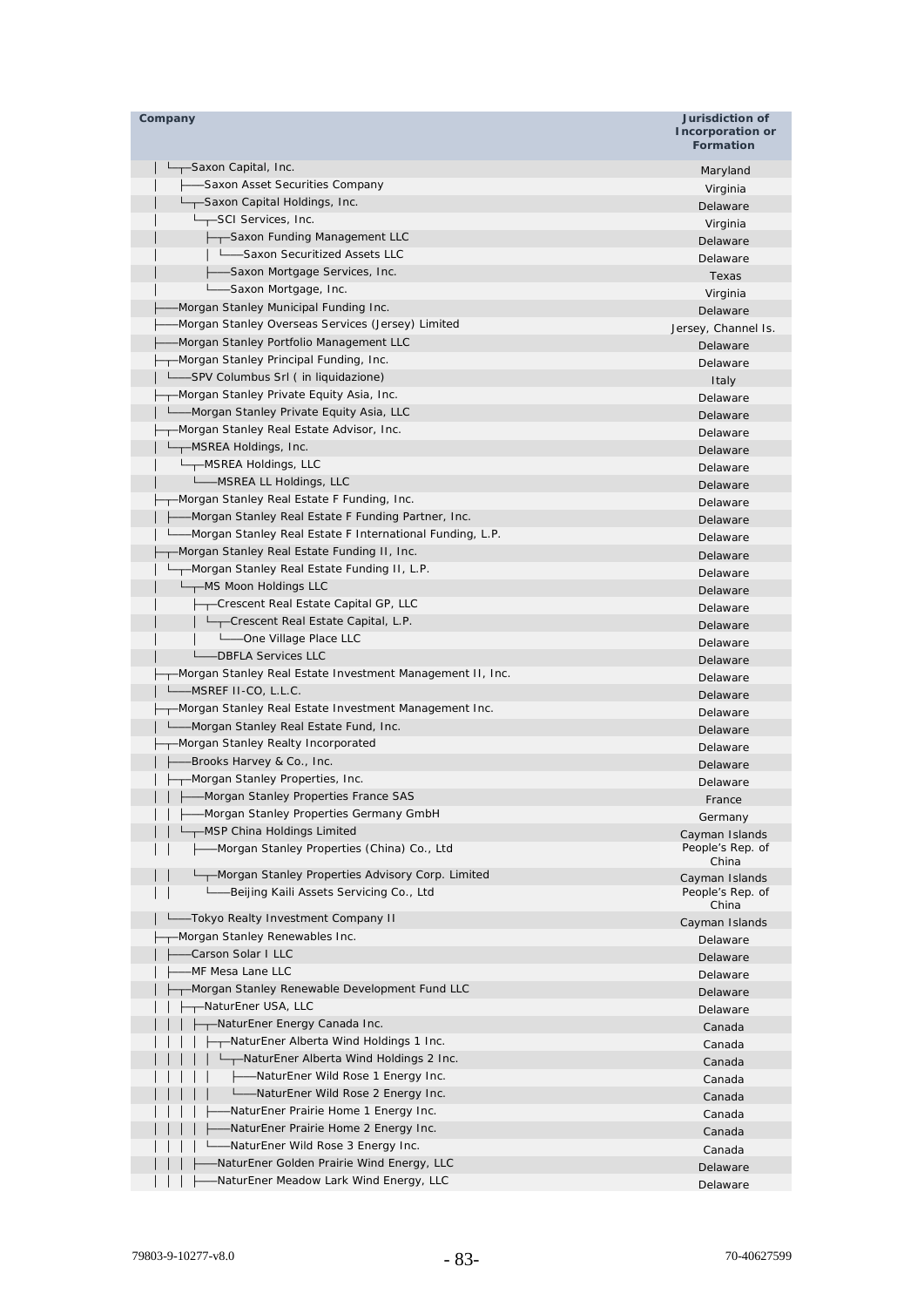| Company                                                      | Jurisdiction of                             |
|--------------------------------------------------------------|---------------------------------------------|
|                                                              | <b>Incorporation or</b><br><b>Formation</b> |
| -NaturEner Montana Wind Energy 2 LLC                         | Delaware                                    |
| ----NaturEner Glacier Wind Energy 2, LLC                     | Delaware                                    |
| ---NaturEner Montana Wind Holding, LLC                       | Delaware                                    |
| -T-NaturEner Glacier Financing, LLC                          | Delaware                                    |
| ----NaturEner Montana Wind Energy, LLC                       | Delaware                                    |
| L___NATURENER GLACIER WIND ENERGY 1, LLC                     | Delaware                                    |
| -NaturEner Power Watch, LLC                                  | Delaware                                    |
| -NaturEner Rim Rock Financing, LLC                           | Delaware                                    |
| -NaturEner Montana Wind Rim Rock, LLC                        | Delaware                                    |
| L—NaturEner Rim Rock Wind Energy, LLC                        | Delaware                                    |
| —NaturEner Tie Line, LLC                                     | Delaware                                    |
| -NaturEner Wind Watch, LLC                                   | Delaware                                    |
| -NaturEner Operations, LLC                                   | Delaware                                    |
| -NaturEner Red Creek Wind Energy, LLC                        | Delaware                                    |
| -Third Planet Windpower, LLC                                 | Delaware                                    |
| -Loraine Windpark Project, LLC                               | Delaware                                    |
| -Third Planet Renewables, LLC                                | Delaware                                    |
| L_TPW Madison, LLC                                           | Delaware                                    |
| Morgan Stanley Wind LLC-                                     | Delaware                                    |
| MS Greenrock Holdings Inc.                                   | Delaware                                    |
| -MS Wind II LLC                                              | Delaware                                    |
| -Wind Joint Venture LLC                                      | Delaware                                    |
| --A4 Wind 1 LLC                                              | Delaware                                    |
| –A4 Wind 2 LLC                                               | Delaware                                    |
| -Gear Wind LLC                                               | Delaware                                    |
| -Solar Star California III, LLC                              | Delaware                                    |
| -Solar Star California IX, LLC                               | Delaware                                    |
| -Solar Star California V, LLC                                | Delaware                                    |
| -Solar Star California VI, LLC                               | Delaware                                    |
| -Solar Star WMT I, LLC                                       | Delaware                                    |
| Morgan Stanley Risk Services LLC                             | Delaware                                    |
| Morgan Stanley SECAP Funding, LLC                            |                                             |
| Morgan Stanley Secured Financing LLC                         | Delaware<br>Delaware                        |
| -Morgan Stanley Senior Funding, Inc.                         | Delaware                                    |
| -Inversiones Sudamerica Uno Ltda                             | Chile                                       |
| -Morgan Stanley MSSF LLC                                     |                                             |
| -Morgan Stanley Senior Funding (Nova Scotia) Co.             | Delaware                                    |
| -MSSFG (SPV-AMC), Inc.                                       | Canada<br>The Philippines                   |
| Tenedora Dalia, S.A. de C.V.                                 |                                             |
| -Ventura Holdings, Inc.                                      | Mexico                                      |
| -Ventura Holdings NJ, Inc.                                   | Delaware<br>Delaware                        |
| $\leftarrow$ -Ventura AC LLC                                 |                                             |
| Ventura Property Management, LLC                             | New Jersey<br>Delaware                      |
| -Ventura Ohio, LLC                                           | Delaware                                    |
| -Ventura Utah, LLC                                           | Delaware                                    |
| -Ventura Opportunities, LLC                                  |                                             |
| -Morgan Stanley Services Canada Holding Corp.                | Delaware                                    |
| -Morgan Stanley Services Canada Corp.                        | Delaware                                    |
| Morgan Stanley Special Situations Group Inc.                 | Canada                                      |
| Morgan Stanley Syrah One Limited                             | Delaware                                    |
| Morgan Stanley Tindur LLC                                    | Cayman Islands                              |
| -Morgan Stanley Snowdon Inc.                                 | Delaware                                    |
| Morgan Stanley Tower, LLC                                    | Delaware                                    |
| -Morgan Stanley Venture Capital III, Inc.                    | Delaware                                    |
| -Morgan Stanley Venture Partners III, L.L.C.                 | Delaware                                    |
| -Morgan Stanley Venture Investors III, L.P.                  | Delaware                                    |
| -Morgan Stanley Venture Partners III, L.P.                   | Delaware                                    |
| -The Morgan Stanley Venture Partners Entrepreneur Fund, L.P. | Delaware                                    |
| Morstan Development Company, Inc.                            | Delaware                                    |
|                                                              | Delaware                                    |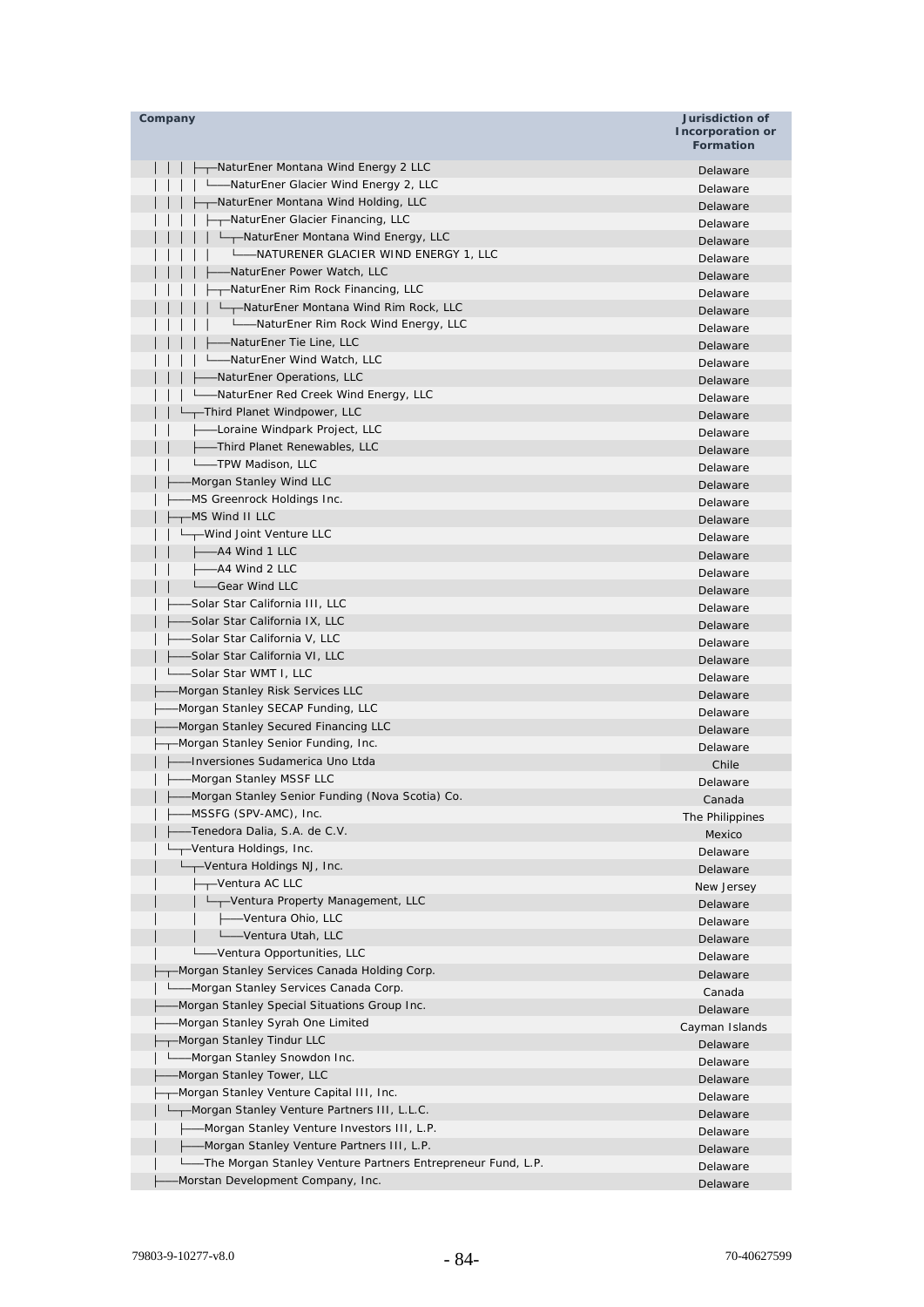| Company                                                         | Jurisdiction of<br><b>Incorporation or</b><br><b>Formation</b> |
|-----------------------------------------------------------------|----------------------------------------------------------------|
| -MS 10020, Inc.                                                 | Delaware                                                       |
| MS Debt Opportunities Corp.                                     | Delaware                                                       |
| -MS Equity Products (Luxembourg) S.a.r.l.                       | Luxembourg                                                     |
| - Morgan Stanley Foreign Complex Trust                          | Delaware                                                       |
| -Morgan Stanley Moselle S.a.r.l                                 | Luxembourg                                                     |
| Morgan Stanley Norton Investments Limited                       | United Kingdom                                                 |
| -Morgan Stanley Luxembourg Equity Holdings S.a.r.l.             | Luxembourg                                                     |
| └──Morgan Stanley Kadarka Limited                               | Cayman Islands                                                 |
| -MS Hawk I LLC                                                  | Delaware                                                       |
| -MS Holdings Incorporated                                       | Delaware                                                       |
| -Morgan Stanley ARS Funding Inc.                                | Delaware                                                       |
| -Morgan Stanley Capital Partners VI GP Inc.                     | Delaware                                                       |
| -MS Capital Partners VI GP LP                                   | Cayman Islands                                                 |
| -Morgan Stanley Hedge Fund Partners Cayman Ltd.                 | Cayman Islands                                                 |
| Morgan Stanley HFP Investment Inc.                              | Delaware                                                       |
| -Morgan Stanley IMDCP Funding, LLC                              | Delaware                                                       |
| Morgan Stanley Infrastructure Holdings Inc.                     | Delaware                                                       |
| -Morgan Stanley Infrastructure II Inc.                          | Delaware                                                       |
| -Morgan Stanley Infrastructure II GP LP                         | Cayman Islands                                                 |
| Morgan Stanley Infrastructure Partners II Investors C GP        | Luxembourg                                                     |
| -Morgan Stanley Infrastructure Inc.                             | Delaware                                                       |
| -Morgan Stanley Infrastructure GP LP                            | Delaware                                                       |
| ├─┬ Morgan Stanley Infrastructure SLP, LLC                      | Delaware                                                       |
| L__CP Infrastructure SLP, L.P.                                  | Cayman Islands                                                 |
| ├──MSIP Agatha Co-Investment Alternate GP, L.P.                 | Delaware                                                       |
| └──MSIP Agatha Co-Investment GP Limited                         | Cayman Islands                                                 |
| -Morgan Stanley Merchant Banking Insurance Holdings, LLC        | Delaware                                                       |
| -Morgan Stanley Merchant Banking Insurance Company              | Vermont                                                        |
| -Morgan Stanley Private Equity Asia III, Inc.                   | Delaware                                                       |
| -Morgan Stanley Private Equity Asia III, L.L.C.                 | Delaware                                                       |
| -Morgan Stanley Private Equity Asia IV, Inc.                    | Delaware                                                       |
| Morgan Stanley Private Equity Asia IV, L.L.C.                   | Delaware                                                       |
| L_MSPEA SLP IV, L.L.C.                                          | Delaware                                                       |
| Morgan Stanley Real Estate Securities Global Best Ideas GP Inc. | Delaware                                                       |
| -MS Alternatives Funding, Inc.                                  | Delaware                                                       |
| -Morgan Stanley Capital Partners V Funding LP                   | Delaware                                                       |
| -MS Alternatives Funding Partner, Inc.                          | Delaware                                                       |
| --MS Alternatives Holding C Inc.                                | Delaware                                                       |
| -MS Alternatives Holding C (Cayman) Ltd.                        | Cayman Islands                                                 |
| -MS Alternatives Holding D Inc.                                 | Delaware                                                       |
| -MS ARS Holding A Inc.                                          | Delaware                                                       |
| MS ARS Holding B Inc.                                           | Delaware                                                       |
| -MS Capital Partners Adviser Inc.                               | Delaware                                                       |
| <sub>r</sub> -MS Credit Partners GP Inc.                        | Delaware                                                       |
| - MS Credit Partners GP L.P.                                    | Delaware                                                       |
| -MS Credit Partners Holdings Inc.                               | Delaware                                                       |
| -MS Credit Partners II GP Inc.                                  | Delaware                                                       |
| L_MS Credit Partners II GP L.P.                                 | Delaware                                                       |
| --MS Energy Partners GP Inc.                                    | Delaware                                                       |
| L <sub>am</sub> MS Energy Partners GP LP                        | Cayman Islands                                                 |
| -MS Expansion Capital GP Inc.                                   | Delaware                                                       |
| -MS Expansion Capital GP LP                                     | Delaware                                                       |
| -MS Expansion Credit GP Inc.                                    | Delaware                                                       |
| -MS Expansion Credit GP, L.P.                                   | Delaware                                                       |
| ┬–MSCP V GP Inc.                                                | Delaware                                                       |
| ---MS Capital Partners V GP L.P.                                | Cayman Islands                                                 |
| Lessenger V Offshore Investors GP Ltd.                          | Cayman Islands                                                 |
| L_MS Capital Partners V LP                                      | Delaware                                                       |
| -MSGFI Management Inc.                                          | Delaware                                                       |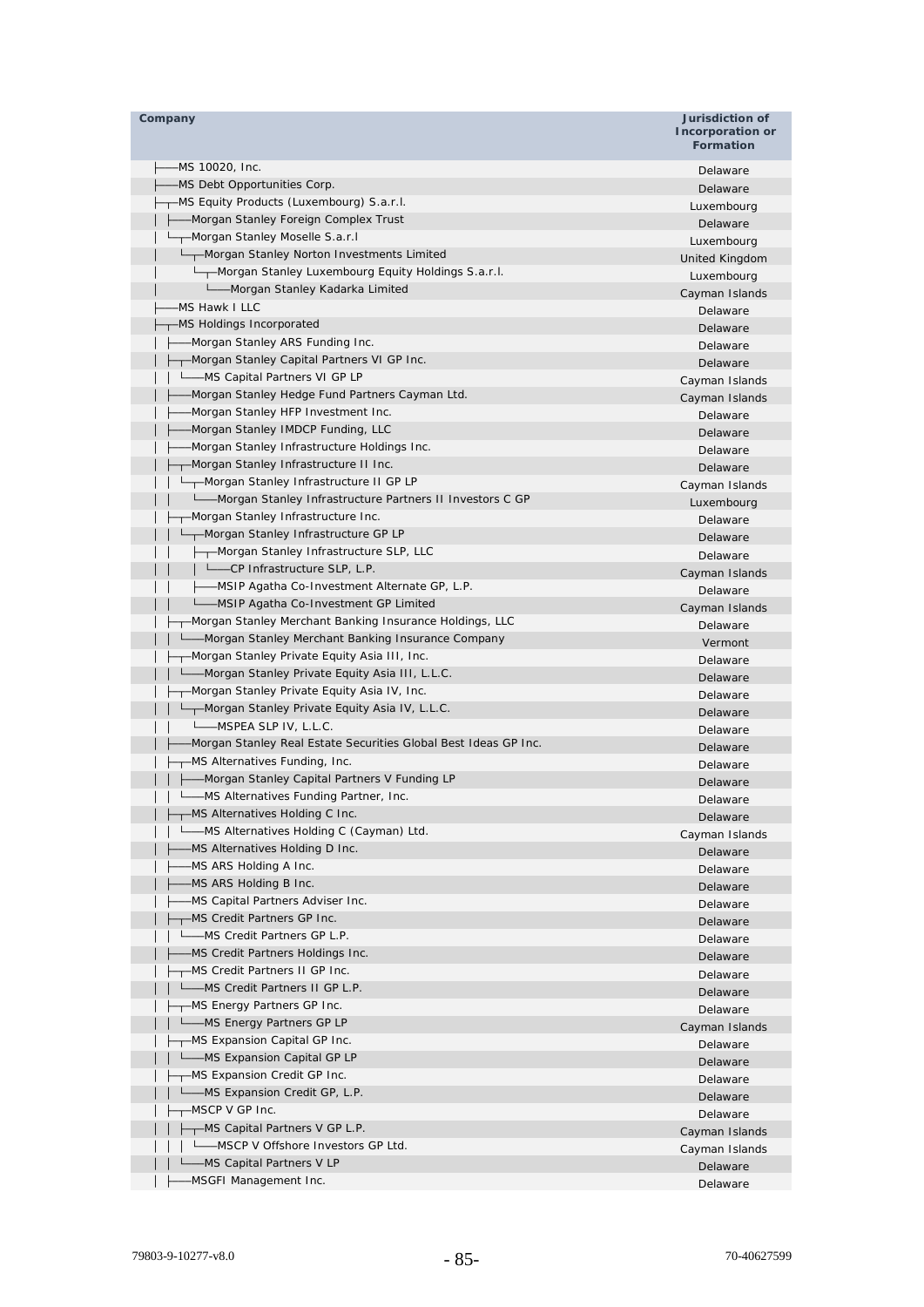| Company                                             | Jurisdiction of<br><b>Incorporation or</b><br><b>Formation</b> |
|-----------------------------------------------------|----------------------------------------------------------------|
| -MSIM GP Inc.                                       | Delaware                                                       |
| -Private Investment Partners Inc.                   | Delaware                                                       |
| L-Private Investment Partners GP Inc.               | Delaware                                                       |
| -TAM Investment Holdings Inc.                       | Delaware                                                       |
| $+$ MS Lion LLC                                     | Delaware                                                       |
| - Morgan Stanley Beta Investments Limited           | United Kingdom                                                 |
| ---Morgan Stanley Gamma Investments                 | United Kingdom                                                 |
| Morgan Stanley Portland Investments Limited         | United Kingdom                                                 |
| -MS Low Income Housing Corporation                  | Delaware                                                       |
| -BMC NAB Trust Investment Fund LLC                  | Delaware                                                       |
| -Horgan Stanley New Markets, Inc.                   | Delaware                                                       |
| -MS New Markets I LLC                               | Delaware                                                       |
| -MS New Markets II LLC                              | Delaware                                                       |
| -MS New Markets IV LLC                              | Delaware                                                       |
| -MS New Markets IX LLC                              | Delaware                                                       |
| - MS New Markets VIII LLC                           | Delaware                                                       |
| - MS New Markets X LLC                              | Delaware                                                       |
| -MS Georgia Tax Credit Fund III LLC                 | Delaware                                                       |
| -Pinol II LLC                                       | Delaware                                                       |
| - Wiwili IV LLC                                     | Delaware                                                       |
| -Viento LLC                                         | Delaware                                                       |
| -MS Low Income Housing II Corporation               | Delaware                                                       |
| —CTH LIHTC Fund 97-3A, L.L.C.                       | Delaware                                                       |
| L—Multistate LIHTC Holdings II, L.P.                | Delaware                                                       |
| -MS Affordable Housing LLC                          | Delaware                                                       |
| —MS GSP Legacy LLC                                  | Delaware                                                       |
| -MS Taishan Inc.                                    | Delaware                                                       |
| —MS Pegau LLC<br>-Millport I LLC                    | Delaware                                                       |
| --Elderslie Holdings Limited                        | Delaware                                                       |
| Ras Dashen Cayman Limited                           | Cayman Islands                                                 |
| Esporta Holdings Limited                            | Cayman Islands                                                 |
| -Bayview Holding Ltd.                               | Cayman Islands                                                 |
| --Esporta Limited                                   | Cayman Islands                                                 |
| -Esporta Financing Limited                          | Cayman Islands                                                 |
| -Morgan Stanley Eden Investments Limited            | Cayman Islands                                                 |
| --Morgan Stanley UK Financing III LP                | United Kingdom<br>United Kingdom                               |
| -MS Rosebank LLC                                    | Delaware                                                       |
| -Bondi Limited                                      | Cayman Islands                                                 |
| -Morgan Stanley Strand Limited                      | Cayman Islands                                                 |
| L-Cornelia Limited                                  | Cayman Islands                                                 |
| -MS Melville LLC                                    | Delaware                                                       |
| -MS Structured Asset Corp.                          | Delaware                                                       |
| -MS Venture Capital Holding Inc.                    | Delaware                                                       |
| -MSAM Holdings II, Inc.                             | Delaware                                                       |
| -MSCP III Holdings, Inc.                            | Delaware                                                       |
| -MSDW Capital Partners IV, Inc.                     | Delaware                                                       |
| - MSDW Capital Partners IV LLC                      | Delaware                                                       |
| -MSDW CPIV Holdings, Inc.                           | Delaware                                                       |
| -MSDW International Employee Services LLC           | Delaware                                                       |
| -MSDW Nederland BV                                  | The Netherlands                                                |
| -MSDW Offshore Equity Services Inc.                 | Delaware                                                       |
| T-FUNDLOGIC SAS                                     | France                                                         |
| -FundLogic Global Solutions (Ireland) Limited       | Ireland                                                        |
| -Morgan Stanley Alzette S.a.r.I.                    | Luxembourg                                                     |
| - Morgan Stanley Euro Financing (Luxembourg)        | Ireland                                                        |
| -Morgan Stanley Eder S.a r.l.                       | Luxembourg                                                     |
| - Morgan Stanley Derivative Products Global S.a r.l | Luxembourg                                                     |
| --Morgan Stanley Equity Trading GP Limited          | Jersey, Channel Is.                                            |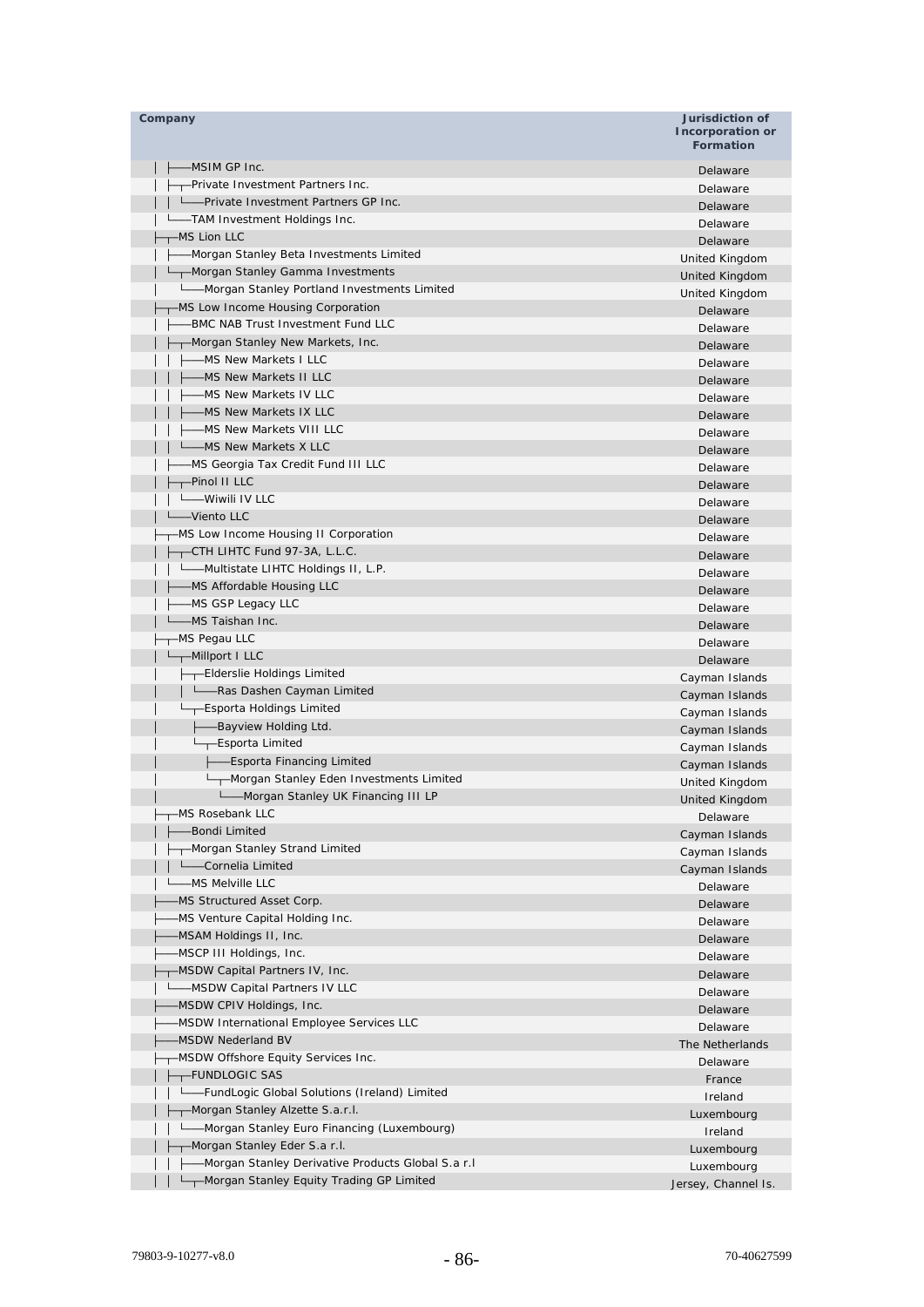| Company                                                                | Jurisdiction of<br>Incorporation or<br><b>Formation</b> |
|------------------------------------------------------------------------|---------------------------------------------------------|
| -Morgan Stanley Global Equity Trading (Jersey) L.P.                    | Jersey, Channel Is.                                     |
| -Morgan Stanley GFD Hedge Holdings II Limited                          | Cayman Islands                                          |
| -Morgan Stanley GFD Proprietary Holdings Limited                       | Cayman Islands                                          |
| -Morgan Stanley Global Fund Derivatives Hedge Holdings Luxembourg S.A. | Luxembourg                                              |
| - Morgan Stanley Spad Investments S.a.r.l.                             | Luxembourg                                              |
| ---Morgan Stanley Morane Investments S.a r.l.                          | Luxembourg                                              |
| -Morgan Stanley Curtiss Investments S.a r.l.                           | Luxembourg                                              |
| -MS Equity Finance Services I (Cayman) Ltd.                            | Cayman Islands                                          |
| -MSDW PE/VC Holdings, Inc.                                             | Delaware                                                |
| ├─┬ MSDW Real Estate Special Situations II, Inc.                       | Delaware                                                |
| ---MSDW Real Estate Special Situations II Holdings, L.L.C.             | Delaware                                                |
| L—MSDW Real Estate Special Situations II Manager, L.L.C.               | Delaware                                                |
| - MSRESS II GP Co-Investment Ltd.                                      | Cayman Islands                                          |
| -MSDW Strategic Ventures Inc.                                          | Delaware                                                |
| -MSDW Venture Partners IV, Inc.                                        | Delaware                                                |
| -MSDW Venture Partners IV, LLC<br>L                                    | Delaware                                                |
| -MSDW VP IV Holdings, Inc.                                             | Delaware                                                |
| $\leftarrow$ –MSEOF, Inc.                                              | Delaware                                                |
| L <sub>T</sub> -MSEOF Management, LLC                                  | Delaware                                                |
| L_MSEOF Manager S.a.r.I.                                               | Luxembourg                                              |
| -MSIT Holdings, Inc.                                                   | Delaware                                                |
| –MSPEA Holdings, Inc.                                                  | Delaware                                                |
| —MSREF II, Inc.                                                        | Delaware                                                |
| --MSREF II, L.L.C.                                                     | Delaware                                                |
| ——MSREF III, Inc.                                                      | Delaware                                                |
| L <sub>-</sub> MSREF III, L.L.C.                                       | Delaware                                                |
| —MSREF IV, Inc.                                                        | Delaware                                                |
| —MSREF IV, L.L.C.                                                      | Delaware                                                |
| -----MSREF IV Domestic-GP, L.L.C.                                      | Delaware                                                |
| ----MSREF IV Domestic-LP, L.L.C.                                       | Delaware                                                |
| -MSREF IV International-GP, L.L.C.                                     | Delaware                                                |
| -MSREF IV International-LP, L.L.C.                                     | Delaware                                                |
| ---MSREF Real Estate Advisor, Inc.                                     | Delaware                                                |
| -Bolt REI B.V.                                                         | The Netherlands                                         |
| -Morgan Stanley SGR S.p.A.                                             | Italy                                                   |
| <sub>r</sub> –MSREF VI, Inc.                                           | Delaware                                                |
| -MSREF VI International-LP, L.L.C.                                     | Delaware                                                |
| $L$ <sub>T</sub> MSREF VI, L.L.C.                                      | Delaware                                                |
| -MSREF VI International-GP, L.L.C.                                     | Delaware                                                |
| -Morgan Stanley Real Estate Fund VI International-TE, L.P.             | Delaware                                                |
| L__MSREI Post Co-Investment GP, L.L.C.                                 | Delaware                                                |
| -MSREF VII, Inc.                                                       | Delaware                                                |
| -MSREF VII Global (Cayman) II, Ltd.                                    | Cayman Islands                                          |
| -MSREF VII Global-L.P., L.L.C.                                         | Delaware                                                |
| <del>, -</del> MSREF VII GP L.L.C.                                     | Delaware                                                |
| --CP Real Estate Fund VII SLP-A L.P.                                   | Canada                                                  |
| -CP Real Estate Fund VII SLP-B L.P.                                    | Delaware                                                |
| $L_{\text{T}}$ -MSREF VII L.P.                                         | Canada                                                  |
| ├──MSREF VII Global-GP (Cayman), L.P.                                  | Cayman Islands                                          |
| - MSREF VII Global-GP (U.S.), L.L.C.                                   | Delaware                                                |
| ---MSREF VII Global-GP Greenwich, L.P.                                 | Canada                                                  |
| -MSREF VII Global-GP, L.P.                                             | Canada                                                  |
| ┬─MSREF VIII, Inc.                                                     | Delaware                                                |
| -MSREF VIII GP, L.L.C.                                                 | Delaware                                                |
| --MSREF VIII Global-GP, L.P.                                           | Delaware                                                |
| --- MSREF VIII Global Co-Investment GP, L.P.                           | Delaware                                                |
| - - - North Haven Real Estate Fund VIII Global Co-Investment, L.L.C.   | Delaware                                                |
| L_MSREF VIII Global Co-Investment No. 1 GP, L.P.                       | Delaware                                                |
| MSREI SMA GP LLC                                                       | Delaware                                                |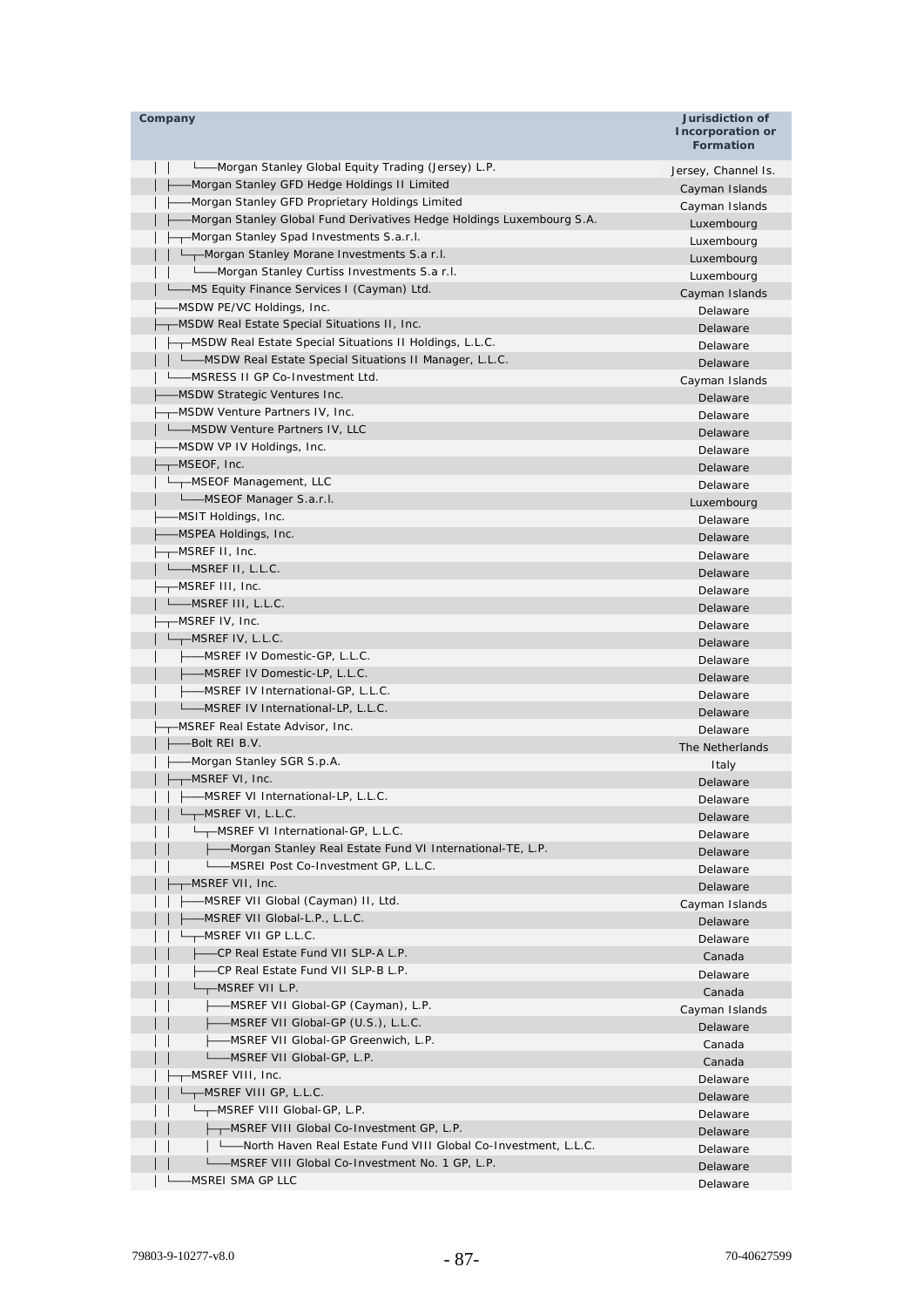| Company                                                        | <b>Jurisdiction of</b><br>Incorporation or<br><b>Formation</b> |
|----------------------------------------------------------------|----------------------------------------------------------------|
| -MSREF V Funding, Inc.                                         | Delaware                                                       |
| -MSREF V Funding Partner, Inc.                                 | Delaware                                                       |
| -MSREF V International Funding, L.P.                           | Delaware                                                       |
| -MSREF V, Inc.                                                 | Delaware                                                       |
| -MSREF V, L.L.C.                                               | Delaware                                                       |
| -MSREF V International-GP, L.L.C.                              | Delaware                                                       |
| -MSREF V International-LP, L.L.C.                              | Delaware                                                       |
| -MSREF V U.S.-GP, L.L.C.                                       | Delaware                                                       |
| -Morgan Stanley Real Estate Fund V Special U.S., L.P.          | Delaware                                                       |
| -Morgan Stanley Real Estate Fund V U.S., L.P.                  | Delaware                                                       |
| -Morgan Stanley Real Estate Investors V U.S., L.P.             | Delaware                                                       |
| -MSP Co-Investment Partnership V, L.P.                         | Delaware                                                       |
| -MSP Co-Investment Partnership V-A, L.P.                       | Delaware                                                       |
| —MSP Real Estate Fund V, L.P.                                  | Delaware                                                       |
| —MSREF V U.S.-LP, L.L.C.                                       | Delaware                                                       |
| MSREI Holding, Inc.                                            | Delaware                                                       |
| MSRESS III, Inc.                                               | Delaware                                                       |
| -Morgan Stanley Real Estate Special Situations III-LP, L.L.C.  | Delaware                                                       |
| -MSRESS III Manager, L.L.C.                                    | Delaware                                                       |
| --Morgan Stanley Real Estate Special Situations III-GP, L.L.C. | Delaware                                                       |
| L_MSRESS III Monroe GP, L.L.C.                                 | Delaware                                                       |
| L__MSRESS III Opportunities Fund - GP, L.L.C.                  | Delaware                                                       |
| -MSUH Holdings I, Inc.                                         | Delaware                                                       |
| ——MSUH Holdings II, Inc.                                       | Delaware                                                       |
| -----MS SP Urban Horizons, Inc.                                | Delaware                                                       |
| Lessing Urban Horizons, Inc.                                   | Delaware                                                       |
| -MSVP 2002 Holdings, Inc.                                      | Delaware                                                       |
| -MSVP 2002, Inc.                                               | Delaware                                                       |
| Letter 2002 Fund, LLC                                          | Delaware                                                       |
| -Providence DE Holdings Co.                                    | Delaware                                                       |
| -Strategic Investments I, Inc.                                 | Delaware                                                       |
| - MS Strategic (Mauritius) Limited                             | <b>Mauritius</b>                                               |
| --Strategic Investments II, Inc.                               | Delaware                                                       |
| -Sycamore II, Inc.                                             | Delaware                                                       |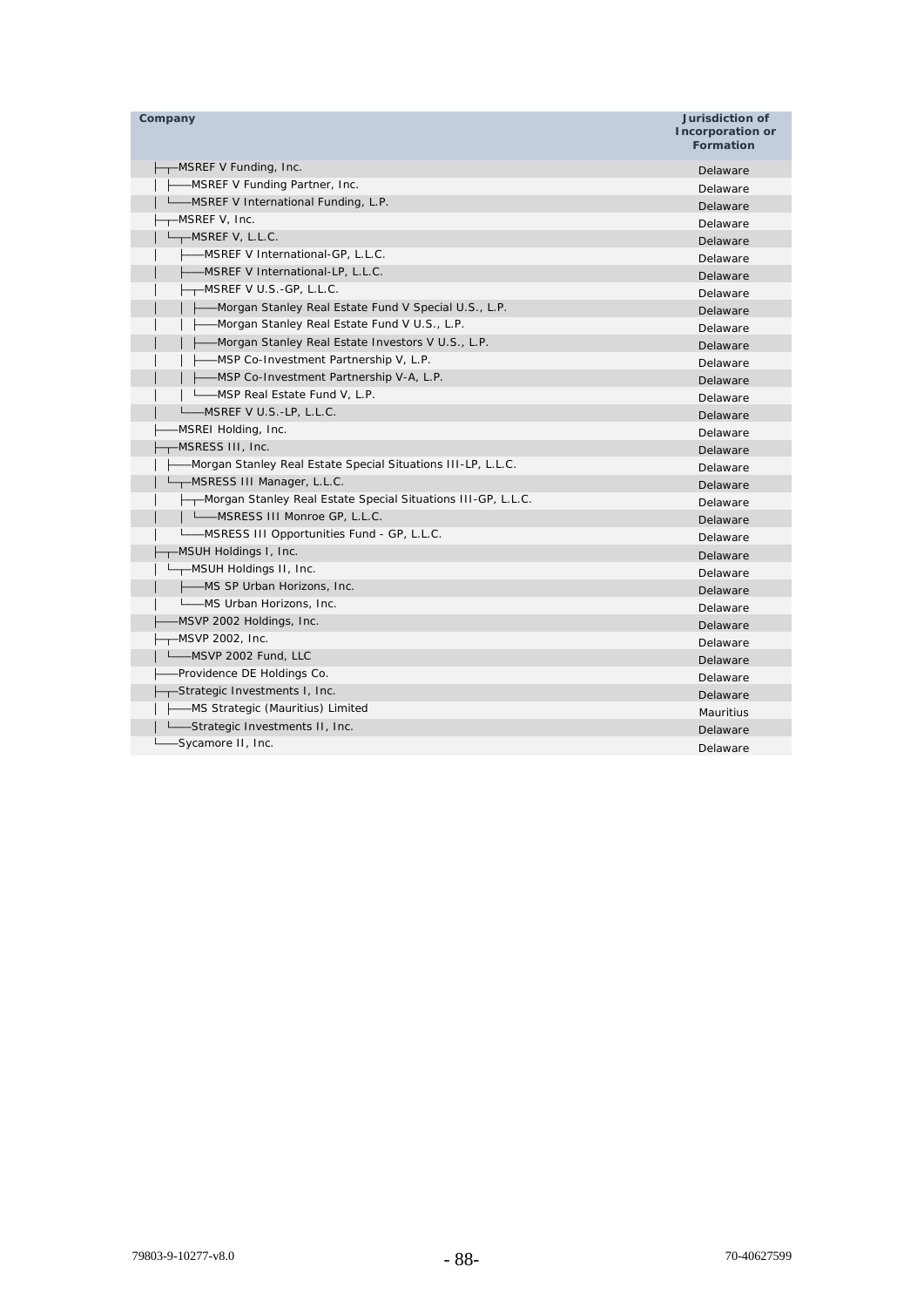# **INDEX OF DEFINED TERMS**

| \$ i                                       |  |
|--------------------------------------------|--|
| £i                                         |  |
| €i                                         |  |
|                                            |  |
| Bank Recovery and Resolution Directive  13 |  |
|                                            |  |
|                                            |  |
|                                            |  |
|                                            |  |
|                                            |  |
|                                            |  |
|                                            |  |
|                                            |  |
|                                            |  |
|                                            |  |
|                                            |  |
|                                            |  |
|                                            |  |
|                                            |  |
|                                            |  |
|                                            |  |
|                                            |  |
|                                            |  |
|                                            |  |
|                                            |  |
|                                            |  |
|                                            |  |
|                                            |  |
|                                            |  |
|                                            |  |
|                                            |  |
|                                            |  |
|                                            |  |
|                                            |  |
|                                            |  |
|                                            |  |
|                                            |  |
|                                            |  |
|                                            |  |
| <b>IFRS</b>                                |  |
|                                            |  |
|                                            |  |
|                                            |  |
|                                            |  |
|                                            |  |
|                                            |  |
|                                            |  |
|                                            |  |
|                                            |  |
| Morgan Stanley Registration Document  1    |  |
|                                            |  |
|                                            |  |
|                                            |  |
| MSBV Registration Document 1               |  |
|                                            |  |

| MSI plc Registration Document 1           |
|-------------------------------------------|
|                                           |
|                                           |
|                                           |
|                                           |
|                                           |
|                                           |
|                                           |
|                                           |
|                                           |
|                                           |
|                                           |
|                                           |
|                                           |
|                                           |
|                                           |
|                                           |
|                                           |
|                                           |
| relevant financial institution 12         |
| relevant U.K. Regulatory Authority 12     |
|                                           |
|                                           |
|                                           |
|                                           |
|                                           |
|                                           |
|                                           |
|                                           |
|                                           |
|                                           |
|                                           |
|                                           |
|                                           |
|                                           |
|                                           |
|                                           |
|                                           |
|                                           |
|                                           |
|                                           |
|                                           |
|                                           |
|                                           |
|                                           |
|                                           |
| USD Class A Non-Voting Ordinary Shares 66 |
|                                           |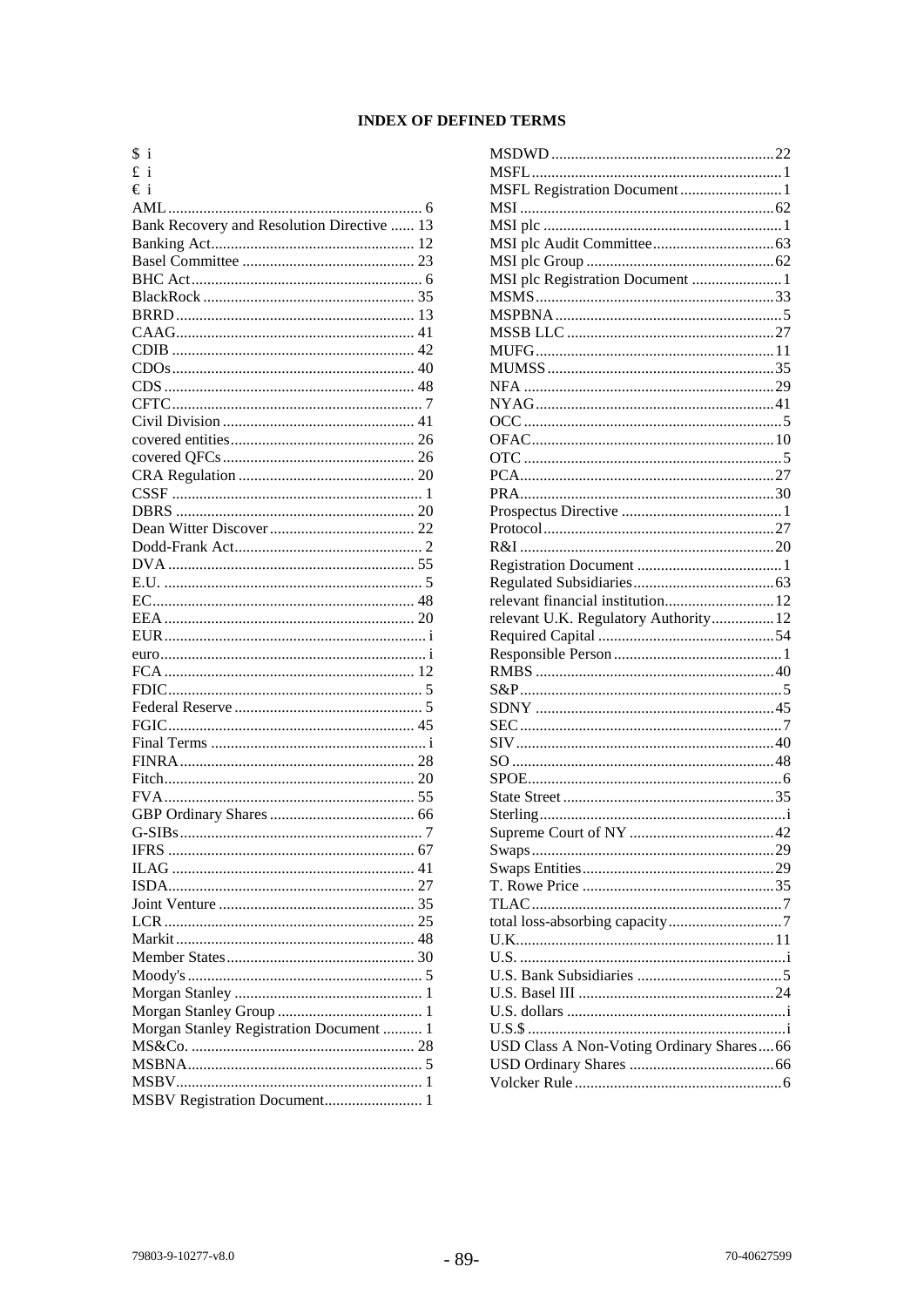# **PRINCIPAL EXECUTIVE OFFICES OF MORGAN STANLEY**

1585 Broadway New York, New York 10036 U.S. Tel: +1 (212) 761 4000

# **REGISTERED OFFICE OF MORGAN STANLEY IN DELAWARE**

The Corporation Trust Center 1209 Orange Street Wilmington, Delaware 19801 U.S.

# **REGISTERED OFFICE OF MORGAN STANLEY & CO. INTERNATIONAL PLC**

25 Cabot Square Canary Wharf London E14 4QA United Kingdom

#### **REGISTERED OFFICE OF MORGAN STANLEY B.V.**

Luna Arena Herikerbergweg 238 1101 CM Amsterdam Zuidoost The Netherlands Tel: +31 20 57 55 600

# **PRINCIPAL EXECUTIVE OFFICES OF MORGAN STANLEY FINANCE LLC**

1585 Broadway New York, New York 10036 U.S. Tel: +1 (212) 761 4000

## **REGISTERED OFFICE OF MORGAN STANLEY FINANCE LLC IN DELAWARE**

The Corporation Trust Center 1209 Orange Street Wilmington, Delaware 19801 U.S.

### **LEGAL ADVISORS TO MORGAN STANLEY, MORGAN STANLEY & CO. INTERNATIONAL PLC, MORGAN STANLEY B.V. AND MORGAN STANLEY FINANCE LLC**

*As to English law:* Clifford Chance LLP 10 Upper Bank Street Canary Wharf London E14 5JJ United Kingdom

*As to Dutch law:* Freshfields Bruckhaus Deringer LLP Strawinsklylaan 10 1077 XZ Amsterdam PO Box 75299 1070 AG Amsterdam The Netherlands

# **AUDITORS OF MORGAN STANLEY**

Deloitte & Touche LLP 30 Rockefeller Plaza New York NY 10112 U.S.